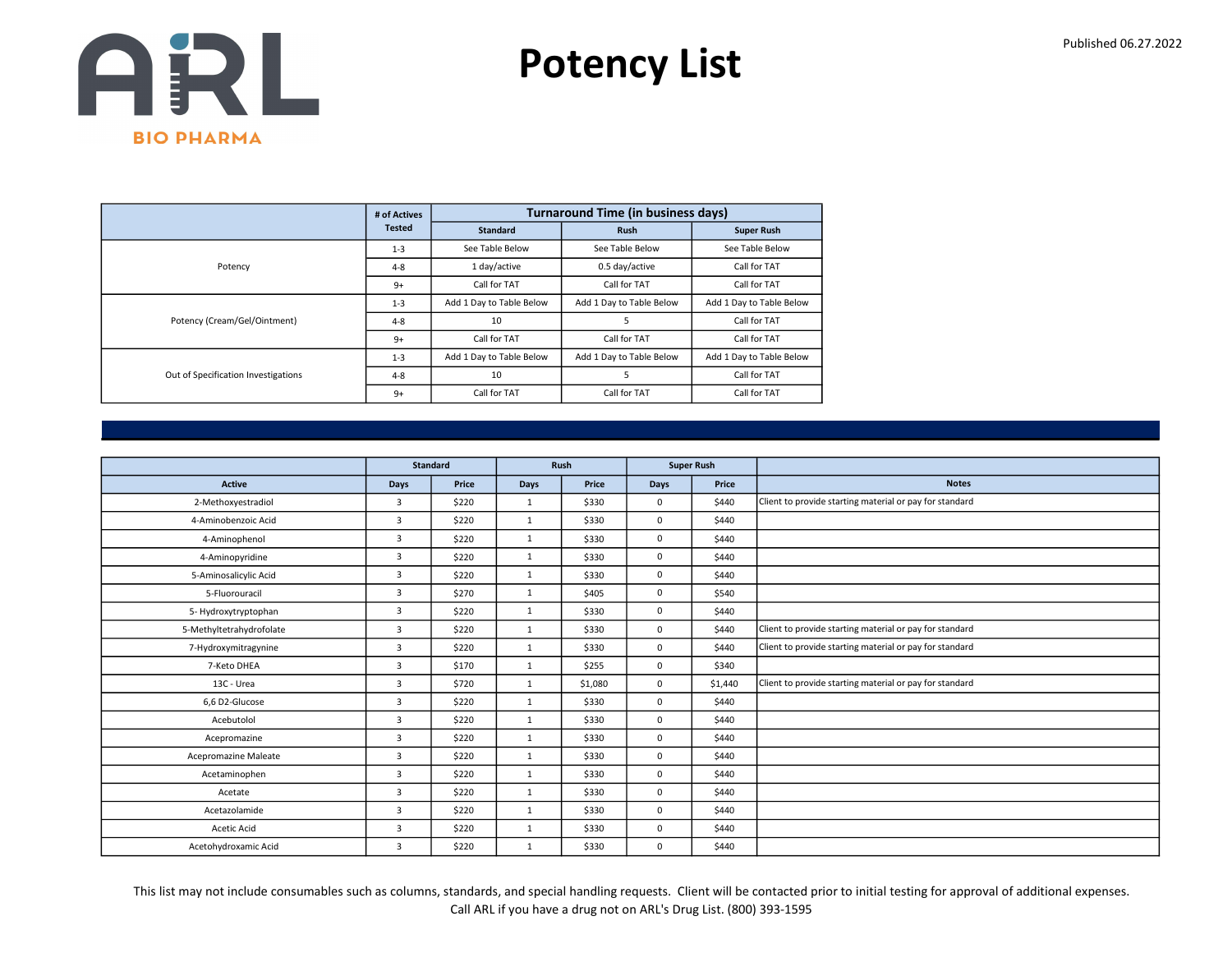

|                                     | # of Actives  |                          | <b>Turnaround Time (in business days)</b> |                          |
|-------------------------------------|---------------|--------------------------|-------------------------------------------|--------------------------|
|                                     | <b>Tested</b> | <b>Standard</b>          | <b>Rush</b>                               | <b>Super Rush</b>        |
|                                     | $1 - 3$       | See Table Below          | See Table Below                           | See Table Below          |
| Potency                             | $4 - 8$       | 1 day/active             | 0.5 day/active                            | Call for TAT             |
|                                     | $9+$          | Call for TAT             | Call for TAT                              | Call for TAT             |
|                                     | $1 - 3$       | Add 1 Day to Table Below | Add 1 Day to Table Below                  | Add 1 Day to Table Below |
| Potency (Cream/Gel/Ointment)        | $4 - 8$       | 10                       | 5                                         | Call for TAT             |
|                                     | $9+$          | Call for TAT             | Call for TAT                              | Call for TAT             |
|                                     | $1 - 3$       | Add 1 Day to Table Below | Add 1 Day to Table Below                  | Add 1 Day to Table Below |
| Out of Specification Investigations | $4 - 8$       | 10                       | 5                                         | Call for TAT             |
|                                     | $9+$          | Call for TAT             | Call for TAT                              | Call for TAT             |

|                                                |                | <b>Standard</b> |                | Rush  | <b>Super Rush</b> |       |                                                                        |
|------------------------------------------------|----------------|-----------------|----------------|-------|-------------------|-------|------------------------------------------------------------------------|
| <b>Active</b>                                  | <b>Days</b>    | Price           | <b>Days</b>    | Price | Days              | Price | <b>Notes</b>                                                           |
| Acetyl Glucosamine                             | 3              | \$220           | $\mathbf{1}$   | \$330 | 0                 | \$440 |                                                                        |
| Acetyl Hexapeptide                             | 3              | \$220           | $\mathbf{1}$   | \$330 | 0                 | \$440 | Client to provide starting material or pay for standard                |
| Acetylcholine Chloride                         | $\overline{3}$ | \$220           | $\mathbf{1}$   | \$330 | 0                 | \$440 | Client to provide starting material or pay for standard                |
| Acetylcysteine                                 | 3              | \$220           | $\mathbf{1}$   | \$330 | 0                 | \$440 |                                                                        |
| Acetyl-D-Glucosamine                           | 3              | \$220           | $\mathbf{1}$   | \$330 | 0                 | \$440 |                                                                        |
| Acetyl-L-Carnitine                             | 3              | \$220           | $\mathbf{1}$   | \$330 | 0                 | \$440 |                                                                        |
| Acetyl-L-Cysteine                              | $\overline{3}$ | \$220           | 1              | \$330 | 0                 | \$440 |                                                                        |
| Acetylsalicylic Acid                           | $\overline{3}$ | \$220           | $\mathbf{1}$   | \$330 | 0                 | \$440 |                                                                        |
| Acid Alcohol                                   | 10             | \$370           | $\overline{7}$ | \$555 | $\overline{4}$    | \$740 |                                                                        |
| Acitretin                                      | 3              | \$220           | $\mathbf{1}$   | \$330 | 0                 | \$440 |                                                                        |
| Actinomycin D                                  | 3              | \$220           | $\mathbf{1}$   | \$330 | 0                 | \$440 | Client to provide starting material or pay for standard                |
| Acyclovir                                      | $\overline{3}$ | \$220           | $\mathbf{1}$   | \$330 | 0                 | \$440 | Client to provide starting material or pay for standard                |
| Adapalene                                      | 3              | \$270           | $\mathbf{1}$   | \$405 | 0                 | \$540 | Client to provide starting material or pay for standard                |
| Adenine HCl                                    | $\overline{3}$ | \$220           | $\mathbf{1}$   | \$330 | 0                 | \$440 |                                                                        |
| Adenosine                                      | 3              | \$220           | $\mathbf{1}$   | \$330 | 0                 | \$440 | Client must indicate if the sample is Adenosine free base or phosphate |
| Adenosine Diphosphate                          | 3              | \$220           | $\mathbf{1}$   | \$330 | 0                 | \$440 |                                                                        |
| Adenosine Monophosphate                        | 3              | \$220           | $\mathbf{1}$   | \$330 | 0                 | \$440 |                                                                        |
| Adenosine Phosphate                            | $\overline{3}$ | \$220           | $\mathbf{1}$   | \$330 | 0                 | \$440 |                                                                        |
| Adenosine-5-Triphosphate Disodium Triphosphate | 3              | \$220           | $\mathbf{1}$   | \$330 | 0                 | \$440 |                                                                        |
| Adenosine Triphosphate                         | 3              | \$220           | $\mathbf{1}$   | \$330 | 0                 | \$440 |                                                                        |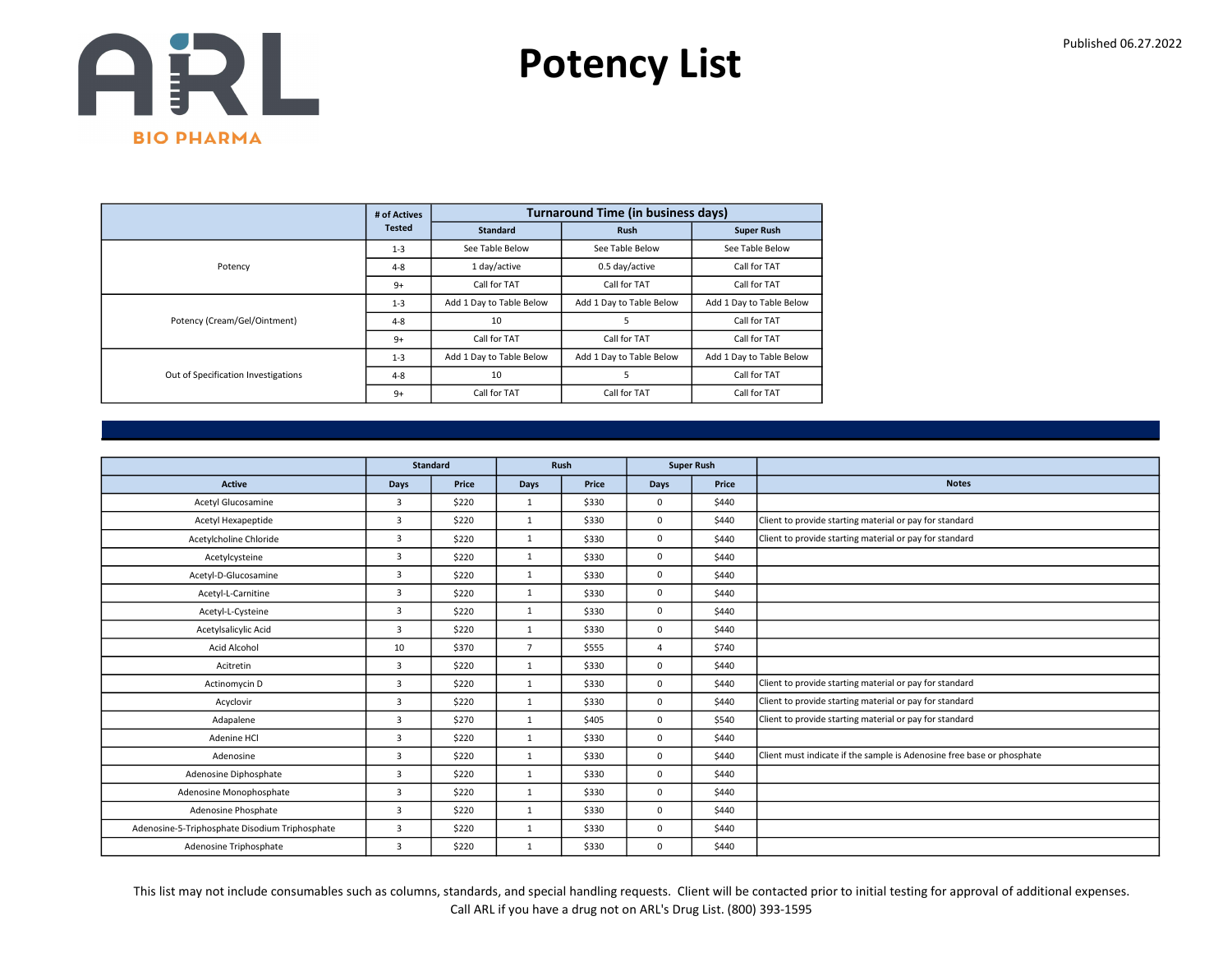

|                                     | # of Actives  |                          | <b>Turnaround Time (in business days)</b> |                          |
|-------------------------------------|---------------|--------------------------|-------------------------------------------|--------------------------|
|                                     | <b>Tested</b> | <b>Standard</b>          | <b>Rush</b>                               | <b>Super Rush</b>        |
|                                     | $1 - 3$       | See Table Below          | See Table Below                           | See Table Below          |
| Potency                             | $4 - 8$       | 1 day/active             | 0.5 day/active                            | Call for TAT             |
|                                     | $9+$          | Call for TAT             | Call for TAT                              | Call for TAT             |
|                                     | $1 - 3$       | Add 1 Day to Table Below | Add 1 Day to Table Below                  | Add 1 Day to Table Below |
| Potency (Cream/Gel/Ointment)        | $4 - 8$       | 10                       | 5                                         | Call for TAT             |
|                                     | $9+$          | Call for TAT             | Call for TAT                              | Call for TAT             |
|                                     | $1 - 3$       | Add 1 Day to Table Below | Add 1 Day to Table Below                  | Add 1 Day to Table Below |
| Out of Specification Investigations | $4 - 8$       | 10                       | 5                                         | Call for TAT             |
|                                     | $9+$          | Call for TAT             | Call for TAT                              | Call for TAT             |

|                                             |                | <b>Standard</b> |                | Rush     |                | <b>Super Rush</b> |                                                                                                             |
|---------------------------------------------|----------------|-----------------|----------------|----------|----------------|-------------------|-------------------------------------------------------------------------------------------------------------|
| <b>Active</b>                               | <b>Days</b>    | Price           | <b>Days</b>    | Price    | <b>Days</b>    | Price             | <b>Notes</b>                                                                                                |
| Adenosyl                                    | 3              | \$220           | 1              | \$330    | $\mathbf 0$    | \$440             | Client to provide starting material or pay for standard                                                     |
| Adenosylcobalamin                           | 3              | \$170           | 1              | \$255    | $\mathbf 0$    | \$340             |                                                                                                             |
| Adequan                                     | 3              | \$220           | 1              | \$330    | $\mathbf 0$    | \$440             |                                                                                                             |
| Alanine                                     | 5              | \$370           | 3              | \$555    | $\overline{2}$ | \$740             |                                                                                                             |
| Alanine-Glutamine                           | 3              | \$370           | $\mathbf{1}$   | \$555    | 0              | \$740             |                                                                                                             |
| Albendazole                                 | 3              | \$220           | 1              | \$330    | $\mathbf 0$    | \$440             |                                                                                                             |
| Albuterol                                   | 3              | \$220           | 1              | \$330    | $\mathbf 0$    | \$440             |                                                                                                             |
| Albuterol Sulfate                           | 3              | \$220           | $\mathbf{1}$   | \$330    | $\mathbf 0$    | \$440             |                                                                                                             |
| Alcohol                                     | 10             | \$370           | $\overline{7}$ | \$555    | $\overline{a}$ | \$740             |                                                                                                             |
| Aldactazide                                 | See Note       | See Note        | See Note       | See Note | See Note       | See Note          | Will be tested as 2 separate drugs: Hydrochlorothiazide and Spironolactone (charges will apply for<br>both) |
| Aldosterone                                 | 3              | \$220           | 1              | \$330    | $\mathbf{0}$   | \$440             | Client to provide starting material or pay for standard                                                     |
| Alendronate                                 | $\overline{3}$ | \$220           | $\mathbf{1}$   | \$330    | $\mathbf 0$    | \$440             | Client to provide starting material or pay for standard                                                     |
| Alendronate Sodium Trihydrate               | 3              | \$220           | 1              | \$330    | 0              | \$440             | Client to provide starting material or pay for standard                                                     |
| Alfentanil HCI                              | 3              | \$220           | $\mathbf{1}$   | \$330    | $\mathbf 0$    | \$440             | Client to provide starting material or pay for standard                                                     |
| Allantoin                                   | 3              | \$220           | 1              | \$330    | $\mathbf 0$    | \$440             |                                                                                                             |
| Allithiamine Cream                          | 3              | \$220           | $\mathbf{1}$   | \$330    | $\mathbf 0$    | \$440             |                                                                                                             |
| Allopregnanolone                            | 3              | \$220           | 1              | \$330    | $\mathbf 0$    | \$440             | Client to provide starting material or pay for standard                                                     |
| Allopurinol                                 | 3              | \$220           | 1              | \$330    | $\mathbf 0$    | \$440             | Client to provide starting material or pay for standard                                                     |
| Alpha-glycerylphosphorylcholine (Alpha-GPC) | 3              | \$520           | 1              | \$780    | $\mathbf 0$    | \$1,040           | Client to provide starting material or pay for standard                                                     |
| Alpha-Ketoisocaproic Acid                   | 3              | \$220           | $\mathbf{1}$   | \$330    | $\mathbf 0$    | \$440             |                                                                                                             |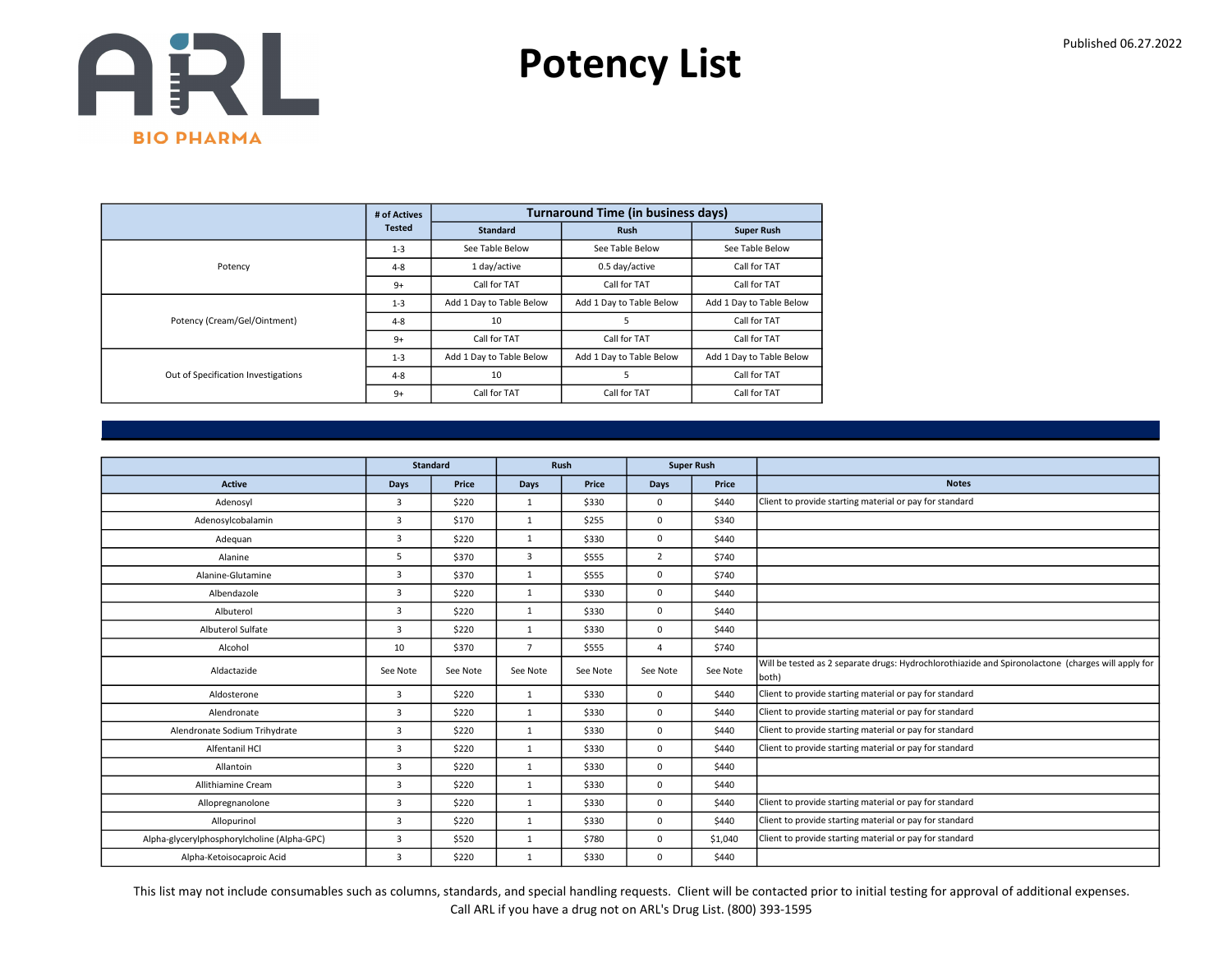

|                                     | # of Actives  |                          | <b>Turnaround Time (in business days)</b> |                          |
|-------------------------------------|---------------|--------------------------|-------------------------------------------|--------------------------|
|                                     | <b>Tested</b> | <b>Standard</b>          | <b>Rush</b>                               | <b>Super Rush</b>        |
|                                     | $1 - 3$       | See Table Below          | See Table Below                           | See Table Below          |
| Potency                             | $4 - 8$       | 1 day/active             | 0.5 day/active                            | Call for TAT             |
|                                     | $9+$          | Call for TAT             | Call for TAT                              | Call for TAT             |
|                                     | $1 - 3$       | Add 1 Day to Table Below | Add 1 Day to Table Below                  | Add 1 Day to Table Below |
| Potency (Cream/Gel/Ointment)        | $4 - 8$       | 10                       | 5                                         | Call for TAT             |
|                                     | $9+$          | Call for TAT             | Call for TAT                              | Call for TAT             |
|                                     | $1 - 3$       | Add 1 Day to Table Below | Add 1 Day to Table Below                  | Add 1 Day to Table Below |
| Out of Specification Investigations | $4 - 8$       | 10                       | 5                                         | Call for TAT             |
|                                     | $9+$          | Call for TAT             | Call for TAT                              | Call for TAT             |

|                           |                | <b>Standard</b> | Rush           |       | <b>Super Rush</b> |       |                                                                                           |
|---------------------------|----------------|-----------------|----------------|-------|-------------------|-------|-------------------------------------------------------------------------------------------|
| <b>Active</b>             | <b>Days</b>    | Price           | Days           | Price | <b>Days</b>       | Price | <b>Notes</b>                                                                              |
| Alpha Lipoic Acid         | $\overline{3}$ | \$220           | 1              | \$330 | $\mathbf 0$       | \$440 |                                                                                           |
| Alpha Thymosin Acetate    | $\overline{3}$ | \$220           | $\mathbf{1}$   | \$330 | $\mathbf 0$       | \$440 |                                                                                           |
| Alprazolam                | 3              | \$220           | 1              | \$330 | $\mathbf 0$       | \$440 | Client to provide starting material or pay for standard                                   |
| Alprostadil               | 3              | \$170           | 1              | \$255 | $^{\circ}$        | \$340 | Cannot test concentrations less than 5 mcg/mL. Cannot Super Rush                          |
| Altrenogest               | 3              | \$220           | $\mathbf{1}$   | \$330 | $\mathbf 0$       | \$440 |                                                                                           |
| Alum                      | $\overline{3}$ | \$220           | 1              | \$330 | $\mathbf 0$       | \$440 | Client must indicate the specific type of alum (e.g. potassium alum, ammonium alum, etc.) |
| Aluminium Chlorohydrate   | $\overline{3}$ | \$220           | $\mathbf{1}$   | \$330 | $\mathbf 0$       | \$440 |                                                                                           |
| Aluminum                  | 10             | \$220           | $\overline{7}$ | \$330 | $\overline{4}$    | \$440 | Cannot test less than 0.5 ug/mL                                                           |
| Amantadine HCl            | 10             | \$370           | $\overline{7}$ | \$555 | $\overline{4}$    | \$740 |                                                                                           |
| Ambroxol HCl              | $\overline{3}$ | \$220           | $\mathbf{1}$   | \$330 | $\mathbf 0$       | \$440 | Client to provide starting material or pay for standard                                   |
| Amifostine                | 3              | \$270           | $\mathbf{1}$   | \$405 | $\mathbf 0$       | \$540 |                                                                                           |
| Amikacin                  | 3              | \$270           | 1              | \$405 | $\mathbf 0$       | \$540 |                                                                                           |
| Amikacin Sulfate          | 3              | \$270           | 1              | \$405 | $\mathbf 0$       | \$540 |                                                                                           |
| Amiloride HCl Dihydrate   | $\overline{3}$ | \$220           | $\mathbf{1}$   | \$330 | $\mathbf 0$       | \$440 |                                                                                           |
| Aminobenzoate Potassium   | $\overline{3}$ | \$220           | $\mathbf{1}$   | \$330 | $\mathbf 0$       | \$440 |                                                                                           |
| Aminobutyric Acid         | $\overline{3}$ | \$220           | 1              | \$330 | $\mathbf 0$       | \$440 |                                                                                           |
| Aminocaproic Acid         | $\overline{3}$ | \$220           | 1              | \$330 | $\mathbf 0$       | \$440 |                                                                                           |
| Aminohippuric Acid Sodium | $\overline{3}$ | \$220           | 1              | \$330 | $\mathbf 0$       | \$440 |                                                                                           |
| Aminolevulinic Acid       | 3              | \$220           | $\mathbf{1}$   | \$330 | $\mathbf 0$       | \$440 |                                                                                           |
| Aminolevulinic Acid HCl   | 3              | \$220           | 1              | \$330 | $\mathbf 0$       | \$440 |                                                                                           |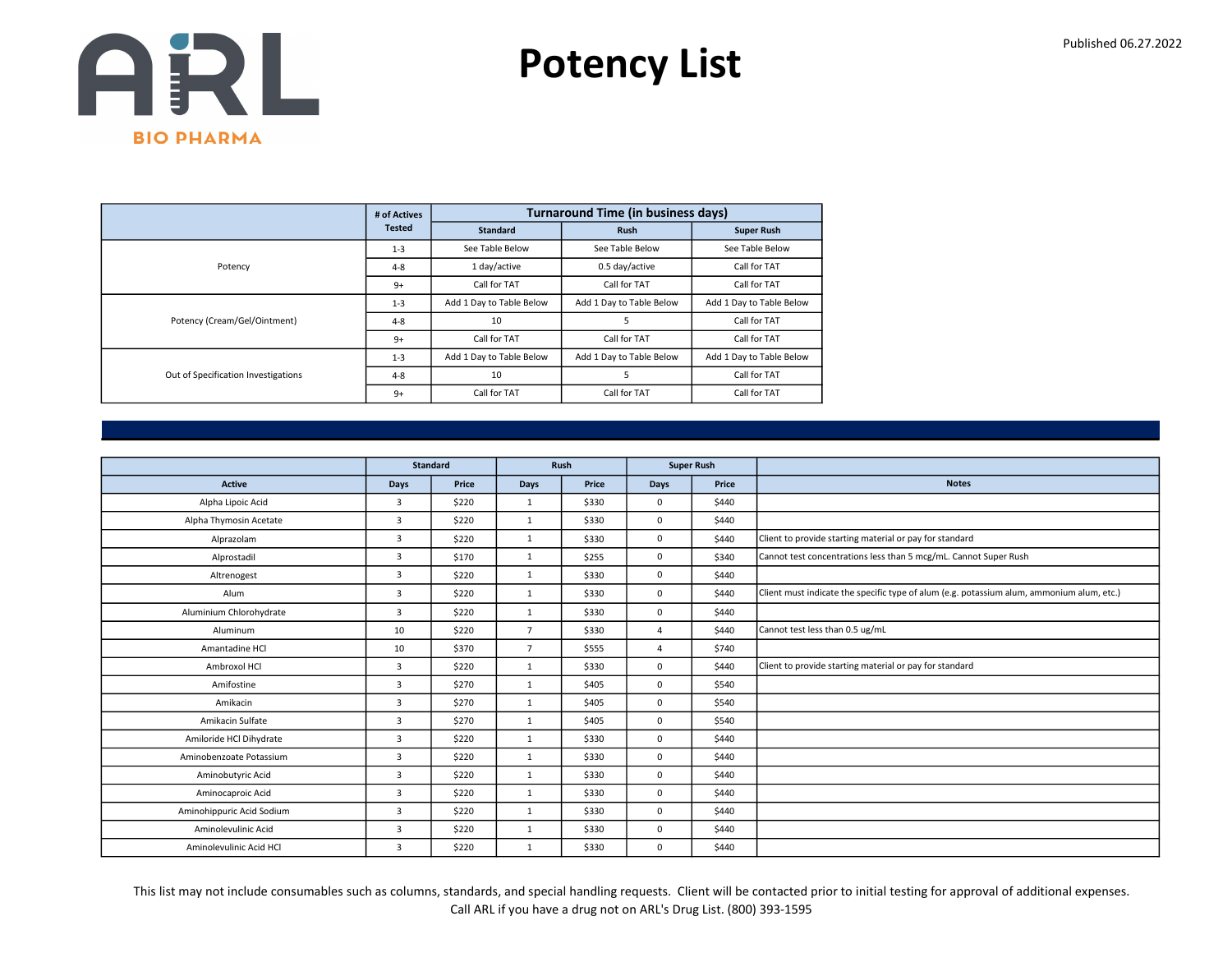

|                                     | # of Actives  |                          | <b>Turnaround Time (in business days)</b> |                          |
|-------------------------------------|---------------|--------------------------|-------------------------------------------|--------------------------|
|                                     | <b>Tested</b> | <b>Standard</b>          | <b>Rush</b>                               | <b>Super Rush</b>        |
|                                     | $1 - 3$       | See Table Below          | See Table Below                           | See Table Below          |
| Potency                             | $4 - 8$       | 1 day/active             | 0.5 day/active                            | Call for TAT             |
|                                     | $9+$          | Call for TAT             | Call for TAT                              | Call for TAT             |
|                                     | $1 - 3$       | Add 1 Day to Table Below | Add 1 Day to Table Below                  | Add 1 Day to Table Below |
| Potency (Cream/Gel/Ointment)        | $4 - 8$       | 10                       | 5                                         | Call for TAT             |
|                                     | $9+$          | Call for TAT             | Call for TAT                              | Call for TAT             |
|                                     | $1 - 3$       | Add 1 Day to Table Below | Add 1 Day to Table Below                  | Add 1 Day to Table Below |
| Out of Specification Investigations | $4 - 8$       | 10                       | 5                                         | Call for TAT             |
|                                     | $9+$          | Call for TAT             | Call for TAT                              | Call for TAT             |

|                                                    |                | <b>Standard</b> |                | Rush  |             | <b>Super Rush</b> |                                                         |
|----------------------------------------------------|----------------|-----------------|----------------|-------|-------------|-------------------|---------------------------------------------------------|
| Active                                             | Days           | Price           | Days           | Price | <b>Days</b> | Price             | <b>Notes</b>                                            |
| Aminopentamide Sulfate                             | $\overline{3}$ | \$220           | $\mathbf{1}$   | \$330 | 0           | \$440             | Client to provide starting material or pay for standard |
| Aminophylline                                      | $\overline{3}$ | \$220           | 1              | \$330 | 0           | \$440             |                                                         |
| Aminophylline Injection (equlivalent Thoephylline) | $\overline{3}$ | \$220           | $\mathbf{1}$   | \$330 | 0           | \$440             |                                                         |
| Aminopyridine                                      | $\overline{3}$ | \$220           | $\mathbf{1}$   | \$330 | 0           | \$440             |                                                         |
| Amiodarone                                         | $\mathbf{3}$   | \$220           | $\mathbf{1}$   | \$330 | 0           | \$440             |                                                         |
| Amiodarone HCl                                     | $\overline{3}$ | \$220           | $\mathbf{1}$   | \$330 | 0           | \$440             |                                                         |
| Amitraz                                            | $\overline{3}$ | \$220           | $\mathbf{1}$   | \$330 | $\Omega$    | \$440             | Client to provide starting material or pay for standard |
| Amitriptyline                                      | 3              | \$220           | $\mathbf{1}$   | \$330 | 0           | \$440             |                                                         |
| Amitriptyline HCl                                  | 3              | \$220           | $\mathbf{1}$   | \$330 | 0           | \$440             |                                                         |
| Amlexanox                                          | $\overline{3}$ | \$220           | $\mathbf{1}$   | \$330 | 0           | \$440             | Client to provide starting material or pay for standard |
| Amlodipine                                         | 3              | \$220           | $\mathbf{1}$   | \$330 | 0           | \$440             |                                                         |
| Amlodipine Besylate                                | 3              | \$220           | $\mathbf{1}$   | \$330 | 0           | \$440             |                                                         |
| Ammonium Alum                                      | $\overline{3}$ | \$220           | $\mathbf{1}$   | \$330 | 0           | \$440             |                                                         |
| Ammonium Aluminum Sulfate                          | $\overline{3}$ | \$220           | $\mathbf{1}$   | \$330 | 0           | \$440             |                                                         |
| Ammonium Aluminum Sulfate Dodecahydrate            | $\overline{3}$ | \$220           | $\mathbf{1}$   | \$330 | 0           | \$440             |                                                         |
| Ammonium Chloride                                  | 10             | \$370           | $\overline{7}$ | \$555 | 4           | \$740             |                                                         |
| Ammonium Glycyrrhizinate                           | $\overline{3}$ | \$220           | $\mathbf{1}$   | \$330 | 0           | \$440             | Client to provide starting material or pay for standard |
| Ammonium Molybdate                                 | $\overline{3}$ | \$220           | $\mathbf{1}$   | \$330 | 0           | \$440             |                                                         |
| Ammonium Sulfate                                   | $\overline{3}$ | \$220           | 1              | \$330 | 0           | \$440             |                                                         |
| Ammonium Tetrathiomolybdate                        | 10             | \$220           | $\overline{7}$ | \$330 | $\Delta$    | \$440             |                                                         |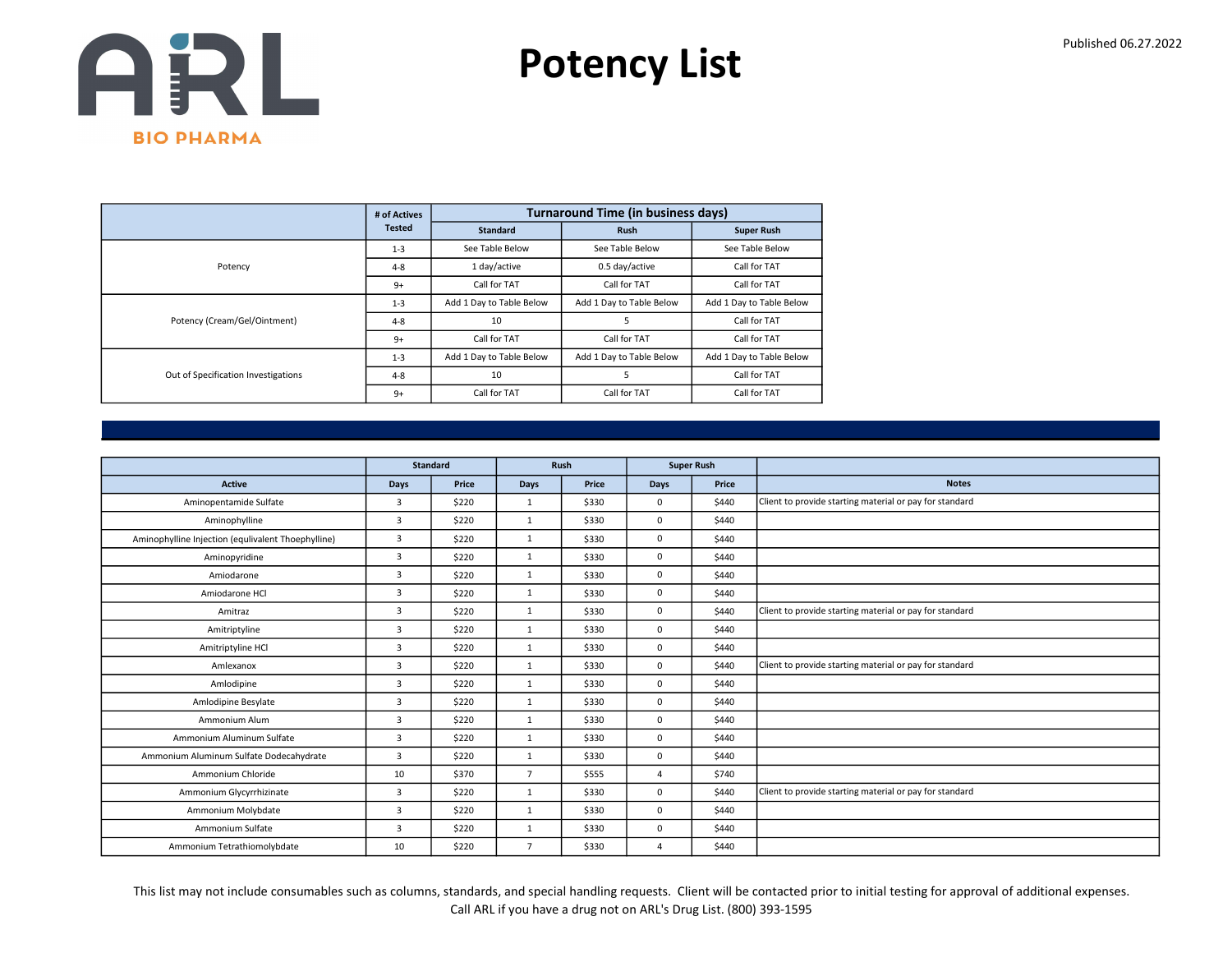

|                                     | # of Actives  |                          | <b>Turnaround Time (in business days)</b> |                          |
|-------------------------------------|---------------|--------------------------|-------------------------------------------|--------------------------|
|                                     | <b>Tested</b> | <b>Standard</b>          | <b>Rush</b>                               | <b>Super Rush</b>        |
|                                     | $1 - 3$       | See Table Below          | See Table Below                           | See Table Below          |
| Potency                             | $4 - 8$       | 1 day/active             | 0.5 day/active                            | Call for TAT             |
|                                     | $9+$          | Call for TAT             | Call for TAT                              | Call for TAT             |
|                                     | $1 - 3$       | Add 1 Day to Table Below | Add 1 Day to Table Below                  | Add 1 Day to Table Below |
| Potency (Cream/Gel/Ointment)        | $4 - 8$       | 10                       | 5                                         | Call for TAT             |
|                                     | $9+$          | Call for TAT             | Call for TAT                              | Call for TAT             |
|                                     | $1 - 3$       | Add 1 Day to Table Below | Add 1 Day to Table Below                  | Add 1 Day to Table Below |
| Out of Specification Investigations | $4 - 8$       | 10                       | 5                                         | Call for TAT             |
|                                     | $9+$          | Call for TAT             | Call for TAT                              | Call for TAT             |

|                        |                | <b>Standard</b> |                | Rush  |                | <b>Super Rush</b> |                                                         |
|------------------------|----------------|-----------------|----------------|-------|----------------|-------------------|---------------------------------------------------------|
| <b>Active</b>          | Days           | Price           | Days           | Price | <b>Days</b>    | Price             | <b>Notes</b>                                            |
| Amodiaquine HCl        | $\overline{3}$ | \$220           | 1              | \$330 | $\mathbf 0$    | \$440             |                                                         |
| Amoxicillin            | $\overline{3}$ | \$220           | 1              | \$330 | $\mathbf 0$    | \$440             |                                                         |
| Amoxicillin Trihydrate | 3              | \$220           | 1              | \$330 | $\mathbf 0$    | \$440             |                                                         |
| Amphetamine            | 10             | \$270           | $\overline{7}$ | \$405 | $\Delta$       | \$540             |                                                         |
| Amphetamine Sulfate    | 10             | \$270           | $\overline{7}$ | \$405 | $\overline{4}$ | \$540             |                                                         |
| Ampho-B                | $\overline{3}$ | \$220           | $\mathbf{1}$   | \$330 | $\mathbf 0$    | \$440             |                                                         |
| Amphotericin B         | 3              | \$220           | $\mathbf{1}$   | \$330 | $\mathbf 0$    | \$440             |                                                         |
| Ampicillin             | 3              | \$220           | 1              | \$330 | $\mathbf 0$    | \$440             |                                                         |
| Anastrozole            | 3              | \$170           | $\mathbf{1}$   | \$255 | $\mathbf 0$    | \$340             |                                                         |
| Androstenedione        | $\overline{3}$ | \$220           | $\mathbf{1}$   | \$330 | $\mathbf 0$    | \$440             |                                                         |
| Angiotensin 1-7        | $\overline{3}$ | \$220           | $\mathbf{1}$   | \$330 | $\mathbf 0$    | \$440             | Client to provide starting material or pay for standard |
| Anidulafungin          | 3              | \$220           | 1              | \$330 | $\mathbf 0$    | \$440             | Client to provide starting material or pay for standard |
| Anthralin              | $\overline{3}$ | \$220           | $\mathbf{1}$   | \$330 | $\mathbf 0$    | \$440             | Client to provide starting material or pay for standard |
| AOD-9604 Acetate       | 3              | \$220           | 1              | \$330 | $\mathbf 0$    | \$440             | Client to provide starting material or pay for standard |
| Apomorphine            | 3              | \$220           | 1              | \$330 | $\mathbf 0$    | \$440             |                                                         |
| Apomorphine HCl        | $\overline{3}$ | \$220           | 1              | \$330 | $\mathbf 0$    | \$440             |                                                         |
| Apremilast             | $\overline{3}$ | \$220           | $\mathbf{1}$   | \$330 | $\mathbf 0$    | \$440             | Client to provide starting material or pay for standard |
| Aprepitant             | 3              | \$220           | 1              | \$330 | $\mathbf 0$    | \$440             |                                                         |
| Argatroban             | 3              | \$220           | 1              | \$330 | $\mathbf 0$    | \$440             |                                                         |
| Arginine               | 3              | \$170           | 1              | \$255 | $\mathbf 0$    | \$340             |                                                         |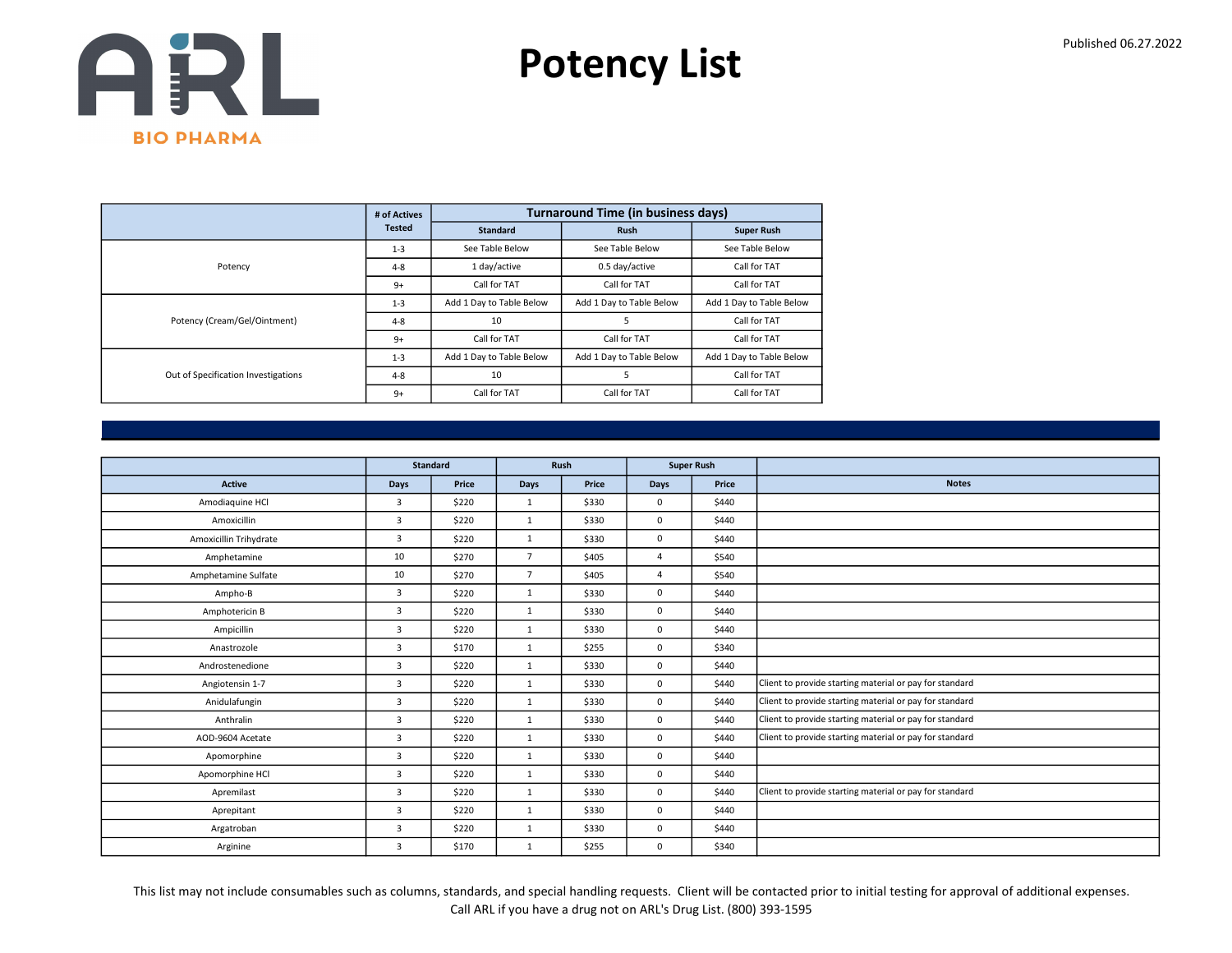

|                                     | # of Actives  |                          | <b>Turnaround Time (in business days)</b> |                          |
|-------------------------------------|---------------|--------------------------|-------------------------------------------|--------------------------|
|                                     | <b>Tested</b> | <b>Standard</b>          | <b>Rush</b>                               | <b>Super Rush</b>        |
|                                     | $1 - 3$       | See Table Below          | See Table Below                           | See Table Below          |
| Potency                             | $4 - 8$       | 1 day/active             | 0.5 day/active                            | Call for TAT             |
|                                     | $9+$          | Call for TAT             | Call for TAT                              | Call for TAT             |
|                                     | $1 - 3$       | Add 1 Day to Table Below | Add 1 Day to Table Below                  | Add 1 Day to Table Below |
| Potency (Cream/Gel/Ointment)        | $4 - 8$       | 10                       | 5                                         | Call for TAT             |
|                                     | $9+$          | Call for TAT             | Call for TAT                              | Call for TAT             |
|                                     | $1 - 3$       | Add 1 Day to Table Below | Add 1 Day to Table Below                  | Add 1 Day to Table Below |
| Out of Specification Investigations | $4 - 8$       | 10                       | 5                                         | Call for TAT             |
|                                     | $9+$          | Call for TAT             | Call for TAT                              | Call for TAT             |

|                       |                | <b>Standard</b> |                | Rush  |                | <b>Super Rush</b> |                                                                                                  |
|-----------------------|----------------|-----------------|----------------|-------|----------------|-------------------|--------------------------------------------------------------------------------------------------|
| <b>Active</b>         | <b>Days</b>    | Price           | <b>Days</b>    | Price | Days           | Price             | <b>Notes</b>                                                                                     |
| Arginine HCl          | 3              | \$170           | 1              | \$255 | 0              | \$340             |                                                                                                  |
| Arimidex              | 3              | \$270           | $\mathbf{1}$   | \$405 | 0              | \$540             |                                                                                                  |
| Aripiprazole          | $\overline{3}$ | \$220           | $\mathbf{1}$   | \$330 | 0              | \$440             | Client to provide starting material or pay for standard                                          |
| Arsenic               | 10             | \$220           | $\overline{7}$ | \$330 | $\Delta$       | \$440             | Cannot test less than 0.5 ug/mL.                                                                 |
| Ascorbic Acid         | 3              | \$170           | $\mathbf{1}$   | \$255 | 0              | \$340             |                                                                                                  |
| Ascorbyl Palmitate    | 3              | \$220           | $\mathbf{1}$   | \$330 | 0              | \$440             |                                                                                                  |
| Asparaginase          | 5              | \$520           | $\overline{3}$ | \$780 | $\overline{2}$ | \$1,040           | Client to provide starting material or pay for standard                                          |
| Aspartic Acid         | 5              | \$370           | $\overline{3}$ | \$555 | $\overline{2}$ | \$740             |                                                                                                  |
| Aspartic Acid Sodium  | 5              | \$370           | 3              | \$555 | $\overline{2}$ | \$740             | If both ions are to be tested indicate this on the submission form (charges will apply for both) |
| Aspirin               | 3              | \$220           | $\mathbf{1}$   | \$330 | $\Omega$       | \$440             |                                                                                                  |
| Atazanivir            | 3              | \$220           | $\mathbf{1}$   | \$330 | 0              | \$440             |                                                                                                  |
| Atenolol              | 3              | \$220           | $\mathbf{1}$   | \$330 | 0              | \$440             |                                                                                                  |
| <b>Atenolol Cream</b> | $\overline{3}$ | \$220           | $\mathbf{1}$   | \$330 | 0              | \$440             |                                                                                                  |
| Atipamezole           | $\overline{3}$ | \$220           | $\mathbf{1}$   | \$330 | 0              | \$440             | Client to provide starting material or pay for standard                                          |
| Atipamezole HCl       | 3              | \$220           | $\mathbf{1}$   | \$330 | 0              | \$440             | Client to provide starting material or pay for standard                                          |
| Atomoxetine           | $\overline{3}$ | \$220           | 1              | \$330 | 0              | \$440             | Client to provide starting material or pay for standard                                          |
| Atomoxetine HCl       | 3              | \$220           | $\mathbf{1}$   | \$330 | 0              | \$440             | Client to provide starting material or pay for standard                                          |
| Atorvastatin          | 3              | \$220           | $\mathbf{1}$   | \$330 | 0              | \$440             | Client to provide starting material or pay for standard                                          |
| Atorvastatin Calcium  | 3              | \$220           | 1              | \$330 | 0              | \$440             |                                                                                                  |
| Atovaguone            | 3              | \$220           | $\mathbf{1}$   | \$330 | 0              | \$440             | Client to provide starting material or pay for standard                                          |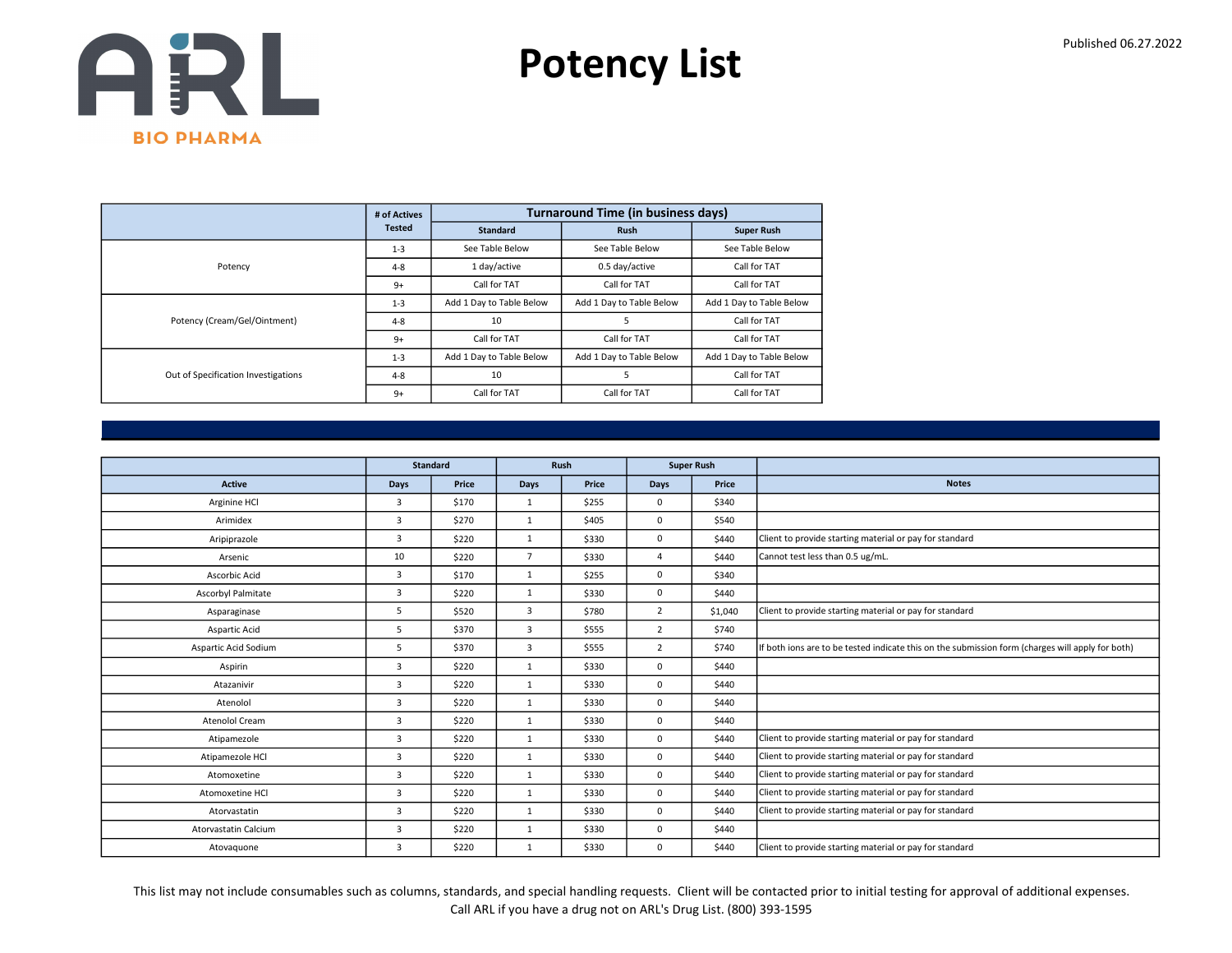

|                                     | # of Actives  |                          | <b>Turnaround Time (in business days)</b> |                          |
|-------------------------------------|---------------|--------------------------|-------------------------------------------|--------------------------|
|                                     | <b>Tested</b> | <b>Standard</b>          | <b>Rush</b>                               | <b>Super Rush</b>        |
|                                     | $1 - 3$       | See Table Below          | See Table Below                           | See Table Below          |
| Potency                             | $4 - 8$       | 1 day/active             | 0.5 day/active                            | Call for TAT             |
|                                     | $9+$          | Call for TAT             | Call for TAT                              | Call for TAT             |
|                                     | $1 - 3$       | Add 1 Day to Table Below | Add 1 Day to Table Below                  | Add 1 Day to Table Below |
| Potency (Cream/Gel/Ointment)        | $4 - 8$       | 10                       | 5                                         | Call for TAT             |
|                                     | $9+$          | Call for TAT             | Call for TAT                              | Call for TAT             |
|                                     | $1 - 3$       | Add 1 Day to Table Below | Add 1 Day to Table Below                  | Add 1 Day to Table Below |
| Out of Specification Investigations | $4 - 8$       | 10                       | 5                                         | Call for TAT             |
|                                     | $9+$          | Call for TAT             | Call for TAT                              | Call for TAT             |

|                                   |                | <b>Standard</b> |              | Rush  |                | <b>Super Rush</b> |                                                                                                                                      |
|-----------------------------------|----------------|-----------------|--------------|-------|----------------|-------------------|--------------------------------------------------------------------------------------------------------------------------------------|
| <b>Active</b>                     | Days           | Price           | <b>Days</b>  | Price | Days           | Price             | <b>Notes</b>                                                                                                                         |
| Atropine                          | 3              | \$170           | 1            | \$255 | 0              | \$340             | Cannot test if the sample contains Hyoscyamine (isomer)                                                                              |
| Atropine Sulfate                  | $\overline{3}$ | \$170           | $\mathbf{1}$ | \$255 | 0              | \$340             | Cannot test if the sample contains Hyoscyamine (isomer)                                                                              |
| Avanafil                          | 3              | \$220           | $\mathbf{1}$ | \$330 | 0              | \$440             | Client to provide starting material or pay for standard                                                                              |
| Avastin                           | 3              | \$370           | $\mathbf{1}$ | \$555 | 0              | \$740             | Client to provide starting material or pay for standard. Requires a minimum of 0.1 mL of starting<br>material and 0.15 mL of sample. |
| Azactama                          | 3              | \$220           | $\mathbf{1}$ | \$330 | 0              | \$440             |                                                                                                                                      |
| Azaperone Tartrate                | $\overline{3}$ | \$220           | $\mathbf{1}$ | \$330 | 0              | \$440             | Client to provide starting material or pay for standard                                                                              |
| Azaperone                         | 3              | \$220           | $\mathbf{1}$ | \$330 | 0              | \$440             | Client to provide starting material or pay for standard                                                                              |
| Azathioprine                      | $\overline{3}$ | \$220           | $\mathbf{1}$ | \$330 | 0              | \$440             | Client to provide starting material or pay for standard                                                                              |
| Azelaic Acid                      | 5              | \$270           | 3            | \$405 | $\overline{2}$ | \$540             | Client to provide starting material or pay for standard                                                                              |
| Azelastine                        | $\overline{3}$ | \$220           | $\mathbf{1}$ | \$330 | 0              | \$440             |                                                                                                                                      |
| Azelastine HCl                    | $\overline{3}$ | \$220           | $\mathbf{1}$ | \$330 | 0              | \$440             |                                                                                                                                      |
| Azithromycin                      | $\overline{3}$ | \$220           | $\mathbf{1}$ | \$330 | 0              | \$440             |                                                                                                                                      |
| Aztreonam                         | $\overline{3}$ | \$220           | $\mathbf{1}$ | \$330 | 0              | \$440             | Client to provide starting material or pay for standard                                                                              |
| Bacitracin                        | 3              | \$220           | 1            | \$330 | 0              | \$440             | Client to provide starting material or pay for standard                                                                              |
| Bacitracin Methylene Disalicylate | 3              | \$220           | 1            | \$330 | 0              | \$440             | Client to provide starting material or pay for standard                                                                              |
| Baclofen                          | $\overline{3}$ | \$170           | $\mathbf{1}$ | \$255 | 0              | \$340             |                                                                                                                                      |
| Balzalazide                       | 3              | \$220           | $\mathbf{1}$ | \$330 | 0              | \$440             |                                                                                                                                      |
| Barium Chloride                   | 3              | \$220           | $\mathbf{1}$ | \$330 | 0              | \$440             | If both ions are to be tested indicate this on the submission form (charges will apply for both)                                     |
| Beclomethasone                    | $\overline{3}$ | \$220           | $\mathbf{1}$ | \$330 | 0              | \$440             |                                                                                                                                      |
| Beclomethasone Dipropionate       | $\overline{3}$ | \$220           | $\mathbf{1}$ | \$330 | 0              | \$440             |                                                                                                                                      |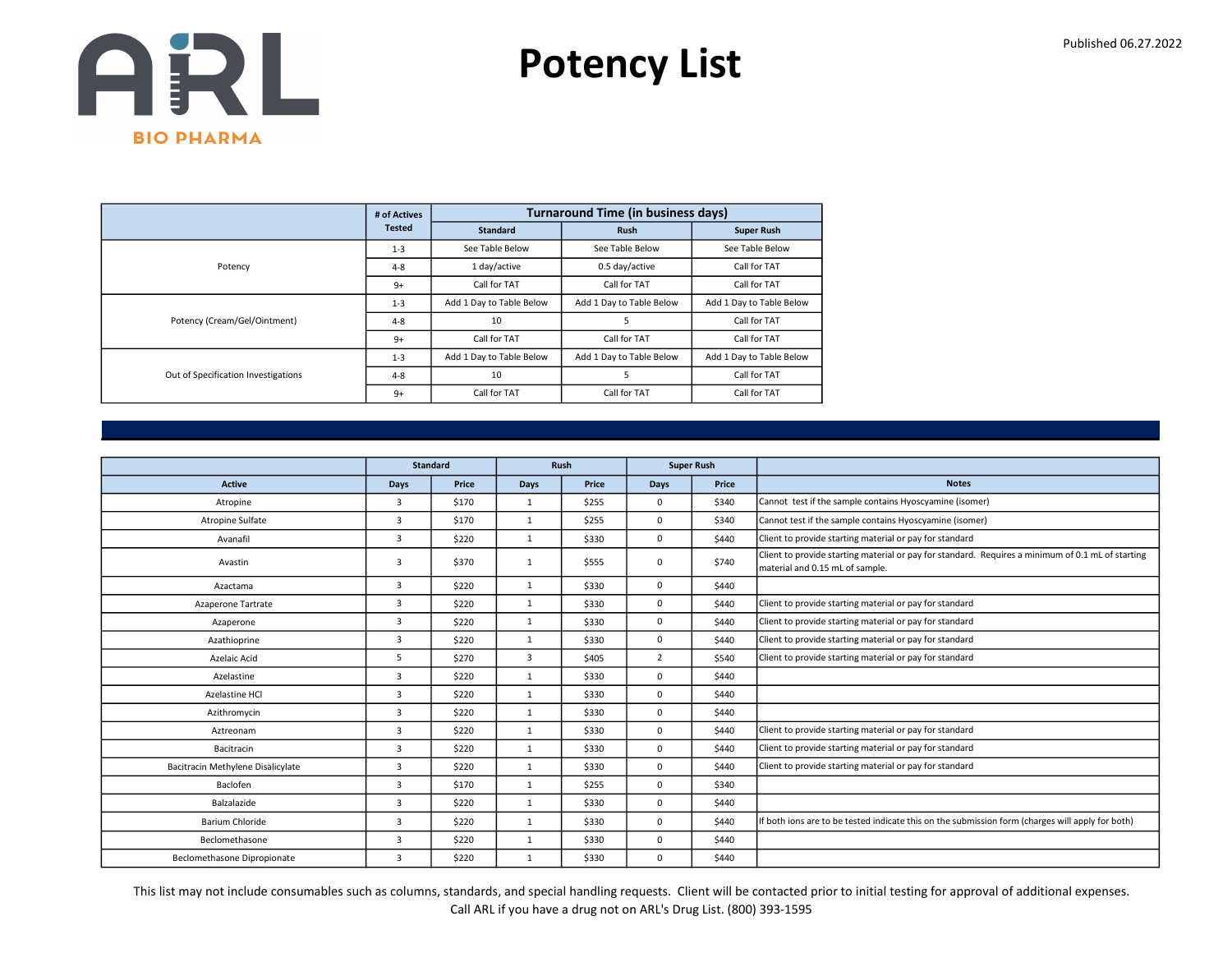

|                                     | # of Actives  |                          | <b>Turnaround Time (in business days)</b> |                          |
|-------------------------------------|---------------|--------------------------|-------------------------------------------|--------------------------|
|                                     | <b>Tested</b> | <b>Standard</b>          | <b>Rush</b>                               | <b>Super Rush</b>        |
|                                     | $1 - 3$       | See Table Below          | See Table Below                           | See Table Below          |
| Potency                             | $4 - 8$       | 1 day/active             | 0.5 day/active                            | Call for TAT             |
|                                     | $9+$          | Call for TAT             | Call for TAT                              | Call for TAT             |
|                                     | $1 - 3$       | Add 1 Day to Table Below | Add 1 Day to Table Below                  | Add 1 Day to Table Below |
| Potency (Cream/Gel/Ointment)        | $4 - 8$       | 10                       | 5                                         | Call for TAT             |
|                                     | $9+$          | Call for TAT             | Call for TAT                              | Call for TAT             |
|                                     | $1 - 3$       | Add 1 Day to Table Below | Add 1 Day to Table Below                  | Add 1 Day to Table Below |
| Out of Specification Investigations | $4 - 8$       | 10                       | 5                                         | Call for TAT             |
|                                     | $9+$          | Call for TAT             | Call for TAT                              | Call for TAT             |

|                                |                | <b>Standard</b> |              | Rush  |             | <b>Super Rush</b> |                                                         |
|--------------------------------|----------------|-----------------|--------------|-------|-------------|-------------------|---------------------------------------------------------|
| <b>Active</b>                  | Days           | Price           | Days         | Price | <b>Days</b> | Price             | <b>Notes</b>                                            |
| Benazepril HCl                 | 3              | \$220           | $\mathbf{1}$ | \$330 | $\mathbf 0$ | \$440             |                                                         |
| Benzalkonium Chloride          | $\overline{3}$ | \$220           | 1            | \$330 | $\mathbf 0$ | \$440             |                                                         |
| Benzethonium Chloride          | 3              | \$220           | $\mathbf{1}$ | \$330 | $\mathbf 0$ | \$440             |                                                         |
| Benzocaine                     | $\overline{3}$ | \$220           | 1            | \$330 | $\mathbf 0$ | \$440             |                                                         |
| Benzoic acid                   | $\overline{3}$ | \$220           | 1            | \$330 | $\mathbf 0$ | \$440             |                                                         |
| Benzonatate                    | 3              | \$220           | $\mathbf{1}$ | \$330 | $\mathbf 0$ | \$440             |                                                         |
| Benzoyl peroxide               | $\overline{3}$ | \$220           | 1            | \$330 | $\mathbf 0$ | \$440             |                                                         |
| <b>Benztropine Mesylate</b>    | 3              | \$220           | $\mathbf{1}$ | \$330 | $\mathbf 0$ | \$440             |                                                         |
| Benzyl Alcohol                 | $\overline{3}$ | \$170           | $\mathbf{1}$ | \$255 | $\mathbf 0$ | \$340             |                                                         |
| Benzyl Benzoate                | 3              | \$220           | 1            | \$330 | $\mathbf 0$ | \$440             |                                                         |
| Beta lapachone                 | 3              | \$220           | $\mathbf{1}$ | \$330 | $\mathbf 0$ | \$440             | Client to provide starting material or pay for standard |
| Betahistine                    | $\overline{3}$ | \$220           | 1            | \$330 | $\mathbf 0$ | \$440             |                                                         |
| <b>Betahistine DiHCl</b>       | 3              | \$220           | $\mathbf{1}$ | \$330 | $\mathbf 0$ | \$440             |                                                         |
| <b>Betahistine HCI</b>         | $\overline{3}$ | \$220           | $\mathbf{1}$ | \$330 | $\mathbf 0$ | \$440             |                                                         |
| Betamethasone                  | $\overline{3}$ | \$220           | $\mathbf{1}$ | \$330 | $\mathbf 0$ | \$440             |                                                         |
| <b>Betamethasone Acetate</b>   | 3              | \$220           | $\mathbf{1}$ | \$330 | $\mathbf 0$ | \$440             |                                                         |
| Betamethasone Dipropionate     | 3              | \$220           | $\mathbf{1}$ | \$330 | $\mathbf 0$ | \$440             |                                                         |
| Betamethasone Sodium Phosphate | 3              | \$220           | 1            | \$330 | $\mathbf 0$ | \$440             |                                                         |
| Betamethasone Valerate         | 3              | \$220           | $\mathbf{1}$ | \$330 | $\mathbf 0$ | \$440             |                                                         |
| <b>Betaxolol HCl</b>           | $\overline{3}$ | \$220           | $\mathbf{1}$ | \$330 | $\mathbf 0$ | \$440             |                                                         |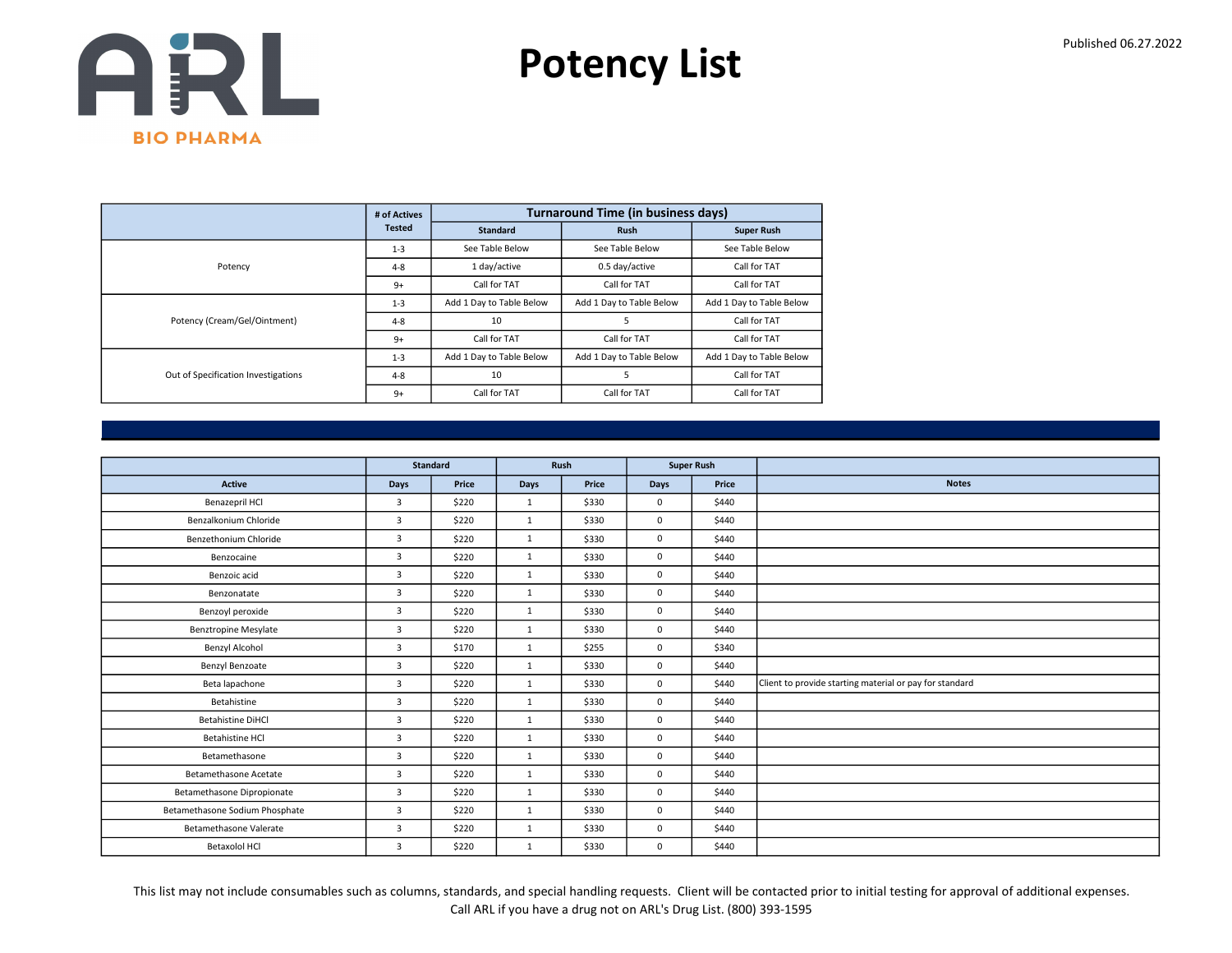

|                                     | # of Actives  |                          | <b>Turnaround Time (in business days)</b> |                          |
|-------------------------------------|---------------|--------------------------|-------------------------------------------|--------------------------|
|                                     | <b>Tested</b> | <b>Standard</b>          | <b>Rush</b>                               | <b>Super Rush</b>        |
|                                     | $1 - 3$       | See Table Below          | See Table Below                           | See Table Below          |
| Potency                             | $4 - 8$       | 1 day/active             | 0.5 day/active                            | Call for TAT             |
|                                     | $9+$          | Call for TAT             | Call for TAT                              | Call for TAT             |
|                                     | $1 - 3$       | Add 1 Day to Table Below | Add 1 Day to Table Below                  | Add 1 Day to Table Below |
| Potency (Cream/Gel/Ointment)        | $4 - 8$       | 10                       | 5                                         | Call for TAT             |
|                                     | $9+$          | Call for TAT             | Call for TAT                              | Call for TAT             |
|                                     | $1 - 3$       | Add 1 Day to Table Below | Add 1 Day to Table Below                  | Add 1 Day to Table Below |
| Out of Specification Investigations | $4 - 8$       | 10                       | 5                                         | Call for TAT             |
|                                     | $9+$          | Call for TAT             | Call for TAT                              | Call for TAT             |

|                               |                | <b>Standard</b> |                | Rush  | <b>Super Rush</b> |       |                                                                                                                                      |
|-------------------------------|----------------|-----------------|----------------|-------|-------------------|-------|--------------------------------------------------------------------------------------------------------------------------------------|
| <b>Active</b>                 | <b>Days</b>    | Price           | <b>Days</b>    | Price | <b>Days</b>       | Price | <b>Notes</b>                                                                                                                         |
| Bethanechol                   | 3              | \$220           | $\mathbf{1}$   | \$330 | $^{\circ}$        | \$440 |                                                                                                                                      |
| Bethanechol Chloride          | 3              | \$220           | 1              | \$330 | $^{\circ}$        | \$440 | If both ions are to be tested indicate this on the submission form (charges will apply for both)                                     |
| Bevacizumab                   | 3              | \$220           | $\mathbf{1}$   | \$330 | $\mathbf{0}$      | \$440 | Client to provide starting material or pay for standard. Requires a minimum of 0.1 mL of starting<br>material and 0.15 mL of sample. |
| Bimatoprost                   | $\overline{3}$ | \$220           | 1              | \$330 | $\mathbf 0$       | \$440 | Client to provide starting material or pay for standard                                                                              |
| Biotin                        | 3              | \$220           | $\mathbf{1}$   | \$330 | $^{\circ}$        | \$440 |                                                                                                                                      |
| Bisacodyl                     | 3              | \$220           | $\mathbf{1}$   | \$330 | $\mathbf 0$       | \$440 | Client to provide starting material or pay for standard                                                                              |
| <b>Bismuth Citrate</b>        | 10             | \$220           | $\overline{7}$ | \$330 | $\overline{4}$    | \$440 |                                                                                                                                      |
| <b>Bismuth Subsalicylate</b>  | 3              | \$220           | $\mathbf{1}$   | \$330 | $^{\circ}$        | \$440 |                                                                                                                                      |
| Bivalirudin                   | 3              | \$220           | $\mathbf{1}$   | \$330 | $\mathbf 0$       | \$440 |                                                                                                                                      |
| Boldenone                     | 3              | \$220           | $\mathbf{1}$   | \$330 | $\mathbf 0$       | \$440 | Client to provide starting material or pay for standard                                                                              |
| <b>Boldenone Undecylenate</b> | 3              | \$220           | $\mathbf{1}$   | \$330 | $\mathbf 0$       | \$440 | Client to provide starting material or pay for standard                                                                              |
| <b>Boric Acid</b>             | 10             | \$270           | $\overline{7}$ | \$405 | 4                 | \$540 |                                                                                                                                      |
| Boron                         | 10             | \$220           | $\overline{7}$ | \$330 | 4                 | \$440 | Cannot test less than 5 ug/mL.                                                                                                       |
| Bortezomib                    | 3              | \$320           | $\mathbf{1}$   | \$480 | $^{\circ}$        | \$640 |                                                                                                                                      |
| Bosentan                      | 3              | \$220           | $\mathbf{1}$   | \$330 | $^{\circ}$        | \$440 | Client to provide starting material or pay for standard                                                                              |
| <b>BPC-157</b>                | 3              | \$220           | $\mathbf{1}$   | \$330 | $\mathbf 0$       | \$440 | Client to provide starting material or pay for standard                                                                              |
| <b>Bremelanotide Acetate</b>  | 3              | \$270           | $\mathbf{1}$   | \$405 | $^{\circ}$        | \$540 | Client to provide starting material or pay for standard                                                                              |
| <b>Bretylium Tosylate</b>     | 3              | \$220           | $\mathbf{1}$   | \$330 | $^{\circ}$        | \$440 |                                                                                                                                      |
| <b>Brilliant Blue G</b>       | $\overline{3}$ | \$220           | 1              | \$330 | $\mathbf 0$       | \$440 |                                                                                                                                      |
| Brimonidine                   | 3              | \$220           | $\mathbf{1}$   | \$330 | $\mathbf{0}$      | \$440 |                                                                                                                                      |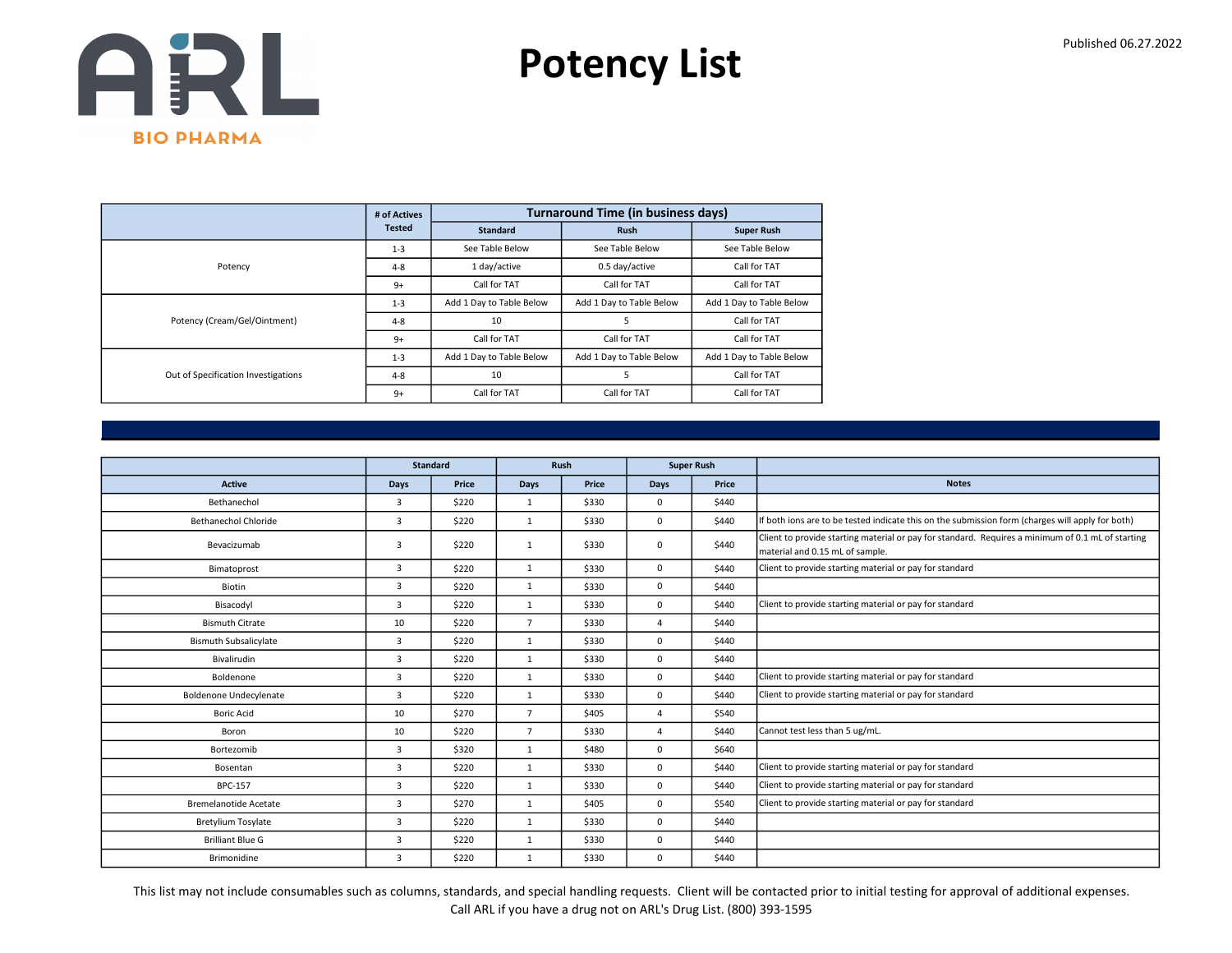

|                                     | # of Actives  |                          | <b>Turnaround Time (in business days)</b> |                          |
|-------------------------------------|---------------|--------------------------|-------------------------------------------|--------------------------|
|                                     | <b>Tested</b> | <b>Standard</b>          | <b>Rush</b>                               | <b>Super Rush</b>        |
|                                     | $1 - 3$       | See Table Below          | See Table Below                           | See Table Below          |
| Potency                             | $4 - 8$       | 1 day/active             | 0.5 day/active                            | Call for TAT             |
|                                     | $9+$          | Call for TAT             | Call for TAT                              | Call for TAT             |
|                                     | $1 - 3$       | Add 1 Day to Table Below | Add 1 Day to Table Below                  | Add 1 Day to Table Below |
| Potency (Cream/Gel/Ointment)        | $4 - 8$       | 10                       | 5                                         | Call for TAT             |
|                                     | $9+$          | Call for TAT             | Call for TAT                              | Call for TAT             |
|                                     | $1 - 3$       | Add 1 Day to Table Below | Add 1 Day to Table Below                  | Add 1 Day to Table Below |
| Out of Specification Investigations | $4 - 8$       | 10                       | 5                                         | Call for TAT             |
|                                     | $9+$          | Call for TAT             | Call for TAT                              | Call for TAT             |

|                                    |                | <b>Standard</b> |              | Rush  | <b>Super Rush</b> |       |                                                         |
|------------------------------------|----------------|-----------------|--------------|-------|-------------------|-------|---------------------------------------------------------|
| <b>Active</b>                      | Days           | Price           | Days         | Price | Days              | Price | <b>Notes</b>                                            |
| <b>Brimonidine Tartrate</b>        | 3              | \$220           | $\mathbf{1}$ | \$330 | $\mathbf 0$       | \$440 |                                                         |
|                                    |                |                 |              |       |                   |       |                                                         |
| Brinzolamide                       | $\overline{3}$ | \$220           | 1            | \$330 | 0                 | \$440 |                                                         |
| Bromfenac                          | 3              | \$220           | $\mathbf{1}$ | \$330 | $\mathbf 0$       | \$440 |                                                         |
| <b>Bromfenac Sodium</b>            | 3              | \$220           | $\mathbf{1}$ | \$330 | $\mathbf 0$       | \$440 |                                                         |
| Bromfenac Sodium Sesquihydrate     | $\overline{3}$ | \$220           | $\mathbf{1}$ | \$330 | 0                 | \$440 |                                                         |
| Bromhexine                         | 3              | \$220           | $\mathbf{1}$ | \$330 | 0                 | \$440 |                                                         |
| Bromide                            | 3              | \$220           | 1            | \$330 | $\mathbf 0$       | \$440 |                                                         |
| Bromocriptine                      | 3              | \$220           | $\mathbf{1}$ | \$330 | 0                 | \$440 |                                                         |
| Brompheniramine                    | $\overline{3}$ | \$220           | $\mathbf{1}$ | \$330 | $\mathbf 0$       | \$440 |                                                         |
| <b>Brompheniramine Maleate</b>     | $\overline{3}$ | \$220           | 1            | \$330 | $\mathbf 0$       | \$440 |                                                         |
| <b>Brompheniramine Tannate</b>     | 3              | \$220           | $\mathbf{1}$ | \$330 | $\mathbf 0$       | \$440 |                                                         |
| Budesonide                         | $\overline{3}$ | \$220           | $\mathbf{1}$ | \$330 | $\mathbf 0$       | \$440 |                                                         |
| Bumetanide                         | $\overline{3}$ | \$220           | $\mathbf{1}$ | \$330 | $\mathbf 0$       | \$440 |                                                         |
| <b>Bupivacaine HCl</b>             | 3              | \$170           | $\mathbf{1}$ | \$255 | $\mathbf 0$       | \$340 |                                                         |
| <b>Bupivacaine HCl Monohydrate</b> | 3              | \$170           | $\mathbf{1}$ | \$255 | 0                 | \$340 |                                                         |
| Buprenorphine                      | 3              | \$220           | $\mathbf{1}$ | \$330 | $\mathbf 0$       | \$440 |                                                         |
| Buprenorphine HCl                  | 3              | \$220           | $\mathbf{1}$ | \$330 | $\mathbf 0$       | \$440 |                                                         |
| Bupropion                          | 3              | \$220           | $\mathbf{1}$ | \$330 | 0                 | \$440 |                                                         |
| <b>Bupropion HCI</b>               | $\overline{3}$ | \$220           | $\mathbf{1}$ | \$330 | $\mathbf 0$       | \$440 |                                                         |
| <b>Buserelin</b>                   | 3              | \$220           | $\mathbf{1}$ | \$330 | $\mathbf 0$       | \$440 | Client to provide starting material or pay for standard |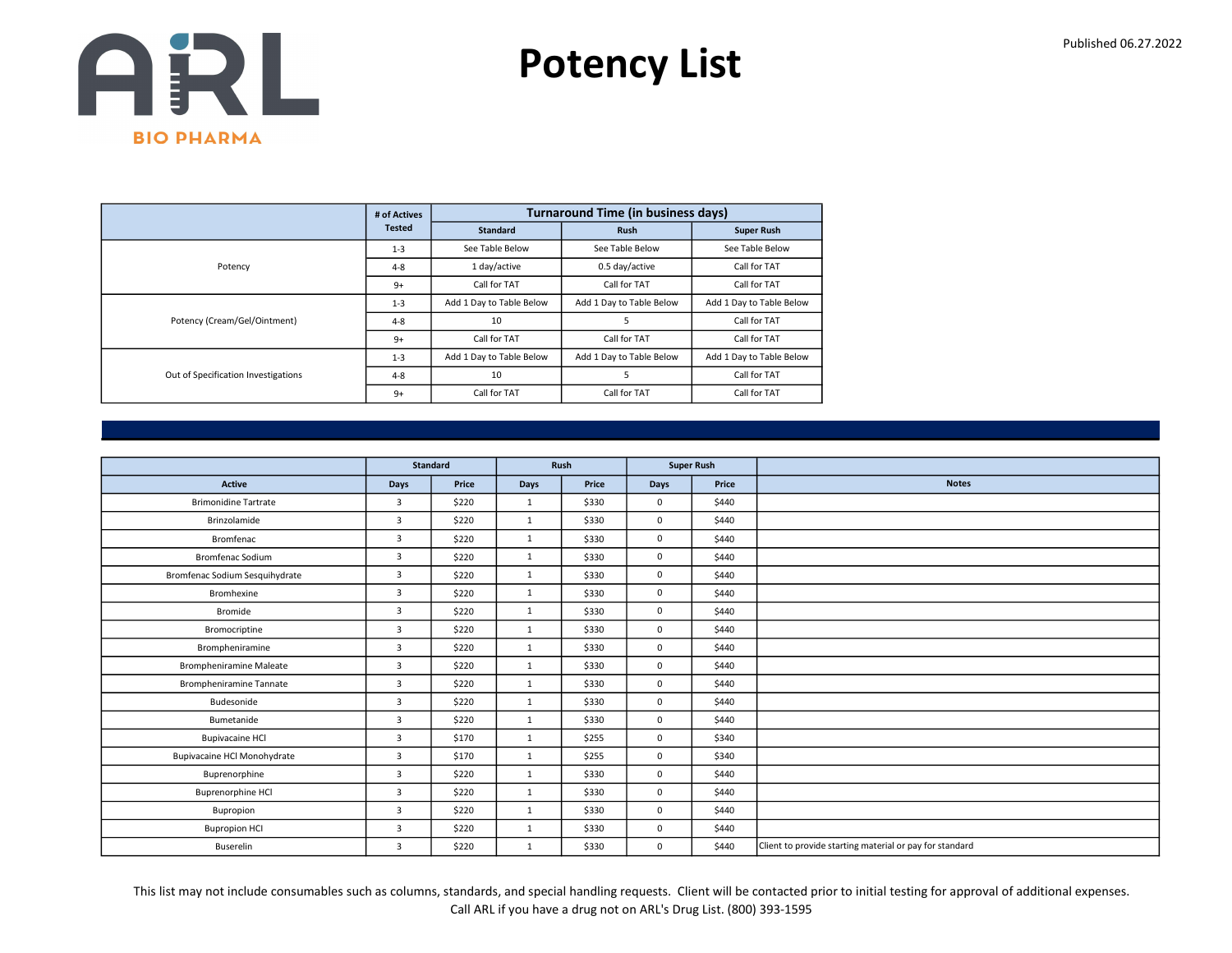

|                                     | # of Actives  |                          | <b>Turnaround Time (in business days)</b> |                          |
|-------------------------------------|---------------|--------------------------|-------------------------------------------|--------------------------|
|                                     | <b>Tested</b> | <b>Standard</b>          | <b>Rush</b>                               | <b>Super Rush</b>        |
|                                     | $1 - 3$       | See Table Below          | See Table Below                           | See Table Below          |
| Potency                             | $4 - 8$       | 1 day/active             | 0.5 day/active                            | Call for TAT             |
|                                     | $9+$          | Call for TAT             | Call for TAT                              | Call for TAT             |
|                                     | $1 - 3$       | Add 1 Day to Table Below | Add 1 Day to Table Below                  | Add 1 Day to Table Below |
| Potency (Cream/Gel/Ointment)        | $4 - 8$       | 10                       | 5                                         | Call for TAT             |
|                                     | $9+$          | Call for TAT             | Call for TAT                              | Call for TAT             |
|                                     | $1 - 3$       | Add 1 Day to Table Below | Add 1 Day to Table Below                  | Add 1 Day to Table Below |
| Out of Specification Investigations | $4 - 8$       | 10                       | 5                                         | Call for TAT             |
|                                     | $9+$          | Call for TAT             | Call for TAT                              | Call for TAT             |

|                                 |                | <b>Standard</b> |                | Rush  |             | <b>Super Rush</b> |                                                                 |
|---------------------------------|----------------|-----------------|----------------|-------|-------------|-------------------|-----------------------------------------------------------------|
| <b>Active</b>                   | <b>Days</b>    | Price           | <b>Days</b>    | Price | <b>Days</b> | Price             | <b>Notes</b>                                                    |
| <b>Buserelin Acetate</b>        | $\overline{3}$ | \$220           | 1              | \$330 | 0           | \$440             | Client to provide starting material or pay for standard         |
| Buspirone                       | 3              | \$220           | $\mathbf{1}$   | \$330 | 0           | \$440             |                                                                 |
| <b>Buspirone HCI</b>            | 3              | \$220           | $\mathbf{1}$   | \$330 | 0           | \$440             |                                                                 |
| <b>Butalbital</b>               | 3              | \$220           | $\mathbf{1}$   | \$330 | 0           | \$440             |                                                                 |
| Butanol                         | 10             | \$370           | $\overline{7}$ | \$555 | $\Delta$    | \$740             |                                                                 |
| Butorphanol                     | 3              | \$220           | $\mathbf{1}$   | \$330 | 0           | \$440             | Client to provide starting material or pay for standard         |
| <b>Butorphanol Tartrate</b>     | 3              | \$220           | $\mathbf{1}$   | \$330 | 0           | \$440             | Client to provide starting material or pay for standard         |
| <b>Butyl Alcohol</b>            | 10             | \$370           | $\overline{7}$ | \$555 | $\Delta$    | \$740             |                                                                 |
| Butyl p-aminobenzoate           | 3              | \$220           | $\mathbf{1}$   | \$330 | 0           | \$440             |                                                                 |
| Butylated Hydroxyanisole        | 3              | \$220           | 1              | \$330 | 0           | \$440             |                                                                 |
| <b>Butylated Hydroxytoluene</b> | 3              | \$220           | $\mathbf{1}$   | \$330 | 0           | \$440             |                                                                 |
| Cabergoline                     | 3              | \$220           | $\mathbf{1}$   | \$330 | 0           | \$440             | Client to provide starting material or pay for standard         |
| Cadmium                         | 10             | \$220           | $\overline{7}$ | \$330 | $\Delta$    | \$440             | Cannot test less than 0.25 ug/mL                                |
| Caffeine                        | 3              | \$220           | $\mathbf{1}$   | \$330 | 0           | \$440             | Client must indicate if the sample is free base or citrate form |
| Caffeine Anhydrous              | 3              | \$220           | $\mathbf{1}$   | \$330 | 0           | \$440             |                                                                 |
| Caffeine Base                   | 3              | \$220           | $\mathbf{1}$   | \$330 | 0           | \$440             |                                                                 |
| Caffeine Citrate                | 3              | \$220           | $\mathbf{1}$   | \$330 | 0           | \$440             |                                                                 |
| Calcipotriene                   | 3              | \$220           | $\mathbf{1}$   | \$330 | 0           | \$440             | Client to provide starting material or pay for standard         |
| Calcipotriol                    | 3              | \$220           | 1              | \$330 | 0           | \$440             | Client to provide starting material or pay for standard         |
| Calcitonin Salmon               | 3              | \$220           | $\mathbf{1}$   | \$330 | 0           | \$440             | Client to provide starting material or pay for standard         |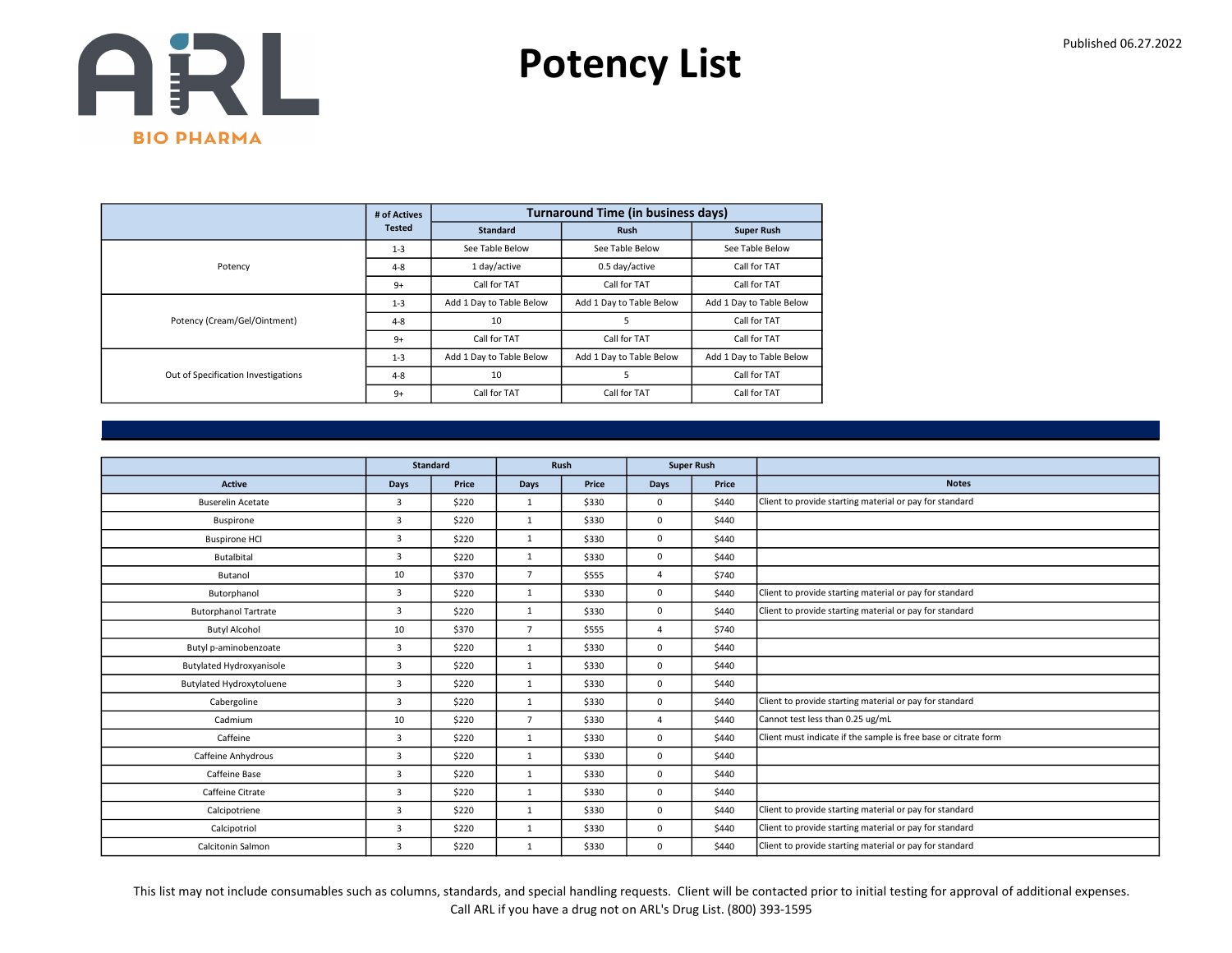

|                                     | # of Actives  |                          | <b>Turnaround Time (in business days)</b> |                          |
|-------------------------------------|---------------|--------------------------|-------------------------------------------|--------------------------|
|                                     | <b>Tested</b> | <b>Standard</b>          | <b>Rush</b>                               | <b>Super Rush</b>        |
|                                     | $1 - 3$       | See Table Below          | See Table Below                           | See Table Below          |
| Potency                             | $4 - 8$       | 1 day/active             | 0.5 day/active                            | Call for TAT             |
|                                     | $9+$          | Call for TAT             | Call for TAT                              | Call for TAT             |
|                                     | $1 - 3$       | Add 1 Day to Table Below | Add 1 Day to Table Below                  | Add 1 Day to Table Below |
| Potency (Cream/Gel/Ointment)        | $4 - 8$       | 10                       | 5                                         | Call for TAT             |
|                                     | $9+$          | Call for TAT             | Call for TAT                              | Call for TAT             |
|                                     | $1 - 3$       | Add 1 Day to Table Below | Add 1 Day to Table Below                  | Add 1 Day to Table Below |
| Out of Specification Investigations | $4 - 8$       | 10                       | 5                                         | Call for TAT             |
|                                     | $9+$          | Call for TAT             | Call for TAT                              | Call for TAT             |

|                                 |                | <b>Standard</b> |                | Rush  |                | <b>Super Rush</b> |                                                                                                         |
|---------------------------------|----------------|-----------------|----------------|-------|----------------|-------------------|---------------------------------------------------------------------------------------------------------|
| <b>Active</b>                   | Days           | Price           | Days           | Price | Days           | Price             | <b>Notes</b>                                                                                            |
| Calcitriol                      | 3              | \$220           | $\mathbf{1}$   | \$330 | $\mathbf 0$    | \$440             | Cannot test concentrations below 10 mcg/mL. Client to provide starting material or pay for<br>standard. |
| Calcium                         | $\overline{3}$ | \$220           | $\mathbf{1}$   | \$330 | $\mathbf 0$    | \$440             |                                                                                                         |
| Calcium Borogluconate           | 3              | \$220           | $\mathbf{1}$   | \$330 | $\mathbf 0$    | \$440             |                                                                                                         |
| Calcium Carbonate               | 3              | \$220           | $\mathbf{1}$   | \$330 | $\mathbf 0$    | \$440             |                                                                                                         |
| Calcium Chloride                | 3              | \$220           | $\mathbf{1}$   | \$330 | $\mathbf 0$    | \$440             | If both ions are to be tested indicate this on the submission form (charges will apply for both)        |
| Calcium Chloride Dihydrate      | 3              | \$220           | $\mathbf{1}$   | \$330 | $\mathbf 0$    | \$440             | If both ions are to be tested indicate this on the submission form (charges will apply for both)        |
| Calcium Glubionate              | 3              | \$220           | $\mathbf{1}$   | \$330 | $^{\circ}$     | \$440             |                                                                                                         |
| Calcium Gluconate               | $\overline{3}$ | \$220           | 1              | \$330 | $\mathbf 0$    | \$440             |                                                                                                         |
| Calcium Glycerophosphate        | 3              | \$220           | 1              | \$330 | $^{\circ}$     | \$440             |                                                                                                         |
| Calcium Levulinate              | 3              | \$220           | $\mathbf{1}$   | \$330 | $\mathbf 0$    | \$440             |                                                                                                         |
| Calcium Levulinate Dihydrate    | 3              | \$220           | 1              | \$330 | $\Omega$       | \$440             |                                                                                                         |
| Calcium Pantothenate            | $\overline{3}$ | \$220           | $\mathbf{1}$   | \$330 | $\mathbf 0$    | \$440             |                                                                                                         |
| Calcium Saccharate Tetrahydrate | 10             | \$220           | $\overline{7}$ | \$330 | $\overline{4}$ | \$440             |                                                                                                         |
| Camphor                         | 10             | \$370           | $\overline{7}$ | \$555 | $\overline{4}$ | \$740             |                                                                                                         |
| Camphor Oil                     | 10             | \$370           | $\overline{7}$ | \$555 | $\Delta$       | \$740             |                                                                                                         |
| Candesartan Cilexetil           | $\overline{3}$ | \$220           | $\mathbf{1}$   | \$330 | $\Omega$       | \$440             |                                                                                                         |
| Cannabigerol                    | 5              | \$315           | $\overline{3}$ | \$473 | $\overline{2}$ | \$630             | Client to provide starting material or pay for standard                                                 |
| Cannabidiol (CBD)               | 5              | \$315           | 3              | \$473 | $\overline{2}$ | \$630             |                                                                                                         |
| Capsaicin                       | 3              | \$220           | $\mathbf{1}$   | \$330 | $\mathbf 0$    | \$440             | Cannot test if the sample contains flurbiprofen.                                                        |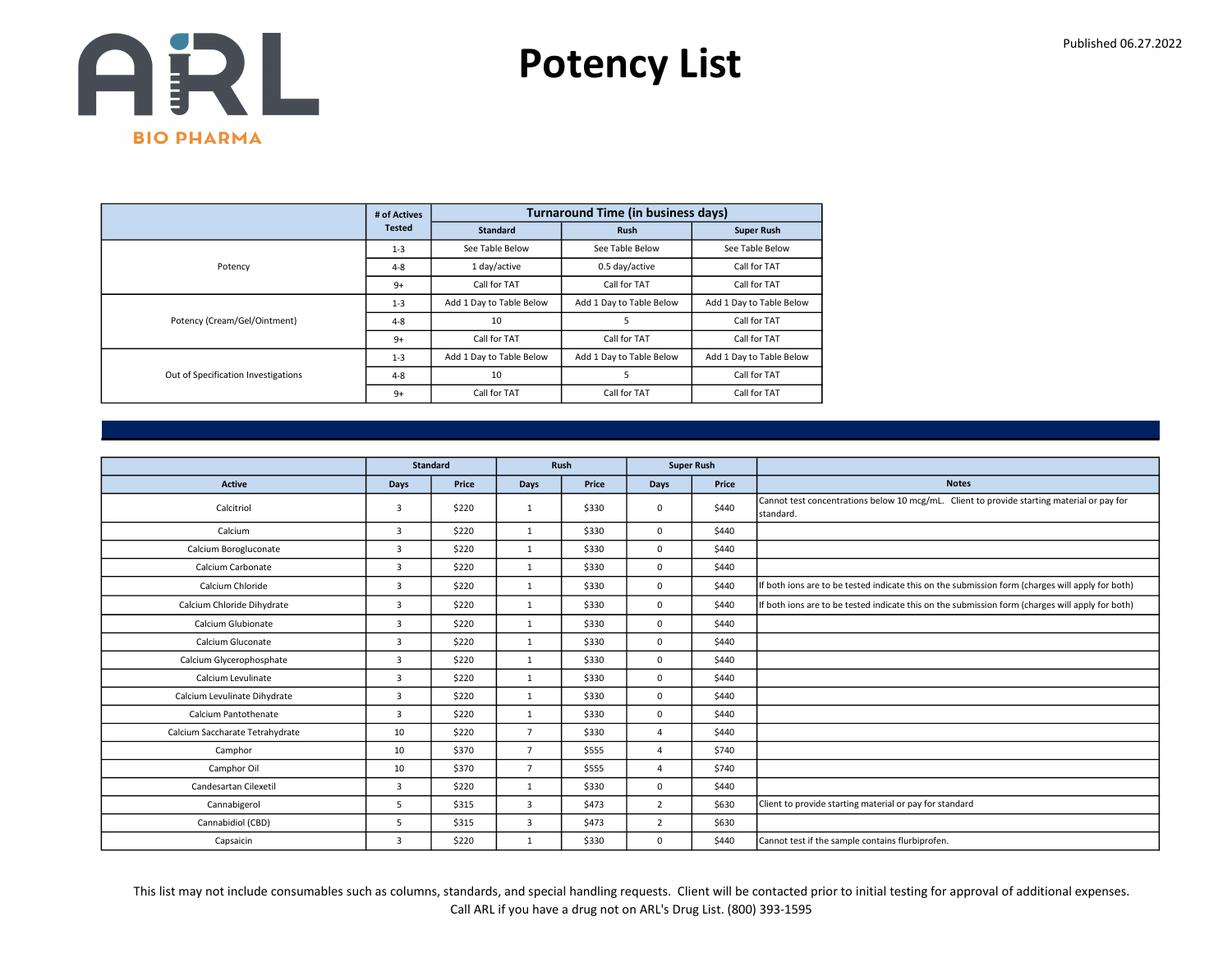

|                                     | # of Actives  |                          | <b>Turnaround Time (in business days)</b> |                          |
|-------------------------------------|---------------|--------------------------|-------------------------------------------|--------------------------|
|                                     | <b>Tested</b> | <b>Standard</b>          | <b>Rush</b>                               | <b>Super Rush</b>        |
|                                     | $1 - 3$       | See Table Below          | See Table Below                           | See Table Below          |
| Potency                             | $4 - 8$       | 1 day/active             | 0.5 day/active                            | Call for TAT             |
|                                     | $9+$          | Call for TAT             | Call for TAT                              | Call for TAT             |
|                                     | $1 - 3$       | Add 1 Day to Table Below | Add 1 Day to Table Below                  | Add 1 Day to Table Below |
| Potency (Cream/Gel/Ointment)        | $4 - 8$       | 10                       | 5                                         | Call for TAT             |
|                                     | $9+$          | Call for TAT             | Call for TAT                              | Call for TAT             |
|                                     | $1 - 3$       | Add 1 Day to Table Below | Add 1 Day to Table Below                  | Add 1 Day to Table Below |
| Out of Specification Investigations | $4 - 8$       | 10                       | 5                                         | Call for TAT             |
|                                     | $9+$          | Call for TAT             | Call for TAT                              | Call for TAT             |

|                          |                | <b>Standard</b> |              | Rush  |             | <b>Super Rush</b> |                                                         |
|--------------------------|----------------|-----------------|--------------|-------|-------------|-------------------|---------------------------------------------------------|
| <b>Active</b>            | Days           | Price           | Days         | Price | Days        | Price             | <b>Notes</b>                                            |
| Capsicum                 | 3              | \$220           | $\mathbf{1}$ | \$330 | $\mathbf 0$ | \$440             |                                                         |
| Capsicum Oleoresin       | $\overline{3}$ | \$220           | 1            | \$330 | $\mathbf 0$ | \$440             |                                                         |
| Captopril                | 3              | \$220           | $\mathbf{1}$ | \$330 | $\mathbf 0$ | \$440             |                                                         |
| Carbamazepine            | 3              | \$220           | $\mathbf{1}$ | \$330 | $\mathbf 0$ | \$440             |                                                         |
| Carbazochrome            | $\overline{3}$ | \$220           | 1            | \$330 | $\mathbf 0$ | \$440             | Client to provide starting material or pay for standard |
| Carbazochrome Salicylate | 3              | \$220           | $\mathbf{1}$ | \$330 | $\mathbf 0$ | \$440             |                                                         |
| Carbenicillin Disodium   | $\overline{3}$ | \$220           | $\mathbf{1}$ | \$330 | $\mathbf 0$ | \$440             |                                                         |
| Carbidopa                | 3              | \$220           | 1            | \$330 | 0           | \$440             |                                                         |
| Carbimazole              | 3              | \$220           | 1            | \$330 | $\mathbf 0$ | \$440             |                                                         |
| Carbocysteine            | $\overline{3}$ | \$220           | 1            | \$330 | $\mathbf 0$ | \$440             |                                                         |
| Carboplatin              | 3              | \$220           | 1            | \$330 | $\mathbf 0$ | \$440             |                                                         |
| Carfentanil Citrate      | $\overline{3}$ | \$220           | 1            | \$330 | $\mathbf 0$ | \$440             |                                                         |
| Carisoprodol             | $\overline{3}$ | \$220           | 1            | \$330 | $\mathbf 0$ | \$440             |                                                         |
| Carnitine                | 3              | \$220           | $\mathbf{1}$ | \$330 | $\mathbf 0$ | \$440             |                                                         |
| Carnosine                | $\overline{3}$ | \$220           | $\mathbf{1}$ | \$330 | $\mathbf 0$ | \$440             | Client to provide starting material or pay for standard |
| Carprofen                | $\overline{3}$ | \$220           | $\mathbf{1}$ | \$330 | $\mathbf 0$ | \$440             |                                                         |
| Carvedilol               | 3              | \$220           | $\mathbf{1}$ | \$330 | $\mathbf 0$ | \$440             | Client to provide starting material or pay for standard |
| Casodex                  | $\overline{3}$ | \$220           | $\mathbf{1}$ | \$330 | $\mathbf 0$ | \$440             |                                                         |
| Cefaclor                 | $\overline{3}$ | \$220           | 1            | \$330 | $\mathbf 0$ | \$440             |                                                         |
| Cefadroxil               | 3              | \$220           | $\mathbf{1}$ | \$330 | $\mathbf 0$ | \$440             |                                                         |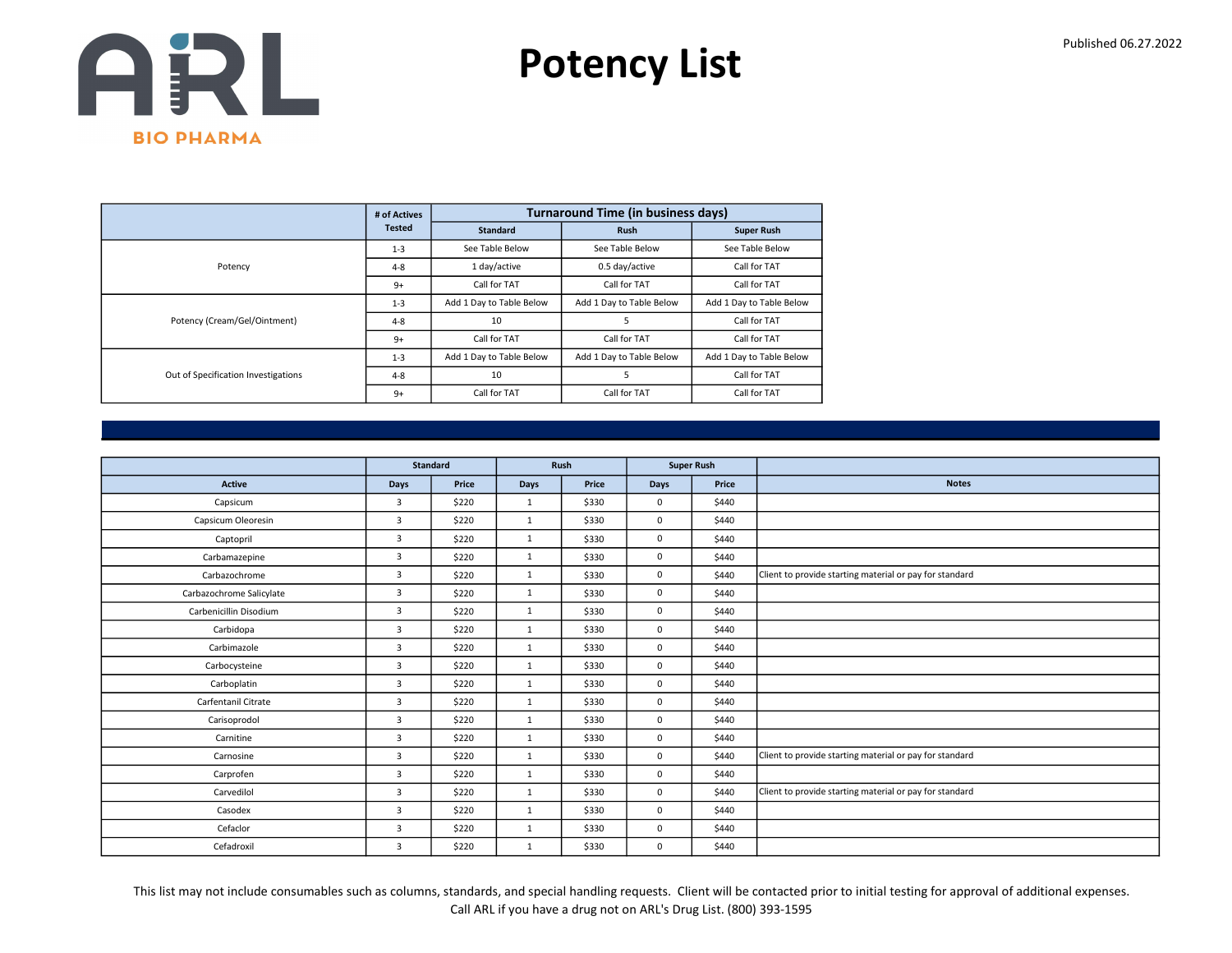

|                                     | # of Actives  |                          | <b>Turnaround Time (in business days)</b> |                          |
|-------------------------------------|---------------|--------------------------|-------------------------------------------|--------------------------|
|                                     | <b>Tested</b> | <b>Standard</b>          | <b>Rush</b>                               | <b>Super Rush</b>        |
|                                     | $1 - 3$       | See Table Below          | See Table Below                           | See Table Below          |
| Potency                             | $4 - 8$       | 1 day/active             | 0.5 day/active                            | Call for TAT             |
|                                     | $9+$          | Call for TAT             | Call for TAT                              | Call for TAT             |
|                                     | $1 - 3$       | Add 1 Day to Table Below | Add 1 Day to Table Below                  | Add 1 Day to Table Below |
| Potency (Cream/Gel/Ointment)        | $4 - 8$       | 10                       | 5                                         | Call for TAT             |
|                                     | $9+$          | Call for TAT             | Call for TAT                              | Call for TAT             |
|                                     | $1 - 3$       | Add 1 Day to Table Below | Add 1 Day to Table Below                  | Add 1 Day to Table Below |
| Out of Specification Investigations | $4 - 8$       | 10                       | 5                                         | Call for TAT             |
|                                     | $9+$          | Call for TAT             | Call for TAT                              | Call for TAT             |

|                           |                | <b>Standard</b> |                | Rush  |             | <b>Super Rush</b> |                                                           |
|---------------------------|----------------|-----------------|----------------|-------|-------------|-------------------|-----------------------------------------------------------|
| <b>Active</b>             | <b>Days</b>    | Price           | Days           | Price | <b>Days</b> | Price             | <b>Notes</b>                                              |
|                           |                |                 |                |       |             |                   |                                                           |
| Cefadroxil Monohydrate    | $\overline{3}$ | \$220           | 1              | \$330 | $\Omega$    | \$440             |                                                           |
| Cefazolin                 | 3              | \$220           | 1              | \$330 | $\mathbf 0$ | \$440             |                                                           |
| Cefazolin Sodium          | 3              | \$220           | 1              | \$330 | $\mathbf 0$ | \$440             |                                                           |
| Cefepime                  | $\overline{3}$ | \$220           | 1              | \$330 | $\mathbf 0$ | \$440             |                                                           |
| Cefepime HCl              | 3              | \$220           | $\mathbf{1}$   | \$330 | $\mathbf 0$ | \$440             |                                                           |
| Cefotaxime                | 3              | \$220           | 1              | \$330 | $\mathbf 0$ | \$440             |                                                           |
| Cefpodoxime Proxetil      | 3              | \$220           | 1              | \$330 | $^{\circ}$  | \$440             | Client to provide starting material or pay for standard   |
| Ceftazidime               | $\overline{3}$ | \$220           | $\mathbf{1}$   | \$330 | $\mathbf 0$ | \$440             |                                                           |
| Ceftiofur                 | $\overline{3}$ | \$220           | $\mathbf{1}$   | \$330 | $\mathbf 0$ | \$440             |                                                           |
| Ceftriaxone               | $\overline{3}$ | \$220           | 1              | \$330 | $\mathbf 0$ | \$440             |                                                           |
| Ceftriaxone Disodium Salt | $\overline{3}$ | \$220           | $\mathbf{1}$   | \$330 | $\mathbf 0$ | \$440             |                                                           |
| Ceftriaxone Sodium        | $\overline{3}$ | \$220           | $\mathbf{1}$   | \$330 | $\mathbf 0$ | \$440             |                                                           |
| Cefprozil                 | $\overline{3}$ | \$220           | 1              | \$330 | $\mathbf 0$ | \$440             | Client to provide starting material or pay for standard   |
| Cefuroxime                | $\overline{3}$ | \$220           | 1              | \$330 | $\mathbf 0$ | \$440             |                                                           |
| Celecoxib                 | $\overline{3}$ | \$220           | 1              | \$330 | 0           | \$440             |                                                           |
| Cephalexin                | 3              | \$220           | 1              | \$330 | $\Omega$    | \$440             | Client to provide starting material or pay for standard   |
| Cetirizine HCI            | $\overline{3}$ | \$220           | $\mathbf{1}$   | \$330 | $\mathbf 0$ | \$440             |                                                           |
| Chelidonine               | 3              | \$520           | $\mathbf{1}$   | \$780 | $\mathbf 0$ | \$1,040           | Client to provide starting material or pay for standard   |
| Chloral Hydrate           | 10             | \$220           | $\overline{7}$ | \$330 | $\Delta$    | \$440             | Cannot test if formulation contains citric acid or syrups |
| Chlorambucil              | $\mathbf{3}$   | \$220           | $\mathbf{1}$   | \$330 | $\mathbf 0$ | \$440             |                                                           |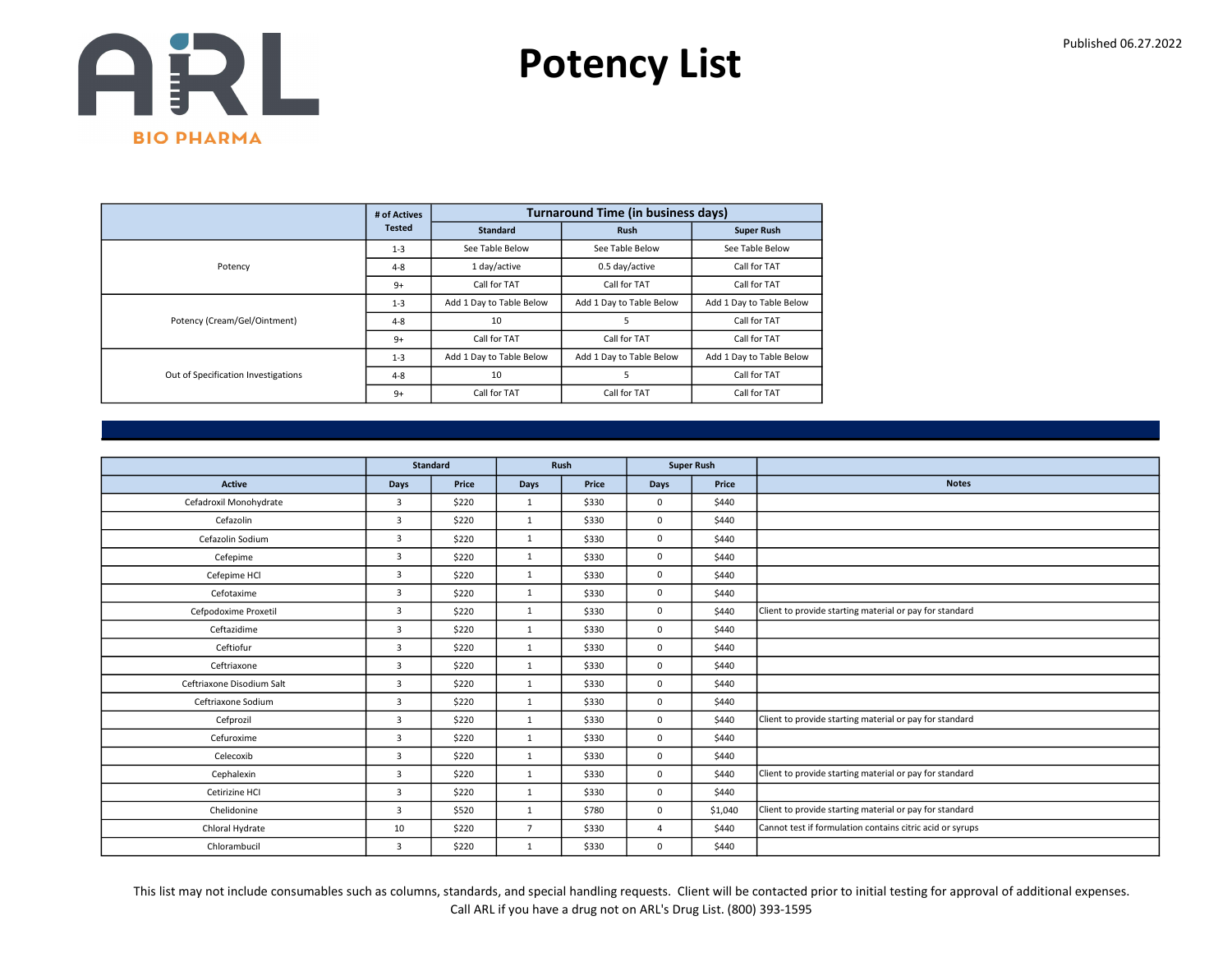

|                                     | # of Actives  |                          | <b>Turnaround Time (in business days)</b> |                          |
|-------------------------------------|---------------|--------------------------|-------------------------------------------|--------------------------|
|                                     | <b>Tested</b> | <b>Standard</b>          | <b>Rush</b>                               | <b>Super Rush</b>        |
|                                     | $1 - 3$       | See Table Below          | See Table Below                           | See Table Below          |
| Potency                             | $4 - 8$       | 1 day/active             | 0.5 day/active                            | Call for TAT             |
|                                     | $9+$          | Call for TAT             | Call for TAT                              | Call for TAT             |
|                                     | $1 - 3$       | Add 1 Day to Table Below | Add 1 Day to Table Below                  | Add 1 Day to Table Below |
| Potency (Cream/Gel/Ointment)        | $4 - 8$       | 10                       | 5                                         | Call for TAT             |
|                                     | $9+$          | Call for TAT             | Call for TAT                              | Call for TAT             |
|                                     | $1 - 3$       | Add 1 Day to Table Below | Add 1 Day to Table Below                  | Add 1 Day to Table Below |
| Out of Specification Investigations | $4 - 8$       | 10                       | 5                                         | Call for TAT             |
|                                     | $9+$          | Call for TAT             | Call for TAT                              | Call for TAT             |

|                           | <b>Standard</b> |       |                | Rush  | <b>Super Rush</b> |       |                                                         |
|---------------------------|-----------------|-------|----------------|-------|-------------------|-------|---------------------------------------------------------|
| <b>Active</b>             | Days            | Price | Days           | Price | <b>Days</b>       | Price | <b>Notes</b>                                            |
| Chloramphenicol           | 3               | \$220 | $\mathbf{1}$   | \$330 | $\mathbf 0$       | \$440 |                                                         |
| Chloramphenicol Palmitate | 3               | \$220 | $\mathbf{1}$   | \$330 | $^{\circ}$        | \$440 |                                                         |
| Chlorhexidine             | $\overline{3}$  | \$220 | 1              | \$330 | $\mathbf 0$       | \$440 |                                                         |
| Chlorhexidine Digluconate | 3               | \$220 | $\mathbf{1}$   | \$330 | $\mathbf 0$       | \$440 |                                                         |
| Chlorhexidine Gluconate   | $\overline{3}$  | \$220 | $\mathbf{1}$   | \$330 | $\mathbf 0$       | \$440 |                                                         |
| Chloride                  | $\overline{3}$  | \$220 | $\mathbf{1}$   | \$330 | $\mathbf 0$       | \$440 |                                                         |
| Chloroacetic Acid         | 3               | \$220 | $\mathbf{1}$   | \$330 | $\mathbf 0$       | \$440 |                                                         |
| Chlorobutanol             | $\overline{3}$  | \$220 | $\mathbf{1}$   | \$330 | 0                 | \$440 |                                                         |
| Chloroquine Phosphate     | 3               | \$220 | $\mathbf{1}$   | \$330 | $\mathbf 0$       | \$440 | Client to provide starting material or pay for standard |
| Chlorothiazide            | 3               | \$220 | $\mathbf{1}$   | \$330 | 0                 | \$440 |                                                         |
| Chlorothiazide Sodium     | 3               | \$220 | $\mathbf{1}$   | \$330 | 0                 | \$440 |                                                         |
| Chlorpheniramine          | 3               | \$220 | $\mathbf{1}$   | \$330 | 0                 | \$440 |                                                         |
| Chlorpheniramine Maleate  | 3               | \$220 | $\mathbf{1}$   | \$330 | $\mathbf 0$       | \$440 |                                                         |
| Chlorpromazine            | 3               | \$220 | $\mathbf{1}$   | \$330 | $\mathbf 0$       | \$440 |                                                         |
| Chlorpromazine HCl        | 3               | \$220 | $\mathbf{1}$   | \$330 | $\mathbf 0$       | \$440 |                                                         |
| Chlorpropamide            | $\overline{3}$  | \$220 | $\mathbf{1}$   | \$330 | $\mathbf 0$       | \$440 |                                                         |
| Chlorthalidone            | $\overline{3}$  | \$220 | $\mathbf{1}$   | \$330 | $\mathbf 0$       | \$440 | Client to provide starting material or pay for standard |
| Cholecalciferol           | 3               | \$220 | $\mathbf{1}$   | \$330 | $\mathbf 0$       | \$440 |                                                         |
| Cholesterol               | 10              | \$270 | $\overline{7}$ | \$405 | $\overline{4}$    | \$540 |                                                         |
| Choline                   | 10              | \$270 | $\overline{7}$ | \$405 | 4                 | \$540 |                                                         |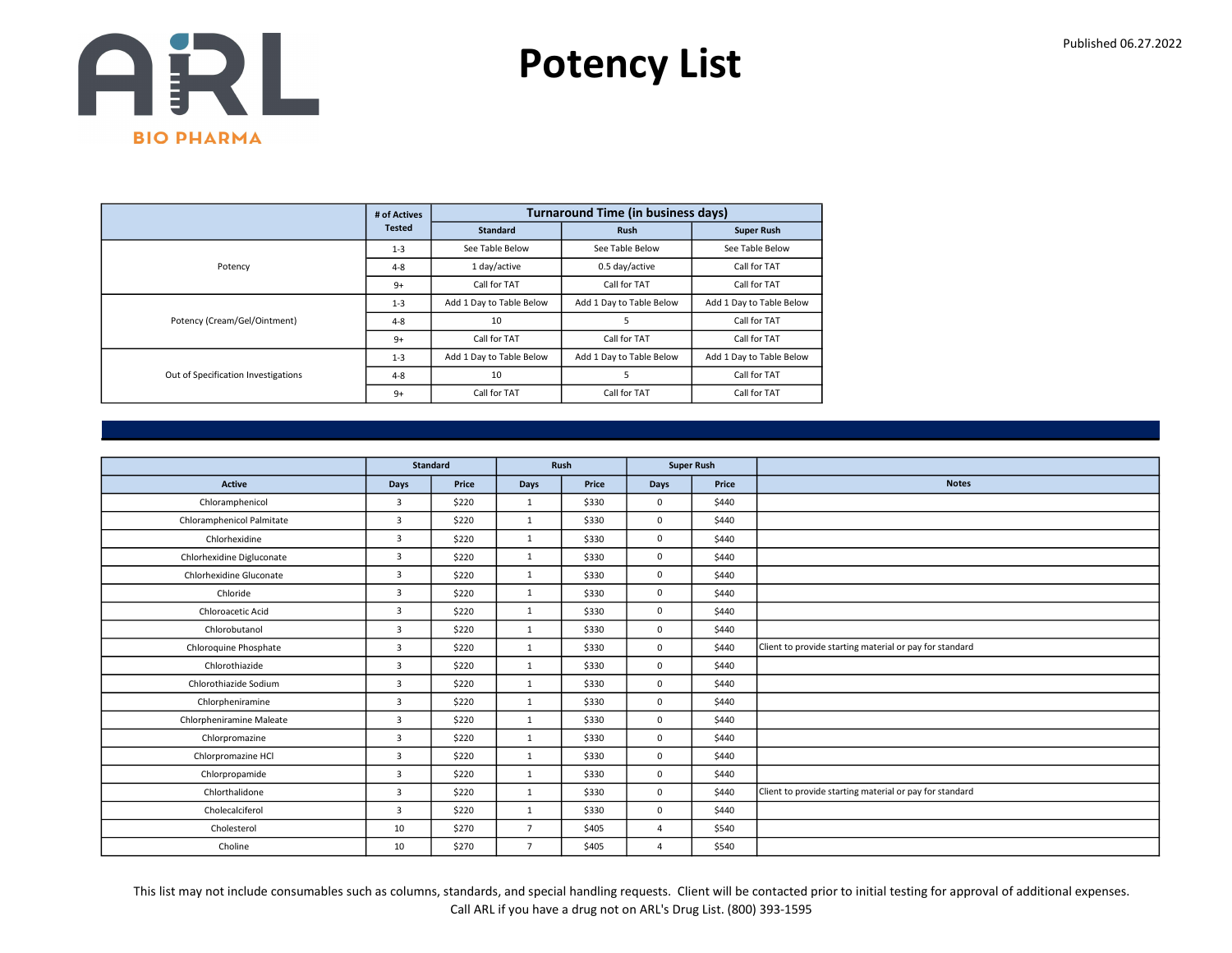

|                                     | # of Actives  |                          | <b>Turnaround Time (in business days)</b> |                          |
|-------------------------------------|---------------|--------------------------|-------------------------------------------|--------------------------|
|                                     | <b>Tested</b> | <b>Standard</b>          | <b>Rush</b>                               | <b>Super Rush</b>        |
|                                     | $1 - 3$       | See Table Below          | See Table Below                           | See Table Below          |
| Potency                             | $4 - 8$       | 1 day/active             | 0.5 day/active                            | Call for TAT             |
|                                     | $9+$          | Call for TAT             | Call for TAT                              | Call for TAT             |
|                                     | $1 - 3$       | Add 1 Day to Table Below | Add 1 Day to Table Below                  | Add 1 Day to Table Below |
| Potency (Cream/Gel/Ointment)        | $4 - 8$       | 10                       | 5                                         | Call for TAT             |
|                                     | $9+$          | Call for TAT             | Call for TAT                              | Call for TAT             |
|                                     | $1 - 3$       | Add 1 Day to Table Below | Add 1 Day to Table Below                  | Add 1 Day to Table Below |
| Out of Specification Investigations | $4 - 8$       | 10                       | 5                                         | Call for TAT             |
|                                     | $9+$          | Call for TAT             | Call for TAT                              | Call for TAT             |

|                       |                | <b>Standard</b><br>Rush<br><b>Super Rush</b> |                |       |                |       |                                                         |
|-----------------------|----------------|----------------------------------------------|----------------|-------|----------------|-------|---------------------------------------------------------|
|                       |                |                                              |                |       |                |       |                                                         |
| <b>Active</b>         | Days           | Price                                        | Days           | Price | <b>Days</b>    | Price | <b>Notes</b>                                            |
| Choline Bitartrate    | 10             | \$270                                        | $\overline{7}$ | \$405 | $\overline{4}$ | \$540 |                                                         |
| Choline Chloride      | 10             | \$270                                        | $\overline{7}$ | \$405 | $\overline{4}$ | \$540 |                                                         |
| Chorhexidine          | 3              | \$220                                        | 1              | \$330 | $\mathbf 0$    | \$440 |                                                         |
| Chromium              | 10             | \$220                                        | $\overline{7}$ | \$330 | $\Delta$       | \$440 | Cannot test less than 0.5 ug/mL                         |
| Chromium Picolinate   | $\overline{3}$ | \$220                                        | 1              | \$330 | $\mathbf 0$    | \$440 |                                                         |
| Chrysin               | $\overline{3}$ | \$220                                        | $\mathbf{1}$   | \$330 | $\mathbf 0$    | \$440 |                                                         |
| Chymotrypsin          | 3              | \$220                                        | 1              | \$330 | $\mathbf 0$    | \$440 |                                                         |
| Ciclopirox            | $\overline{3}$ | \$220                                        | 1              | \$330 | $\mathbf 0$    | \$440 | Client to provide starting material or pay for standard |
| Ciclopirox Olamine    | 3              | \$220                                        | 1              | \$330 | $\mathbf 0$    | \$440 |                                                         |
| Ciclopiroxolamine     | $\overline{3}$ | \$220                                        | 1              | \$330 | $\mathbf 0$    | \$440 |                                                         |
| Cidofovir             | $\overline{3}$ | \$220                                        | $\mathbf{1}$   | \$330 | $\mathbf 0$    | \$440 | Client to provide starting material or pay for standard |
| Cilastatin            | 3              | \$220                                        | 1              | \$330 | $\mathbf 0$    | \$440 |                                                         |
| Cimaterol             | $\overline{3}$ | \$220                                        | 1              | \$330 | $\mathbf 0$    | \$440 | Client to provide starting material or pay for standard |
| Cimetidine            | 3              | \$220                                        | 1              | \$330 | $\mathbf 0$    | \$440 |                                                         |
| Cinacalcet            | 3              | \$220                                        | 1              | \$330 | $^{\circ}$     | \$440 |                                                         |
| Ciprofloxacin         | $\overline{3}$ | \$220                                        | 1              | \$330 | $\mathbf 0$    | \$440 |                                                         |
| Ciprofloxacin HCl     | $\overline{3}$ | \$220                                        | $\mathbf{1}$   | \$330 | $\mathbf 0$    | \$440 |                                                         |
| Cisapride             | 3              | \$220                                        | $\mathbf{1}$   | \$330 | $\mathbf 0$    | \$440 |                                                         |
| Cisapride Monohydrate | 3              | \$220                                        | 1              | \$330 | $\mathbf 0$    | \$440 |                                                         |
| Cisatracurium         | 3              | \$220                                        | 1              | \$330 | $\mathbf 0$    | \$440 | Client to provide starting material or pay for standard |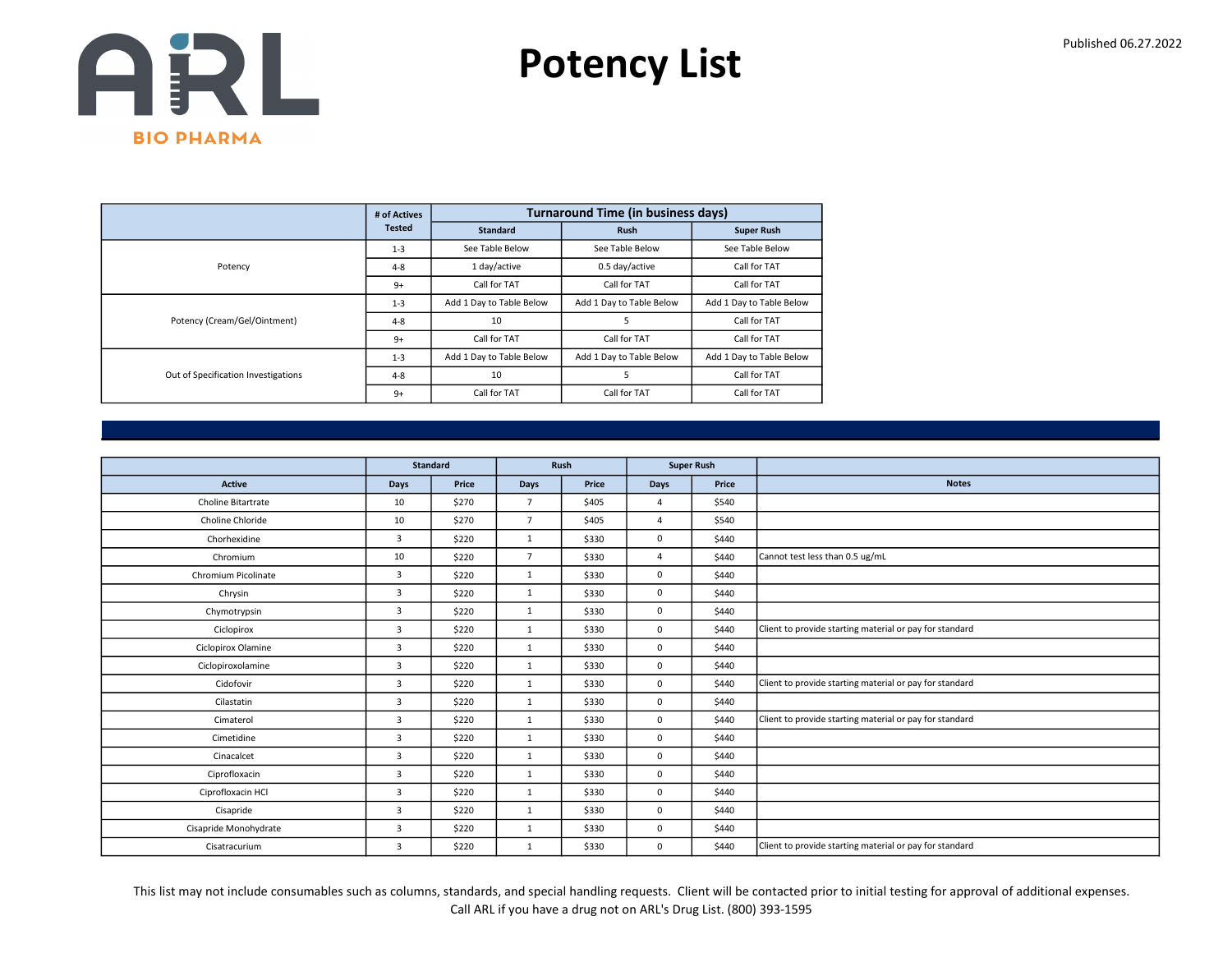

|                                     | # of Actives  |                          | <b>Turnaround Time (in business days)</b> |                          |
|-------------------------------------|---------------|--------------------------|-------------------------------------------|--------------------------|
|                                     | <b>Tested</b> | <b>Standard</b>          | <b>Rush</b>                               | <b>Super Rush</b>        |
|                                     | $1 - 3$       | See Table Below          | See Table Below                           | See Table Below          |
| Potency                             | $4 - 8$       | 1 day/active             | 0.5 day/active                            | Call for TAT             |
|                                     | $9+$          | Call for TAT             | Call for TAT                              | Call for TAT             |
|                                     | $1 - 3$       | Add 1 Day to Table Below | Add 1 Day to Table Below                  | Add 1 Day to Table Below |
| Potency (Cream/Gel/Ointment)        | $4 - 8$       | 10                       |                                           | Call for TAT             |
|                                     | $9+$          | Call for TAT             | Call for TAT                              | Call for TAT             |
|                                     | $1 - 3$       | Add 1 Day to Table Below | Add 1 Day to Table Below                  | Add 1 Day to Table Below |
| Out of Specification Investigations | $4 - 8$       | 10                       | 5                                         | Call for TAT             |
|                                     | $9+$          | Call for TAT             | Call for TAT                              | Call for TAT             |

|                            |                | <b>Standard</b> |              | Rush  | <b>Super Rush</b> |       |                                                         |
|----------------------------|----------------|-----------------|--------------|-------|-------------------|-------|---------------------------------------------------------|
| <b>Active</b>              | <b>Days</b>    | Price           | Days         | Price | Days              | Price | <b>Notes</b>                                            |
| Cisatracurium Besylate     | 3              | \$220           | $\mathbf{1}$ | \$330 | 0                 | \$440 | Client to provide starting material or pay for standard |
| Citalopram Hydrobromide    | 3              | \$220           | $\mathbf{1}$ | \$330 | 0                 | \$440 | Client to provide starting material or pay for standard |
| Citrate                    | $\overline{3}$ | \$220           | $\mathbf{1}$ | \$330 | 0                 | \$440 |                                                         |
| Citric Acid                | $\overline{3}$ | \$220           | $\mathbf{1}$ | \$330 | 0                 | \$440 |                                                         |
| Citrulline                 | 5              | \$370           | 3            | \$555 | $\overline{2}$    | \$740 |                                                         |
| CJC-1295                   | 3              | \$220           | $\mathbf{1}$ | \$330 | 0                 | \$440 | Client to provide starting material or pay for standard |
| CJC-1295 Acetate           | $\overline{3}$ | \$220           | 1            | \$330 | 0                 | \$440 | Client to provide starting material or pay for standard |
| Clarithromycin             | 3              | \$220           | $\mathbf{1}$ | \$330 | 0                 | \$440 |                                                         |
| Clavulanate Potassium      | 3              | \$220           | $\mathbf{1}$ | \$330 | 0                 | \$440 |                                                         |
| <b>Clemastine Fumarate</b> | 3              | \$220           | $\mathbf{1}$ | \$330 | 0                 | \$440 | Client to provide starting material or pay for standard |
| Clenbuterol                | 3              | \$220           | $\mathbf{1}$ | \$330 | 0                 | \$440 |                                                         |
| Clenbuterol HCl            | 3              | \$220           | $\mathbf{1}$ | \$330 | 0                 | \$440 |                                                         |
| Clindamycin                | 3              | \$220           | $\mathbf{1}$ | \$330 | 0                 | \$440 |                                                         |
| Clindamycin HCl            | 3              | \$220           | $\mathbf{1}$ | \$330 | 0                 | \$440 |                                                         |
| Clindamycin Phosphate      | 3              | \$220           | $\mathbf{1}$ | \$330 | 0                 | \$440 |                                                         |
| Clioquinol                 | $\overline{3}$ | \$220           | 1            | \$330 | 0                 | \$440 | Client to provide starting material or pay for standard |
| Clobazam                   | $\overline{3}$ | \$220           | $\mathbf{1}$ | \$330 | 0                 | \$440 | Client to provide starting material or pay for standard |
| Clobetasol                 | 3              | \$220           | $\mathbf{1}$ | \$330 | 0                 | \$440 |                                                         |
| Clobetasol 17-Propionate   | $\overline{3}$ | \$220           | $\mathbf{1}$ | \$330 | 0                 | \$440 |                                                         |
| Clomiphene Citrate         | 3              | \$220           | $\mathbf{1}$ | \$330 | 0                 | \$440 |                                                         |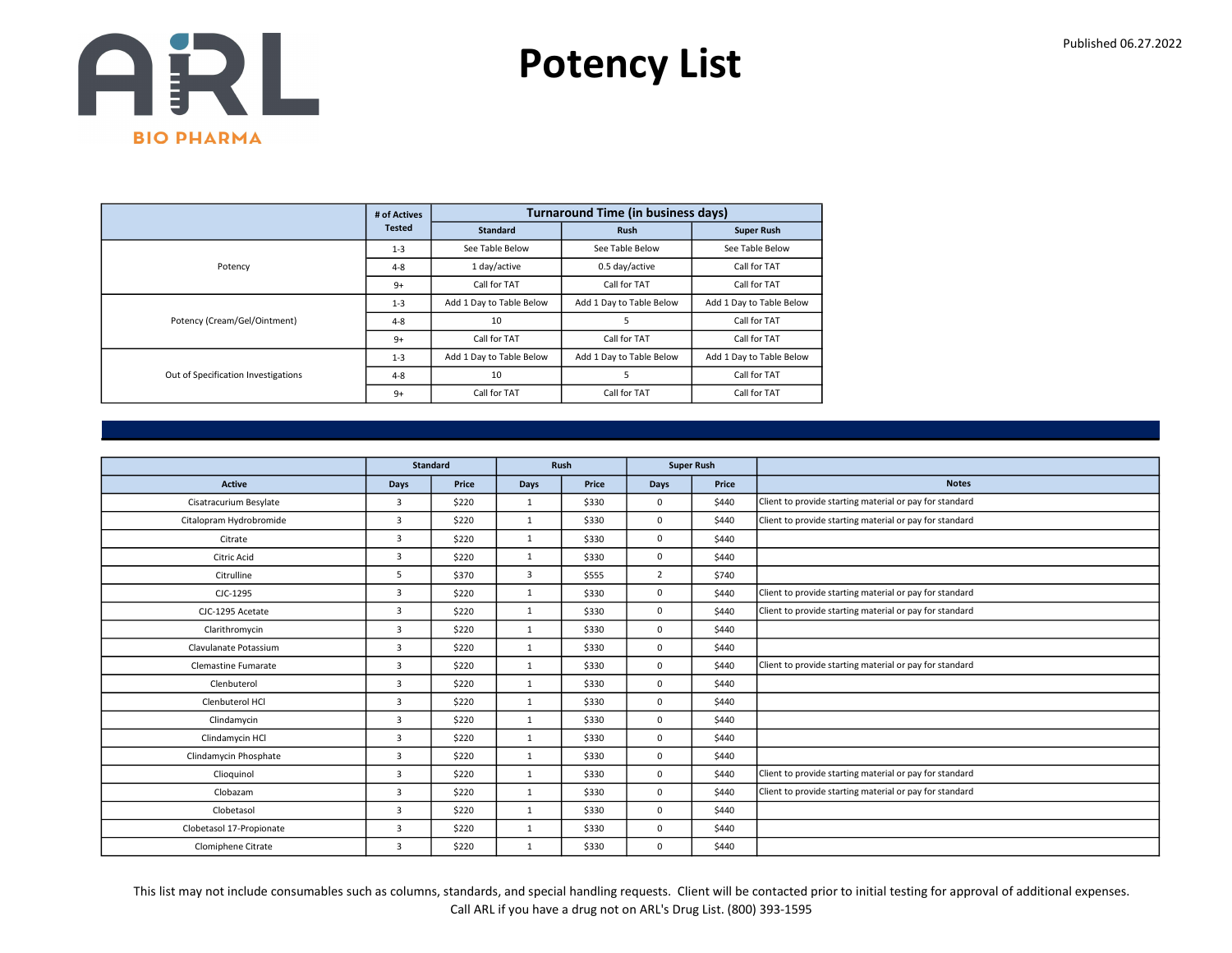

|                                     | # of Actives  |                          | <b>Turnaround Time (in business days)</b> |                          |
|-------------------------------------|---------------|--------------------------|-------------------------------------------|--------------------------|
|                                     | <b>Tested</b> | <b>Standard</b>          | <b>Rush</b>                               | <b>Super Rush</b>        |
|                                     | $1 - 3$       | See Table Below          | See Table Below                           | See Table Below          |
| Potency                             | $4 - 8$       | 1 day/active             | 0.5 day/active                            | Call for TAT             |
|                                     | $9+$          | Call for TAT             | Call for TAT                              | Call for TAT             |
|                                     | $1 - 3$       | Add 1 Day to Table Below | Add 1 Day to Table Below                  | Add 1 Day to Table Below |
| Potency (Cream/Gel/Ointment)        | $4 - 8$       | 10                       | 5                                         | Call for TAT             |
|                                     | $9+$          | Call for TAT             | Call for TAT                              | Call for TAT             |
|                                     | $1 - 3$       | Add 1 Day to Table Below | Add 1 Day to Table Below                  | Add 1 Day to Table Below |
| Out of Specification Investigations | $4 - 8$       | 10                       | 5                                         | Call for TAT             |
|                                     | $9+$          | Call for TAT             | Call for TAT                              | Call for TAT             |

|                       |                | <b>Standard</b> |                | Rush  |                | <b>Super Rush</b> |                                                         |
|-----------------------|----------------|-----------------|----------------|-------|----------------|-------------------|---------------------------------------------------------|
| <b>Active</b>         | <b>Days</b>    | Price           | <b>Days</b>    | Price | Days           | Price             | <b>Notes</b>                                            |
| Clomipramine          | $\overline{3}$ | \$220           | $\mathbf{1}$   | \$330 | 0              | \$440             |                                                         |
| Clomipramine HCl      | 3              | \$220           | $\mathbf{1}$   | \$330 | 0              | \$440             |                                                         |
| Clonazepam            | 3              | \$220           | $\mathbf{1}$   | \$330 | 0              | \$440             | Client to provide starting material or pay for standard |
| Clonidine             | 3              | \$170           | 1              | \$255 | 0              | \$340             |                                                         |
| Clonidine HCl         | $\overline{3}$ | \$170           | $\mathbf{1}$   | \$255 | 0              | \$340             |                                                         |
| Clopidogrel           | 3              | \$220           | $\mathbf{1}$   | \$330 | 0              | \$440             |                                                         |
| Clopidogrel Bisulfate | $\overline{3}$ | \$220           | $\mathbf{1}$   | \$330 | 0              | \$440             |                                                         |
| Clorsulon             | $\overline{3}$ | \$220           | $\mathbf{1}$   | \$330 | 0              | \$440             | Client to provide starting material or pay for standard |
| Clotrimazole          | 3              | \$220           | $\mathbf{1}$   | \$330 | 0              | \$440             |                                                         |
| Cloxacillin           | $\overline{3}$ | \$220           | 1              | \$330 | 0              | \$440             | Client to provide starting material or pay for standard |
| Clozapine             | 3              | \$220           | $\mathbf{1}$   | \$330 | 0              | \$440             |                                                         |
| Cobalt                | 10             | \$220           | $\overline{7}$ | \$330 | $\overline{4}$ | \$440             | Cannot test less than 0.5 ug/mL                         |
| Cocaine               | 3              | \$220           | 1              | \$330 | 0              | \$440             |                                                         |
| Cocaine HCl           | 3              | \$220           | $\mathbf{1}$   | \$330 | 0              | \$440             |                                                         |
| Codeine               | 3              | \$220           | $\mathbf{1}$   | \$330 | 0              | \$440             |                                                         |
| Codeine Phosphate     | 3              | \$220           | $\mathbf{1}$   | \$330 | 0              | \$440             |                                                         |
| Coenzyme Q10          | 3              | \$220           | $\mathbf{1}$   | \$330 | 0              | \$440             | Can only test ubidecarenone, not ubiquinol.             |
| Colchicine            | 3              | \$220           | $\mathbf{1}$   | \$330 | 0              | \$440             |                                                         |
| Colistimethate        | 3              | \$220           | 1              | \$330 | 0              | \$440             | Client to provide starting material or pay for standard |
| Conjugated Estrogen   | 3              | \$220           | $\mathbf{1}$   | \$330 | 0              | \$440             |                                                         |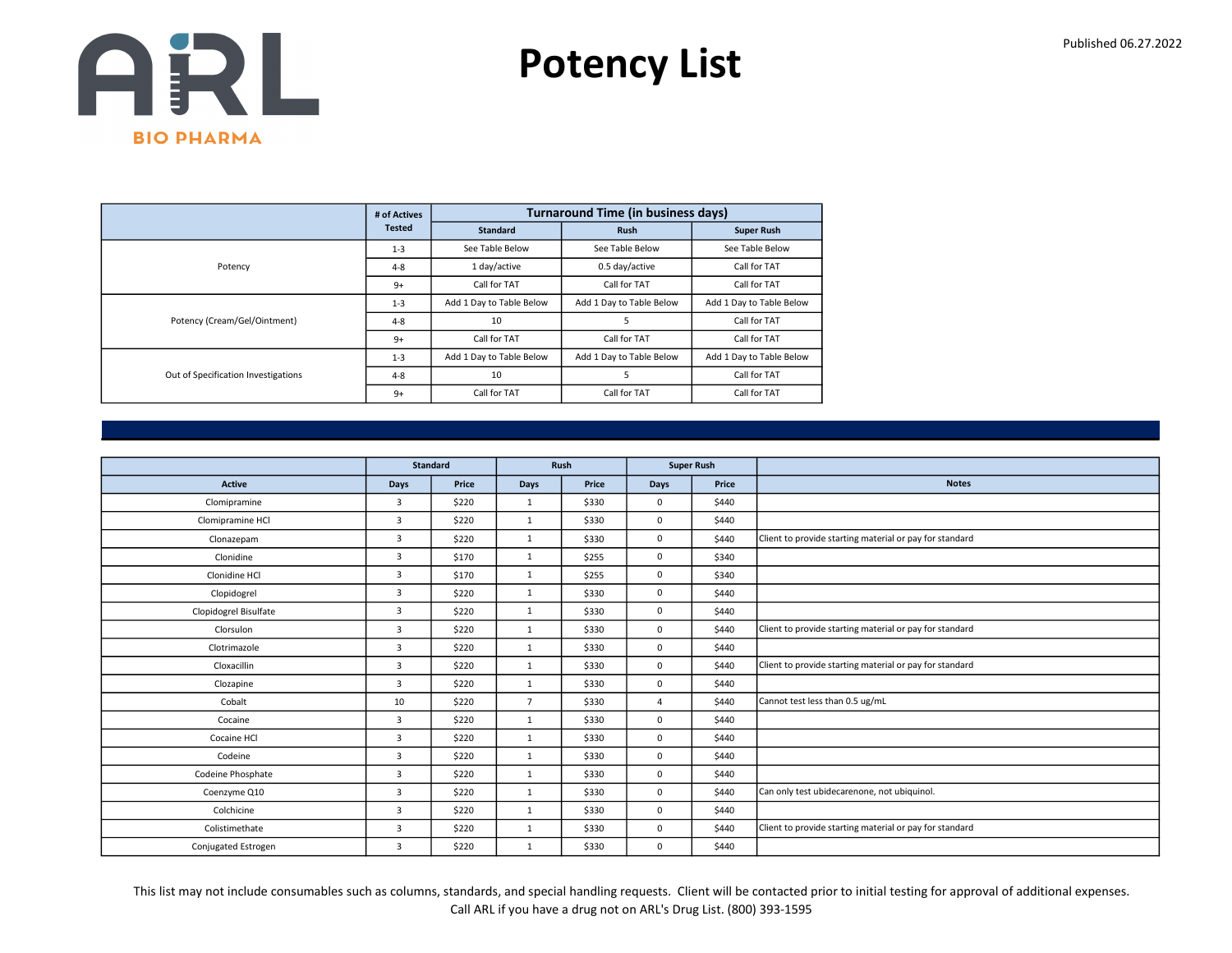

|                                     | # of Actives  |                          | <b>Turnaround Time (in business days)</b> |                          |
|-------------------------------------|---------------|--------------------------|-------------------------------------------|--------------------------|
|                                     | <b>Tested</b> | <b>Standard</b>          | <b>Rush</b>                               | <b>Super Rush</b>        |
|                                     | $1 - 3$       | See Table Below          | See Table Below                           | See Table Below          |
| Potency                             | $4 - 8$       | 1 day/active             | 0.5 day/active                            | Call for TAT             |
|                                     | $9+$          | Call for TAT             | Call for TAT                              | Call for TAT             |
|                                     | $1 - 3$       | Add 1 Day to Table Below | Add 1 Day to Table Below                  | Add 1 Day to Table Below |
| Potency (Cream/Gel/Ointment)        | $4 - 8$       | 10                       | 5                                         | Call for TAT             |
|                                     | $9+$          | Call for TAT             | Call for TAT                              | Call for TAT             |
|                                     | $1 - 3$       | Add 1 Day to Table Below | Add 1 Day to Table Below                  | Add 1 Day to Table Below |
| Out of Specification Investigations | $4 - 8$       | 10                       | 5                                         | Call for TAT             |
|                                     | $9+$          | Call for TAT             | Call for TAT                              | Call for TAT             |

|                      |                | <b>Standard</b> | <b>Super Rush</b><br>Rush |       |                |       |                                                         |
|----------------------|----------------|-----------------|---------------------------|-------|----------------|-------|---------------------------------------------------------|
|                      |                |                 |                           |       |                |       |                                                         |
| <b>Active</b>        | Days           | Price           | Days                      | Price | <b>Days</b>    | Price | <b>Notes</b>                                            |
| Copper               | 10             | \$220           | $\overline{7}$            | \$330 | $\overline{4}$ | \$440 | Cannot test less than 0.5 ug/mL                         |
| Copper Glycinate     | 10             | \$220           | $\overline{7}$            | \$330 | $\overline{a}$ | \$440 | Cannot test less than 1.6 ug/mL                         |
| Cortisol             | 3              | \$220           | $\mathbf{1}$              | \$330 | $\mathbf 0$    | \$440 |                                                         |
| Cosyntropin          | $\overline{3}$ | \$220           | $\mathbf{1}$              | \$330 | $\mathbf 0$    | \$440 | Client to provide starting material or pay for standard |
| Coumadin             | 3              | \$220           | $\mathbf{1}$              | \$330 | $\mathbf 0$    | \$440 |                                                         |
| Coumarin             | $\overline{3}$ | \$220           | $\mathbf{1}$              | \$330 | $\mathbf 0$    | \$440 |                                                         |
| Creatine             | 3              | \$220           | 1                         | \$330 | $\mathbf 0$    | \$440 |                                                         |
| Creatine HCl         | 3              | \$220           | $\mathbf{1}$              | \$330 | $\mathbf 0$    | \$440 |                                                         |
| Creatine Monohydrate | 3              | \$220           | $\mathbf{1}$              | \$330 | $\mathbf 0$    | \$440 |                                                         |
| Cromolyn             | $\overline{3}$ | \$220           | $\mathbf{1}$              | \$330 | $\mathbf 0$    | \$440 |                                                         |
| Cromolyn Sodium      | $\overline{3}$ | \$220           | $\mathbf{1}$              | \$330 | $\mathbf 0$    | \$440 |                                                         |
| Crystal Violet       | 3              | \$220           | $\mathbf{1}$              | \$330 | $\mathbf 0$    | \$440 |                                                         |
| CTC-96               | $\overline{3}$ | \$220           | 1                         | \$330 | $\mathbf 0$    | \$440 |                                                         |
| Cubicin              | $\overline{3}$ | \$220           | $\mathbf{1}$              | \$330 | $\mathbf 0$    | \$440 |                                                         |
| Cupric ION           | 10             | \$220           | $\overline{7}$            | \$330 | $\overline{4}$ | \$440 | Cannot test less than 0.5 ug/mL                         |
| Curcumin             | 3              | \$220           | 1                         | \$330 | $\mathbf 0$    | \$440 | Client to provide starting material or pay for standard |
| Cyanocobalamin (B12) | 3              | \$170           | $\mathbf{1}$              | \$255 | $\mathbf 0$    | \$340 |                                                         |
| Cyclobenzaprine      | 3              | \$220           | 1                         | \$330 | $\mathbf 0$    | \$440 |                                                         |
| Cyclobenzaprine HCl  | 3              | \$220           | 1                         | \$330 | $\mathbf 0$    | \$440 |                                                         |
| Cyclopentolate       | $\overline{3}$ | \$220           | 1                         | \$330 | $\mathbf 0$    | \$440 |                                                         |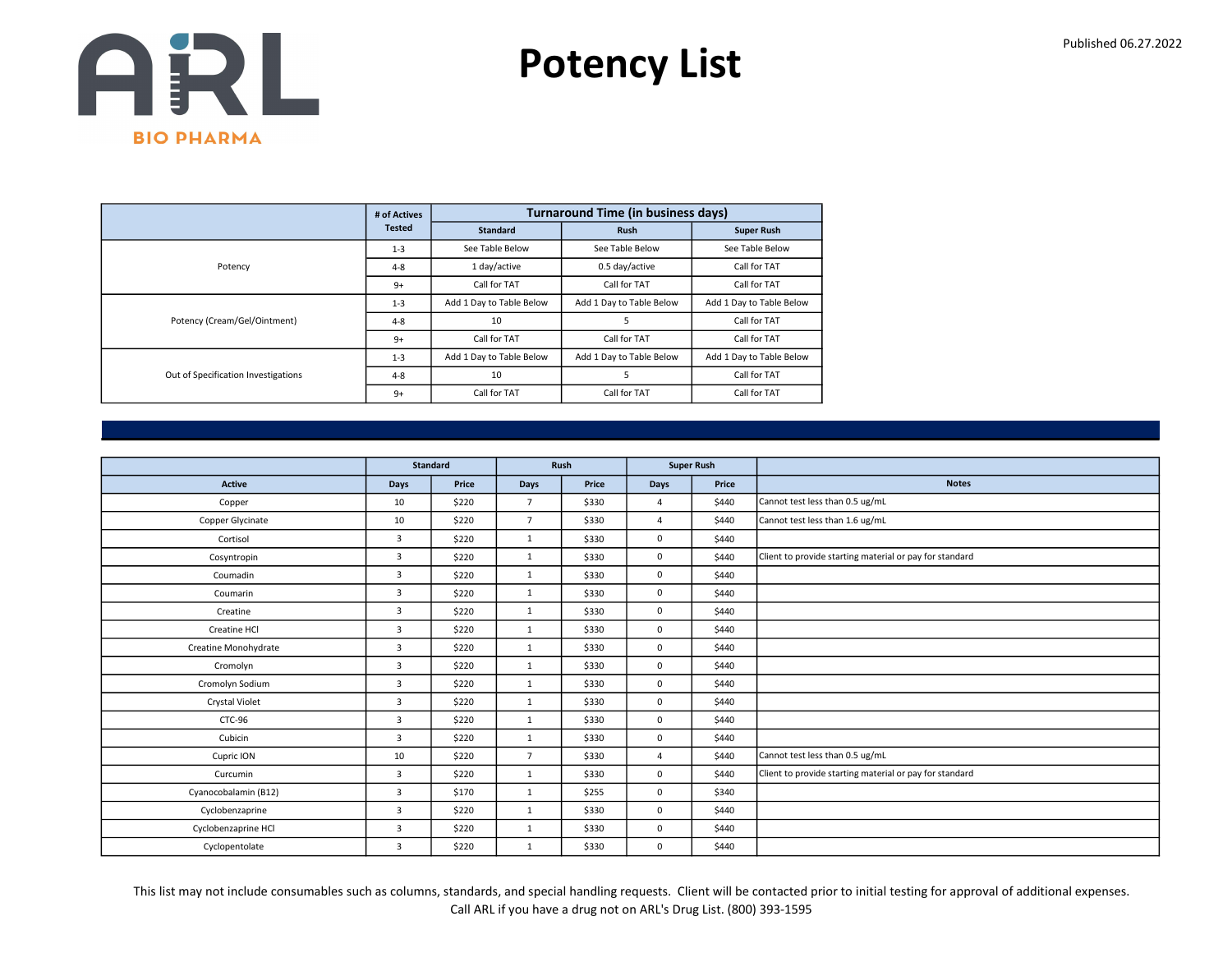

|                                     | # of Actives  |                          | <b>Turnaround Time (in business days)</b> |                          |
|-------------------------------------|---------------|--------------------------|-------------------------------------------|--------------------------|
|                                     | <b>Tested</b> | <b>Standard</b>          | <b>Rush</b>                               | <b>Super Rush</b>        |
|                                     | $1 - 3$       | See Table Below          | See Table Below                           | See Table Below          |
| Potency                             | $4 - 8$       | 1 day/active             | 0.5 day/active                            | Call for TAT             |
|                                     | $9+$          | Call for TAT             | Call for TAT                              | Call for TAT             |
|                                     | $1 - 3$       | Add 1 Day to Table Below | Add 1 Day to Table Below                  | Add 1 Day to Table Below |
| Potency (Cream/Gel/Ointment)        | $4 - 8$       | 10                       | 5                                         | Call for TAT             |
|                                     | $9+$          | Call for TAT             | Call for TAT                              | Call for TAT             |
|                                     | $1 - 3$       | Add 1 Day to Table Below | Add 1 Day to Table Below                  | Add 1 Day to Table Below |
| Out of Specification Investigations | $4 - 8$       | 10                       | 5                                         | Call for TAT             |
|                                     | $9+$          | Call for TAT             | Call for TAT                              | Call for TAT             |

|                              |                | <b>Standard</b> |              | Rush  |                | <b>Super Rush</b> |                                                         |
|------------------------------|----------------|-----------------|--------------|-------|----------------|-------------------|---------------------------------------------------------|
| <b>Active</b>                | Days           | Price           | Days         | Price | Days           | Price             | <b>Notes</b>                                            |
| Cyclopentolate HCl           | 3              | \$220           | $\mathbf{1}$ | \$330 | $\mathbf 0$    | \$440             |                                                         |
| Cyclophosphamide             | $\overline{3}$ | \$220           | $\mathbf{1}$ | \$330 | $\mathbf 0$    | \$440             |                                                         |
| Cyclophosphamide Monohydrate | 3              | \$220           | $\mathbf{1}$ | \$330 | $\mathbf 0$    | \$440             |                                                         |
| Cycloserine                  | 3              | \$220           | $\mathbf{1}$ | \$330 | $\mathbf 0$    | \$440             |                                                         |
| Cyclosporine                 | $\overline{3}$ | \$220           | 1            | \$330 | $\mathbf 0$    | \$440             |                                                         |
| Cymbalta                     | 3              | \$220           | $\mathbf{1}$ | \$330 | $\mathbf 0$    | \$440             |                                                         |
| Cyproheptadine               | $\overline{3}$ | \$220           | $\mathbf{1}$ | \$330 | $\Omega$       | \$440             |                                                         |
| Cyproheptadine HCl           | 3              | \$220           | 1            | \$330 | $\mathbf 0$    | \$440             |                                                         |
| Cysteine HCl                 | 3              | \$220           | 1            | \$330 | $\mathbf 0$    | \$440             |                                                         |
| Cysteine HCl Monohydrate     | $\overline{3}$ | \$220           | 1            | \$330 | $\mathbf 0$    | \$440             |                                                         |
| Cystine                      | 5              | \$370           | 3            | \$555 | $\overline{2}$ | \$740             |                                                         |
| Cytarabine                   | 3              | \$420           | $\mathbf{1}$ | \$630 | $\mathbf 0$    | \$840             | Client to provide starting material or pay for standard |
| D3-Creatine                  | $\overline{3}$ | \$220           | 1            | \$330 | $\mathbf 0$    | \$440             |                                                         |
| D-alpha-Tocopherol           | 3              | \$370           | $\mathbf{1}$ | \$555 | $\mathbf 0$    | \$740             | Client to provide starting material or pay for standard |
| Dacarbazine                  | $\overline{3}$ | \$220           | $\mathbf{1}$ | \$330 | $\mathbf 0$    | \$440             |                                                         |
| Dactinomycin                 | 3              | \$220           | $\mathbf{1}$ | \$330 | $\mathbf 0$    | \$440             | Client to provide starting material or pay for standard |
| Dalteparin Sodium            | 3              | \$220           | $\mathbf{1}$ | \$330 | $\mathbf 0$    | \$440             |                                                         |
| Danazol                      | $\overline{3}$ | \$220           | $\mathbf{1}$ | \$330 | $\mathbf 0$    | \$440             |                                                         |
| Dantrolene Sodium            | $\overline{3}$ | \$220           | 1            | \$330 | $\mathbf 0$    | \$440             |                                                         |
| Dapiprazole                  | 3              | \$220           | $\mathbf{1}$ | \$330 | $\mathbf 0$    | \$440             | Client to provide starting material or pay for standard |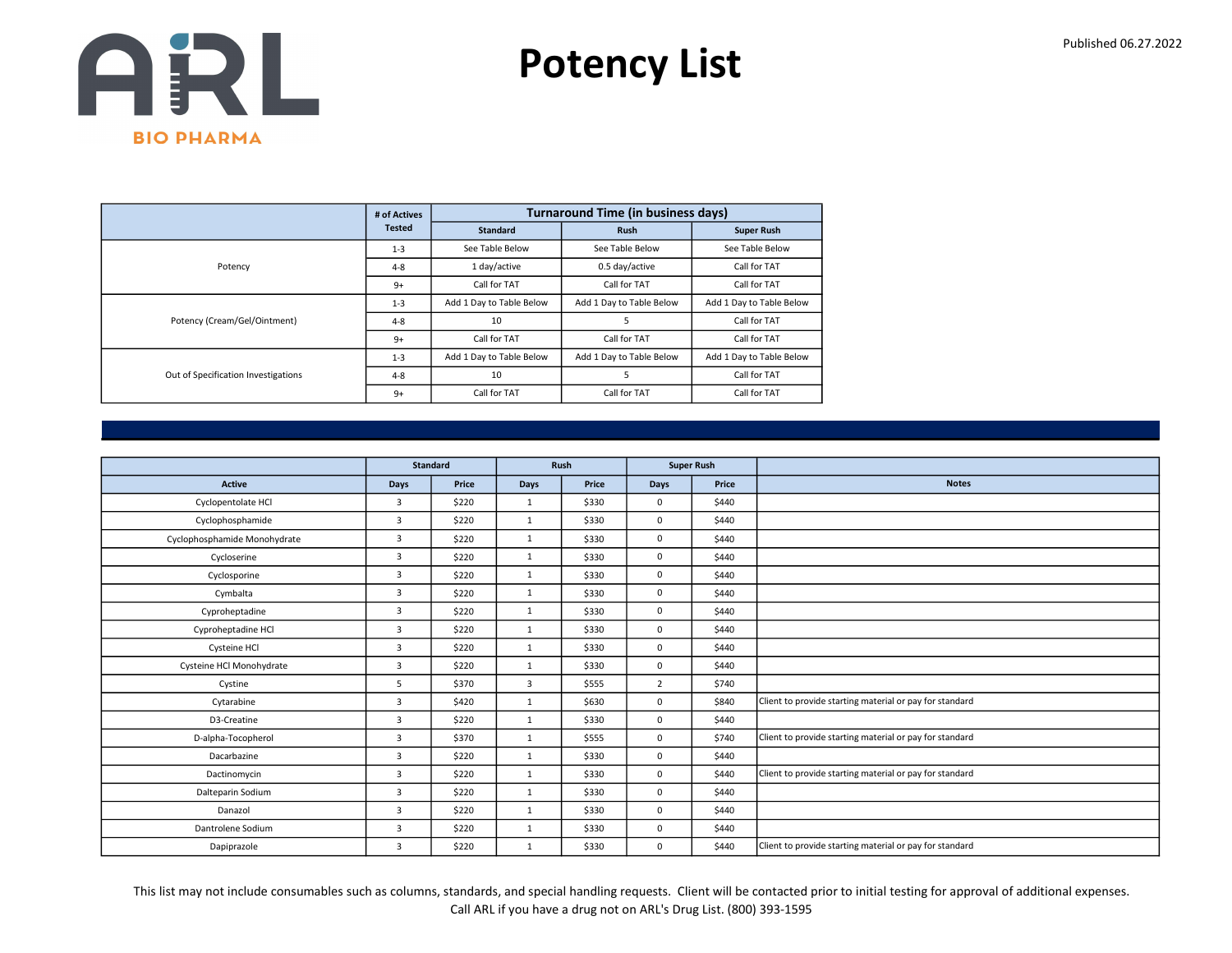

|                                     | # of Actives  |                          | <b>Turnaround Time (in business days)</b> |                          |
|-------------------------------------|---------------|--------------------------|-------------------------------------------|--------------------------|
|                                     | <b>Tested</b> | <b>Standard</b>          | <b>Rush</b>                               | <b>Super Rush</b>        |
|                                     | $1 - 3$       | See Table Below          | See Table Below                           | See Table Below          |
| Potency                             | $4 - 8$       | 1 day/active             | 0.5 day/active                            | Call for TAT             |
|                                     | $9+$          | Call for TAT             | Call for TAT                              | Call for TAT             |
|                                     | $1 - 3$       | Add 1 Day to Table Below | Add 1 Day to Table Below                  | Add 1 Day to Table Below |
| Potency (Cream/Gel/Ointment)        | $4 - 8$       | 10                       | 5                                         | Call for TAT             |
|                                     | $9+$          | Call for TAT             | Call for TAT                              | Call for TAT             |
|                                     | $1 - 3$       | Add 1 Day to Table Below | Add 1 Day to Table Below                  | Add 1 Day to Table Below |
| Out of Specification Investigations | $4 - 8$       | 10                       | 5                                         | Call for TAT             |
|                                     | $9+$          | Call for TAT             | Call for TAT                              | Call for TAT             |

|                                             |                | <b>Standard</b> |                | Rush  |                | <b>Super Rush</b> |                                                         |
|---------------------------------------------|----------------|-----------------|----------------|-------|----------------|-------------------|---------------------------------------------------------|
| <b>Active</b>                               | <b>Days</b>    | Price           | Days           | Price | Days           | Price             | <b>Notes</b>                                            |
| Dapiprazole HCl                             | 3              | \$220           | $\mathbf{1}$   | \$330 | 0              | \$440             | Client to provide starting material or pay for standard |
| Dapoxetine                                  | 3              | \$220           | $\mathbf{1}$   | \$330 | 0              | \$440             |                                                         |
| Dapsone                                     | $\overline{3}$ | \$220           | $\mathbf{1}$   | \$330 | 0              | \$440             |                                                         |
| Daptomycin                                  | $\overline{3}$ | \$220           | $\mathbf{1}$   | \$330 | 0              | \$440             | Client to provide starting material or pay for standard |
| Darunavir                                   | 3              | \$220           | $\mathbf{1}$   | \$330 | 0              | \$440             |                                                         |
| Dasatinib                                   | 3              | \$220           | $\mathbf{1}$   | \$330 | 0              | \$440             |                                                         |
| Daunorubicin                                | 3              | \$220           | 1              | \$330 | 0              | \$440             |                                                         |
| <b>DDAVP</b>                                | 3              | \$220           | $\mathbf{1}$   | \$330 | 0              | \$440             | Client to provide starting material or pay for standard |
| Decoquinate                                 | 3              | \$220           | $\mathbf{1}$   | \$330 | 0              | \$440             | Client to provide starting material or pay for standard |
| Deferoxamine Mesylate (Desferal)            | $\overline{3}$ | \$220           | $\mathbf{1}$   | \$330 | 0              | \$440             |                                                         |
| Dehydrated Alcohol                          | 10             | \$370           | $\overline{7}$ | \$555 | $\Delta$       | \$740             |                                                         |
| Dehydroisoandrosterone (DHEA)               | 3              | \$170           | 1              | \$255 | 0              | \$340             |                                                         |
| Delta Sleep Inducing Peptide (DSIP)         | 3              | \$220           | $\mathbf{1}$   | \$330 | 0              | \$440             | Client to provide starting material or pay for standard |
| Delta Sleep Inducing Peptide (DSIP) Acetate | 3              | \$220           | $\mathbf{1}$   | \$330 | 0              | \$440             | Client to provide starting material or pay for standard |
| Demecarium Bromide                          | 10             | \$220           | $\overline{7}$ | \$330 | $\Delta$       | \$440             | Client to provide starting material or pay for standard |
| Denosyl                                     | $\overline{3}$ | \$220           | 1              | \$330 | 0              | \$440             |                                                         |
| Deoxycholic Acid                            | 5              | \$220           | $\overline{3}$ | \$330 | $\overline{2}$ | \$440             |                                                         |
| Deoxy-D-Glucose                             | 5              | \$370           | 3              | \$555 | $\overline{2}$ | \$740             |                                                         |
| Deracoxib                                   | 3              | \$270           | $\mathbf{1}$   | \$405 | $\Omega$       | \$540             | Client to provide starting material or pay for standard |
| Desferal                                    | 3              | \$220           | $\mathbf{1}$   | \$330 | 0              | \$440             |                                                         |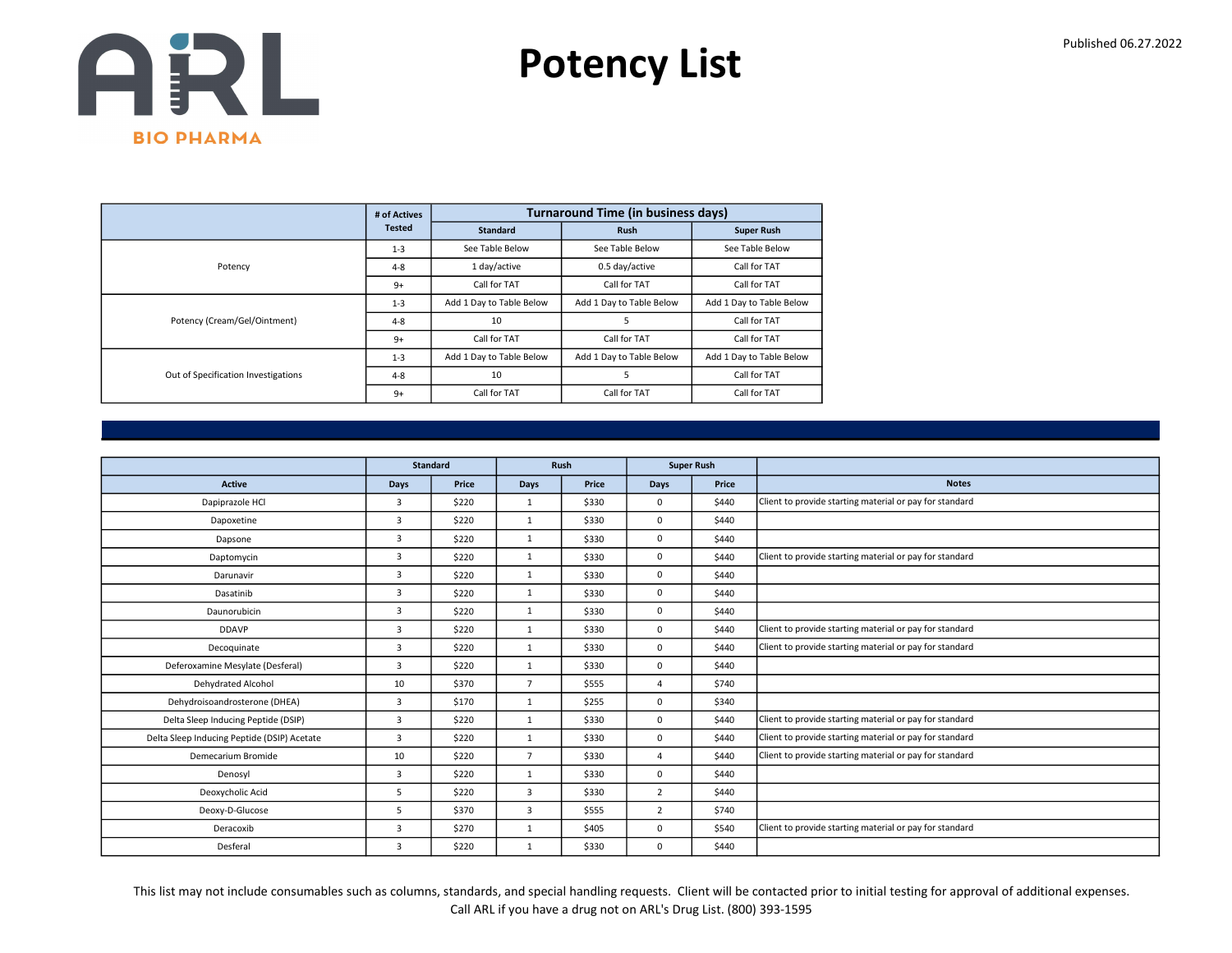

|                                     | # of Actives  |                          | <b>Turnaround Time (in business days)</b> |                          |
|-------------------------------------|---------------|--------------------------|-------------------------------------------|--------------------------|
|                                     | <b>Tested</b> | Standard                 | <b>Rush</b>                               | <b>Super Rush</b>        |
|                                     | $1 - 3$       | See Table Below          | See Table Below                           | See Table Below          |
| Potency                             | $4 - 8$       | 1 day/active             | 0.5 day/active                            | Call for TAT             |
|                                     | $9+$          | Call for TAT             | Call for TAT                              | Call for TAT             |
|                                     | $1 - 3$       | Add 1 Day to Table Below | Add 1 Day to Table Below                  | Add 1 Day to Table Below |
| Potency (Cream/Gel/Ointment)        | $4 - 8$       | 10                       | 5                                         | Call for TAT             |
|                                     | $9+$          | Call for TAT             | Call for TAT                              | Call for TAT             |
|                                     | $1 - 3$       | Add 1 Day to Table Below | Add 1 Day to Table Below                  | Add 1 Day to Table Below |
| Out of Specification Investigations | $4 - 8$       | 10                       | 5                                         | Call for TAT             |
|                                     | $9+$          | Call for TAT             | Call for TAT                              | Call for TAT             |

|                                |                | <b>Standard</b> |              | Rush  |          | <b>Super Rush</b> |                                                         |
|--------------------------------|----------------|-----------------|--------------|-------|----------|-------------------|---------------------------------------------------------|
| Active                         | Days           | Price           | Days         | Price | Days     | Price             | <b>Notes</b>                                            |
| Desloratadine                  | $\overline{3}$ | \$220           | $\mathbf{1}$ | \$330 | 0        | \$440             |                                                         |
| Deslorelin                     | $\overline{3}$ | \$220           | 1            | \$330 | 0        | \$440             | Client to provide starting material or pay for standard |
| Deslorelin Acetate             | $\overline{3}$ | \$220           | $\mathbf{1}$ | \$330 | 0        | \$440             | Client to provide starting material or pay for standard |
| Desmopressin Acetate           | $\overline{3}$ | \$220           | $\mathbf{1}$ | \$330 | 0        | \$440             | Client to provide starting material or pay for standard |
| Desonide                       | 3              | \$220           | $\mathbf{1}$ | \$330 | 0        | \$440             | Client to provide starting material or pay for standard |
| Desoximetasone                 | $\overline{3}$ | \$220           | $\mathbf{1}$ | \$330 | 0        | \$440             |                                                         |
| Desoxycorticosterone           | $\overline{3}$ | \$220           | $\mathbf{1}$ | \$330 | $\Omega$ | \$440             |                                                         |
| Desvenlafaxine                 | $\overline{3}$ | \$220           | $\mathbf{1}$ | \$330 | 0        | \$440             |                                                         |
| Detomidine                     | 3              | \$220           | $\mathbf{1}$ | \$330 | 0        | \$440             |                                                         |
| Detomidine HCl                 | $\overline{3}$ | \$220           | $\mathbf{1}$ | \$330 | 0        | \$440             |                                                         |
| Dexamethasone                  | 3              | \$220           | $\mathbf{1}$ | \$330 | 0        | \$440             |                                                         |
| Dexamethasone 21 Isonicotinate | 3              | \$220           | $\mathbf{1}$ | \$330 | 0        | \$440             |                                                         |
| Dexamethasone Acetate          | $\overline{3}$ | \$220           | $\mathbf{1}$ | \$330 | 0        | \$440             |                                                         |
| Dexamethasone HBr              | $\overline{3}$ | \$220           | $\mathbf{1}$ | \$330 | 0        | \$440             |                                                         |
| Dexamethasone Hydrobromide     | $\overline{3}$ | \$220           | $\mathbf{1}$ | \$330 | 0        | \$440             |                                                         |
| Dexamethasone Phosphate        | $\overline{3}$ | \$220           | $\mathbf{1}$ | \$330 | 0        | \$440             |                                                         |
| Dexamethasone Sodium Phosphate | $\overline{3}$ | \$220           | $\mathbf{1}$ | \$330 | 0        | \$440             |                                                         |
| Dexmedetomidine                | $\overline{3}$ | \$220           | $\mathbf{1}$ | \$330 | 0        | \$440             | Client to provide starting material or pay for standard |
| Dexmedetomidine HCl            | $\overline{3}$ | \$220           | 1            | \$330 | 0        | \$440             | Client to provide starting material or pay for standard |
| Dexpanthenol                   | $\overline{3}$ | \$170           | $\mathbf{1}$ | \$255 | 0        | \$340             |                                                         |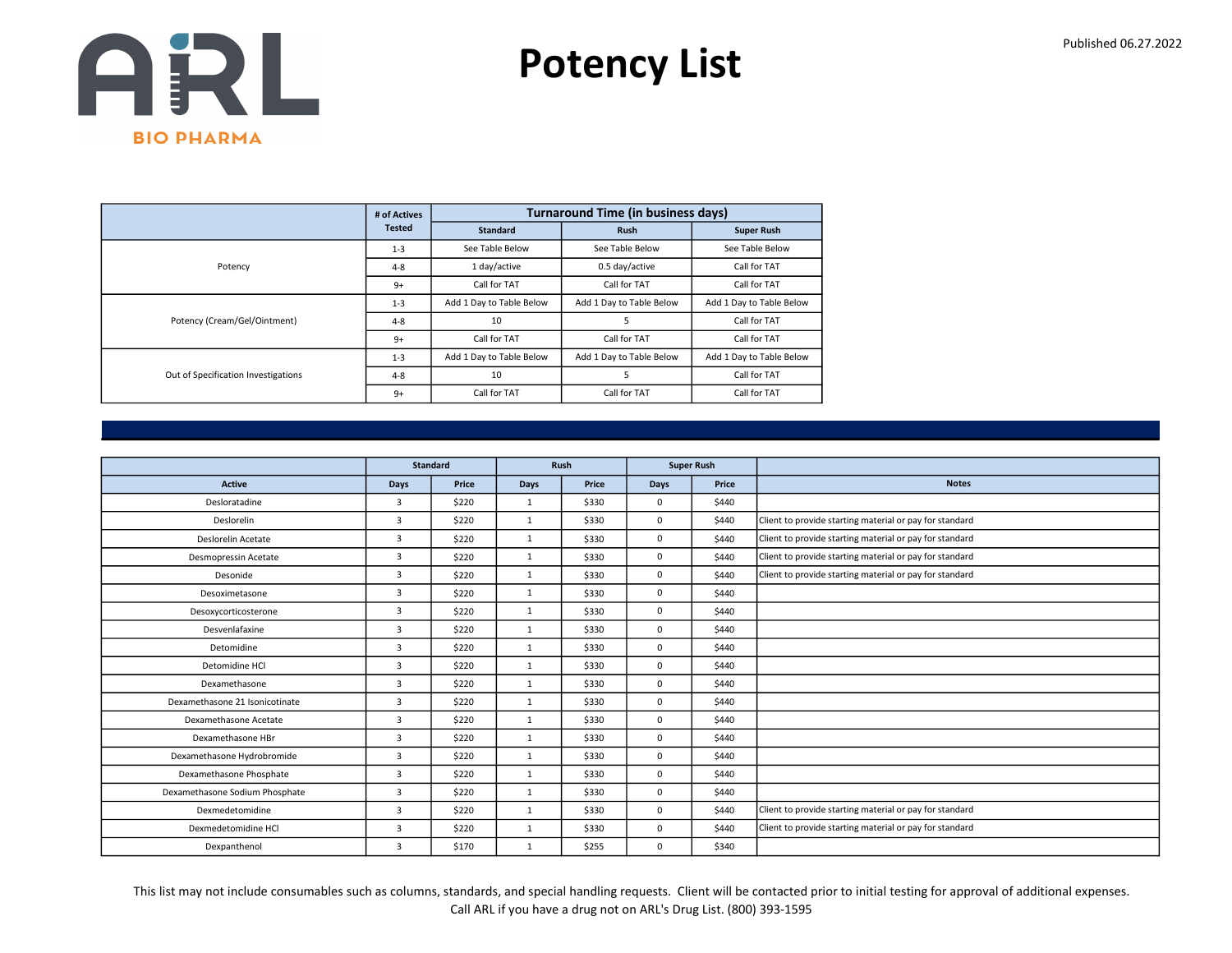

|                                     | # of Actives  |                          | <b>Turnaround Time (in business days)</b> |                          |
|-------------------------------------|---------------|--------------------------|-------------------------------------------|--------------------------|
|                                     | <b>Tested</b> | <b>Standard</b>          | <b>Rush</b>                               | <b>Super Rush</b>        |
|                                     | $1 - 3$       | See Table Below          | See Table Below                           | See Table Below          |
| Potency                             | $4 - 8$       | 1 day/active             | 0.5 day/active                            | Call for TAT             |
|                                     | $9+$          | Call for TAT             | Call for TAT                              | Call for TAT             |
|                                     | $1 - 3$       | Add 1 Day to Table Below | Add 1 Day to Table Below                  | Add 1 Day to Table Below |
| Potency (Cream/Gel/Ointment)        | $4 - 8$       | 10                       | 5                                         | Call for TAT             |
|                                     | $9+$          | Call for TAT             | Call for TAT                              | Call for TAT             |
|                                     | $1 - 3$       | Add 1 Day to Table Below | Add 1 Day to Table Below                  | Add 1 Day to Table Below |
| Out of Specification Investigations | $4 - 8$       | 10                       | 5                                         | Call for TAT             |
|                                     | $9+$          | Call for TAT             | Call for TAT                              | Call for TAT             |

|                                       |                | <b>Standard</b> | <b>Super Rush</b><br>Rush |       |                |       |                                                                                                  |
|---------------------------------------|----------------|-----------------|---------------------------|-------|----------------|-------|--------------------------------------------------------------------------------------------------|
|                                       |                |                 |                           |       |                |       |                                                                                                  |
| <b>Active</b>                         | <b>Days</b>    | Price           | Days                      | Price | <b>Days</b>    | Price | <b>Notes</b>                                                                                     |
| Dextran-40                            | 3              | \$220           | $\mathbf{1}$              | \$330 | $\mathbf 0$    | \$440 |                                                                                                  |
| Dextroamphetamine Sulfate             | $\overline{3}$ | \$220           | $\mathbf{1}$              | \$330 | $\mathbf 0$    | \$440 |                                                                                                  |
| Dextromethorphan                      | $\overline{3}$ | \$220           | $\mathbf{1}$              | \$330 | $\mathbf 0$    | \$440 |                                                                                                  |
| Dextromethorphan HBr Monohydrate      | $\overline{3}$ | \$220           | $\mathbf{1}$              | \$330 | $\mathbf 0$    | \$440 |                                                                                                  |
| Dextrose                              | 3              | \$220           | $\mathbf{1}$              | \$330 | 1              | \$440 |                                                                                                  |
| Dextrose Monohydrate                  | 3              | \$220           | $\mathbf{1}$              | \$330 | N/A            | N/A   |                                                                                                  |
| D-Glucose                             | $\overline{3}$ | \$220           | $\mathbf{1}$              | \$330 | $\mathbf 0$    | \$440 |                                                                                                  |
| <b>DHEA</b>                           | $\overline{3}$ | \$170           | $\mathbf{1}$              | \$255 | $\mathbf 0$    | \$340 |                                                                                                  |
| Diacetylmorphine HCl                  | 10             | \$270           | $\overline{7}$            | \$405 | $\overline{4}$ | \$540 |                                                                                                  |
| Diaminopyridine                       | $\overline{3}$ | \$220           | $\mathbf{1}$              | \$330 | $\mathbf 0$    | \$440 |                                                                                                  |
| Diatrizoate                           | $\overline{3}$ | \$220           | $\mathbf{1}$              | \$330 | $\mathbf 0$    | \$440 |                                                                                                  |
| Diazepam                              | 3              | \$220           | $\mathbf{1}$              | \$330 | 0              | \$440 |                                                                                                  |
| Diazoxide                             | 3              | \$220           | $\mathbf{1}$              | \$330 | $^{\circ}$     | \$440 | Client to provide starting material or pay for standard                                          |
| Dibasic Potassium Phosphate           | $\overline{3}$ | \$220           | $\mathbf{1}$              | \$330 | $\mathbf 0$    | \$440 | If both ions are to be tested indicate this on the submission form (charges will apply for both) |
| Dibasic Sodium Phosphate Heptahydrate | $\overline{3}$ | \$220           | $\mathbf{1}$              | \$330 | $\mathbf 0$    | \$440 | If both ions are to be tested indicate this on the submission form (charges will apply for both) |
| Dibucaine                             | $\overline{3}$ | \$220           | 1                         | \$330 | $\mathbf 0$    | \$440 |                                                                                                  |
| Dibucaine HCl                         | 3              | \$220           | $\mathbf{1}$              | \$330 | $\mathbf 0$    | \$440 |                                                                                                  |
| Dibutyl Squaric Acid                  | $\overline{3}$ | \$220           | $\mathbf{1}$              | \$330 | $\mathbf 0$    | \$440 |                                                                                                  |
| Dichloralphenazone                    | $\overline{3}$ | \$270           | $\mathbf{1}$              | \$405 | $^{\circ}$     | \$540 |                                                                                                  |
| Dichloroacetic Acid                   | 3              | \$220           | $\mathbf{1}$              | \$330 | $\mathbf 0$    | \$440 |                                                                                                  |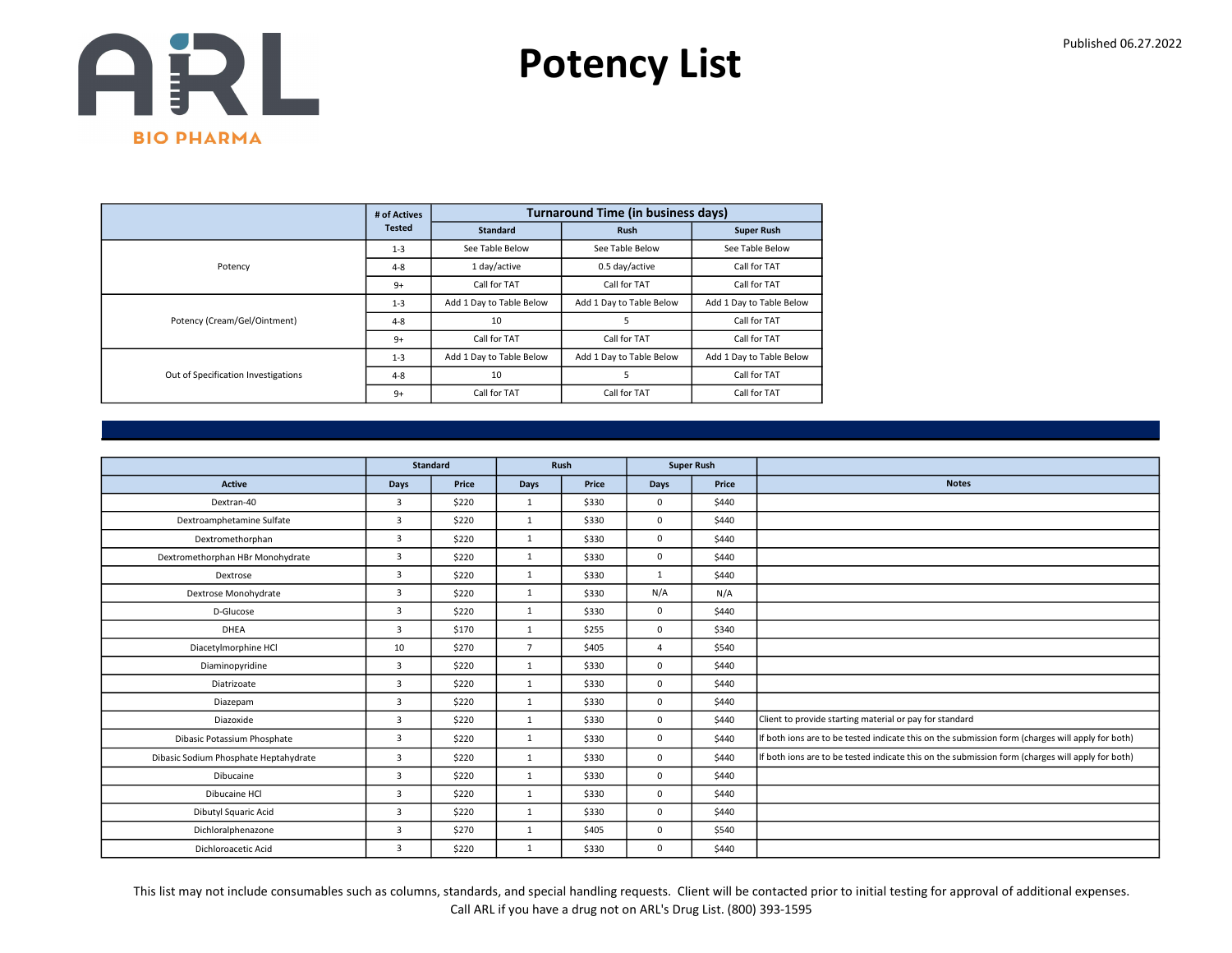

|                                     | # of Actives  |                          | <b>Turnaround Time (in business days)</b> |                          |
|-------------------------------------|---------------|--------------------------|-------------------------------------------|--------------------------|
|                                     | <b>Tested</b> | <b>Standard</b>          | <b>Rush</b>                               | <b>Super Rush</b>        |
|                                     | $1 - 3$       | See Table Below          | See Table Below                           | See Table Below          |
| Potency                             | $4 - 8$       | 1 day/active             | 0.5 day/active                            | Call for TAT             |
|                                     | $9+$          | Call for TAT             | Call for TAT                              | Call for TAT             |
|                                     | $1 - 3$       | Add 1 Day to Table Below | Add 1 Day to Table Below                  | Add 1 Day to Table Below |
| Potency (Cream/Gel/Ointment)        | $4 - 8$       | 10                       | 5                                         | Call for TAT             |
|                                     | $9+$          | Call for TAT             | Call for TAT                              | Call for TAT             |
|                                     | $1 - 3$       | Add 1 Day to Table Below | Add 1 Day to Table Below                  | Add 1 Day to Table Below |
| Out of Specification Investigations | $4 - 8$       | 10                       | 5                                         | Call for TAT             |
|                                     | $9+$          | Call for TAT             | Call for TAT                              | Call for TAT             |

|                            |                | <b>Standard</b> | Rush<br><b>Super Rush</b> |       |             |       |                                                         |
|----------------------------|----------------|-----------------|---------------------------|-------|-------------|-------|---------------------------------------------------------|
|                            |                |                 |                           |       |             |       |                                                         |
| <b>Active</b>              | <b>Days</b>    | Price           | <b>Days</b>               | Price | <b>Days</b> | Price | <b>Notes</b>                                            |
| Diclazuril                 | $\overline{3}$ | \$220           | 1                         | \$330 | 0           | \$440 |                                                         |
| Dichlorphenamide           | $\overline{3}$ | \$220           | $\mathbf{1}$              | \$330 | 0           | \$440 | Client to provide starting material or pay for standard |
| Diclofenac                 | $\overline{3}$ | \$220           | $\mathbf{1}$              | \$330 | 0           | \$440 |                                                         |
| Diclofenac Potassium       | $\overline{3}$ | \$220           | $\mathbf{1}$              | \$330 | $\Omega$    | \$440 |                                                         |
| Diclofenac Sodium          | $\overline{3}$ | \$220           | $\mathbf{1}$              | \$330 | 0           | \$440 |                                                         |
| Diclofenamide              | $\overline{3}$ | \$220           | $\mathbf{1}$              | \$330 | 0           | \$440 |                                                         |
| Dicyclomine HCl            | 3              | \$220           | $\mathbf{1}$              | \$330 | 0           | \$440 |                                                         |
| Dienestrol                 | $\overline{3}$ | \$220           | $\mathbf{1}$              | \$330 | 0           | \$440 |                                                         |
| Diethylcarbamazine         | 3              | \$220           | $\mathbf{1}$              | \$330 | 0           | \$440 | Client to provide starting material or pay for standard |
| Diethylcarbamazine Citrate | $\overline{3}$ | \$220           | $\mathbf{1}$              | \$330 | 0           | \$440 | Client to provide starting material or pay for standard |
| Diethylpropion HCl         | $\overline{3}$ | \$220           | $\mathbf{1}$              | \$330 | 0           | \$440 |                                                         |
| Diethylstilbestrol         | 3              | \$220           | $\mathbf{1}$              | \$330 | 0           | \$440 |                                                         |
| Diflorasone Diacetate      | $\overline{3}$ | \$220           | $\mathbf{1}$              | \$330 | 0           | \$440 |                                                         |
| Difluprednate              | 3              | \$220           | $\mathbf{1}$              | \$330 | 0           | \$440 | Client to provide starting material or pay for standard |
| Digoxin                    | 3              | \$220           | $\mathbf{1}$              | \$330 | 0           | \$440 |                                                         |
| Dihydroergotamine          | $\overline{3}$ | \$220           | 1                         | \$330 | 0           | \$440 |                                                         |
| Dihydroergotamine Mesylate | $\overline{3}$ | \$220           | $\mathbf{1}$              | \$330 | 0           | \$440 |                                                         |
| Dihydrotachysterol (DHT)   | 3              | \$220           | $\mathbf{1}$              | \$330 | 0           | \$440 | Client to provide starting material or pay for standard |
| Diindolylmethane           | 3              | \$220           | $\mathbf{1}$              | \$330 | 0           | \$440 |                                                         |
| Diiodothyronine (T2)       | 3              | \$220           | $\mathbf{1}$              | \$330 | 0           | \$440 |                                                         |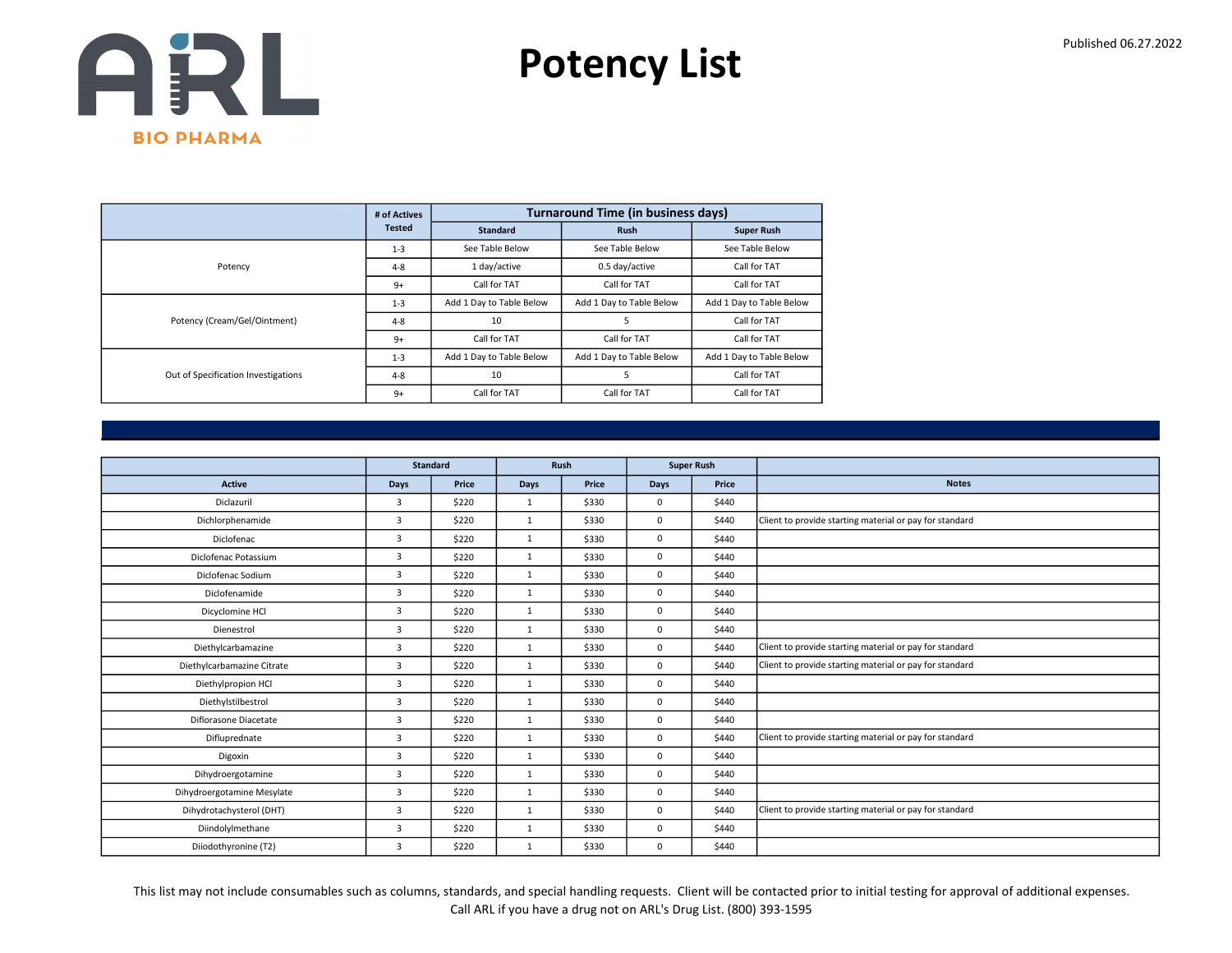

|                                     | # of Actives  |                          | <b>Turnaround Time (in business days)</b> |                          |
|-------------------------------------|---------------|--------------------------|-------------------------------------------|--------------------------|
|                                     | <b>Tested</b> | <b>Standard</b>          | <b>Rush</b>                               | <b>Super Rush</b>        |
|                                     | $1 - 3$       | See Table Below          | See Table Below                           | See Table Below          |
| Potency                             | $4 - 8$       | 1 day/active             | 0.5 day/active                            | Call for TAT             |
|                                     | $9+$          | Call for TAT             | Call for TAT                              | Call for TAT             |
|                                     | $1 - 3$       | Add 1 Day to Table Below | Add 1 Day to Table Below                  | Add 1 Day to Table Below |
| Potency (Cream/Gel/Ointment)        | $4 - 8$       | 10                       | 5                                         | Call for TAT             |
|                                     | $9+$          | Call for TAT             | Call for TAT                              | Call for TAT             |
|                                     | $1 - 3$       | Add 1 Day to Table Below | Add 1 Day to Table Below                  | Add 1 Day to Table Below |
| Out of Specification Investigations | $4 - 8$       | 10                       | 5                                         | Call for TAT             |
|                                     | $9+$          | Call for TAT             | Call for TAT                              | Call for TAT             |

|                        |                | <b>Standard</b> |                | Rush  |      | <b>Super Rush</b> |                                                         |
|------------------------|----------------|-----------------|----------------|-------|------|-------------------|---------------------------------------------------------|
| Active                 | Days           | Price           | <b>Days</b>    | Price | Days | Price             | <b>Notes</b>                                            |
| Dilaudid               | $\overline{3}$ | \$220           | 1              | \$330 | 0    | \$440             |                                                         |
| Diltiazem              | $\overline{3}$ | \$220           | $\mathbf{1}$   | \$330 | 0    | \$440             |                                                         |
| Diltiazem HCl          | $\overline{3}$ | \$220           | $\mathbf{1}$   | \$330 | 0    | \$440             |                                                         |
| Dimenhydrinate         | $\overline{3}$ | \$220           | $\mathbf{1}$   | \$330 | 0    | \$440             |                                                         |
| Dimethylacetamide      | $\overline{3}$ | \$220           | $\mathbf{1}$   | \$330 | 0    | \$440             | Client to provide starting material or pay for standard |
| Dimethylaminoethanol   | $\overline{3}$ | \$220           | $\mathbf{1}$   | \$330 | 0    | \$440             |                                                         |
| Dimethylglycine        | $\overline{3}$ | \$220           | $\mathbf{1}$   | \$330 | 0    | \$440             | Client to provide starting material or pay for standard |
| Dimethylglycine HCl    | $\overline{3}$ | \$220           | $\mathbf{1}$   | \$330 | 0    | \$440             | Client to provide starting material or pay for standard |
| Dinoprostone           | 3              | \$220           | $\mathbf{1}$   | \$330 | 0    | \$440             | Client to provide starting material or pay for standard |
| Dioxychloride          | $\overline{3}$ | \$220           | 1              | \$330 | 0    | \$440             |                                                         |
| Diphenhydramine        | 3              | \$170           | $\mathbf{1}$   | \$255 | 0    | \$340             |                                                         |
| Diphenhydramine HCl    | $\overline{3}$ | \$170           | $\mathbf{1}$   | \$255 | 0    | \$340             |                                                         |
| Diphenidol             | $\overline{3}$ | \$220           | $\mathbf{1}$   | \$330 | 0    | \$440             |                                                         |
| Diphenoxylate HCl      | $\overline{3}$ | \$220           | $\mathbf{1}$   | \$330 | 0    | \$440             | Client to provide starting material or pay for standard |
| Diphenylcyclopropenone | $\overline{3}$ | \$220           | $\mathbf{1}$   | \$330 | 0    | \$440             |                                                         |
| Dipivefrin HCl         | $\overline{3}$ | \$220           | $\mathbf{1}$   | \$330 | 0    | \$440             | Client to provide starting material or pay for standard |
| Dipyridamole           | $\overline{3}$ | \$220           | $\mathbf{1}$   | \$330 | 0    | \$440             |                                                         |
| Dipyrone               | $\overline{3}$ | \$220           | $\mathbf{1}$   | \$330 | 0    | \$440             | Client to provide starting material or pay for standard |
| Disulfiram             | 3              | \$220           | 1              | \$330 | 0    | \$440             |                                                         |
| <b>DMAE</b>            | 10             | \$270           | $\overline{7}$ | \$405 | 4    | \$540             |                                                         |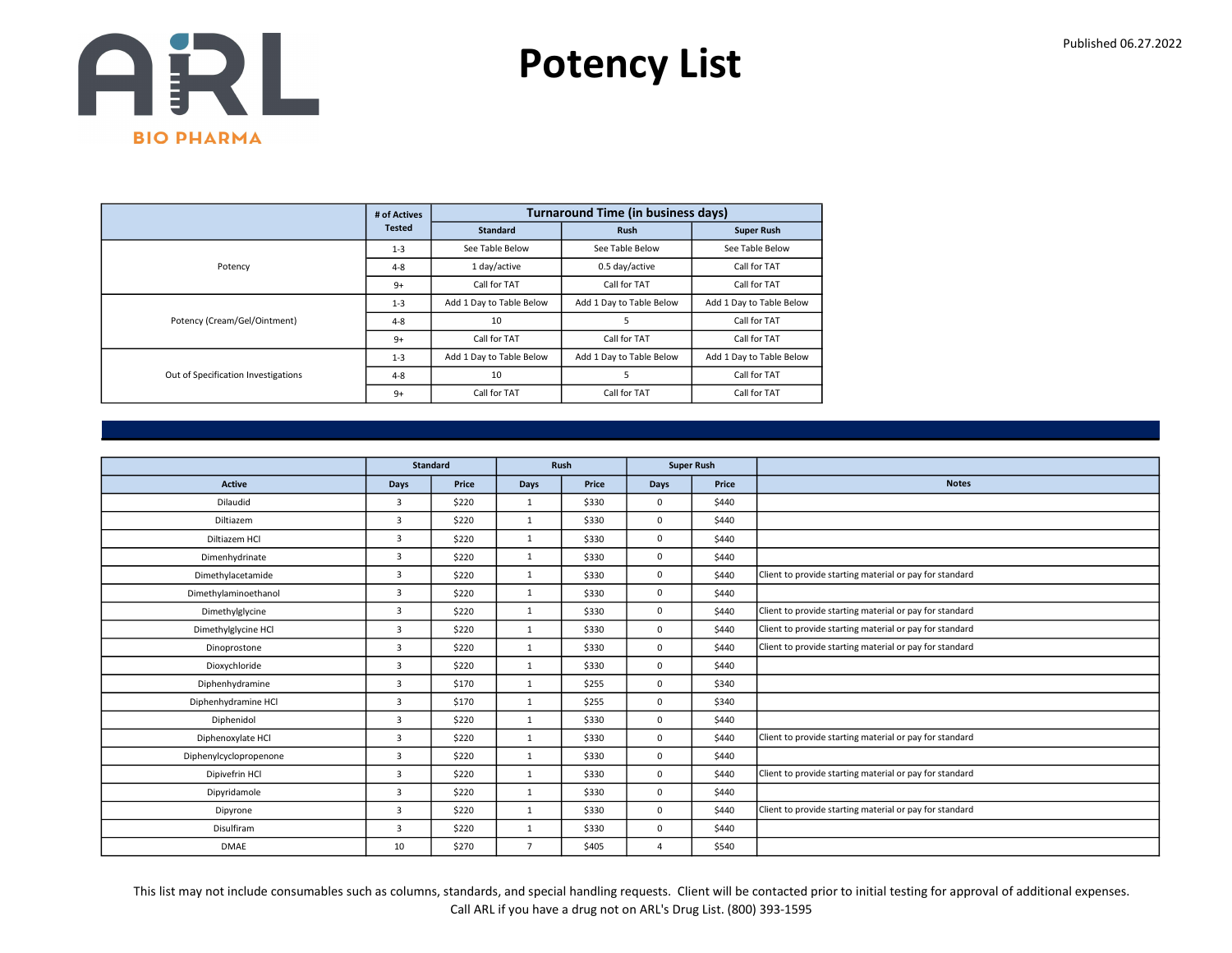

|                                     | # of Actives  |                          | <b>Turnaround Time (in business days)</b> |                          |
|-------------------------------------|---------------|--------------------------|-------------------------------------------|--------------------------|
|                                     | <b>Tested</b> | <b>Standard</b>          | <b>Rush</b>                               | <b>Super Rush</b>        |
|                                     | $1 - 3$       | See Table Below          | See Table Below                           | See Table Below          |
| Potency                             | $4 - 8$       | 1 day/active             | 0.5 day/active                            | Call for TAT             |
|                                     | $9+$          | Call for TAT             | Call for TAT                              | Call for TAT             |
|                                     | $1 - 3$       | Add 1 Day to Table Below | Add 1 Day to Table Below                  | Add 1 Day to Table Below |
| Potency (Cream/Gel/Ointment)        | $4 - 8$       | 10                       | 5                                         | Call for TAT             |
|                                     | $9+$          | Call for TAT             | Call for TAT                              | Call for TAT             |
|                                     | $1 - 3$       | Add 1 Day to Table Below | Add 1 Day to Table Below                  | Add 1 Day to Table Below |
| Out of Specification Investigations | $4 - 8$       | 10                       | 5                                         | Call for TAT             |
|                                     | $9+$          | Call for TAT             | Call for TAT                              | Call for TAT             |

|                            |                | <b>Standard</b> |                | Rush  |                | <b>Super Rush</b> |                                                         |
|----------------------------|----------------|-----------------|----------------|-------|----------------|-------------------|---------------------------------------------------------|
| Active                     | Days           | Price           | <b>Days</b>    | Price | Days           | Price             | <b>Notes</b>                                            |
| <b>DMPS</b>                | $\overline{3}$ | \$220           | 1              | \$330 | 0              | \$440             |                                                         |
| <b>DMPS Sodium</b>         | $\overline{3}$ | \$220           | $\mathbf{1}$   | \$330 | 0              | \$440             |                                                         |
| <b>DMSA</b>                | $\overline{3}$ | \$220           | $\mathbf{1}$   | \$330 | 0              | \$440             |                                                         |
| DMSO (Dimethylsulfoxide)   | 10             | \$370           | $\overline{7}$ | \$555 | 4              | \$740             |                                                         |
| DMSO2 (Dimethylsulfone)    | 10             | \$370           | $\overline{7}$ | \$555 | $\overline{4}$ | \$740             |                                                         |
| Dobutamine                 | $\overline{3}$ | \$220           | $\mathbf{1}$   | \$330 | 0              | \$440             | Client to provide starting material or pay for standard |
| Dobutamine HCl             | $\overline{3}$ | \$220           | $\mathbf{1}$   | \$330 | 0              | \$440             | Client to provide starting material or pay for standard |
| Docusate Sodium            | $\overline{3}$ | \$220           | $\mathbf{1}$   | \$330 | 0              | \$440             |                                                         |
| <b>Dolasetron Mesylate</b> | 3              | \$220           | $\mathbf{1}$   | \$330 | 0              | \$440             | Client to provide starting material or pay for standard |
| Domperidone                | $\overline{3}$ | \$220           | 1              | \$330 | 0              | \$440             |                                                         |
| Donepezil HCl              | 3              | \$220           | $\mathbf{1}$   | \$330 | 0              | \$440             |                                                         |
| Dopamine                   | $\overline{3}$ | \$220           | $\mathbf{1}$   | \$330 | 0              | \$440             |                                                         |
| Dopamine HCl               | $\overline{3}$ | \$220           | $\mathbf{1}$   | \$330 | 0              | \$440             |                                                         |
| Doripenem                  | $\overline{3}$ | \$220           | $\mathbf{1}$   | \$330 | 0              | \$440             |                                                         |
| Dorzolamide                | $\overline{3}$ | \$220           | $\mathbf{1}$   | \$330 | 0              | \$440             |                                                         |
| Dorzolamide HCl            | $\overline{3}$ | \$220           | $\mathbf{1}$   | \$330 | 0              | \$440             |                                                         |
| Doxapram                   | $\overline{3}$ | \$220           | $\mathbf{1}$   | \$330 | 0              | \$440             | Client to provide starting material or pay for standard |
| Doxapram HCl               | $\overline{3}$ | \$220           | $\mathbf{1}$   | \$330 | 0              | \$440             | Client to provide starting material or pay for standard |
| Doxapram HCl Monohydrate   | 3              | \$220           | $\mathbf{1}$   | \$330 | 0              | \$440             | Client to provide starting material or pay for standard |
| Doxazosin                  | $\overline{3}$ | \$220           | $\mathbf{1}$   | \$330 | 0              | \$440             |                                                         |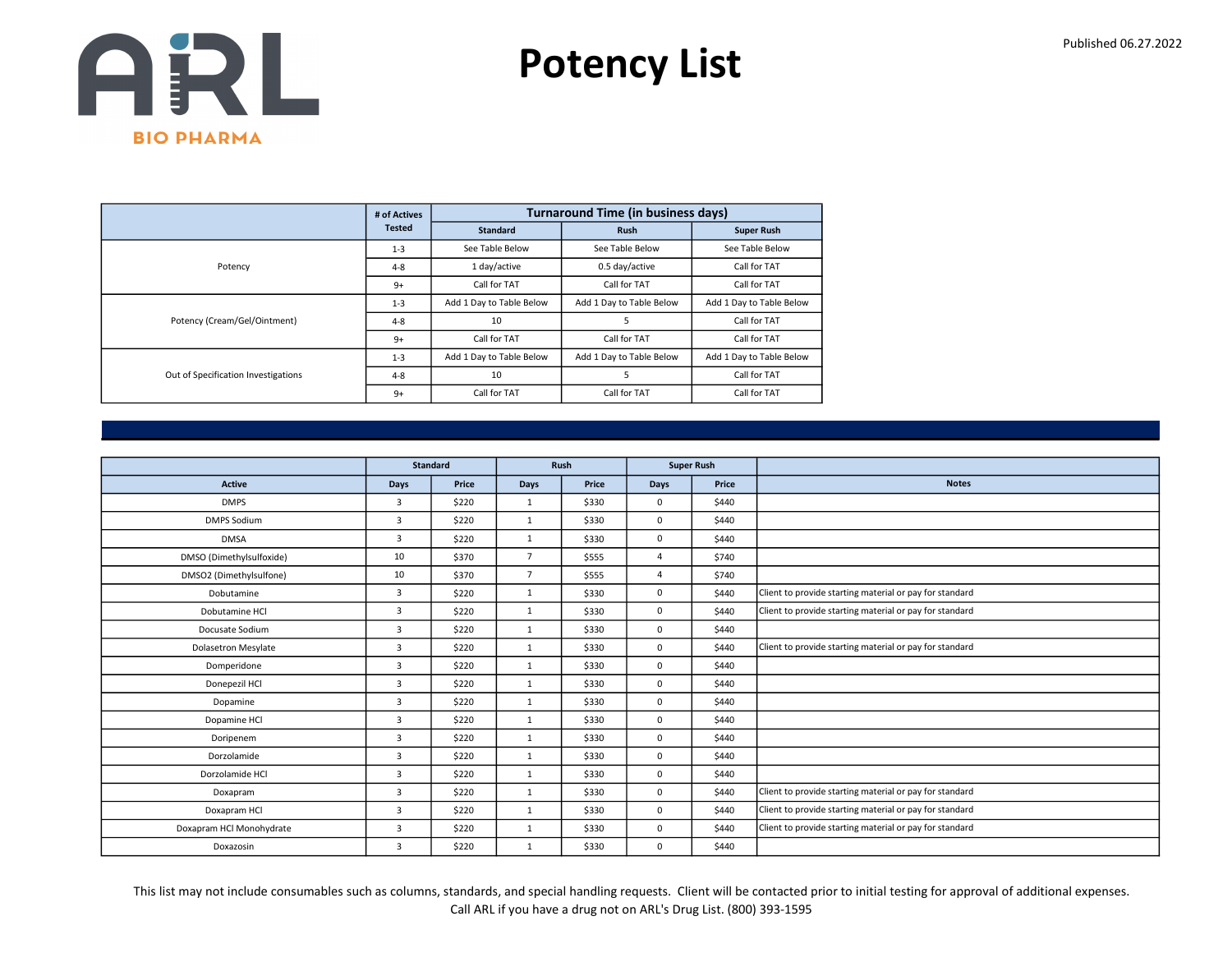

|                                     | # of Actives  |                          | <b>Turnaround Time (in business days)</b> |                          |
|-------------------------------------|---------------|--------------------------|-------------------------------------------|--------------------------|
|                                     | <b>Tested</b> | <b>Standard</b>          | <b>Rush</b>                               | <b>Super Rush</b>        |
|                                     | $1 - 3$       | See Table Below          | See Table Below                           | See Table Below          |
| Potency                             | $4 - 8$       | 1 day/active             | 0.5 day/active                            | Call for TAT             |
|                                     | $9+$          | Call for TAT             | Call for TAT                              | Call for TAT             |
|                                     | $1 - 3$       | Add 1 Day to Table Below | Add 1 Day to Table Below                  | Add 1 Day to Table Below |
| Potency (Cream/Gel/Ointment)        | $4 - 8$       | 10                       | 5                                         | Call for TAT             |
|                                     | $9+$          | Call for TAT             | Call for TAT                              | Call for TAT             |
|                                     | $1 - 3$       | Add 1 Day to Table Below | Add 1 Day to Table Below                  | Add 1 Day to Table Below |
| Out of Specification Investigations | $4 - 8$       | 10                       | 5                                         | Call for TAT             |
|                                     | $9+$          | Call for TAT             | Call for TAT                              | Call for TAT             |

|                         |                | <b>Standard</b> |              | Rush  |             | <b>Super Rush</b> |                                                         |
|-------------------------|----------------|-----------------|--------------|-------|-------------|-------------------|---------------------------------------------------------|
| <b>Active</b>           | Days           | Price           | Days         | Price | <b>Days</b> | Price             | <b>Notes</b>                                            |
| Doxepin HCl             | 3              | \$220           | $\mathbf{1}$ | \$330 | $\mathbf 0$ | \$440             |                                                         |
| Doxorubicin             | 3              | \$220           | $\mathbf{1}$ | \$330 | $\mathbf 0$ | \$440             |                                                         |
| Doxorubicin GT Complex  | 3              | \$220           | $\mathbf{1}$ | \$330 | $\mathbf 0$ | \$440             |                                                         |
| Doxorubicin HCl         | 3              | \$220           | $\mathbf{1}$ | \$330 | $\mathbf 0$ | \$440             |                                                         |
| Doxovir                 | $\overline{3}$ | \$220           | 1            | \$330 | $\mathbf 0$ | \$440             |                                                         |
| Doxycycline             | 3              | \$220           | $\mathbf{1}$ | \$330 | $\mathbf 0$ | \$440             |                                                         |
| Doxycycline Calcium     | $\overline{3}$ | \$220           | $\mathbf{1}$ | \$330 | $\mathbf 0$ | \$440             |                                                         |
| Doxycycline Hyclate     | $\overline{3}$ | \$220           | 1            | \$330 | $\mathbf 0$ | \$440             |                                                         |
| Doxycycline Monohydrate | 3              | \$220           | $\mathbf{1}$ | \$330 | $\mathbf 0$ | \$440             |                                                         |
| Doxylamine              | 3              | \$220           | $\mathbf{1}$ | \$330 | $\mathbf 0$ | \$440             |                                                         |
| Doxylamine Succinate    | 3              | \$220           | $\mathbf{1}$ | \$330 | $\mathbf 0$ | \$440             |                                                         |
| Droperidol              | 3              | \$220           | $\mathbf{1}$ | \$330 | $\mathbf 0$ | \$440             |                                                         |
| Drospirenone            | 3              | \$220           | 1            | \$330 | $\mathbf 0$ | \$440             |                                                         |
| Drostanolone Propionate | 3              | \$220           | $\mathbf{1}$ | \$330 | $\mathbf 0$ | \$440             |                                                         |
| Duloxetine              | 3              | \$220           | $\mathbf{1}$ | \$330 | $\mathbf 0$ | \$440             |                                                         |
| Duloxetine HCl          | $\overline{3}$ | \$220           | $\mathbf{1}$ | \$330 | $\mathbf 0$ | \$440             |                                                         |
| Duraclon                | $\overline{3}$ | \$220           | $\mathbf{1}$ | \$330 | $\mathbf 0$ | \$440             |                                                         |
| Dutasteride             | 3              | \$220           | 1            | \$330 | $\mathbf 0$ | \$440             | Client to provide starting material or pay for standard |
| Dyclonine               | 3              | \$220           | 1            | \$330 | $\mathbf 0$ | \$440             |                                                         |
| Dyclonine HCl           | $\overline{3}$ | \$220           | 1            | \$330 | 0           | \$440             |                                                         |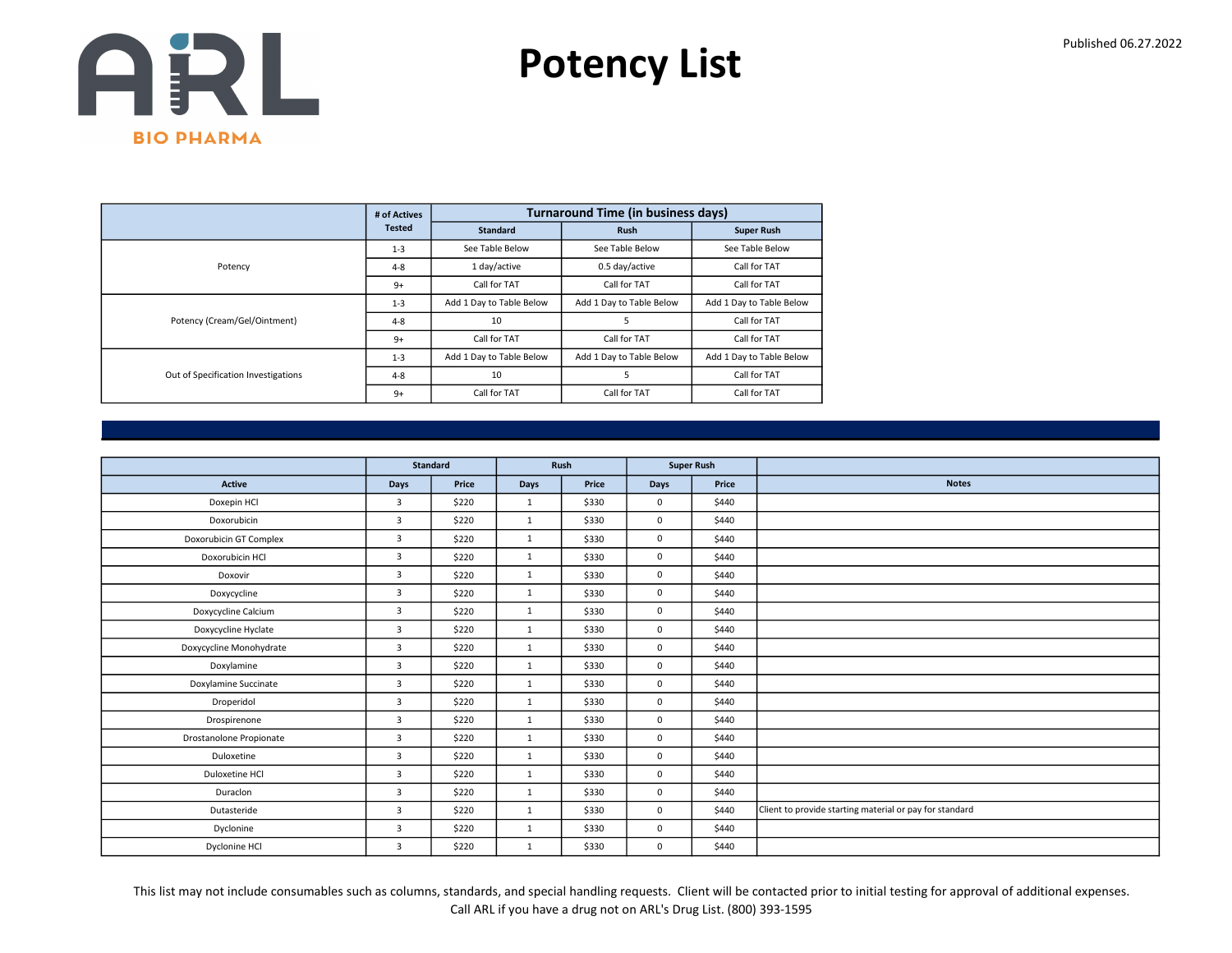

|                                     | # of Actives  |                          | <b>Turnaround Time (in business days)</b> |                          |
|-------------------------------------|---------------|--------------------------|-------------------------------------------|--------------------------|
|                                     | <b>Tested</b> | <b>Standard</b>          | <b>Rush</b>                               | <b>Super Rush</b>        |
|                                     | $1 - 3$       | See Table Below          | See Table Below                           | See Table Below          |
| Potency                             | $4 - 8$       | 1 day/active             | 0.5 day/active                            | Call for TAT             |
|                                     | $9+$          | Call for TAT             | Call for TAT                              | Call for TAT             |
|                                     | $1 - 3$       | Add 1 Day to Table Below | Add 1 Day to Table Below                  | Add 1 Day to Table Below |
| Potency (Cream/Gel/Ointment)        | $4 - 8$       | 10                       | 5                                         | Call for TAT             |
|                                     | $9+$          | Call for TAT             | Call for TAT                              | Call for TAT             |
|                                     | $1 - 3$       | Add 1 Day to Table Below | Add 1 Day to Table Below                  | Add 1 Day to Table Below |
| Out of Specification Investigations | $4 - 8$       | 10                       | 5                                         | Call for TAT             |
|                                     | $9+$          | Call for TAT             | Call for TAT                              | Call for TAT             |

|                              |                | <b>Standard</b> | Rush         |       |             | <b>Super Rush</b> |                                                         |
|------------------------------|----------------|-----------------|--------------|-------|-------------|-------------------|---------------------------------------------------------|
|                              |                |                 |              |       |             |                   |                                                         |
| <b>Active</b>                | Days           | Price           | Days         | Price | <b>Days</b> | Price             | <b>Notes</b>                                            |
| Econazole                    | $\overline{3}$ | \$220           | $\mathbf{1}$ | \$330 | $\Omega$    | \$440             |                                                         |
| Econazole Nitrate            | 3              | \$220           | 1            | \$330 | $\mathbf 0$ | \$440             |                                                         |
| <b>Edetate Calcium</b>       | 3              | \$220           | 1            | \$330 | $\mathbf 0$ | \$440             |                                                         |
| Edetate Calcium Disodium     | $\overline{3}$ | \$220           | $\mathbf{1}$ | \$330 | $\mathbf 0$ | \$440             |                                                         |
| Edetate Disodium             | 3              | \$220           | $\mathbf{1}$ | \$330 | $\mathbf 0$ | \$440             |                                                         |
| Edrophonium Chloride         | $\overline{3}$ | \$220           | 1            | \$330 | $\mathbf 0$ | \$440             |                                                         |
| <b>EDTA</b>                  | 3              | \$220           | 1            | \$330 | $\mathbf 0$ | \$440             |                                                         |
| <b>EDTA Calcium Disodium</b> | 3              | \$220           | $\mathbf{1}$ | \$330 | $\mathbf 0$ | \$440             |                                                         |
| <b>EDTA Disodium</b>         | $\overline{3}$ | \$220           | $\mathbf{1}$ | \$330 | $\mathbf 0$ | \$440             |                                                         |
| EDTA Disodium Dihydrate      | $\overline{3}$ | \$220           | 1            | \$330 | $\mathbf 0$ | \$440             |                                                         |
| Efavirenz                    | $\overline{3}$ | \$220           | $\mathbf{1}$ | \$330 | $\mathbf 0$ | \$440             | Client to provide starting material or pay for standard |
| Eflornithine                 | 3              | \$220           | $\mathbf{1}$ | \$330 | $\mathbf 0$ | \$440             |                                                         |
| Eletriptan                   | $\overline{3}$ | \$220           | 1            | \$330 | $\mathbf 0$ | \$440             |                                                         |
| Eltopradzine HCl             | $\overline{3}$ | \$220           | $\mathbf{1}$ | \$330 | $\mathbf 0$ | \$440             |                                                         |
| Emtricitabine                | 3              | \$220           | 1            | \$330 | 0           | \$440             | Client to provide starting material or pay for standard |
| Enalapril                    | 3              | \$220           | 1            | \$330 | $\mathbf 0$ | \$440             |                                                         |
| <b>Enalapril Maleate</b>     | 3              | \$220           | $\mathbf{1}$ | \$330 | $\mathbf 0$ | \$440             |                                                         |
| Enalaprilat                  | 3              | \$220           | $\mathbf{1}$ | \$330 | $\mathbf 0$ | \$440             |                                                         |
| Enclomiphene                 | 3              | \$220           | 1            | \$330 | $\mathbf 0$ | \$440             | Client to provide starting material or pay for standard |
| <b>Enclomiphene Citrate</b>  | $\overline{3}$ | \$220           | $\mathbf{1}$ | \$330 | $\mathbf 0$ | \$440             | Client to provide starting material or pay for standard |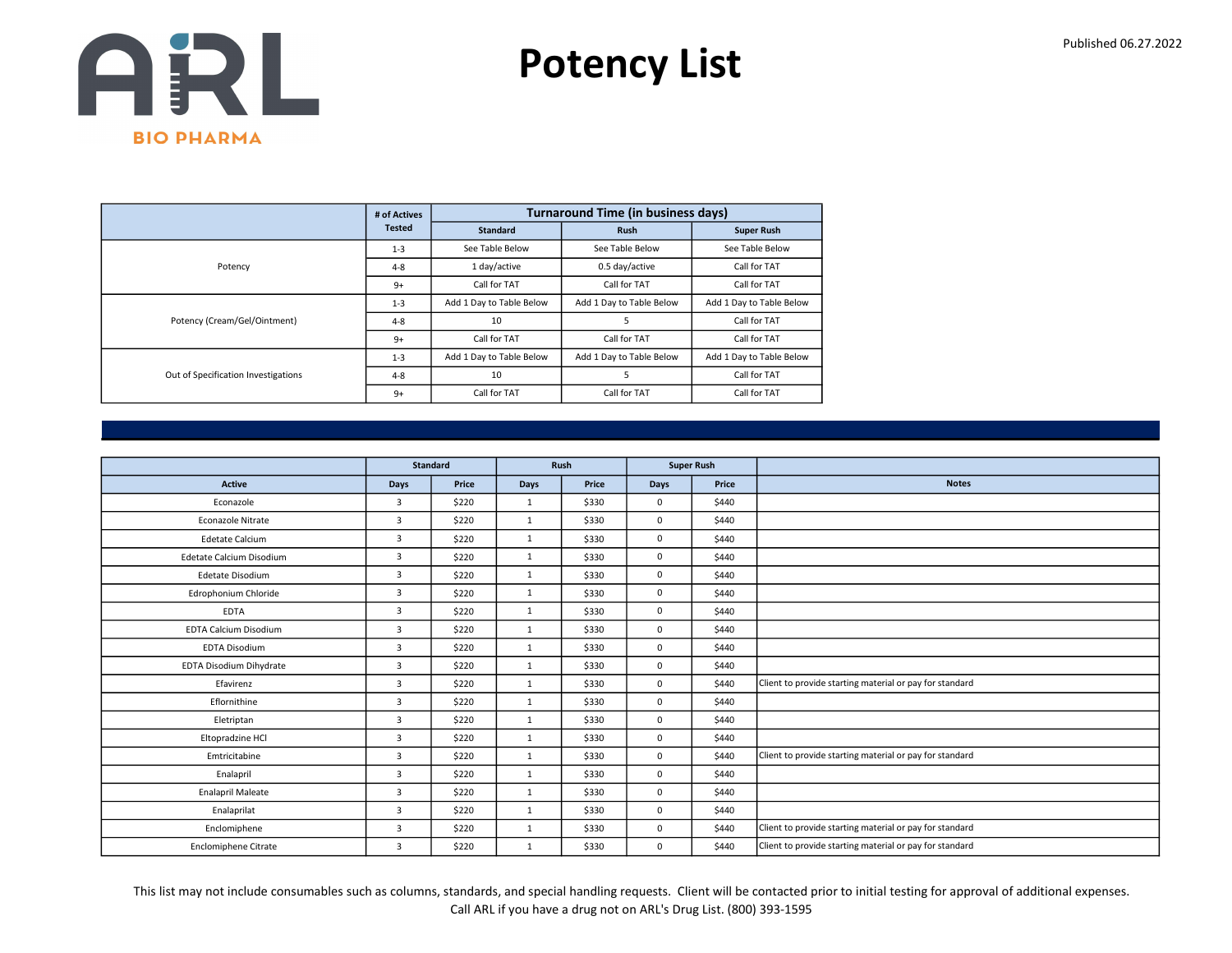

|                                     | # of Actives  |                          | <b>Turnaround Time (in business days)</b> |                          |
|-------------------------------------|---------------|--------------------------|-------------------------------------------|--------------------------|
|                                     | <b>Tested</b> | <b>Standard</b>          | <b>Rush</b>                               | <b>Super Rush</b>        |
|                                     | $1 - 3$       | See Table Below          | See Table Below                           | See Table Below          |
| Potency                             | $4 - 8$       | 1 day/active             | 0.5 day/active                            | Call for TAT             |
|                                     | $9+$          | Call for TAT             | Call for TAT                              | Call for TAT             |
|                                     | $1 - 3$       | Add 1 Day to Table Below | Add 1 Day to Table Below                  | Add 1 Day to Table Below |
| Potency (Cream/Gel/Ointment)        | $4 - 8$       | 10                       | 5                                         | Call for TAT             |
|                                     | $9+$          | Call for TAT             | Call for TAT                              | Call for TAT             |
|                                     | $1 - 3$       | Add 1 Day to Table Below | Add 1 Day to Table Below                  | Add 1 Day to Table Below |
| Out of Specification Investigations | $4 - 8$       | 10                       | 5                                         | Call for TAT             |
|                                     | $9+$          | Call for TAT             | Call for TAT                              | Call for TAT             |

|                                 |                | <b>Standard</b> |              | Rush  |              | <b>Super Rush</b> |                                                         |
|---------------------------------|----------------|-----------------|--------------|-------|--------------|-------------------|---------------------------------------------------------|
| <b>Active</b>                   | <b>Days</b>    | Price           | Days         | Price | <b>Days</b>  | Price             | <b>Notes</b>                                            |
| Enoxaparin                      | 3              | \$220           | $\mathbf{1}$ | \$330 | $\mathbf 0$  | \$440             | Client to provide starting material or pay for standard |
| Enoxaparin Sodium               | $\overline{3}$ | \$220           | $\mathbf{1}$ | \$330 | $\mathbf 0$  | \$440             |                                                         |
| Enrofloxacin                    | 3              | \$220           | 1            | \$330 | $\mathbf 0$  | \$440             |                                                         |
| Enrofloxacin HCl                | 3              | \$220           | 1            | \$330 | $\mathbf 0$  | \$440             |                                                         |
| Entacapone                      | 3              | \$220           | $\mathbf{1}$ | \$330 | $\mathbf 0$  | \$440             |                                                         |
| Ephedrine                       | 3              | \$220           | $\mathbf{1}$ | \$330 | $\mathbf 0$  | \$440             |                                                         |
| Ephedrine HCl                   | $\overline{3}$ | \$220           | 1            | \$330 | $\mathbf{0}$ | \$440             |                                                         |
| <b>Ephedrine Sulfate</b>        | 3              | \$220           | $\mathbf{1}$ | \$330 | $\mathbf 0$  | \$440             |                                                         |
| Epigallocatechin Gallate (EGCG) | $\overline{3}$ | \$220           | $\mathbf{1}$ | \$330 | $\mathbf 0$  | \$440             |                                                         |
| Epinephrine                     | 3              | \$170           | 1            | \$255 | $\mathbf 0$  | \$340             |                                                         |
| Epinephrine Bitartrate          | 3              | \$170           | $\mathbf{1}$ | \$255 | $\mathbf 0$  | \$340             |                                                         |
| Epinephrine HCl                 | $\overline{3}$ | \$170           | 1            | \$255 | $\mathbf 0$  | \$340             |                                                         |
| Epitalon                        | 3              | \$220           | 1            | \$330 | $\mathbf 0$  | \$440             | Client to provide starting material or pay for standard |
| Epitalon Acetate                | $\overline{3}$ | \$220           | $\mathbf{1}$ | \$330 | $\mathbf 0$  | \$440             | Client to provide starting material or pay for standard |
| Epoprostenol                    | 3              | \$220           | $\mathbf{1}$ | \$330 | $\mathbf 0$  | \$440             | Client to provide starting material or pay for standard |
| Ergocalciferol                  | $\overline{3}$ | \$220           | 1            | \$330 | $\mathbf{0}$ | \$440             |                                                         |
| Ergoloid Mesylate               | $\overline{3}$ | \$220           | $\mathbf{1}$ | \$330 | $\mathbf 0$  | \$440             |                                                         |
| Ergonovine                      | 3              | \$220           | $\mathbf{1}$ | \$330 | $\mathbf 0$  | \$440             | Client to provide starting material or pay for standard |
| <b>Ergonovine Maleate</b>       | 3              | \$220           | 1            | \$330 | $\mathbf 0$  | \$440             | Client to provide starting material or pay for standard |
| Ergotamine                      | 3              | \$220           | $\mathbf{1}$ | \$330 | $\mathbf 0$  | \$440             | Client to provide starting material or pay for standard |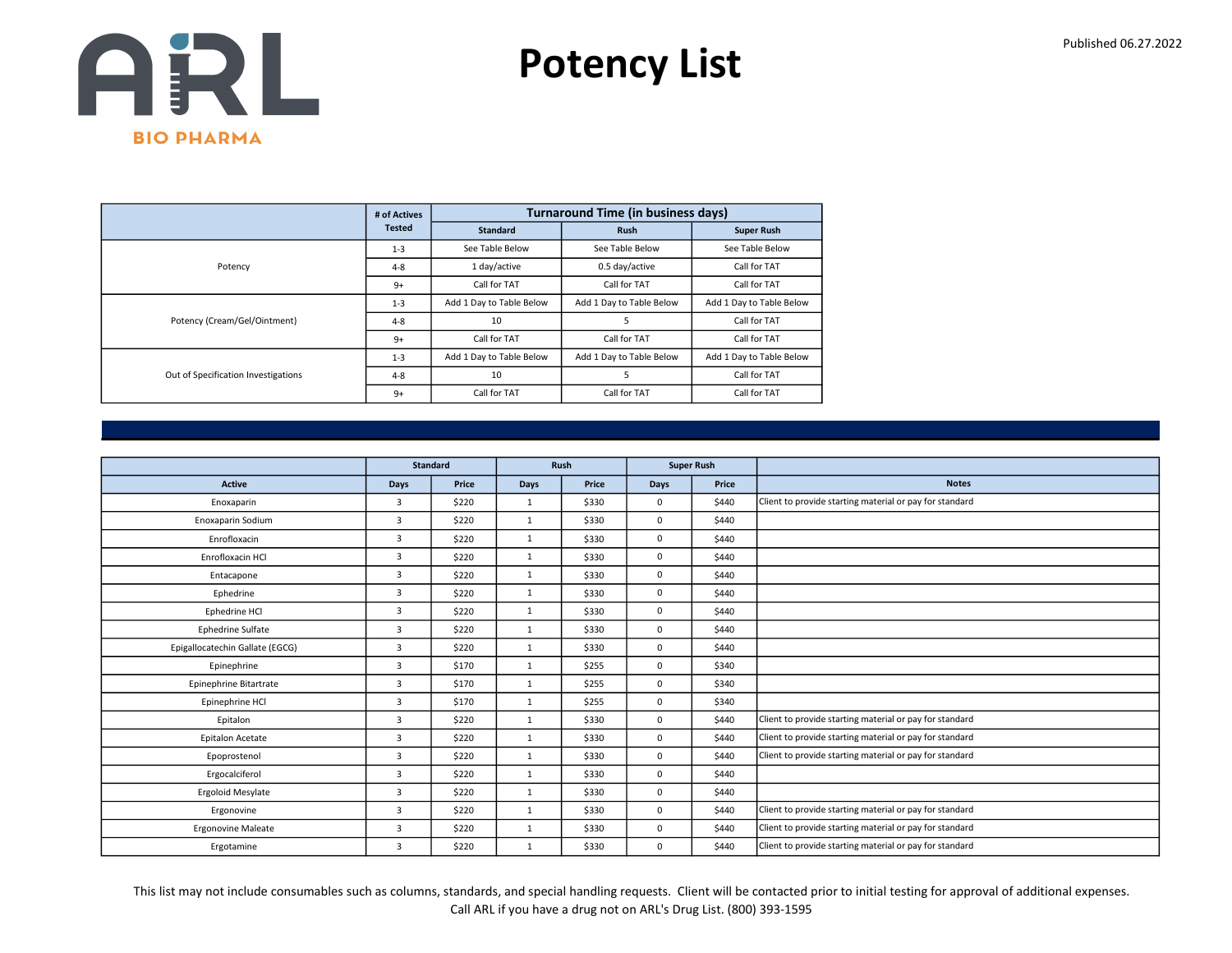

|                                     | # of Actives  |                          | <b>Turnaround Time (in business days)</b> |                          |
|-------------------------------------|---------------|--------------------------|-------------------------------------------|--------------------------|
|                                     | <b>Tested</b> | <b>Standard</b>          | <b>Rush</b>                               | <b>Super Rush</b>        |
|                                     | $1 - 3$       | See Table Below          | See Table Below                           | See Table Below          |
| Potency                             | $4 - 8$       | 1 day/active             | 0.5 day/active                            | Call for TAT             |
|                                     | $9+$          | Call for TAT             | Call for TAT                              | Call for TAT             |
|                                     | $1 - 3$       | Add 1 Day to Table Below | Add 1 Day to Table Below                  | Add 1 Day to Table Below |
| Potency (Cream/Gel/Ointment)        | $4 - 8$       | 10                       | 5                                         | Call for TAT             |
|                                     | $9+$          | Call for TAT             | Call for TAT                              | Call for TAT             |
|                                     | $1 - 3$       | Add 1 Day to Table Below | Add 1 Day to Table Below                  | Add 1 Day to Table Below |
| Out of Specification Investigations | $4 - 8$       | 10                       | 5                                         | Call for TAT             |
|                                     | $9+$          | Call for TAT             | Call for TAT                              | Call for TAT             |

|                              |                | <b>Standard</b> |              | Rush  |      | <b>Super Rush</b> |                                                         |
|------------------------------|----------------|-----------------|--------------|-------|------|-------------------|---------------------------------------------------------|
| Active                       | Days           | Price           | <b>Days</b>  | Price | Days | Price             | <b>Notes</b>                                            |
| <b>Ergotamine Tartrate</b>   | $\overline{3}$ | \$220           | $\mathbf{1}$ | \$330 | 0    | \$440             | Client to provide starting material or pay for standard |
| Erlotinib                    | $\overline{3}$ | \$220           | $\mathbf{1}$ | \$330 | 0    | \$440             | Client to provide starting material or pay for standard |
| Ertapenem                    | $\overline{3}$ | \$220           | $\mathbf{1}$ | \$330 | 0    | \$440             | Client to provide starting material or pay for standard |
| Erteberel                    | $\overline{3}$ | \$420           | $\mathbf{1}$ | \$630 | 0    | \$840             | Client to provide starting material or pay for standard |
| Erythromycin                 | $\overline{3}$ | \$220           | $\mathbf{1}$ | \$330 | 0    | \$440             |                                                         |
| Erythromycin Ethylsuccinate  | $\overline{3}$ | \$220           | $\mathbf{1}$ | \$330 | 0    | \$440             |                                                         |
| Escitalopram                 | $\overline{3}$ | \$220           | $\mathbf{1}$ | \$330 | 0    | \$440             | Client to provide starting material or pay for standard |
| Esmolol                      | $\overline{3}$ | \$270           | $\mathbf{1}$ | \$405 | 0    | \$540             |                                                         |
| <b>Esmolol HCI</b>           | $\overline{3}$ | \$270           | $\mathbf{1}$ | \$405 | 0    | \$540             |                                                         |
| Esomeprazole                 | $\overline{3}$ | \$220           | $\mathbf{1}$ | \$330 | 0    | \$440             |                                                         |
| Esomeprazole Magnesium       | $\overline{3}$ | \$220           | $\mathbf{1}$ | \$330 | 0    | \$440             |                                                         |
| Esomeprazole Sodium          | $\overline{3}$ | \$220           | $\mathbf{1}$ | \$330 | 0    | \$440             |                                                         |
| Estradiol                    | $\overline{3}$ | \$170           | $\mathbf{1}$ | \$255 | 0    | \$340             |                                                         |
| <b>Estradiol Acetate</b>     | $\overline{3}$ | \$170           | $\mathbf{1}$ | \$255 | 0    | \$340             |                                                         |
| <b>Estradiol Benzoate</b>    | $\overline{3}$ | \$170           | $\mathbf{1}$ | \$255 | 0    | \$340             |                                                         |
| <b>Estradiol Cypionate</b>   | $\overline{3}$ | \$170           | $\mathbf{1}$ | \$255 | 0    | \$340             |                                                         |
| <b>Estradiol Hemihydrate</b> | $\overline{3}$ | \$170           | $\mathbf{1}$ | \$255 | 0    | \$340             |                                                         |
| <b>Estradiol Valerate</b>    | 3              | \$170           | $\mathbf{1}$ | \$255 | 0    | \$340             |                                                         |
| Estratriol                   | $\overline{3}$ | \$220           | $\mathbf{1}$ | \$330 | 0    | \$440             |                                                         |
| Estriol                      | 3              | \$170           | $\mathbf{1}$ | \$255 | 0    | \$340             |                                                         |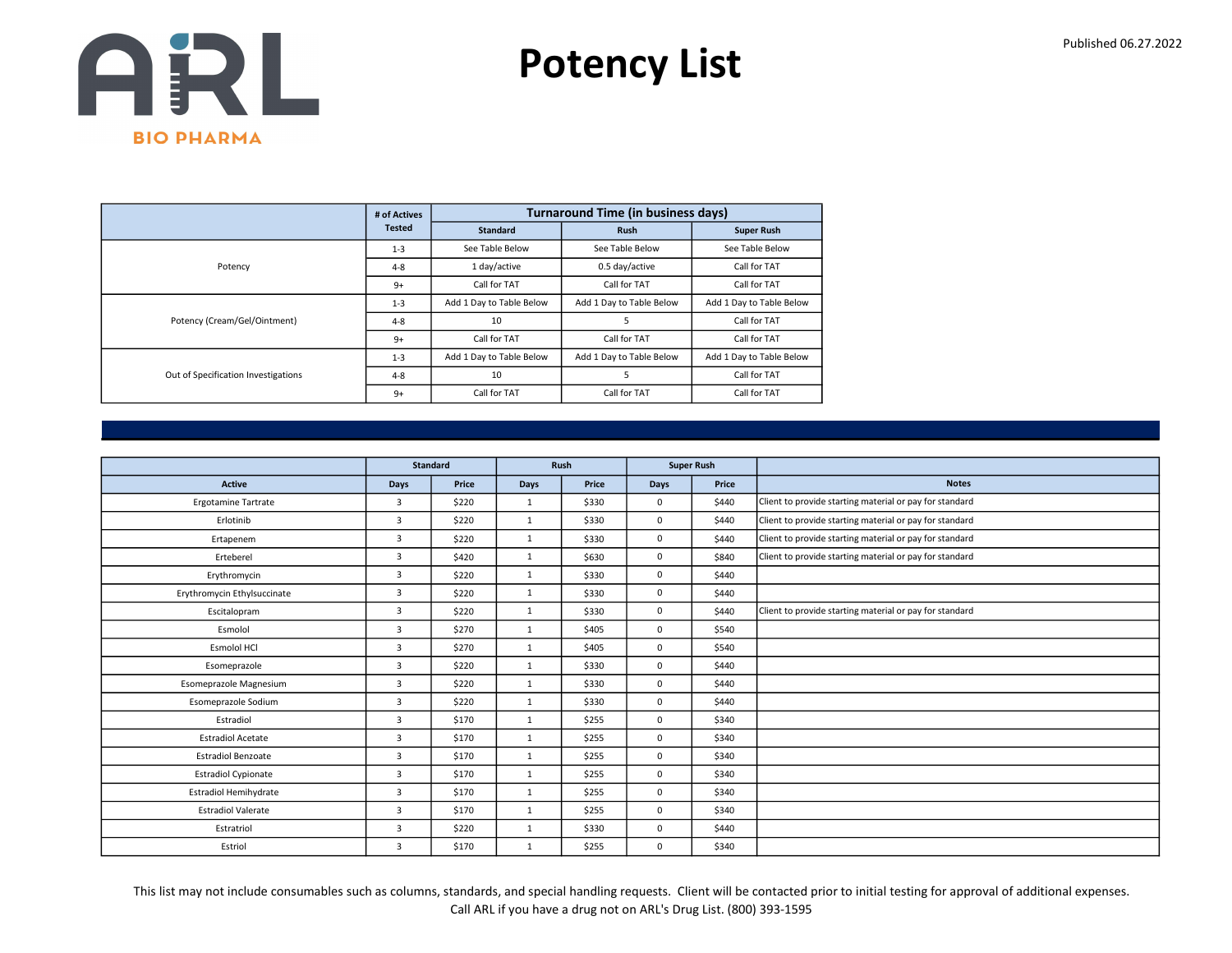

|                                     | # of Actives  |                          | <b>Turnaround Time (in business days)</b> |                          |
|-------------------------------------|---------------|--------------------------|-------------------------------------------|--------------------------|
|                                     | <b>Tested</b> | <b>Standard</b>          | <b>Rush</b>                               | <b>Super Rush</b>        |
|                                     | $1 - 3$       | See Table Below          | See Table Below                           | See Table Below          |
| Potency                             | $4 - 8$       | 1 day/active             | 0.5 day/active                            | Call for TAT             |
|                                     | $9+$          | Call for TAT             | Call for TAT                              | Call for TAT             |
|                                     | $1 - 3$       | Add 1 Day to Table Below | Add 1 Day to Table Below                  | Add 1 Day to Table Below |
| Potency (Cream/Gel/Ointment)        | $4 - 8$       | 10                       | 5                                         | Call for TAT             |
|                                     | $9+$          | Call for TAT             | Call for TAT                              | Call for TAT             |
| Out of Specification Investigations | $1 - 3$       | Add 1 Day to Table Below | Add 1 Day to Table Below                  | Add 1 Day to Table Below |
|                                     | $4 - 8$       | 10                       | 5                                         | Call for TAT             |
|                                     | $9+$          | Call for TAT             | Call for TAT                              | Call for TAT             |

|                          |                | <b>Standard</b> |                | Rush  |                | <b>Super Rush</b> |                                                         |
|--------------------------|----------------|-----------------|----------------|-------|----------------|-------------------|---------------------------------------------------------|
| <b>Active</b>            | Days           | Price           | Days           | Price | <b>Days</b>    | Price             | <b>Notes</b>                                            |
| Estrogen (conjugated)    | $\overline{3}$ | \$220           | 1              | \$330 | $\Omega$       | \$440             |                                                         |
| Estrone                  | 3              | \$170           | $\mathbf{1}$   | \$255 | $\mathbf 0$    | \$340             |                                                         |
| <b>Estrone Sulfate</b>   | 3              | \$170           | $\mathbf{1}$   | \$255 | $\mathbf 0$    | \$340             | Client to provide starting material or pay for standard |
| Eszopiclone              | 3              | \$220           | 1              | \$330 | $\mathbf 0$    | \$440             |                                                         |
| Ethambutol               | $\overline{3}$ | \$220           | $\mathbf{1}$   | \$330 | $\mathbf 0$    | \$440             | Client to provide starting material or pay for standard |
| Ethanol                  | 10             | \$370           | $\overline{7}$ | \$555 | $\overline{4}$ | \$740             |                                                         |
| <b>Ethinyl Estradiol</b> | $\overline{3}$ | \$220           | 1              | \$330 | $\mathbf 0$    | \$440             |                                                         |
| Ethinylestradiol         | $\overline{3}$ | \$220           | $\mathbf{1}$   | \$330 | $\mathbf 0$    | \$440             |                                                         |
| Ethosuximide             | 3              | \$220           | $\mathbf{1}$   | \$330 | $\mathbf 0$    | \$440             |                                                         |
| Ethyl Alcohol            | 10             | \$370           | $\overline{7}$ | \$555 | $\overline{4}$ | \$740             |                                                         |
| Etodolac                 | 3              | \$220           | $\mathbf{1}$   | \$330 | $\mathbf 0$    | \$440             | Client to provide starting material or pay for standard |
| Etomidate                | 3              | \$220           | 1              | \$330 | $\mathbf 0$    | \$440             |                                                         |
| Etoricoxib               | $\overline{3}$ | \$220           | $\mathbf{1}$   | \$330 | $\mathbf 0$    | \$440             |                                                         |
| Etorphine HCl            | 3              | \$220           | 1              | \$330 | $\mathbf 0$    | \$440             | Client to provide starting material or pay for standard |
| Exemestane               | 3              | \$220           | 1              | \$330 | $\mathbf 0$    | \$440             |                                                         |
| Exenatide                | 3              | \$270           | $\mathbf{1}$   | \$405 | $\mathbf 0$    | \$540             | Client to provide starting material or pay for standard |
| <b>Exenatide Acetate</b> | 3              | \$270           | $\mathbf{1}$   | \$405 | $\mathbf 0$    | \$540             | Client to provide starting material or pay for standard |
| Ezetimibe                | 3              | \$220           | 1              | \$330 | $\mathbf 0$    | \$440             | Client to provide starting material or pay for standard |
| Famciclovir              | 3              | \$220           | $\mathbf{1}$   | \$330 | $\mathbf 0$    | \$440             |                                                         |
| Famotidine               | $\overline{3}$ | \$220           | $\mathbf{1}$   | \$330 | $\mathbf 0$    | \$440             |                                                         |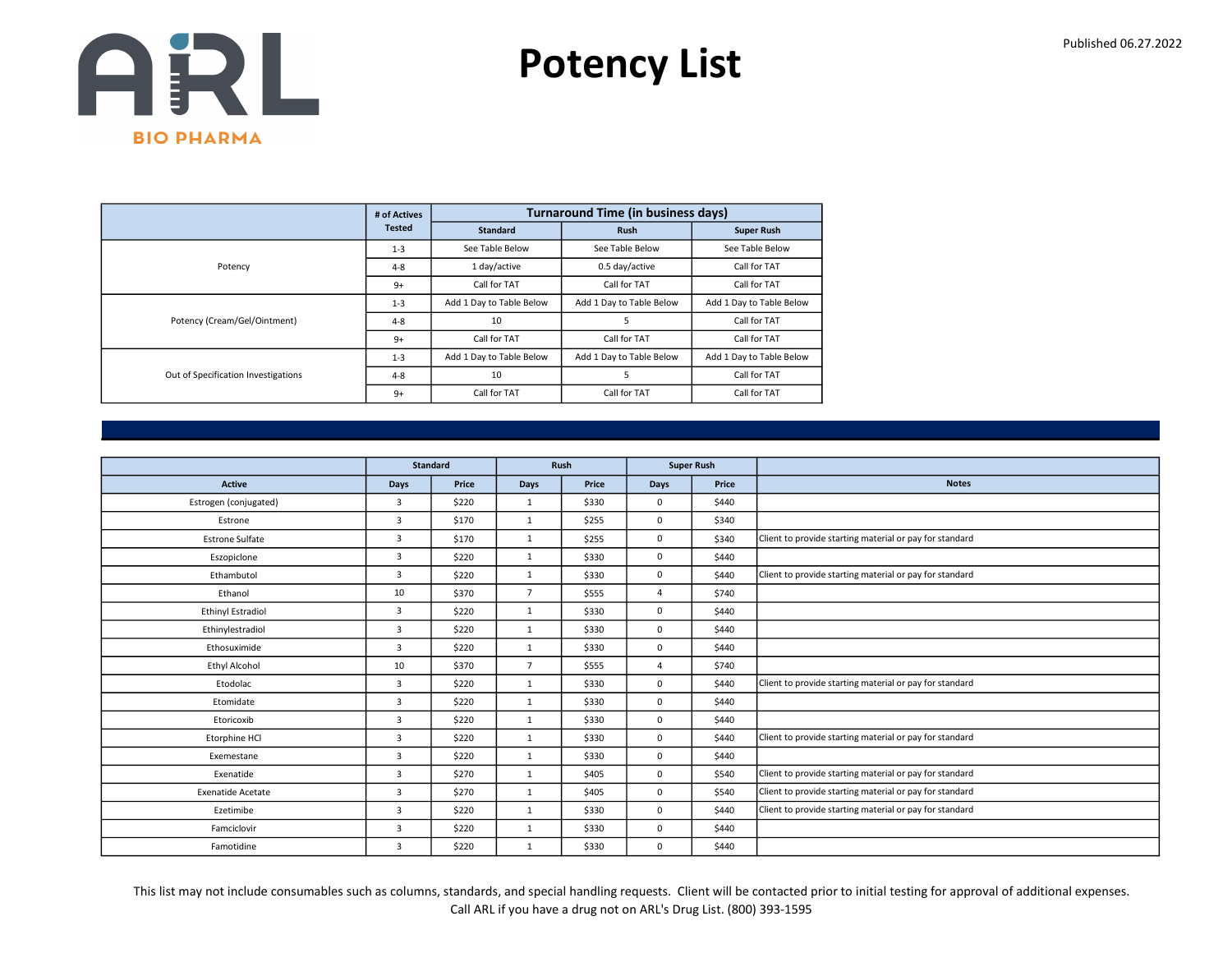

|                                     | # of Actives  |                          | <b>Turnaround Time (in business days)</b> |                          |
|-------------------------------------|---------------|--------------------------|-------------------------------------------|--------------------------|
|                                     | <b>Tested</b> | <b>Standard</b>          | <b>Rush</b>                               | <b>Super Rush</b>        |
|                                     | $1 - 3$       | See Table Below          | See Table Below                           | See Table Below          |
| Potency                             | $4 - 8$       | 1 day/active             | 0.5 day/active                            | Call for TAT             |
|                                     | $9+$          | Call for TAT             | Call for TAT                              | Call for TAT             |
|                                     | $1 - 3$       | Add 1 Day to Table Below | Add 1 Day to Table Below                  | Add 1 Day to Table Below |
| Potency (Cream/Gel/Ointment)        | $4 - 8$       | 10                       | 5                                         | Call for TAT             |
|                                     | $9+$          | Call for TAT             | Call for TAT                              | Call for TAT             |
|                                     | $1 - 3$       | Add 1 Day to Table Below | Add 1 Day to Table Below                  | Add 1 Day to Table Below |
| Out of Specification Investigations | $4 - 8$       | 10                       | 5                                         | Call for TAT             |
|                                     | $9+$          | Call for TAT             | Call for TAT                              | Call for TAT             |

|                           |                | <b>Standard</b> | Rush           |       |                | <b>Super Rush</b> |                                                         |
|---------------------------|----------------|-----------------|----------------|-------|----------------|-------------------|---------------------------------------------------------|
| <b>Active</b>             | <b>Days</b>    | Price           | <b>Days</b>    | Price | <b>Days</b>    | Price             | <b>Notes</b>                                            |
| Fasudil Monohydrochloride | $\overline{3}$ | \$220           | $\mathbf{1}$   | \$330 | 0              | \$440             | Client to provide starting material or pay for standard |
| Fatty Acid (Total)        | 10             | \$370           | $\overline{7}$ | \$555 | $\overline{4}$ | \$740             |                                                         |
| Felbamate                 | 3              | \$220           | $\mathbf{1}$   | \$330 | 0              | \$440             |                                                         |
| Fenbendazole              | 3              | \$220           | $\mathbf{1}$   | \$330 | 0              | \$440             |                                                         |
| Fenofibrate               | $\overline{3}$ | \$220           | $\mathbf{1}$   | \$330 | 0              | \$440             |                                                         |
| Fentanyl                  | 3              | \$170           | 1              | \$255 | 0              | \$340             |                                                         |
| Fentanyl Citrate          | $\overline{3}$ | \$170           | 1              | \$255 | 0              | \$340             |                                                         |
| Ferrous Sulfate           | 10             | \$220           | $\overline{7}$ | \$330 | $\Delta$       | \$440             |                                                         |
| Fexofenadine              | 3              | \$220           | $\mathbf{1}$   | \$330 | 0              | \$440             |                                                         |
| FGL                       | $\overline{3}$ | \$220           | 1              | \$330 | 0              | \$440             | Client to provide starting material or pay for standard |
| <b>FGL Acetate</b>        | 3              | \$220           | $\mathbf{1}$   | \$330 | 0              | \$440             | Client to provide starting material or pay for standard |
| Filgrastim                | 3              | \$220           | $\mathbf{1}$   | \$330 | 0              | \$440             |                                                         |
| Finasteride               | $\overline{3}$ | \$220           | $\mathbf{1}$   | \$330 | 0              | \$440             |                                                         |
| Fipronil                  | 3              | \$220           | $\mathbf{1}$   | \$330 | 0              | \$440             |                                                         |
| Flecainide                | $\overline{3}$ | \$220           | $\mathbf{1}$   | \$330 | 0              | \$440             | Client to provide starting material or pay for standard |
| <b>Flecainide Acetate</b> | 3              | \$220           | $\mathbf{1}$   | \$330 | 0              | \$440             | Client to provide starting material or pay for standard |
| Flibanserin               | 3              | \$220           | $\mathbf{1}$   | \$330 | 0              | \$440             | Client to provide starting material or pay for standard |
| Florfenicol               | 3              | \$220           | $\mathbf{1}$   | \$330 | 0              | \$440             | Client to provide starting material or pay for standard |
| Fluconazole               | 3              | \$220           | $\mathbf{1}$   | \$330 | 0              | \$440             |                                                         |
| Flucytosine               | $\overline{3}$ | \$220           | $\mathbf{1}$   | \$330 | 0              | \$440             | Client to provide starting material or pay for standard |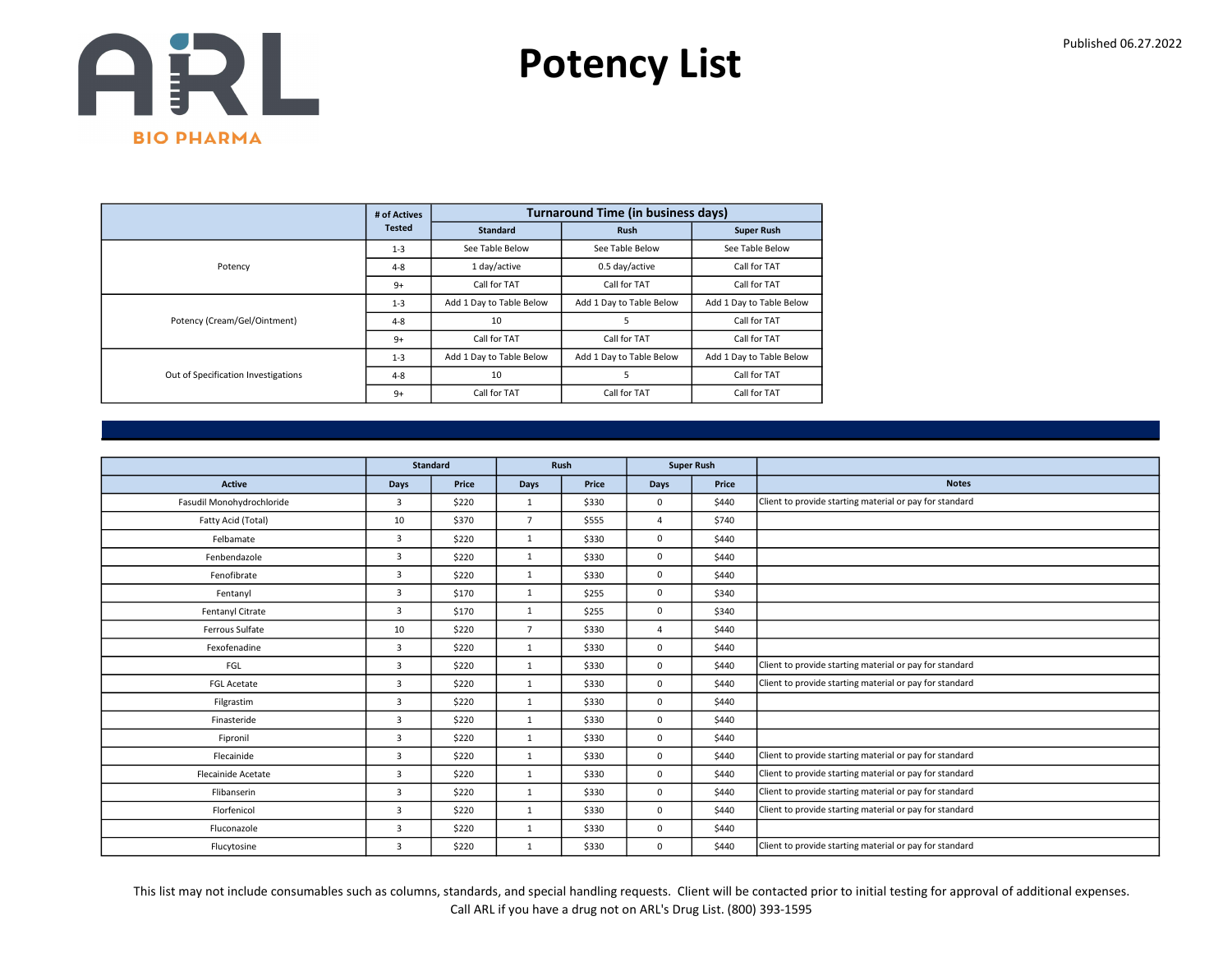

|                                     | # of Actives  |                          | <b>Turnaround Time (in business days)</b> |                          |
|-------------------------------------|---------------|--------------------------|-------------------------------------------|--------------------------|
|                                     | <b>Tested</b> | <b>Standard</b>          | <b>Rush</b>                               | <b>Super Rush</b>        |
|                                     | $1 - 3$       | See Table Below          | See Table Below                           | See Table Below          |
| Potency                             | $4 - 8$       | 1 day/active             | 0.5 day/active                            | Call for TAT             |
|                                     | $9+$          | Call for TAT             | Call for TAT                              | Call for TAT             |
|                                     | $1 - 3$       | Add 1 Day to Table Below | Add 1 Day to Table Below                  | Add 1 Day to Table Below |
| Potency (Cream/Gel/Ointment)        | $4 - 8$       | 10                       | 5                                         | Call for TAT             |
|                                     | $9+$          | Call for TAT             | Call for TAT                              | Call for TAT             |
|                                     | $1 - 3$       | Add 1 Day to Table Below | Add 1 Day to Table Below                  | Add 1 Day to Table Below |
| Out of Specification Investigations | $4 - 8$       | 10                       | 5                                         | Call for TAT             |
|                                     | $9+$          | Call for TAT             | Call for TAT                              | Call for TAT             |

|                               |                | <b>Standard</b> | Rush         |       |              | <b>Super Rush</b> |                                                         |
|-------------------------------|----------------|-----------------|--------------|-------|--------------|-------------------|---------------------------------------------------------|
| <b>Active</b>                 | Days           | Price           | Days         | Price | <b>Days</b>  | Price             | <b>Notes</b>                                            |
| Fludrocortisone               | $\overline{3}$ | \$220           | 1            | \$330 | $\mathbf{0}$ | \$440             |                                                         |
|                               |                |                 |              |       |              |                   |                                                         |
| Fludrocortisone Acetate       | 3              | \$220           | $\mathbf{1}$ | \$330 | $\mathbf 0$  | \$440             |                                                         |
| Flumazenil                    | 3              | \$220           | 1            | \$330 | $\mathbf 0$  | \$440             |                                                         |
| Flumethasone                  | $\overline{3}$ | \$220           | 1            | \$330 | $\mathbf{0}$ | \$440             | Client to provide starting material or pay for standard |
| Flunisolide                   | 3              | \$220           | $\mathbf{1}$ | \$330 | $\mathbf 0$  | \$440             |                                                         |
| Flunixin                      | $\overline{3}$ | \$220           | $\mathbf{1}$ | \$330 | $\mathbf 0$  | \$440             |                                                         |
| Flunixin Meglumine            | 3              | \$220           | 1            | \$330 | $\mathbf{0}$ | \$440             |                                                         |
| Fluocinolone Acetonide        | 3              | \$220           | $\mathbf{1}$ | \$330 | $\mathbf 0$  | \$440             |                                                         |
| Fluocinonide                  | $\overline{3}$ | \$220           | $\mathbf{1}$ | \$330 | $\mathbf 0$  | \$440             |                                                         |
| Fluorescein                   | $\overline{3}$ | \$220           | $\mathbf{1}$ | \$330 | $\mathbf{0}$ | \$440             |                                                         |
| Fluorometholone               | $\overline{3}$ | \$220           | $\mathbf{1}$ | \$330 | $\mathbf 0$  | \$440             |                                                         |
| Fluorouracil                  | 3              | \$270           | 1            | \$405 | $\mathbf{0}$ | \$540             |                                                         |
| Fluoxetine                    | $\overline{3}$ | \$170           | 1            | \$255 | $\mathbf 0$  | \$340             |                                                         |
| Fluoxetine HCl                | $\overline{3}$ | \$170           | $\mathbf{1}$ | \$255 | $\mathbf 0$  | \$340             |                                                         |
| Fluoxymesterone               | 3              | \$220           | $\mathbf{1}$ | \$330 | $\mathbf 0$  | \$440             |                                                         |
| Fluphenazine Decanoate        | 3              | \$220           | 1            | \$330 | $\mathbf{0}$ | \$440             |                                                         |
| Flurbiprofen                  | 3              | \$220           | $\mathbf{1}$ | \$330 | $\mathbf 0$  | \$440             |                                                         |
| Flurbiprofen Sodium Dihydrate | 3              | \$220           | 1            | \$330 | $\mathbf{0}$ | \$440             |                                                         |
| Flutamide                     | 3              | \$220           | 1            | \$330 | $\mathbf 0$  | \$440             |                                                         |
| Fluticasone                   | $\overline{3}$ | \$220           | 1            | \$330 | $\mathbf 0$  | \$440             |                                                         |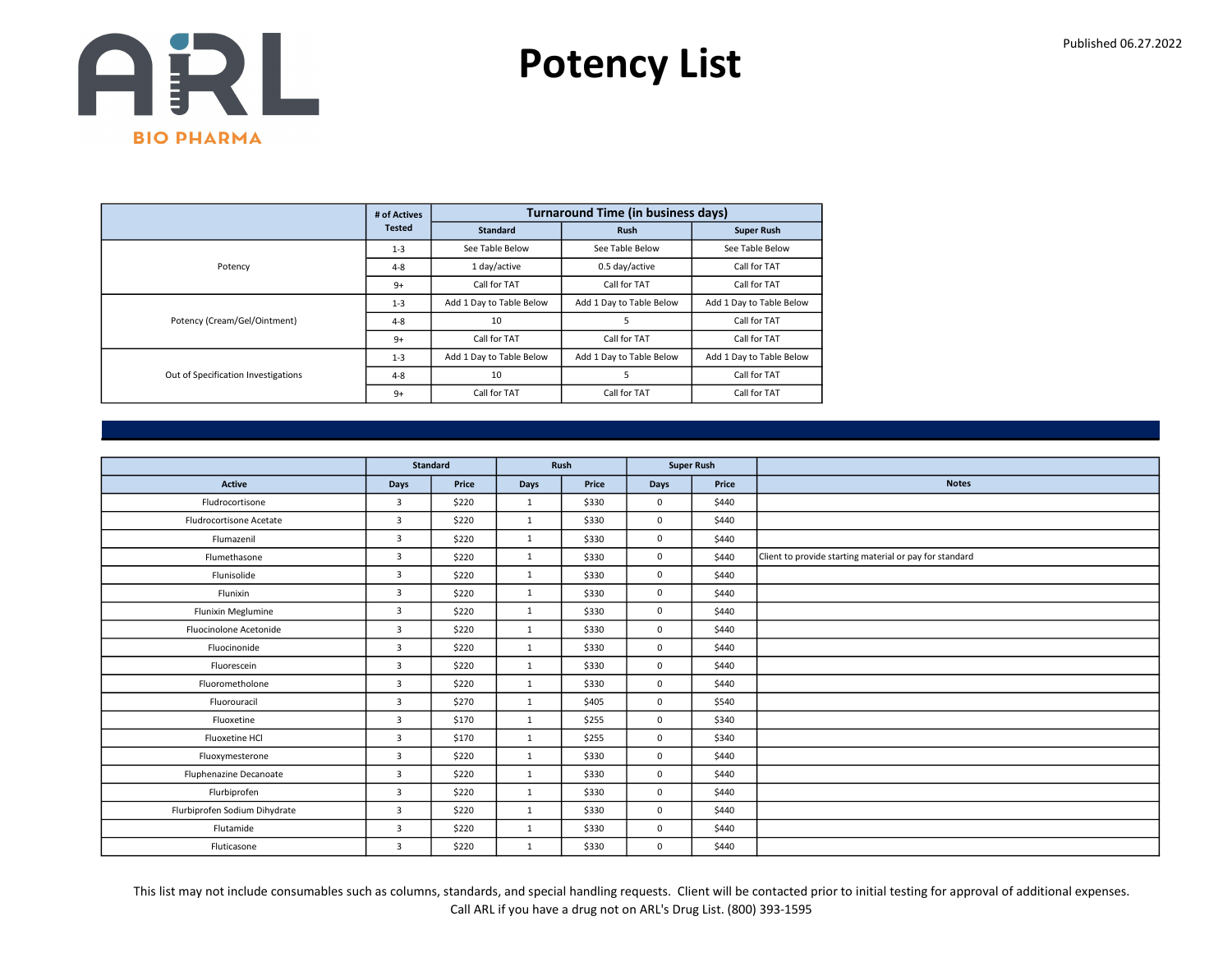

|                                     | # of Actives  |                          | <b>Turnaround Time (in business days)</b> |                          |
|-------------------------------------|---------------|--------------------------|-------------------------------------------|--------------------------|
|                                     | <b>Tested</b> | Standard                 | <b>Rush</b>                               | <b>Super Rush</b>        |
|                                     | $1 - 3$       | See Table Below          | See Table Below                           | See Table Below          |
| Potency                             | $4 - 8$       | 1 day/active             | 0.5 day/active                            | Call for TAT             |
|                                     | $9+$          | Call for TAT             | Call for TAT                              | Call for TAT             |
|                                     | $1 - 3$       | Add 1 Day to Table Below | Add 1 Day to Table Below                  | Add 1 Day to Table Below |
| Potency (Cream/Gel/Ointment)        | $4 - 8$       | 10                       | 5                                         | Call for TAT             |
|                                     | $9+$          | Call for TAT             | Call for TAT                              | Call for TAT             |
| Out of Specification Investigations | $1 - 3$       | Add 1 Day to Table Below | Add 1 Day to Table Below                  | Add 1 Day to Table Below |
|                                     | $4 - 8$       | 10                       | 5                                         | Call for TAT             |
|                                     | $9+$          | Call for TAT             | Call for TAT                              | Call for TAT             |

|                              |                | <b>Standard</b> |                | Rush<br><b>Super Rush</b> |             |       |                                                                               |
|------------------------------|----------------|-----------------|----------------|---------------------------|-------------|-------|-------------------------------------------------------------------------------|
|                              |                |                 |                |                           |             |       |                                                                               |
| <b>Active</b>                | <b>Days</b>    | Price           | <b>Days</b>    | Price                     | <b>Days</b> | Price | <b>Notes</b>                                                                  |
| Fluticasone Propionate       | 3              | \$220           | 1              | \$330                     | $\Omega$    | \$440 |                                                                               |
| Fluvoxamine                  | 3              | \$220           | 1              | \$330                     | 0           | \$440 | Client to provide starting material or pay for standard                       |
| <b>Fluvoxamine Maleate</b>   | 3              | \$220           | $\mathbf{1}$   | \$330                     | 0           | \$440 | Client to provide starting material or pay for standard                       |
| <b>Folic Acid</b>            | 3              | \$220           | 1              | \$330                     | $\Omega$    | \$440 |                                                                               |
| <b>Folinic Acid</b>          | 3              | \$220           | $\mathbf{1}$   | \$330                     | 0           | \$440 |                                                                               |
| Fomepizole                   | 3              | \$220           | $\mathbf{1}$   | \$330                     | 0           | \$440 | Client to provide starting material or pay for standard                       |
| Formaldehyde                 | 10             | \$220           | $\overline{7}$ | \$330                     | $\Delta$    | \$440 |                                                                               |
| Formoterol                   | 3              | \$220           | $\mathbf{1}$   | \$330                     | 0           | \$440 | Client to provide starting material or pay for standard                       |
| Formoterol Fumarate          | 3              | \$220           | $\mathbf{1}$   | \$330                     | 0           | \$440 | Client to provide starting material or pay for standard                       |
| Fosamprenavir                | 3              | \$220           | $\mathbf{1}$   | \$330                     | 0           | \$440 |                                                                               |
| Fosaprepitant                | 3              | \$220           | $\mathbf{1}$   | \$330                     | 0           | \$440 | Client to provide starting material or pay for standard                       |
| Foscarnet Sodium             | 3              | \$220           | $\mathbf{1}$   | \$330                     | 0           | \$440 | Client to provide starting material or pay for standard                       |
| Foscarnet Sodium Hexahydrate | 3              | \$220           | $\mathbf{1}$   | \$330                     | 0           | \$440 | Client to provide starting material or pay for standard                       |
| Fosphenytoin                 | 3              | \$220           | $\mathbf{1}$   | \$330                     | 0           | \$440 |                                                                               |
| Fosphenytoin Sodium          | 3              | \$220           | $\mathbf{1}$   | \$330                     | 0           | \$440 |                                                                               |
| Fosveset                     | 3              | \$220           | 1              | \$330                     | 0           | \$440 |                                                                               |
| Furazolidone                 | 3              | \$220           | $\mathbf{1}$   | \$330                     | 0           | \$440 | Client to provide starting material or pay for standard                       |
| Furosemide                   | 3              | \$220           | $\mathbf{1}$   | \$330                     | 0           | \$440 |                                                                               |
| Gabapentin                   | $\overline{3}$ | \$170           | $\mathbf{1}$   | \$255                     | $\Omega$    | \$340 | Cannot test if in an oil matrix or if the concentration is lower than 1 mg/mL |
| Gadofosveset Trisodium       | 3              | \$220           | $\mathbf{1}$   | \$330                     | 0           | \$440 |                                                                               |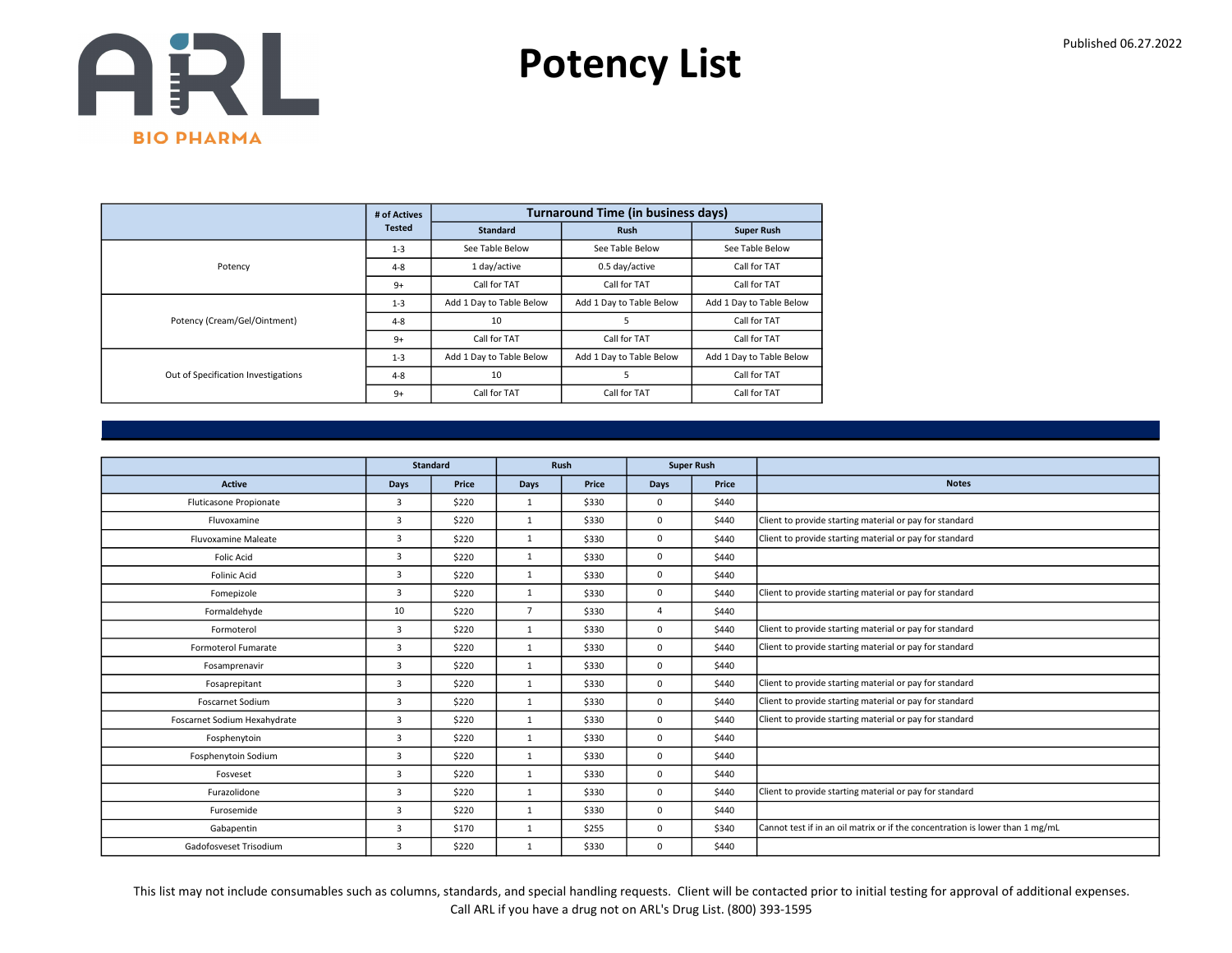

|                                     | # of Actives  |                          | <b>Turnaround Time (in business days)</b> |                          |
|-------------------------------------|---------------|--------------------------|-------------------------------------------|--------------------------|
|                                     | <b>Tested</b> | <b>Standard</b>          | <b>Rush</b>                               | <b>Super Rush</b>        |
|                                     | $1 - 3$       | See Table Below          | See Table Below                           | See Table Below          |
| Potency                             | $4 - 8$       | 1 day/active             | 0.5 day/active                            | Call for TAT             |
|                                     | $9+$          | Call for TAT             | Call for TAT                              | Call for TAT             |
|                                     | $1 - 3$       | Add 1 Day to Table Below | Add 1 Day to Table Below                  | Add 1 Day to Table Below |
| Potency (Cream/Gel/Ointment)        | $4 - 8$       | 10                       |                                           | Call for TAT             |
|                                     | $9+$          | Call for TAT             | Call for TAT                              | Call for TAT             |
| Out of Specification Investigations | $1 - 3$       | Add 1 Day to Table Below | Add 1 Day to Table Below                  | Add 1 Day to Table Below |
|                                     | $4 - 8$       | 10                       |                                           | Call for TAT             |
|                                     | $9+$          | Call for TAT             | Call for TAT                              | Call for TAT             |

|                            |                | <b>Standard</b> |                | <b>Rush</b> |             | <b>Super Rush</b> |                                                                                      |
|----------------------------|----------------|-----------------|----------------|-------------|-------------|-------------------|--------------------------------------------------------------------------------------|
| <b>Active</b>              | Days           | Price           | Days           | Price       | Days        | Price             | <b>Notes</b>                                                                         |
| Gadopentetate Dimeglumine  | 3              | \$220           | $\mathbf{1}$   | \$330       | $\mathbf 0$ | \$440             | Client to provide starting material or pay for standard                              |
| Galantamine                | 3              | \$220           | $\mathbf{1}$   | \$330       | $\mathbf 0$ | \$440             | Client to provide starting material or pay for standard                              |
| Galantamine HCl            | 3              | \$220           | 1              | \$330       | $\mathbf 0$ | \$440             | Client to provide starting material or pay for standard                              |
| Ganciclovir                | 3              | \$220           | 1              | \$330       | $\mathbf 0$ | \$440             | Client to provide starting material or pay for standard                              |
| Ganirelix                  | 3              | \$220           | 1              | \$330       | $\mathbf 0$ | \$440             | Client to provide starting material or pay for standard                              |
| Ganirelix Acetate          | 3              | \$220           | $\mathbf{1}$   | \$330       | $\mathbf 0$ | \$440             | Client to provide starting material or pay for standard                              |
| Gatifloxacin               | $\overline{3}$ | \$170           | 1              | \$255       | $\Omega$    | \$340             |                                                                                      |
| Gatifloxacin Sesquihydrate | 3              | \$170           | 1              | \$255       | $\mathbf 0$ | \$340             |                                                                                      |
| Gemcitabine                | 3              | \$220           | 1              | \$330       | $\mathbf 0$ | \$440             |                                                                                      |
| Gemfibrozil                | 3              | \$220           | 1              | \$330       | $\mathbf 0$ | \$440             |                                                                                      |
| Gentamicin                 | 3              | \$220           | $\mathbf{1}$   | \$330       | $\mathbf 0$ | \$300             | Cannot test concentrations less than 300 mcg/mL                                      |
| Gentamicin Sulfate         | 3              | \$220           | $\mathbf{1}$   | \$330       | $\mathbf 0$ | \$300             | Cannot test concentrations less than 300 mcg/mL                                      |
| <b>Gentian Violet</b>      | 3              | \$220           | 1              | \$330       | $\mathbf 0$ | \$440             |                                                                                      |
| GHK-Cu                     | 3              | \$220           | $\mathbf{1}$   | \$330       | $\mathbf 0$ | \$440             | Client to provide starting material or pay for standard                              |
| GHK-Cu Acetate             | 3              | \$220           | $\mathbf{1}$   | \$330       | $^{\circ}$  | \$440             | Client to provide starting material or pay for standard                              |
| GHRP-2                     | 3              | \$220           | 1              | \$330       | $\mathbf 0$ | \$440             | Client to provide starting material or pay for standard                              |
| GHRP-2 Acetate             | 3              | \$220           | $\mathbf{1}$   | \$330       | $\Omega$    | \$440             | Client to provide starting material or pay for standard. Cannot test in troche form. |
| GHRP-6                     | 3              | \$220           | $\mathbf{1}$   | \$330       | $^{\circ}$  | \$440             | Client to provide starting material or pay for standard. Cannot test in troche form. |
| GHRP-6 Acetate             | 3              | \$220           | 1              | \$330       | $\mathbf 0$ | \$440             | Client to provide starting material or pay for standard. Cannot test in troche form. |
| <b>Glacial Acetic Acid</b> | 10             | \$370           | $\overline{7}$ | \$555       | $\Delta$    | \$740             |                                                                                      |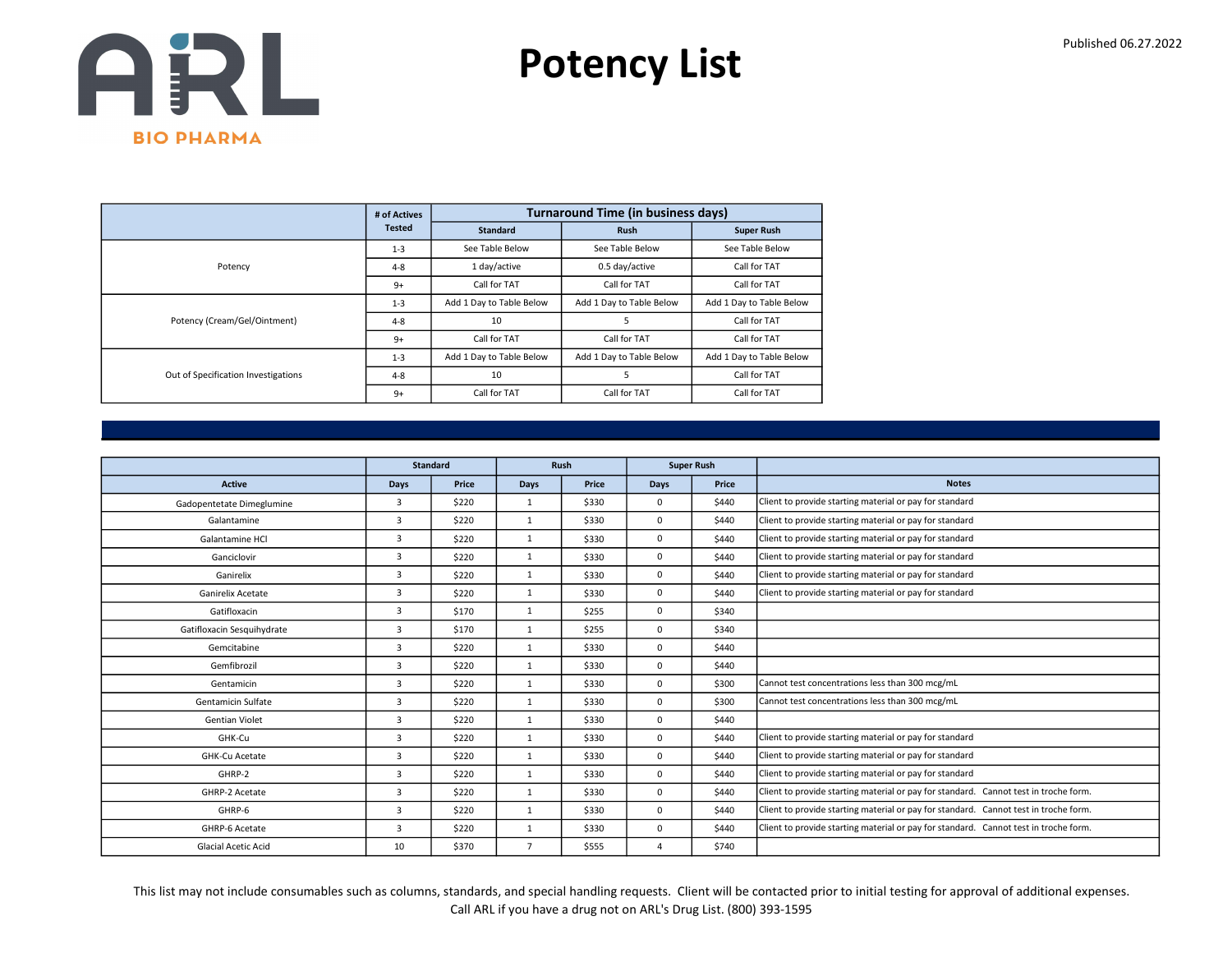

|                                     | # of Actives  |                          | <b>Turnaround Time (in business days)</b> |                          |
|-------------------------------------|---------------|--------------------------|-------------------------------------------|--------------------------|
|                                     | <b>Tested</b> | <b>Standard</b>          | <b>Rush</b>                               | <b>Super Rush</b>        |
|                                     | $1 - 3$       | See Table Below          | See Table Below                           | See Table Below          |
| Potency                             | $4 - 8$       | 1 day/active             | 0.5 day/active                            | Call for TAT             |
|                                     | $9+$          | Call for TAT             | Call for TAT                              | Call for TAT             |
|                                     | $1 - 3$       | Add 1 Day to Table Below | Add 1 Day to Table Below                  | Add 1 Day to Table Below |
| Potency (Cream/Gel/Ointment)        | $4 - 8$       | 10                       | 5                                         | Call for TAT             |
|                                     | $9+$          | Call for TAT             | Call for TAT                              | Call for TAT             |
|                                     | $1 - 3$       | Add 1 Day to Table Below | Add 1 Day to Table Below                  | Add 1 Day to Table Below |
| Out of Specification Investigations | $4 - 8$       | 10                       | 5                                         | Call for TAT             |
|                                     | $9+$          | Call for TAT             | Call for TAT                              | Call for TAT             |

|                               |                | <b>Standard</b> | Rush<br><b>Super Rush</b> |       |                |         |                                                                             |
|-------------------------------|----------------|-----------------|---------------------------|-------|----------------|---------|-----------------------------------------------------------------------------|
|                               |                |                 |                           |       |                |         |                                                                             |
| <b>Active</b>                 | <b>Days</b>    | Price           | Days                      | Price | Days           | Price   | <b>Notes</b>                                                                |
| Glaucine                      | $\overline{3}$ | \$220           | 1                         | \$330 | 0              | \$440   | Client to provide starting material or pay for standard                     |
| Glipizide                     | $\overline{3}$ | \$220           | $\mathbf{1}$              | \$330 | 0              | \$440   | Client to provide starting material or pay for standard                     |
| Glucagon                      | 3              | \$320           | $\mathbf{1}$              | \$480 | 0              | \$640   | Client to provide starting material or pay for standard                     |
| Gluconate                     | $\overline{3}$ | \$220           | $\mathbf{1}$              | \$330 | $\Omega$       | \$440   |                                                                             |
| Glucoraphanin                 | 3              | \$220           | $\mathbf{1}$              | \$330 | 0              | \$440   |                                                                             |
| Glucosamine                   | 3              | \$220           | 1                         | \$330 | 0              | \$440   | Cannot test if the sample contains Chondroitin or if it is in an oil matrix |
| Glucosamine HCl               | $\overline{3}$ | \$220           | $\mathbf{1}$              | \$330 | 0              | \$440   | Cannot test if the sample contains Chondroitin or if it is in an oil matrix |
| Glucosamine Sulfate           | $\overline{3}$ | \$220           | $\mathbf{1}$              | \$330 | 0              | \$440   | Cannot test if the sample contains Chondroitin or if it is in an oil matrix |
| Glucosamine Sulfate Potassium | 3              | \$220           | $\mathbf{1}$              | \$330 | 0              | \$440   | Cannot test if the sample contains Chondroitin or if it is in an oil matrix |
| Glutamate                     | 5              | \$370           | 3                         | \$555 | $\overline{2}$ | \$740   |                                                                             |
| Glutamic Acid                 | 5              | \$370           | $\overline{3}$            | \$555 | $\overline{2}$ | \$740   |                                                                             |
| Glutamine                     | 5              | \$370           | 3                         | \$555 | $\overline{2}$ | \$740   |                                                                             |
| Glutaraldehyde                | 10             | \$270           | $\overline{7}$            | \$405 | $\overline{a}$ | \$540   | Requires a sample size of at least 5 mL                                     |
| Glutathione                   | 3              | \$220           | $\mathbf{1}$              | \$330 | 0              | \$440   |                                                                             |
| Glyburide                     | 3              | \$220           | $\mathbf{1}$              | \$330 | 0              | \$440   |                                                                             |
| Glycerin                      | 10             | \$370           | $\overline{7}$            | \$555 | $\overline{a}$ | \$740   |                                                                             |
| Glycerol                      | 10             | \$370           | $\overline{7}$            | \$555 | $\Delta$       | \$740   |                                                                             |
| Glycine                       | 5              | \$520           | 3                         | \$780 | $\overline{2}$ | \$1,040 |                                                                             |
| Glycolic Acid                 | 3              | \$220           | $\mathbf{1}$              | \$330 | 0              | \$440   |                                                                             |
| Glycopyrrolate                | 3              | \$220           | $\mathbf{1}$              | \$330 | 0              | \$440   |                                                                             |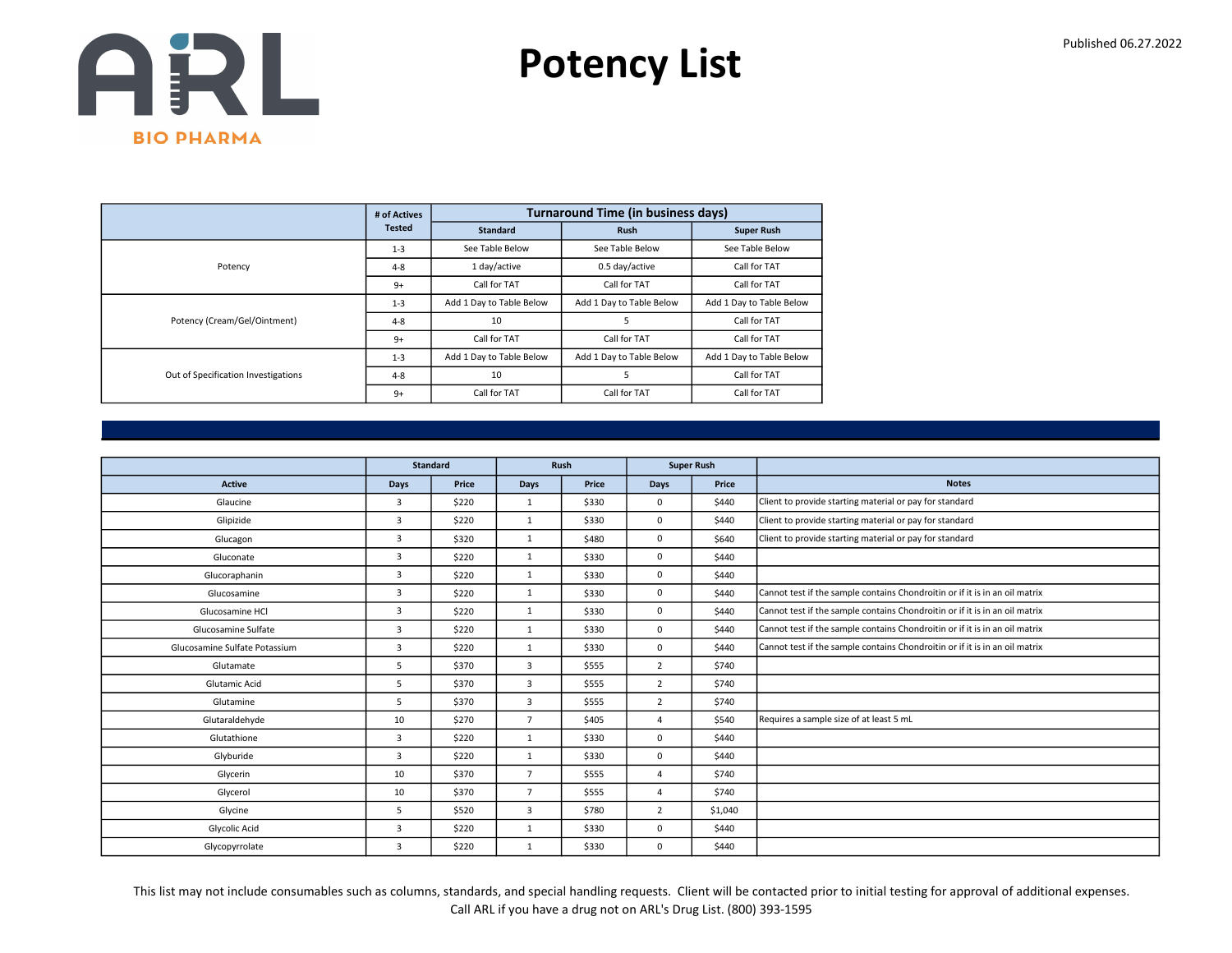

|                                     | # of Actives  |                          | <b>Turnaround Time (in business days)</b> |                          |
|-------------------------------------|---------------|--------------------------|-------------------------------------------|--------------------------|
|                                     | <b>Tested</b> | <b>Standard</b>          | <b>Rush</b>                               | <b>Super Rush</b>        |
|                                     | $1 - 3$       | See Table Below          | See Table Below                           | See Table Below          |
| Potency                             | $4 - 8$       | 1 day/active             | 0.5 day/active                            | Call for TAT             |
|                                     | $9+$          | Call for TAT             | Call for TAT                              | Call for TAT             |
|                                     | $1 - 3$       | Add 1 Day to Table Below | Add 1 Day to Table Below                  | Add 1 Day to Table Below |
| Potency (Cream/Gel/Ointment)        | $4 - 8$       | 10                       | 5                                         | Call for TAT             |
|                                     | $9+$          | Call for TAT             | Call for TAT                              | Call for TAT             |
| Out of Specification Investigations | $1 - 3$       | Add 1 Day to Table Below | Add 1 Day to Table Below                  | Add 1 Day to Table Below |
|                                     | $4 - 8$       | 10                       | 5                                         | Call for TAT             |
|                                     | $9+$          | Call for TAT             | Call for TAT                              | Call for TAT             |

|                          |                | <b>Standard</b> | <b>Super Rush</b><br>Rush |       |      |       |                                                                                                                          |
|--------------------------|----------------|-----------------|---------------------------|-------|------|-------|--------------------------------------------------------------------------------------------------------------------------|
|                          |                |                 |                           |       |      |       |                                                                                                                          |
| Active                   | Days           | Price           | Days                      | Price | Days | Price | <b>Notes</b>                                                                                                             |
| Glycyrrhizate            | $\overline{3}$ | \$220           | $\mathbf{1}$              | \$330 | 0    | \$440 |                                                                                                                          |
| Glycyrrhizic Acid        | $\overline{3}$ | \$220           | $\mathbf{1}$              | \$330 | 0    | \$440 |                                                                                                                          |
| Gonadorelin              | $\overline{3}$ | \$220           | $\mathbf{1}$              | \$330 | 0    | \$440 | Client to provide starting material                                                                                      |
| Gonadorelin Acetate      | 3              | \$220           | 1                         | \$330 | 0    | \$440 | Client to provide starting material                                                                                      |
| Gonadorelin HCl          | $\overline{3}$ | \$220           | $\mathbf{1}$              | \$330 | 0    | \$440 | Client to provide starting material                                                                                      |
| Granisetron              | $\overline{3}$ | \$220           | $\mathbf{1}$              | \$330 | 0    | \$440 | Client to provide starting material or pay for standard                                                                  |
| Griseofulvin             | $\overline{3}$ | \$220           | $\mathbf{1}$              | \$330 | 0    | \$440 |                                                                                                                          |
| Guaiacol                 | 10             | \$270           | $\overline{7}$            | \$405 | 4    | \$540 |                                                                                                                          |
| Guaifenesin              | $\overline{3}$ | \$220           | $\mathbf{1}$              | \$330 | 0    | \$440 |                                                                                                                          |
| Guanabenz                | 3              | \$220           | $\mathbf{1}$              | \$330 | 0    | \$440 |                                                                                                                          |
| Guanabenz Acetate        | $\overline{3}$ | \$220           | 1                         | \$330 | 0    | \$440 |                                                                                                                          |
| Guanethidine Hemisulfate | $\overline{3}$ | \$220           | $\mathbf{1}$              | \$330 | 0    | \$440 |                                                                                                                          |
| Guanfacine               | $\overline{3}$ | \$220           | 1                         | \$330 | 0    | \$440 | Client to provide starting material or pay for standard                                                                  |
| Haloperidol              | $\overline{3}$ | \$220           | $\mathbf{1}$              | \$330 | 0    | \$440 |                                                                                                                          |
| Haloperidol Lactate      | $\overline{3}$ | \$220           | $\mathbf{1}$              | \$330 | 0    | \$440 |                                                                                                                          |
| Heparin                  | 3              | \$220           | $\mathbf{1}$              | \$330 | 0    | \$440 | Cannot test concentrations less than 20 U/mL. Requires client starting material. Cannot test is<br>creams or ointments.  |
| Heparin Sodium           | 3              | \$220           | $\mathbf{1}$              | \$330 | 0    | \$440 | Cannot test concentrations less than 20 U/mL. Requires client starting material. Cannot test is<br>lcreams or ointments. |
| Histamine                | $\overline{3}$ | \$220           | $\mathbf{1}$              | \$330 | 0    | \$440 |                                                                                                                          |
| Histamine DiHCl          | 3              | \$220           | $\mathbf{1}$              | \$330 | 0    | \$440 |                                                                                                                          |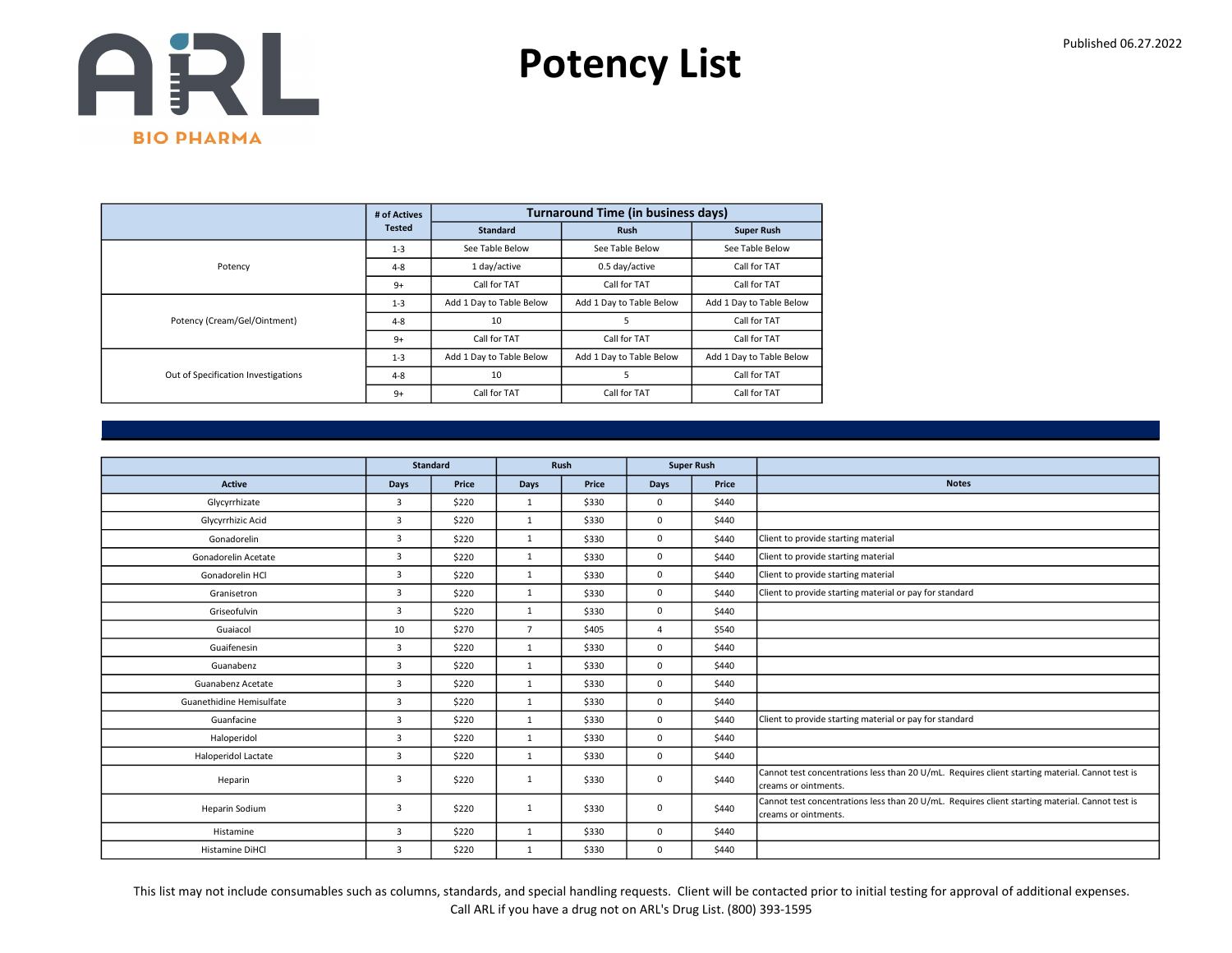

|                                     | # of Actives  |                          | <b>Turnaround Time (in business days)</b> |                          |
|-------------------------------------|---------------|--------------------------|-------------------------------------------|--------------------------|
|                                     | <b>Tested</b> | <b>Standard</b>          | <b>Rush</b>                               | <b>Super Rush</b>        |
|                                     | $1 - 3$       | See Table Below          | See Table Below                           | See Table Below          |
| Potency                             | $4 - 8$       | 1 day/active             | 0.5 day/active                            | Call for TAT             |
|                                     | $9+$          | Call for TAT             | Call for TAT                              | Call for TAT             |
|                                     | $1 - 3$       | Add 1 Day to Table Below | Add 1 Day to Table Below                  | Add 1 Day to Table Below |
| Potency (Cream/Gel/Ointment)        | $4 - 8$       | 10                       | 5                                         | Call for TAT             |
|                                     | $9+$          | Call for TAT             | Call for TAT                              | Call for TAT             |
|                                     | $1 - 3$       | Add 1 Day to Table Below | Add 1 Day to Table Below                  | Add 1 Day to Table Below |
| Out of Specification Investigations | $4 - 8$       | 10                       | 5                                         | Call for TAT             |
|                                     | $9+$          | Call for TAT             | Call for TAT                              | Call for TAT             |

|                           |                | <b>Standard</b> |                | Rush  |                | <b>Super Rush</b> |                                                                                                      |
|---------------------------|----------------|-----------------|----------------|-------|----------------|-------------------|------------------------------------------------------------------------------------------------------|
| Active                    | Days           | Price           | Days           | Price | Days           | Price             | <b>Notes</b>                                                                                         |
| Histamine Diphosphate     | 3              | \$220           | $\mathbf{1}$   | \$330 | 0              | \$440             |                                                                                                      |
| Histamine Phosphate       | 3              | \$220           | $\mathbf{1}$   | \$330 | 0              | \$440             |                                                                                                      |
| Histidine                 | 5              | \$370           | 3              | \$555 | $\overline{2}$ | \$740             |                                                                                                      |
| Histrelin                 | $\overline{3}$ | \$220           | $\mathbf{1}$   | \$330 | 0              | \$440             | Requires client starting material                                                                    |
| <b>Histrelin Acetate</b>  | $\overline{3}$ | \$220           | $\mathbf{1}$   | \$330 | 0              | \$440             | Requires client starting material                                                                    |
| Homatropine               | $\overline{3}$ | \$220           | $\mathbf{1}$   | \$330 | 0              | \$440             | Client to provide starting material or pay for standard                                              |
| Homatropine Methylbromide | 3              | \$220           | $\mathbf{1}$   | \$330 | 0              | \$440             | Client to provide starting material or pay for standard                                              |
| Humalog Insulin           | $\overline{3}$ | \$220           | $\mathbf{1}$   | \$330 | 0              | \$440             | Client to provide starting material or pay for standard                                              |
| Humanin Acetate           | 3              | \$220           | $\mathbf{1}$   | \$330 | 0              | \$440             | Client to provide starting material or pay for standard                                              |
| Hyaluronidase             | 3              | \$220           | 1              | \$330 | 0              | \$440             | Requires client starting material and activity level. Cannot test concentrations less than 100 U/mL. |
| Hydralazine               | 3              | \$220           | $\mathbf{1}$   | \$330 | 0              | \$440             | Client to provide starting material or pay for standard                                              |
| Hydralazine HCl           | $\overline{3}$ | \$220           | $\mathbf{1}$   | \$330 | 0              | \$440             | Client to provide starting material or pay for standard                                              |
| Hydrochloric Acid         | 10             | \$220           | $\overline{7}$ | \$330 | 4              | \$440             | For solutions containing HCl only. A minimum of 10 mL's required.                                    |
|                           | $\overline{3}$ | \$220           | $\mathbf{1}$   | \$330 | 0              | \$440             | For all other products. A minimum of 2 mL's required.                                                |
| Hydrochlorothiazide       | $\overline{3}$ | \$220           | $\mathbf{1}$   | \$330 | 0              | \$440             |                                                                                                      |
| Hydrocodone               | $\overline{3}$ | \$220           | $\mathbf{1}$   | \$330 | 0              | \$440             |                                                                                                      |
| Hydrocodone Bitartrate    | $\overline{3}$ | \$220           | $\mathbf{1}$   | \$330 | 0              | \$440             |                                                                                                      |
| Hydrocortisone            | $\overline{3}$ | \$220           | $\mathbf{1}$   | \$330 | 0              | \$440             | Client must indicate if the sample is acetate, butyrate or sodium succinate form                     |
| Hydrocortisone Acetate    | 3              | \$220           | $\mathbf{1}$   | \$330 | 0              | \$440             |                                                                                                      |
| Hydrocortisone Butyrate   | $\overline{3}$ | \$220           | $\mathbf{1}$   | \$330 | 0              | \$440             |                                                                                                      |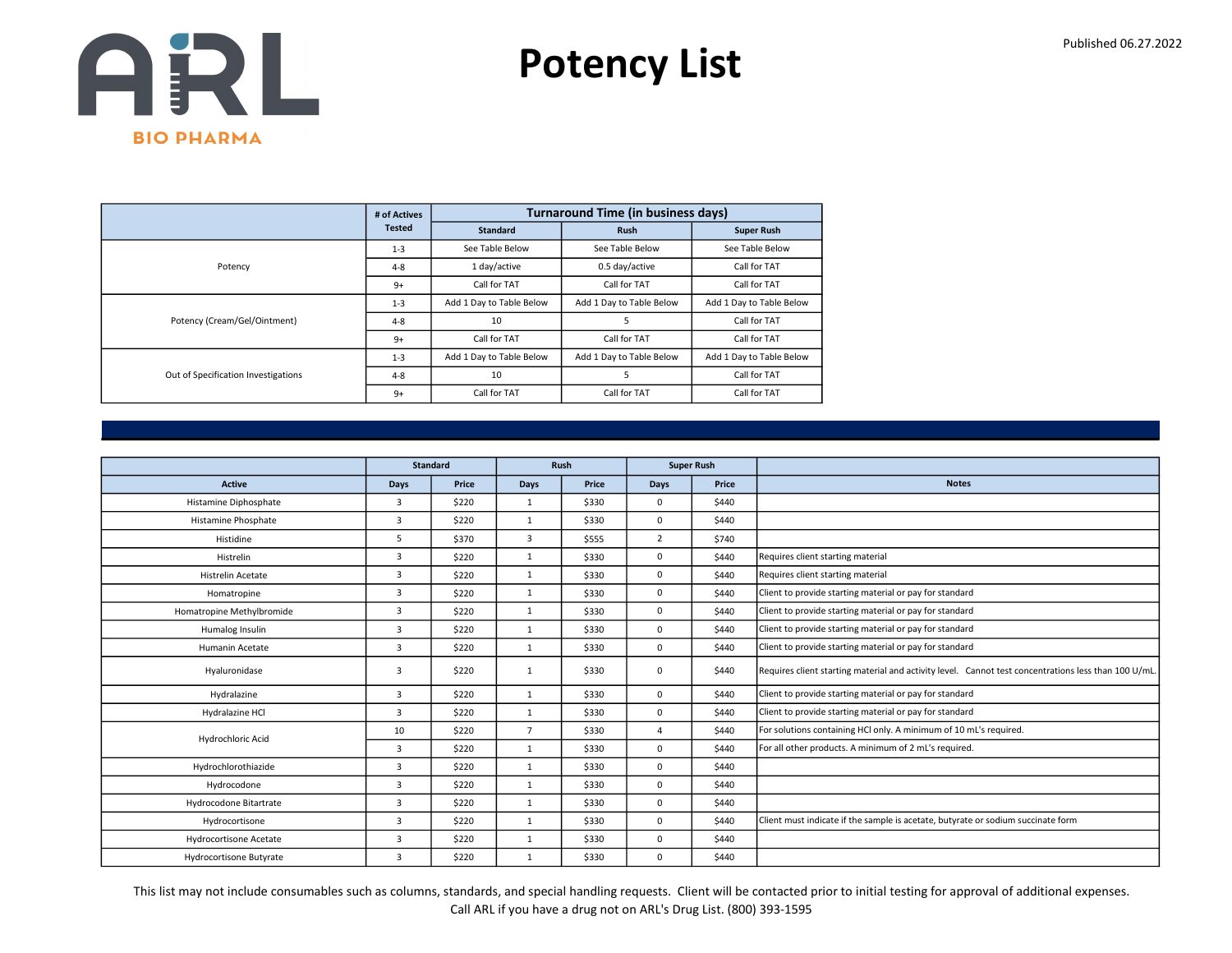

|                                     | # of Actives  |                          | <b>Turnaround Time (in business days)</b> |                          |
|-------------------------------------|---------------|--------------------------|-------------------------------------------|--------------------------|
|                                     | <b>Tested</b> | <b>Standard</b>          | <b>Rush</b>                               | <b>Super Rush</b>        |
|                                     | $1 - 3$       | See Table Below          | See Table Below                           | See Table Below          |
| Potency                             | $4 - 8$       | 1 day/active             | 0.5 day/active                            | Call for TAT             |
|                                     | $9+$          | Call for TAT             | Call for TAT                              | Call for TAT             |
|                                     | $1 - 3$       | Add 1 Day to Table Below | Add 1 Day to Table Below                  | Add 1 Day to Table Below |
| Potency (Cream/Gel/Ointment)        | $4 - 8$       | 10                       | 5                                         | Call for TAT             |
|                                     | $9+$          | Call for TAT             | Call for TAT                              | Call for TAT             |
| Out of Specification Investigations | $1 - 3$       | Add 1 Day to Table Below | Add 1 Day to Table Below                  | Add 1 Day to Table Below |
|                                     | $4 - 8$       | 10                       | 5                                         | Call for TAT             |
|                                     | $9+$          | Call for TAT             | Call for TAT                              | Call for TAT             |

|                                 |                | <b>Standard</b> |                | Rush  | <b>Super Rush</b> |       |              |
|---------------------------------|----------------|-----------------|----------------|-------|-------------------|-------|--------------|
| Active                          | Days           | Price           | Days           | Price | Days              | Price | <b>Notes</b> |
| Hydrocortisone Sodium Succinate | 3              | \$220           | $\mathbf{1}$   | \$330 | $\mathbf 0$       | \$440 |              |
| Hydrogen Peroxide               | 10             | \$220           | $\overline{7}$ | \$330 | $\overline{4}$    | \$440 |              |
| Hydromorphone                   | 3              | \$170           | $\mathbf{1}$   | \$255 | $\mathbf 0$       | \$340 |              |
| Hydromorphone HCl               | 3              | \$170           | $\mathbf{1}$   | \$255 | $\mathbf 0$       | \$340 |              |
| Hydroquinone                    | $\overline{3}$ | \$220           | 1              | \$330 | 0                 | \$440 |              |
| Hydroxocobalamin                | 3              | \$170           | $\mathbf{1}$   | \$255 | $\mathbf 0$       | \$340 |              |
| Hydroxocobalamin HCl            | $\overline{3}$ | \$170           | $\mathbf{1}$   | \$255 | $\mathbf 0$       | \$340 |              |
| Hydroxyamphetamine              | $\overline{3}$ | \$220           | $\mathbf{1}$   | \$330 | $\mathbf 0$       | \$440 |              |
| Hydroxybenzoic Acid             | 3              | \$220           | $\mathbf{1}$   | \$330 | $\mathbf 0$       | \$440 |              |
| Hydroxychloroquine              | 3              | \$220           | 1              | \$330 | 0                 | \$440 |              |
| Hydroxychloroquine Sulfate      | 3              | \$220           | $\mathbf{1}$   | \$330 | 0                 | \$440 |              |
| Hydroxycitric Acid              | 3              | \$220           | $\mathbf{1}$   | \$330 | 0                 | \$440 |              |
| Hydroxycobalamin                | 3              | \$220           | $\mathbf{1}$   | \$330 | 0                 | \$440 |              |
| Hydroxyprogesterone             | 3              | \$220           | $\mathbf{1}$   | \$330 | $\mathbf 0$       | \$440 |              |
| Hydroxyprogesterone Caproate    | 3              | \$220           | $\mathbf{1}$   | \$330 | 0                 | \$440 |              |
| Hydroxyquinoline                | 3              | \$220           | $\mathbf{1}$   | \$330 | $\mathbf 0$       | \$440 |              |
| Hydroxytryptophan               | $\overline{3}$ | \$220           | $\mathbf{1}$   | \$330 | $\mathbf 0$       | \$440 |              |
| Hydroxyurea                     | 3              | \$220           | 1              | \$330 | 0                 | \$440 |              |
| Hydroxyzine                     | 3              | \$220           | $\mathbf{1}$   | \$330 | 0                 | \$440 |              |
| Hydroxyzine HCl                 | $\overline{3}$ | \$220           | $\mathbf{1}$   | \$330 | 0                 | \$440 |              |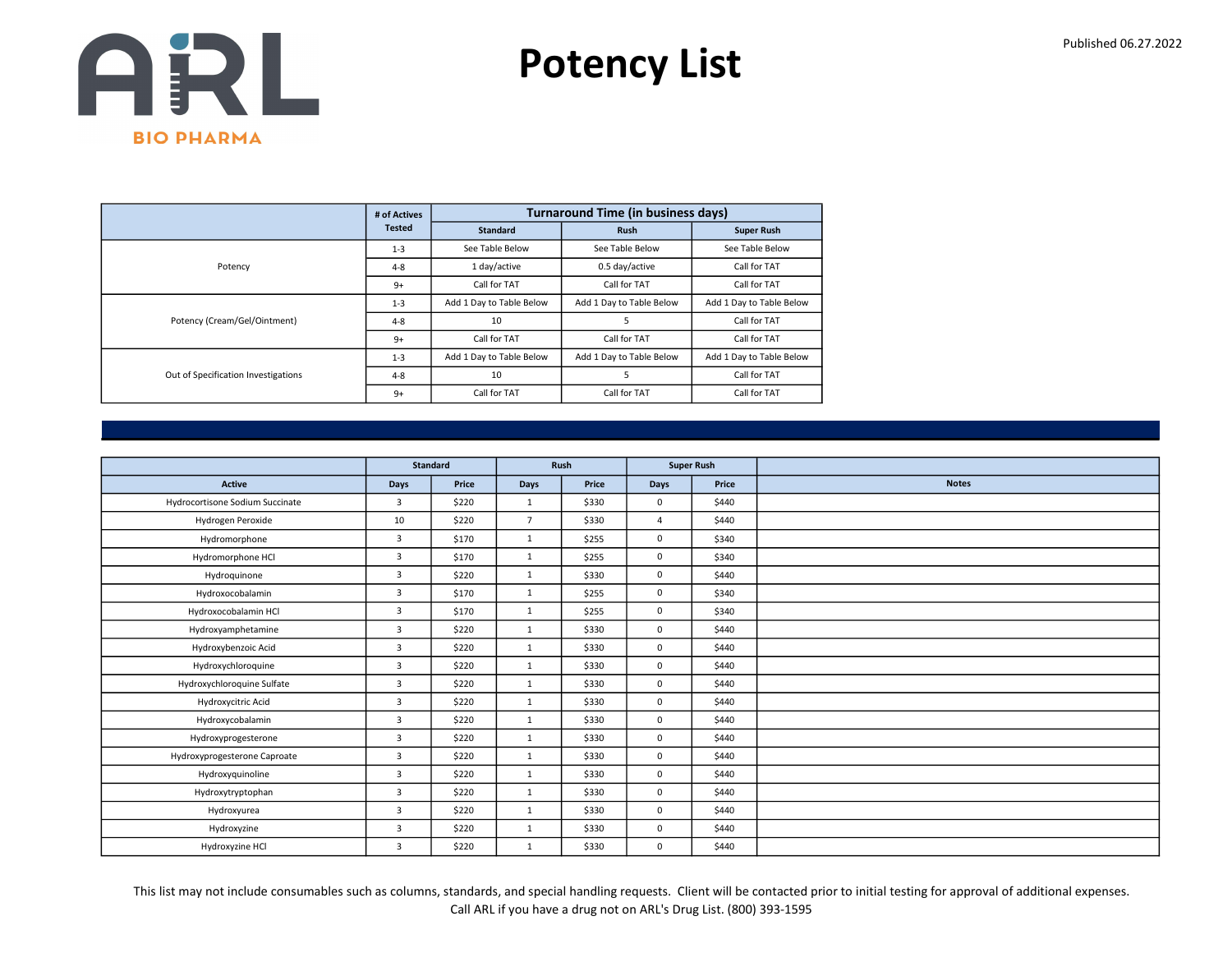

|                                     | # of Actives  |                          | <b>Turnaround Time (in business days)</b> |                          |
|-------------------------------------|---------------|--------------------------|-------------------------------------------|--------------------------|
|                                     | <b>Tested</b> | <b>Standard</b>          | <b>Rush</b>                               | <b>Super Rush</b>        |
|                                     | $1 - 3$       | See Table Below          | See Table Below                           | See Table Below          |
| Potency                             | $4 - 8$       | 1 day/active             | 0.5 day/active                            | Call for TAT             |
|                                     | $9+$          | Call for TAT             | Call for TAT                              | Call for TAT             |
|                                     | $1 - 3$       | Add 1 Day to Table Below | Add 1 Day to Table Below                  | Add 1 Day to Table Below |
| Potency (Cream/Gel/Ointment)        | $4 - 8$       | 10                       |                                           | Call for TAT             |
|                                     | $9+$          | Call for TAT             | Call for TAT                              | Call for TAT             |
|                                     | $1 - 3$       | Add 1 Day to Table Below | Add 1 Day to Table Below                  | Add 1 Day to Table Below |
| Out of Specification Investigations | $4 - 8$       | 10                       |                                           | Call for TAT             |
|                                     | $9+$          | Call for TAT             | Call for TAT                              | Call for TAT             |

|                               |                | <b>Standard</b> |                | Rush  |                | <b>Super Rush</b> |                                                         |
|-------------------------------|----------------|-----------------|----------------|-------|----------------|-------------------|---------------------------------------------------------|
| <b>Active</b>                 | <b>Days</b>    | Price           | Days           | Price | Days           | Price             | <b>Notes</b>                                            |
| Hydroxyzine Pamoate           | 3              | \$220           | $\mathbf{1}$   | \$330 | 0              | \$440             |                                                         |
| Hyoscyamine                   | 3              | \$220           | $\mathbf{1}$   | \$330 | 0              | \$440             | Cannot test if the sample contains atropine (isomer)    |
| Hyoscyamine Sulfate           | 3              | \$220           | $\mathbf{1}$   | \$330 | 0              | \$440             | Cannot test if the sample contains atropine (isomer)    |
| Hyoscyamine Sulfate Dihydrate | $\overline{3}$ | \$220           | 1              | \$330 | 0              | \$440             | Cannot test if the sample contains atropine (isomer)    |
| Ibuprofen                     | 3              | \$220           | $\mathbf{1}$   | \$330 | 0              | \$440             |                                                         |
| Ibutamoren Mesylate           | 3              | \$270           | $\mathbf{1}$   | \$405 | 0              | \$540             | Client to provide starting material or pay for standard |
| Idoxuridine                   | $\overline{3}$ | \$220           | 1              | \$330 | 0              | \$440             | Client to provide starting material or pay for standard |
| IGF-1LR3                      | 3              | \$220           | $\mathbf{1}$   | \$330 | 0              | \$440             | Client to provide starting material or pay for standard |
| IgG                           | 3              | \$270           | $\mathbf{1}$   | \$405 | 0              | \$540             | Client to provide starting material or pay for standard |
| Imatinib                      | 3              | \$220           | $\mathbf{1}$   | \$330 | 0              | \$440             | Client to provide starting material or pay for standard |
| Imatinib Mesylate             | 3              | \$220           | $\mathbf{1}$   | \$330 | 0              | \$440             |                                                         |
| Imipenem                      | 3              | \$220           | 1              | \$330 | 0              | \$440             |                                                         |
| Imipramine                    | $\overline{3}$ | \$220           | $\mathbf{1}$   | \$330 | 0              | \$440             |                                                         |
| Imipramine HCl                | $\overline{3}$ | \$220           | $\mathbf{1}$   | \$330 | 0              | \$440             |                                                         |
| Imiguimod                     | 3              | \$220           | $\mathbf{1}$   | \$330 | 0              | \$440             | Client to provide starting material or pay for standard |
| Indigo Carmine                | $\overline{3}$ | \$220           | $\mathbf{1}$   | \$330 | 0              | \$440             |                                                         |
| Indocyanine Green             | $\overline{3}$ | \$220           | $\mathbf{1}$   | \$330 | 0              | \$440             |                                                         |
| Indole - 3 - Carbinol         | 3              | \$220           | $\mathbf{1}$   | \$330 | 0              | \$440             |                                                         |
| Indomethacin                  | 3              | \$220           | $\mathbf{1}$   | \$330 | 0              | \$440             |                                                         |
| Inositol                      | 10             | \$270           | $\overline{7}$ | \$405 | $\overline{4}$ | \$540             |                                                         |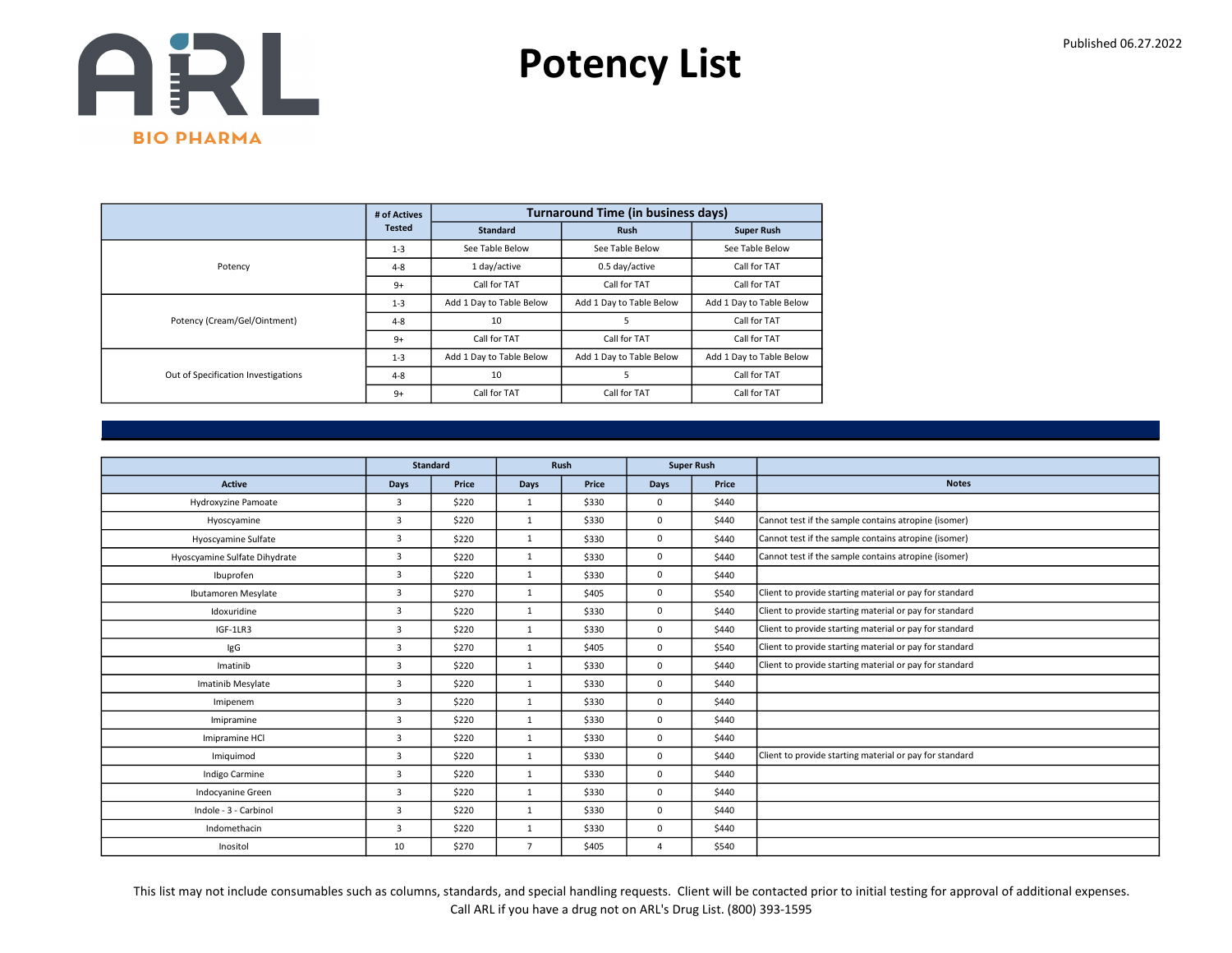

|                                     | # of Actives  |                          | <b>Turnaround Time (in business days)</b> |                          |
|-------------------------------------|---------------|--------------------------|-------------------------------------------|--------------------------|
|                                     | <b>Tested</b> | <b>Standard</b>          | <b>Rush</b>                               | <b>Super Rush</b>        |
|                                     | $1 - 3$       | See Table Below          | See Table Below                           | See Table Below          |
| Potency                             | $4 - 8$       | 1 day/active             | 0.5 day/active                            | Call for TAT             |
|                                     | $9+$          | Call for TAT             | Call for TAT                              | Call for TAT             |
|                                     | $1 - 3$       | Add 1 Day to Table Below | Add 1 Day to Table Below                  | Add 1 Day to Table Below |
| Potency (Cream/Gel/Ointment)        | $4 - 8$       | 10                       | 5                                         | Call for TAT             |
|                                     | $9+$          | Call for TAT             | Call for TAT                              | Call for TAT             |
| Out of Specification Investigations | $1 - 3$       | Add 1 Day to Table Below | Add 1 Day to Table Below                  | Add 1 Day to Table Below |
|                                     | $4 - 8$       | 10                       | 5                                         | Call for TAT             |
|                                     | $9+$          | Call for TAT             | Call for TAT                              | Call for TAT             |

|                       |                | <b>Standard</b> |                | Rush  |                | <b>Super Rush</b> |                                                                                                              |
|-----------------------|----------------|-----------------|----------------|-------|----------------|-------------------|--------------------------------------------------------------------------------------------------------------|
| <b>Active</b>         | Days           | Price           | Days           | Price | Days           | Price             | <b>Notes</b>                                                                                                 |
| Insulin               | 3              | \$220           | $\mathbf{1}$   | \$330 | 0              | \$440             | Client must indicate the source/type of insulin. Client to provide starting material or pay for<br>standard. |
| Insulin (Bovine)      | 3              | \$220           | $\mathbf{1}$   | \$330 | 0              | \$440             | Client to provide starting material or pay for standard                                                      |
| Insulin (Humulin)     | 3              | \$220           | $\mathbf{1}$   | \$330 | 0              | \$440             | Client to provide starting material or pay for standard                                                      |
| Insulin (Novolin R)   | $\overline{3}$ | \$220           | 1              | \$330 | 0              | \$440             | Client to provide starting material or pay for standard                                                      |
| Invanz                | 3              | \$220           | $\mathbf{1}$   | \$330 | 0              | \$440             |                                                                                                              |
| lodine                | 10             | \$220           | $\overline{7}$ | \$330 | $\overline{4}$ | \$440             |                                                                                                              |
| Iodine Solution       | 10             | \$220           | $\overline{7}$ | \$330 | $\Delta$       | \$440             | Not for Povidine Iodine Solutions i.e., Betadine                                                             |
| Iodoform              | 10             | \$420           | $\overline{7}$ | \$630 | $\overline{a}$ | \$840             |                                                                                                              |
| Iohexol               | 3              | \$220           | $\mathbf{1}$   | \$330 | 0              | \$440             |                                                                                                              |
| lopamidol             | 3              | \$220           | $\mathbf{1}$   | \$330 | 0              | \$440             | Client to provide starting material or pay for standard                                                      |
| lopromide             | 3              | \$220           | $\mathbf{1}$   | \$330 | 0              | \$440             | Client to provide starting material or pay for standard                                                      |
| Ipamorelin            | $\overline{3}$ | \$220           | $\mathbf{1}$   | \$330 | 0              | \$440             | Client to provide starting material or pay for standard                                                      |
| Ipamorelin Acetate    | $\overline{3}$ | \$220           | $\mathbf{1}$   | \$330 | 0              | \$440             | Client to provide starting material or pay for standard                                                      |
| Ipratropium Bromide   | $\overline{3}$ | \$220           | $\mathbf{1}$   | \$330 | $\Omega$       | \$440             | Client to provide starting material or pay for standard                                                      |
| Irbesartan            | $\overline{3}$ | \$220           | $\mathbf{1}$   | \$330 | 0              | \$440             | Client to provide starting material or pay for standard                                                      |
| Iron                  | 10             | \$220           | $\overline{7}$ | \$330 | $\Delta$       | \$440             | Cannot test less than 5 ug/mL                                                                                |
| Isoflupredone Acetate | $\overline{3}$ | \$220           | $\mathbf{1}$   | \$330 | 0              | \$440             |                                                                                                              |
| Isoleucine            | 5              | \$370           | 3              | \$555 | $\overline{2}$ | \$740             |                                                                                                              |
| Isometheptene         | $\overline{3}$ | \$220           | $\mathbf{1}$   | \$330 | 0              | \$440             | Client to provide starting material or pay for standard                                                      |
| Isometheptene Mucate  | $\overline{3}$ | \$220           | $\mathbf{1}$   | \$330 | 0              | \$440             | Client to provide starting material or pay for standard                                                      |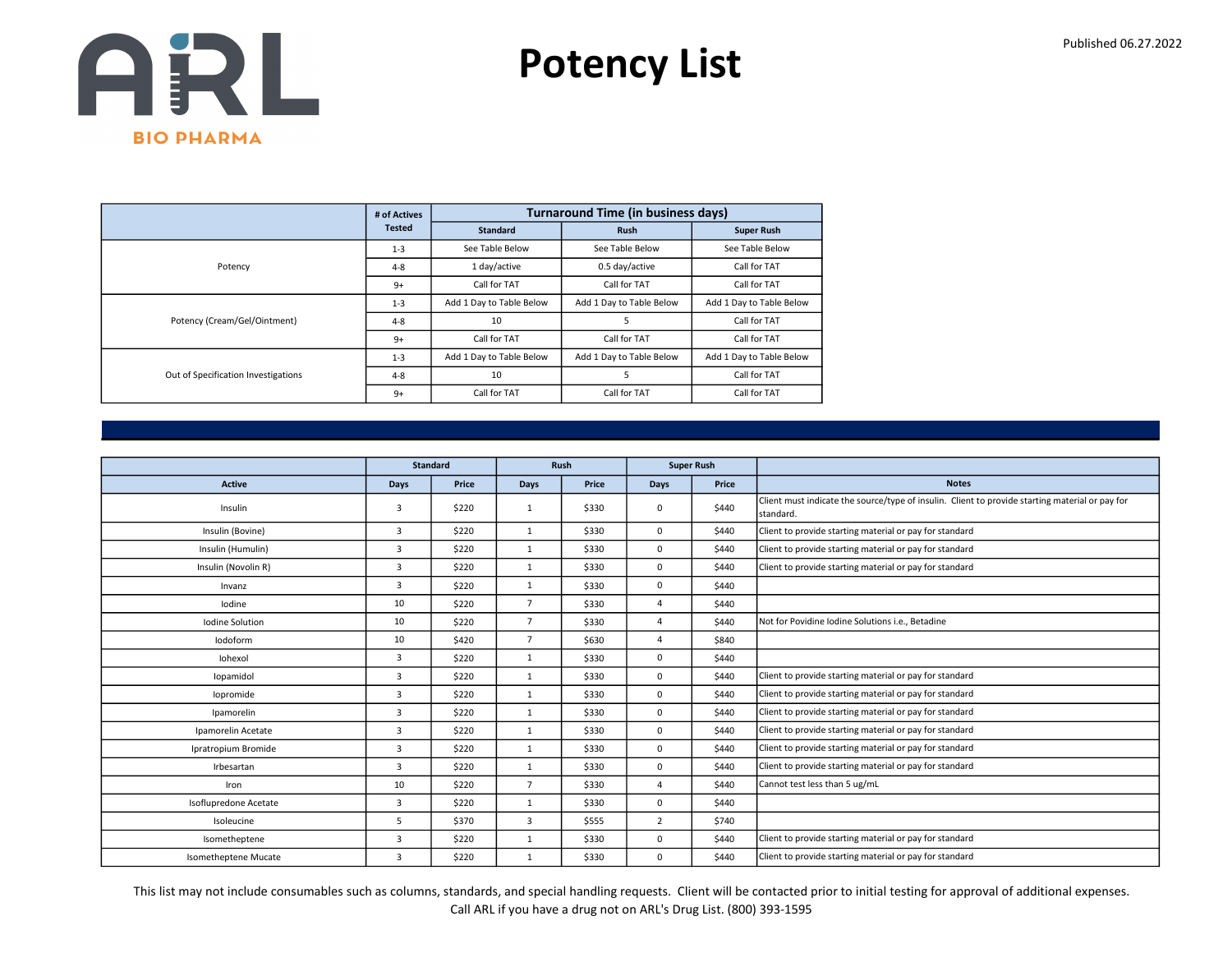

|                                     | # of Actives  |                          | <b>Turnaround Time (in business days)</b> |                          |
|-------------------------------------|---------------|--------------------------|-------------------------------------------|--------------------------|
|                                     | <b>Tested</b> | <b>Standard</b>          | <b>Rush</b>                               | <b>Super Rush</b>        |
|                                     | $1 - 3$       | See Table Below          | See Table Below                           | See Table Below          |
| Potency                             | $4 - 8$       | 1 day/active             | 0.5 day/active                            | Call for TAT             |
|                                     | $9+$          | Call for TAT             | Call for TAT                              | Call for TAT             |
|                                     | $1 - 3$       | Add 1 Day to Table Below | Add 1 Day to Table Below                  | Add 1 Day to Table Below |
| Potency (Cream/Gel/Ointment)        | $4 - 8$       | 10                       | 5                                         | Call for TAT             |
|                                     | $9+$          | Call for TAT             | Call for TAT                              | Call for TAT             |
|                                     | $1 - 3$       | Add 1 Day to Table Below | Add 1 Day to Table Below                  | Add 1 Day to Table Below |
| Out of Specification Investigations | $4 - 8$       | 10                       | 5                                         | Call for TAT             |
|                                     | $9+$          | Call for TAT             | Call for TAT                              | Call for TAT             |

|                        | Standard       |       |                | Rush  | <b>Super Rush</b> |       |                                                         |
|------------------------|----------------|-------|----------------|-------|-------------------|-------|---------------------------------------------------------|
| Active                 | Days           | Price | Days           | Price | Days              | Price | <b>Notes</b>                                            |
| Isoniazid              | 3              | \$220 | $\mathbf{1}$   | \$330 | 0                 | \$440 |                                                         |
| Isopropyl Alcohol      | 10             | \$370 | $\overline{7}$ | \$555 | $\overline{4}$    | \$740 |                                                         |
| Isoproterenol          | 3              | \$220 | $\mathbf{1}$   | \$330 | $\mathbf 0$       | \$440 |                                                         |
| Isoproterenol HCl      | 3              | \$220 | $\mathbf{1}$   | \$330 | $\mathbf 0$       | \$440 |                                                         |
| Isosorbide Mononitrate | $\overline{3}$ | \$220 | $\mathbf{1}$   | \$330 | 0                 | \$440 |                                                         |
| Isosulfan Blue         | 3              | \$220 | $\mathbf{1}$   | \$330 | 0                 | \$440 | Client to provide starting material or pay for standard |
| Isotretinoin           | 3              | \$220 | 1              | \$330 | $\mathbf 0$       | \$440 |                                                         |
| Isoxsuprine HCl        | 3              | \$220 | $\mathbf{1}$   | \$330 | 0                 | \$440 |                                                         |
| Isradipine             | $\overline{3}$ | \$220 | $\mathbf{1}$   | \$330 | $\mathbf 0$       | \$440 |                                                         |
| Itraconazole           | $\overline{3}$ | \$220 | 1              | \$330 | $\mathbf 0$       | \$440 |                                                         |
| Ivermectin             | 3              | \$220 | $\mathbf{1}$   | \$330 | 0                 | \$440 |                                                         |
| Kanamycin              | $\overline{3}$ | \$220 | $\mathbf{1}$   | \$330 | $\mathbf 0$       | \$440 |                                                         |
| Kanamycin Sulfate      | $\overline{3}$ | \$220 | $\mathbf{1}$   | \$330 | $\mathbf 0$       | \$440 |                                                         |
| K-Bromide              | 3              | \$220 | $\mathbf{1}$   | \$330 | $\mathbf 0$       | \$440 |                                                         |
| Ketamine               | 3              | \$170 | 1              | \$255 | 0                 | \$340 |                                                         |
| Ketamine HCl           | $\overline{3}$ | \$170 | $\mathbf{1}$   | \$255 | $\mathbf 0$       | \$340 |                                                         |
| Ketoconazole           | 3              | \$220 | $\mathbf{1}$   | \$330 | $\mathbf 0$       | \$440 |                                                         |
| Ketoisocaproic acid    | 3              | \$220 | $\mathbf{1}$   | \$330 | 0                 | \$440 |                                                         |
| Ketoprofen             | $\overline{3}$ | \$220 | $\mathbf{1}$   | \$330 | $\mathbf 0$       | \$440 |                                                         |
| Ketorolac              | 3              | \$220 | $\mathbf{1}$   | \$330 | $\mathbf 0$       | \$440 |                                                         |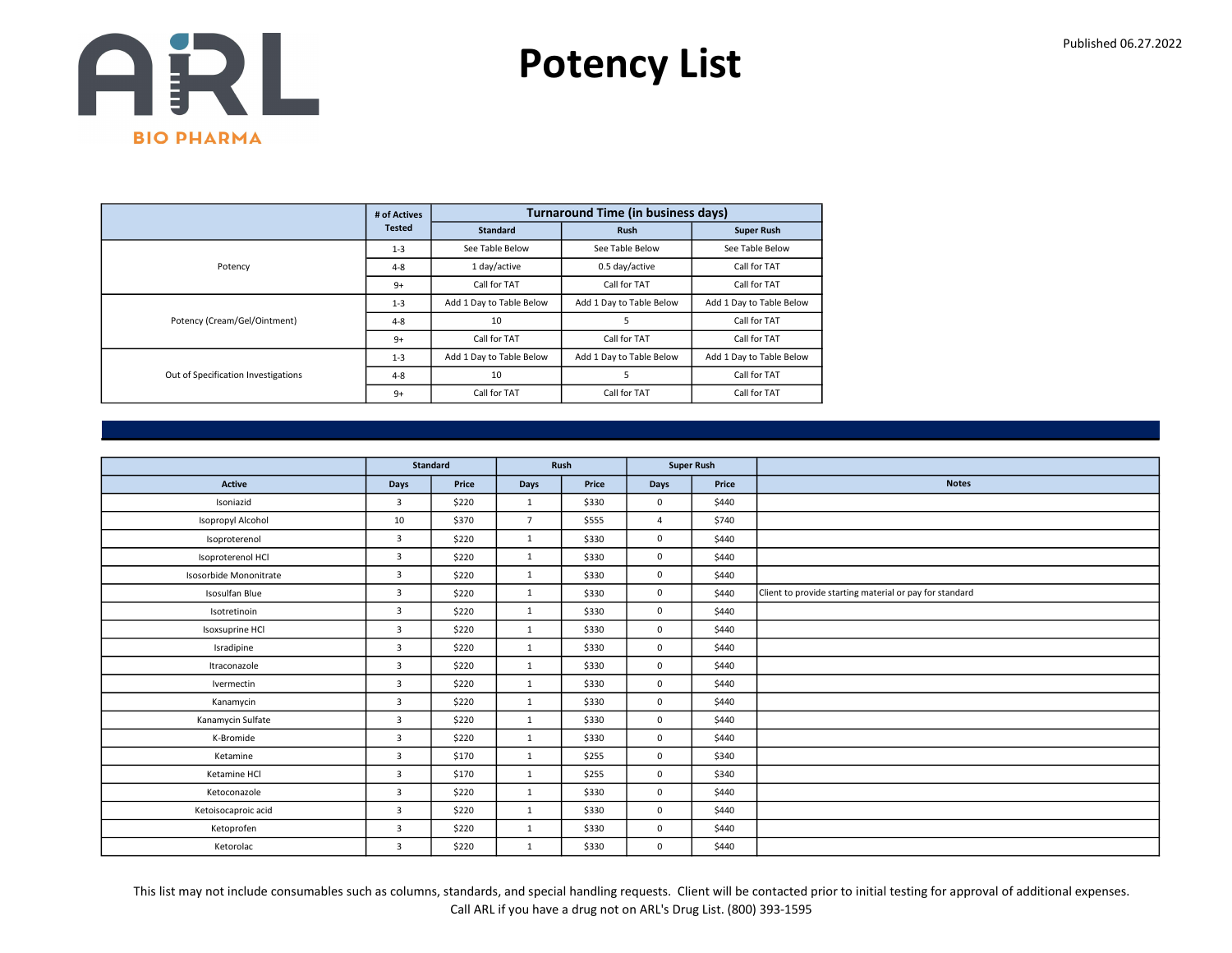

|                                     | # of Actives  |                          | <b>Turnaround Time (in business days)</b> |                          |
|-------------------------------------|---------------|--------------------------|-------------------------------------------|--------------------------|
|                                     | <b>Tested</b> | <b>Standard</b>          | <b>Rush</b>                               | <b>Super Rush</b>        |
|                                     | $1 - 3$       | See Table Below          | See Table Below                           | See Table Below          |
| Potency                             | $4 - 8$       | 1 day/active             | 0.5 day/active                            | Call for TAT             |
|                                     | $9+$          | Call for TAT             | Call for TAT                              | Call for TAT             |
|                                     | $1 - 3$       | Add 1 Day to Table Below | Add 1 Day to Table Below                  | Add 1 Day to Table Below |
| Potency (Cream/Gel/Ointment)        | $4 - 8$       | 10                       | 5                                         | Call for TAT             |
|                                     | $9+$          | Call for TAT             | Call for TAT                              | Call for TAT             |
| Out of Specification Investigations | $1 - 3$       | Add 1 Day to Table Below | Add 1 Day to Table Below                  | Add 1 Day to Table Below |
|                                     | $4 - 8$       | 10                       | 5                                         | Call for TAT             |
|                                     | $9+$          | Call for TAT             | Call for TAT                              | Call for TAT             |

|                        |                | <b>Standard</b> |              | Rush  |             | <b>Super Rush</b> |                                                         |
|------------------------|----------------|-----------------|--------------|-------|-------------|-------------------|---------------------------------------------------------|
| <b>Active</b>          | <b>Days</b>    | Price           | Days         | Price | <b>Days</b> | Price             | <b>Notes</b>                                            |
| Ketorolac Tromethamine | 3              | \$220           | 1            | \$330 | $^{\circ}$  | \$440             |                                                         |
| Ketotifen              | $\overline{3}$ | \$220           | $\mathbf{1}$ | \$330 | $\mathbf 0$ | \$440             |                                                         |
| Ketotifen Fumarate     | $\overline{3}$ | \$220           | $\mathbf{1}$ | \$330 | $\mathbf 0$ | \$440             |                                                         |
| Kinetin                | 3              | \$220           | 1            | \$330 | $\mathbf 0$ | \$440             | Client to provide starting material or pay for standard |
| Kisspeptin             | $\overline{3}$ | \$220           | $\mathbf{1}$ | \$330 | $\mathbf 0$ | \$440             | Client to provide starting material or pay for standard |
| Kisspeptin-10          | 3              | \$220           | $\mathbf{1}$ | \$330 | $\mathbf 0$ | \$440             | Client to provide starting material or pay for standard |
| Kisspeptin-10 Acetate  | $\overline{3}$ | \$220           | 1            | \$330 | $\mathbf 0$ | \$440             | Client to provide starting material or pay for standard |
| Kojic Acid             | $\overline{3}$ | \$220           | 1            | \$330 | $\mathbf 0$ | \$440             |                                                         |
| Labetalol              | 3              | \$220           | 1            | \$330 | 0           | \$440             |                                                         |
| Labetalol HCl          | 3              | \$220           | $\mathbf{1}$ | \$330 | $\mathbf 0$ | \$440             |                                                         |
| Lactic Acid            | 3              | \$220           | 1            | \$330 | $\mathbf 0$ | \$440             | Client to provide starting material or pay for standard |
| Lactose                | 3              | \$220           | $\mathbf{1}$ | \$330 | 0           | \$440             |                                                         |
| Lactose Monohydrate    | 3              | \$220           | $\mathbf{1}$ | \$330 | $\mathbf 0$ | \$440             |                                                         |
| Lactulose              | 3              | \$270           | $\mathbf{1}$ | \$405 | $\mathbf 0$ | \$540             |                                                         |
| Lamactil Suspension    | 3              | \$220           | $\mathbf{1}$ | \$330 | 0           | \$440             |                                                         |
| Lamivudine             | 3              | \$220           | 1            | \$330 | $\mathbf 0$ | \$440             |                                                         |
| Lamotrigine            | 3              | \$220           | $\mathbf{1}$ | \$330 | $\mathbf 0$ | \$440             |                                                         |
| Lansoprazole           | 3              | \$220           | 1            | \$330 | 0           | \$440             |                                                         |
| Lantus                 | 3              | \$220           | 1            | \$330 | $\mathbf 0$ | \$440             | Client to provide starting material or pay for standard |
| Latanoprost            | 3              | \$220           | 1            | \$330 | $\mathbf 0$ | \$440             | Client to provide starting material or pay for standard |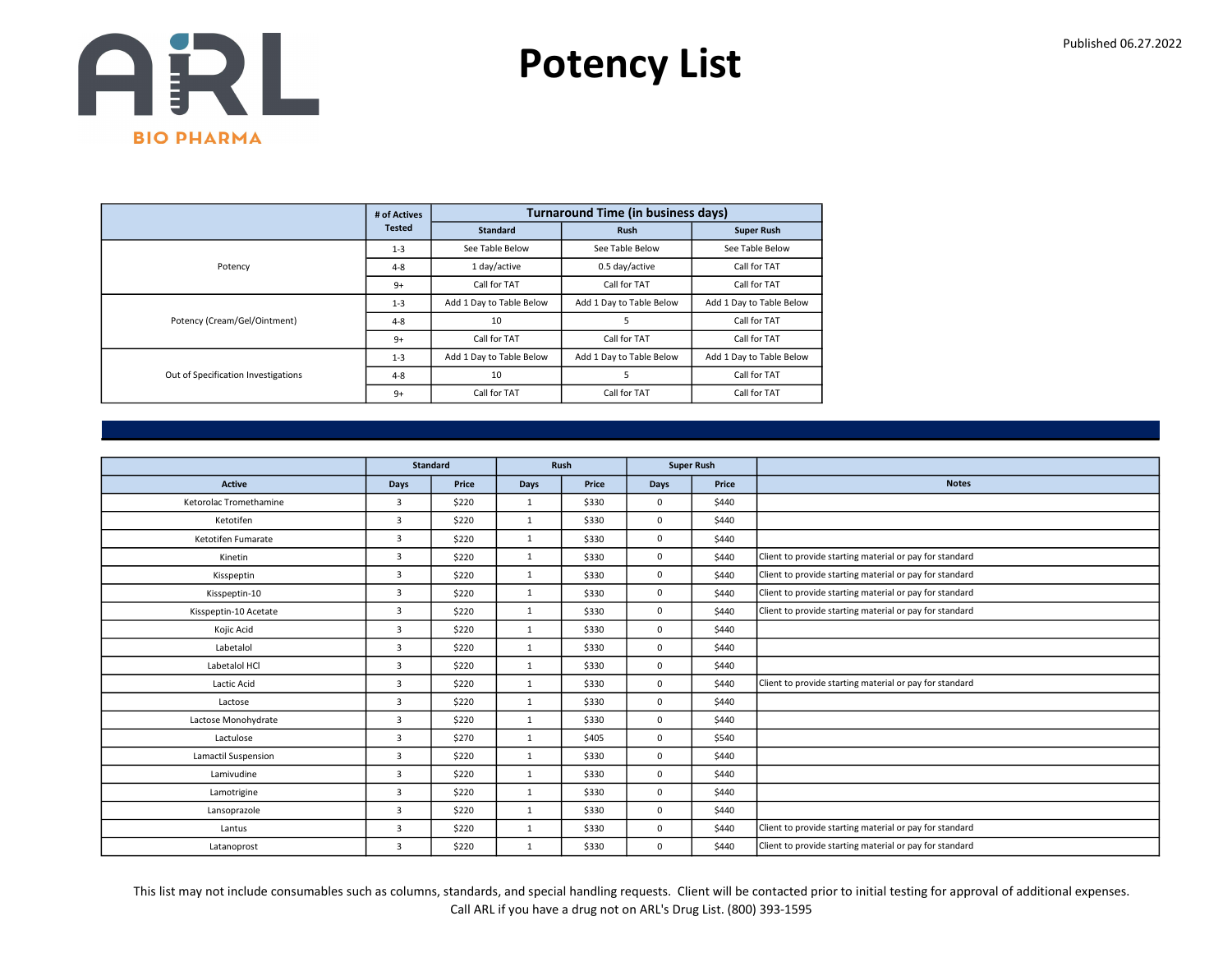

|                                     | # of Actives  |                          | <b>Turnaround Time (in business days)</b> |                          |
|-------------------------------------|---------------|--------------------------|-------------------------------------------|--------------------------|
|                                     | <b>Tested</b> | <b>Standard</b>          | <b>Rush</b>                               | <b>Super Rush</b>        |
|                                     | $1 - 3$       | See Table Below          | See Table Below                           | See Table Below          |
| Potency                             | $4 - 8$       | 1 day/active             | 0.5 day/active                            | Call for TAT             |
|                                     | $9+$          | Call for TAT             | Call for TAT                              | Call for TAT             |
|                                     | $1 - 3$       | Add 1 Day to Table Below | Add 1 Day to Table Below                  | Add 1 Day to Table Below |
| Potency (Cream/Gel/Ointment)        | $4 - 8$       | 10                       | 5                                         | Call for TAT             |
|                                     | $9+$          | Call for TAT             | Call for TAT                              | Call for TAT             |
|                                     | $1 - 3$       | Add 1 Day to Table Below | Add 1 Day to Table Below                  | Add 1 Day to Table Below |
| Out of Specification Investigations | $4 - 8$       | 10                       | 5                                         | Call for TAT             |
|                                     | $9+$          | Call for TAT             | Call for TAT                              | Call for TAT             |

|                          | <b>Standard</b> |       | Rush           |       | <b>Super Rush</b> |       |                                                         |
|--------------------------|-----------------|-------|----------------|-------|-------------------|-------|---------------------------------------------------------|
| Active                   | Days            | Price | Days           | Price | Days              | Price | <b>Notes</b>                                            |
| Lead                     | 10              | \$220 | $\overline{7}$ | \$330 | $\overline{a}$    | \$440 | Cannot test less than 0.05 ug/mL                        |
| Leflunomide              | $\overline{3}$  | \$220 | $\mathbf{1}$   | \$330 | $\mathbf 0$       | \$440 |                                                         |
| Lenalidomide             | 3               | \$220 | 1              | \$330 | $\mathbf 0$       | \$440 | Client to provide starting material or pay for standard |
| Letrozole                | 3               | \$220 | 1              | \$330 | 0                 | \$440 |                                                         |
| Leucine                  | 5               | \$370 | 3              | \$555 | $\overline{2}$    | \$740 |                                                         |
| Leucovorin               | 3               | \$220 | $\mathbf{1}$   | \$330 | $\mathbf 0$       | \$440 |                                                         |
| Leucovorin Calcium       | $\overline{3}$  | \$220 | 1              | \$330 | $\mathbf 0$       | \$440 |                                                         |
| Leuprolide               | 3               | \$220 | $\mathbf{1}$   | \$330 | $\mathbf 0$       | \$440 |                                                         |
| Leuprolide acetate       | $\overline{3}$  | \$220 | 1              | \$330 | $\mathbf 0$       | \$440 |                                                         |
| Levalbuterol             | 3               | \$220 | 1              | \$330 | $\mathbf 0$       | \$440 |                                                         |
| Levalbuterol HCl         | 3               | \$220 | $\mathbf{1}$   | \$330 | $\mathbf 0$       | \$440 |                                                         |
| Levamisole HCl           | $\overline{3}$  | \$220 | 1              | \$330 | $\mathbf 0$       | \$440 |                                                         |
| Levamisole Phosphate     | 3               | \$220 | 1              | \$330 | 0                 | \$440 |                                                         |
| Levemir                  | $\overline{3}$  | \$220 | $\mathbf{1}$   | \$330 | $\mathbf 0$       | \$440 |                                                         |
| Levetiracetam            | 3               | \$220 | 1              | \$330 | $\mathbf 0$       | \$440 |                                                         |
| Levobunolol HCl          | $\overline{3}$  | \$220 | 1              | \$330 | $\mathbf 0$       | \$440 |                                                         |
| Levocetirizine DiHCl     | $\overline{3}$  | \$220 | 1              | \$330 | $\mathbf 0$       | \$440 | Client to provide starting material or pay for standard |
| Levodopa                 | 3               | \$220 | $\mathbf{1}$   | \$330 | $\mathbf 0$       | \$440 |                                                         |
| Levofloxacin             | 3               | \$220 | 1              | \$330 | $\mathbf 0$       | \$440 |                                                         |
| Levofloxacin Hemihydrate | $\overline{3}$  | \$220 | 1              | \$330 | $\mathbf 0$       | \$440 |                                                         |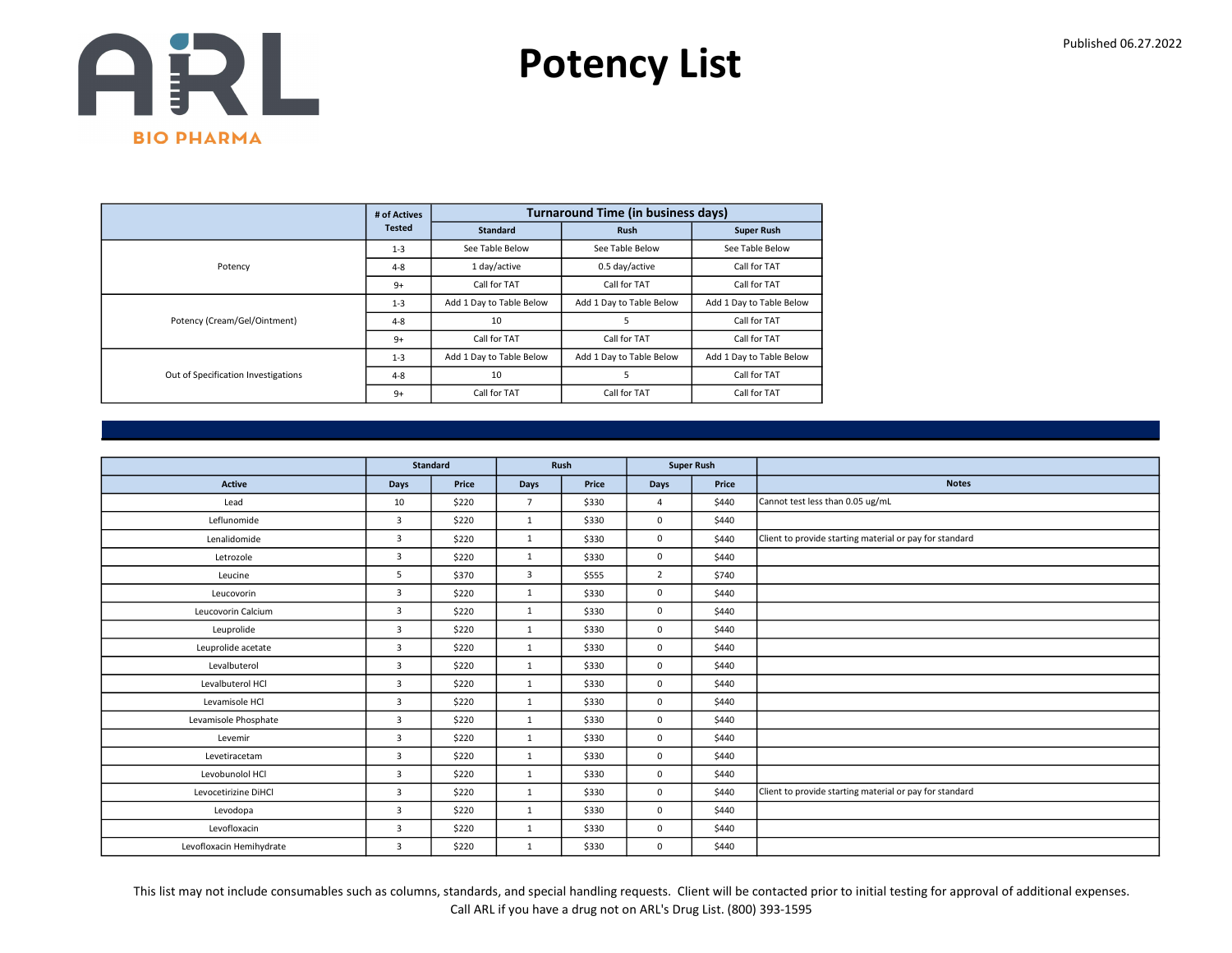

|                                     | # of Actives  |                          | <b>Turnaround Time (in business days)</b> |                          |
|-------------------------------------|---------------|--------------------------|-------------------------------------------|--------------------------|
|                                     | <b>Tested</b> | <b>Standard</b>          | <b>Rush</b>                               | <b>Super Rush</b>        |
|                                     | $1 - 3$       | See Table Below          | See Table Below                           | See Table Below          |
| Potency                             | $4 - 8$       | 1 day/active             | 0.5 day/active                            | Call for TAT             |
|                                     | $9+$          | Call for TAT             | Call for TAT                              | Call for TAT             |
|                                     | $1 - 3$       | Add 1 Day to Table Below | Add 1 Day to Table Below                  | Add 1 Day to Table Below |
| Potency (Cream/Gel/Ointment)        | $4 - 8$       | 10                       |                                           | Call for TAT             |
|                                     | $9+$          | Call for TAT             | Call for TAT                              | Call for TAT             |
|                                     | $1 - 3$       | Add 1 Day to Table Below | Add 1 Day to Table Below                  | Add 1 Day to Table Below |
| Out of Specification Investigations | $4 - 8$       | 10                       | 5                                         | Call for TAT             |
|                                     | $9+$          | Call for TAT             | Call for TAT                              | Call for TAT             |

|                                   |                | <b>Standard</b> |              | Rush  |             | <b>Super Rush</b> |                                                                                                                               |
|-----------------------------------|----------------|-----------------|--------------|-------|-------------|-------------------|-------------------------------------------------------------------------------------------------------------------------------|
| <b>Active</b>                     | <b>Days</b>    | Price           | Days         | Price | Days        | Price             | <b>Notes</b>                                                                                                                  |
| Levonorgestrel                    | 3              | \$220           | $\mathbf{1}$ | \$330 | $^{\circ}$  | \$440             |                                                                                                                               |
| Levorphanol                       | 3              | \$220           | $\mathbf{1}$ | \$330 | $\mathbf 0$ | \$440             |                                                                                                                               |
| Levosulpiride                     | $\overline{3}$ | \$220           | $\mathbf{1}$ | \$330 | $\Omega$    | \$440             |                                                                                                                               |
| Levothyroxine                     | 3              | \$170           | $\mathbf{1}$ | \$255 | $\mathbf 0$ | \$340             | If product is not synthetic, see Thyroid (Porcine) for pricing and turnaround time                                            |
| Levothyroxine Sodium              | $\overline{3}$ | \$170           | $\mathbf{1}$ | \$255 | $\mathbf 0$ | \$340             | If product is not synthetic, see Thyroid (Porcine) for pricing and turnaround time                                            |
| Levothyroxine Sodium Pentahydrate | $\overline{3}$ | \$170           | 1            | \$255 | $\Omega$    | \$340             | If product is not synthetic, see Thyroid (Porcine) for pricing and turnaround time                                            |
| Lidocaine                         | 3              | \$170           | $\mathbf{1}$ | \$255 | 0           | \$340             |                                                                                                                               |
| Lidocaine HCl                     | 3              | \$170           | 1            | \$255 | $\mathbf 0$ | \$340             |                                                                                                                               |
| Lidocaine HCl Monohydrate         | 3              | \$170           | 1            | \$255 | $\mathbf 0$ | \$340             |                                                                                                                               |
| Lincomycin                        | $\overline{3}$ | \$220           | $\mathbf{1}$ | \$330 | $\mathbf 0$ | \$440             |                                                                                                                               |
| Lincomycin HCl                    | $\overline{3}$ | \$220           | 1            | \$330 | 0           | \$440             |                                                                                                                               |
| Linezolid                         | 3              | \$220           | $\mathbf{1}$ | \$330 | $\mathbf 0$ | \$440             | Client to provide starting material or pay for standard                                                                       |
| Liothyronine                      | 3              | \$170           | 1            | \$255 | 0           | \$340             | Cannot test capsules less than 5 mcg. If product is not synthetic, see Thyroid (Porcine) for pricing<br>land turnaround time. |
| Liothyronine Sodium               | 3              | \$170           | 1            | \$255 | 0           | \$340             | Cannot test capsules less than 5 mcg. If product is not synthetic, see Thyroid (Porcine) for pricing<br>and turnaround time.  |
| Lipoic Acid                       | 3              | \$220           | 1            | \$330 | $\mathbf 0$ | \$440             |                                                                                                                               |
| Lisinopril                        | 3              | \$220           | 1            | \$330 | $\mathbf 0$ | \$440             |                                                                                                                               |
| Lisinopril Dihydrate              | 3              | \$220           | $\mathbf{1}$ | \$330 | $\mathbf 0$ | \$440             |                                                                                                                               |
| Lissamine Green                   | 3              | \$220           | $\mathbf{1}$ | \$330 | $\mathbf 0$ | \$440             |                                                                                                                               |
| Lithium Carbonate                 | 3              | \$220           | 1            | \$330 | $\mathbf 0$ | \$440             |                                                                                                                               |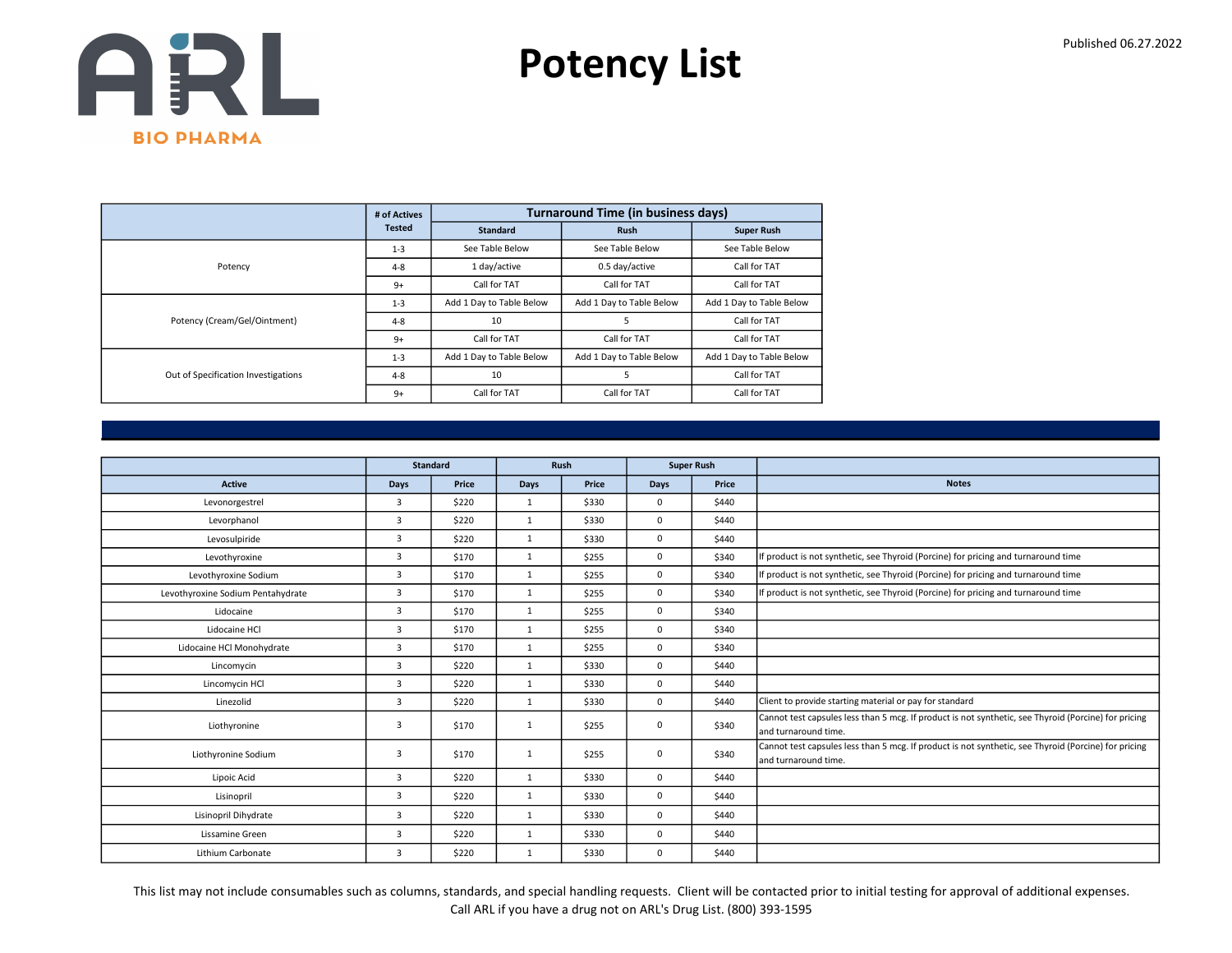

|                                     | # of Actives  |                          | <b>Turnaround Time (in business days)</b> |                          |
|-------------------------------------|---------------|--------------------------|-------------------------------------------|--------------------------|
|                                     | <b>Tested</b> | <b>Standard</b>          | <b>Rush</b>                               | <b>Super Rush</b>        |
|                                     | $1 - 3$       | See Table Below          | See Table Below                           | See Table Below          |
| Potency                             | $4 - 8$       | 1 day/active             | 0.5 day/active                            | Call for TAT             |
|                                     | $9+$          | Call for TAT             | Call for TAT                              | Call for TAT             |
|                                     | $1 - 3$       | Add 1 Day to Table Below | Add 1 Day to Table Below                  | Add 1 Day to Table Below |
| Potency (Cream/Gel/Ointment)        | $4 - 8$       | 10                       | 5                                         | Call for TAT             |
|                                     | $9+$          | Call for TAT             | Call for TAT                              | Call for TAT             |
|                                     | $1 - 3$       | Add 1 Day to Table Below | Add 1 Day to Table Below                  | Add 1 Day to Table Below |
| Out of Specification Investigations | $4 - 8$       | 10                       |                                           | Call for TAT             |
|                                     | $9+$          | Call for TAT             | Call for TAT                              | Call for TAT             |

|                     |                | <b>Standard</b> |              | Rush  |             | <b>Super Rush</b> |                                                                                                  |
|---------------------|----------------|-----------------|--------------|-------|-------------|-------------------|--------------------------------------------------------------------------------------------------|
| <b>Active</b>       |                | Price           |              | Price |             | Price             | <b>Notes</b>                                                                                     |
|                     | <b>Days</b>    |                 | <b>Days</b>  |       | <b>Days</b> |                   |                                                                                                  |
| Lithium Chloride    | 3              | \$220           | $\mathbf{1}$ | \$330 | $\mathbf 0$ | \$440             | If both ions are to be tested indicate this on the submission form (charges will apply for both) |
| Lithium Citrate     | 3              | \$220           | 1            | \$330 | $\mathbf 0$ | \$440             |                                                                                                  |
| LL-37               | 3              | \$220           | $\mathbf{1}$ | \$330 | $\mathbf 0$ | \$440             | Client to provide starting material or pay for standard                                          |
| LL-37 Acetate       | 3              | \$220           | 1            | \$330 | $\mathbf 0$ | \$440             | Client to provide starting material or pay for standard                                          |
| Lomustine           | $\overline{3}$ | \$220           | 1            | \$330 | $\mathbf 0$ | \$440             |                                                                                                  |
| Loperamide          | 3              | \$220           | 1            | \$330 | $\mathbf 0$ | \$440             |                                                                                                  |
| Loperamide HCl      | 3              | \$220           | $\mathbf{1}$ | \$330 | $\mathbf 0$ | \$440             |                                                                                                  |
| Lopinavir           | 3              | \$220           | 1            | \$330 | $\mathbf 0$ | \$440             | Client to provide starting material or pay for standard                                          |
| Loratadine          | 3              | \$220           | $\mathbf{1}$ | \$330 | $\mathbf 0$ | \$440             |                                                                                                  |
| Lorazepam           | $\overline{3}$ | \$220           | $\mathbf{1}$ | \$330 | $\mathbf 0$ | \$440             |                                                                                                  |
| Losartan            | 3              | \$220           | $\mathbf{1}$ | \$330 | $\mathbf 0$ | \$440             |                                                                                                  |
| Losartan Potassium  | 3              | \$220           | 1            | \$330 | $\mathbf 0$ | \$440             |                                                                                                  |
| Lubiprostone        | 3              | \$220           | $\mathbf{1}$ | \$330 | $\mathbf 0$ | \$440             |                                                                                                  |
| Lufenuron           | 3              | \$220           | 1            | \$330 | $\mathbf 0$ | \$440             | Client to provide starting material or pay for standard                                          |
| Luteolin            | $\overline{3}$ | \$220           | $\mathbf{1}$ | \$330 | $\mathbf 0$ | \$440             |                                                                                                  |
| Lysine              | 5              | \$370           | 3            | \$555 | 2           | \$740             |                                                                                                  |
| Macimorelin         | 3              | \$520           | 1            | \$780 | $\mathbf 0$ | \$1,040           | Client to provide starting material or pay for standard                                          |
| Macimorelin Acetate | 3              | \$520           | $\mathbf{1}$ | \$780 | $\mathbf 0$ | \$1,040           | Client to provide starting material or pay for standard                                          |
| Mafenide Acetate    | 3              | \$220           | 1            | \$330 | $\mathbf 0$ | \$440             |                                                                                                  |
| Magnesium           | 3              | \$220           | $\mathbf{1}$ | \$330 | 0           | \$440             |                                                                                                  |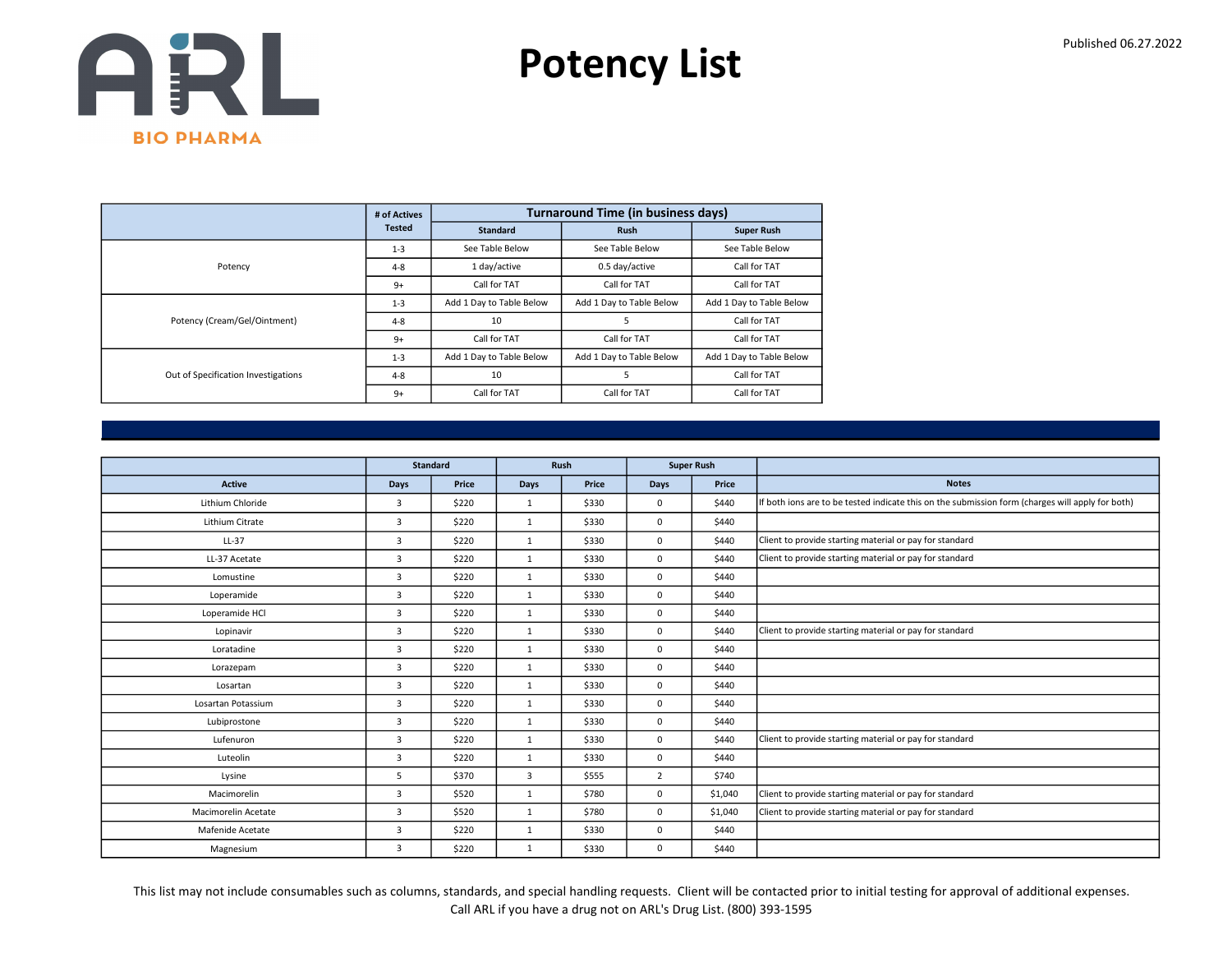

|                                     | # of Actives  |                          | <b>Turnaround Time (in business days)</b> |                          |
|-------------------------------------|---------------|--------------------------|-------------------------------------------|--------------------------|
|                                     | <b>Tested</b> | <b>Standard</b>          | <b>Rush</b>                               | <b>Super Rush</b>        |
|                                     | $1 - 3$       | See Table Below          | See Table Below                           | See Table Below          |
| Potency                             | $4 - 8$       | 1 day/active             | 0.5 day/active                            | Call for TAT             |
|                                     | $9+$          | Call for TAT             | Call for TAT                              | Call for TAT             |
|                                     | $1 - 3$       | Add 1 Day to Table Below | Add 1 Day to Table Below                  | Add 1 Day to Table Below |
| Potency (Cream/Gel/Ointment)        | $4 - 8$       | 10                       | 5                                         | Call for TAT             |
|                                     | $9+$          | Call for TAT             | Call for TAT                              | Call for TAT             |
|                                     | $1 - 3$       | Add 1 Day to Table Below | Add 1 Day to Table Below                  | Add 1 Day to Table Below |
| Out of Specification Investigations | $4 - 8$       | 10                       |                                           | Call for TAT             |
|                                     | $9+$          | Call for TAT             | Call for TAT                              | Call for TAT             |

|                                |      | <b>Standard</b> |                | Rush  |              | <b>Super Rush</b> |                                                                                                                  |
|--------------------------------|------|-----------------|----------------|-------|--------------|-------------------|------------------------------------------------------------------------------------------------------------------|
| <b>Active</b>                  | Days | Price           | <b>Days</b>    | Price | Days         | Price             | <b>Notes</b>                                                                                                     |
| Magnesium Ascorbyl Phosphate   | 3    | \$220           | $\mathbf{1}$   | \$330 | $\mathbf 0$  | \$440             | Client to provide starting material or pay for standard                                                          |
| Magnesium Aspartate            | 3    | \$220           | $\mathbf{1}$   | \$330 | $\mathbf 0$  | \$440             |                                                                                                                  |
| Magnesium Chloride             | 3    | \$220           | $\mathbf{1}$   | \$330 | $\mathbf{0}$ | \$440             | If both ions are to be tested indicate this on the submission form (charges will apply for both)                 |
| Magnesium Chloride Hexahydrate | 3    | \$220           | $\mathbf{1}$   | \$330 | $\mathbf 0$  | \$440             | If both ions are to be tested indicate this on the submission form (charges will apply for both)                 |
| Magnesium Gluconate            | 3    | \$220           | $\mathbf{1}$   | \$330 | $\mathbf 0$  | \$440             |                                                                                                                  |
| Magnesium Glycinate            | 3    | \$220           | $\mathbf{1}$   | \$330 | $\mathbf 0$  | \$440             |                                                                                                                  |
| Magnesium Hydroxide            | 3    | \$220           | $\mathbf{1}$   | \$330 | $^{\circ}$   | \$440             |                                                                                                                  |
| Magnesium Oxide                | 3    | \$220           | 1              | \$330 | $\mathbf 0$  | \$440             |                                                                                                                  |
| Magnesium Sulfate              | 3    | \$220           | $\mathbf{1}$   | \$330 | $\mathbf 0$  | \$440             | If both ions are to be tested indicate this on the submission form (charges will apply for both)                 |
| Magnesium Sulfate Heptahydrate | 3    | \$220           | $\mathbf{1}$   | \$330 | $\mathbf{0}$ | \$440             | If both ions are to be tested indicate this on the submission form (charges will apply for both)                 |
| Maleic Acid                    | 3    | \$220           | $\mathbf{1}$   | \$330 | $\mathbf 0$  | \$440             |                                                                                                                  |
| Manganese                      | 10   | \$220           | $\overline{7}$ | \$330 | $\Delta$     | \$440             | Cannot test less than 0.5 ug/mL                                                                                  |
| Manganese Chloride             | 3    | \$220           | $\mathbf{1}$   | \$330 | $\mathbf 0$  | \$440             |                                                                                                                  |
| Mannitol                       | 3    | \$220           | $\mathbf{1}$   | \$330 | $\mathbf 0$  | \$440             |                                                                                                                  |
| Maraviroc                      | 3    | \$220           | $\mathbf{1}$   | \$330 | $\mathbf 0$  | \$440             |                                                                                                                  |
| Marbofloxacin                  | 3    | \$220           | $\mathbf{1}$   | \$330 | $\mathbf 0$  | \$440             | Client to provide starting material or pay for standard                                                          |
| Maropitant                     | 3    | \$220           | 1              | \$330 | $\mathbf 0$  | \$440             | Client to provide starting material or pay for standard                                                          |
| Mebendazole                    | 3    | \$220           | $\mathbf{1}$   | \$330 | $\mathbf 0$  | \$440             |                                                                                                                  |
| Mechlorethamine                | 3    | \$220           | $\mathbf{1}$   | \$330 | 0            | \$440             | Cannot test concentrations less than 1% or 10 mg/mL. Client to provide starting material or pay for<br>Istandard |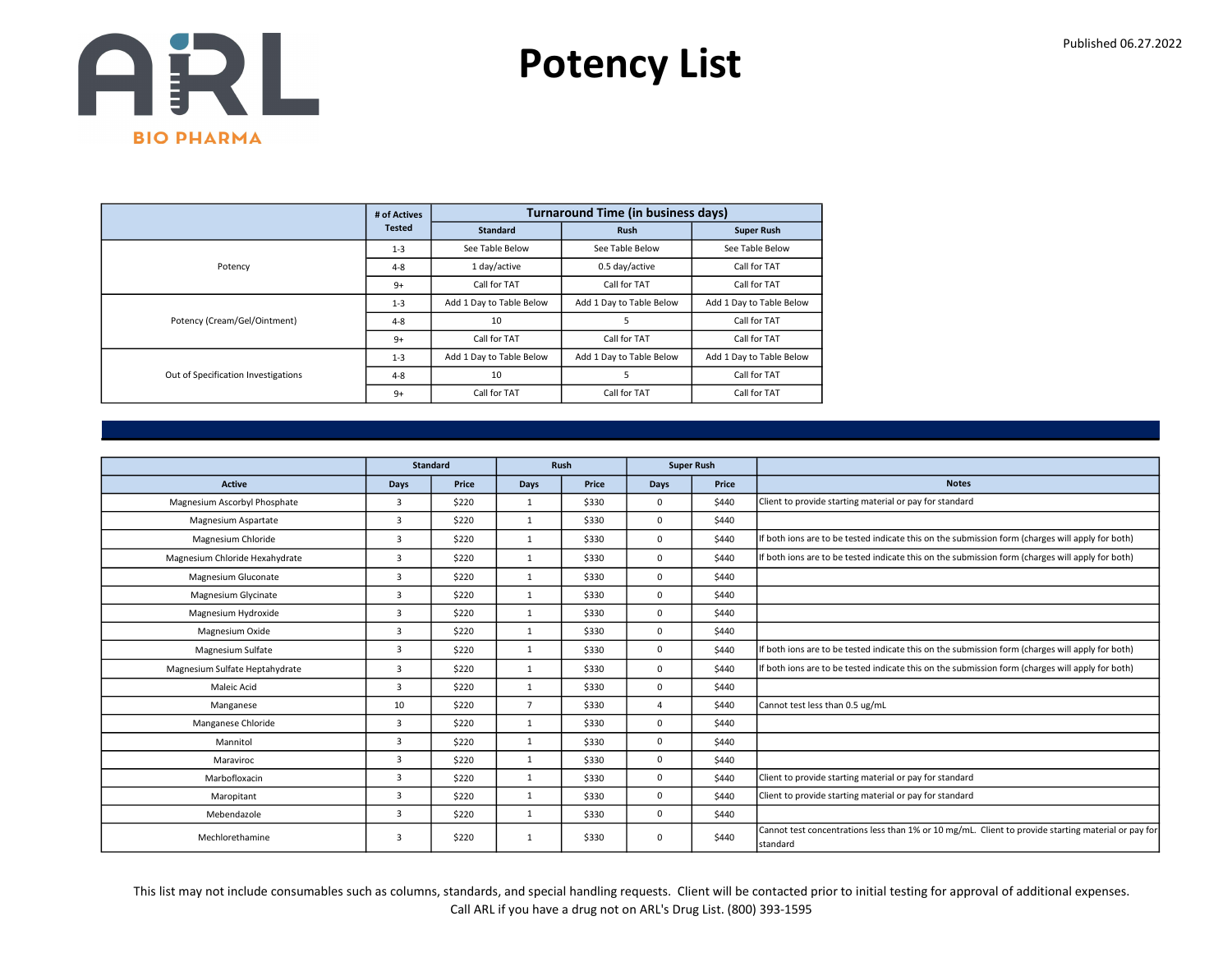

|                                     | # of Actives  |                          | <b>Turnaround Time (in business days)</b> |                          |  |  |
|-------------------------------------|---------------|--------------------------|-------------------------------------------|--------------------------|--|--|
|                                     | <b>Tested</b> | <b>Standard</b>          | <b>Rush</b>                               | <b>Super Rush</b>        |  |  |
|                                     | $1 - 3$       | See Table Below          | See Table Below                           | See Table Below          |  |  |
| Potency                             | $4 - 8$       | 1 day/active             | 0.5 day/active                            | Call for TAT             |  |  |
|                                     | $9+$          | Call for TAT             | Call for TAT                              | Call for TAT             |  |  |
|                                     | $1 - 3$       | Add 1 Day to Table Below | Add 1 Day to Table Below                  | Add 1 Day to Table Below |  |  |
| Potency (Cream/Gel/Ointment)        | $4 - 8$       | 10                       | 5                                         | Call for TAT             |  |  |
|                                     | $9+$          | Call for TAT             | Call for TAT                              | Call for TAT             |  |  |
|                                     | $1 - 3$       | Add 1 Day to Table Below | Add 1 Day to Table Below                  | Add 1 Day to Table Below |  |  |
| Out of Specification Investigations | $4 - 8$       | 10                       | 5                                         | Call for TAT             |  |  |
|                                     | $9+$          | Call for TAT             | Call for TAT                              | Call for TAT             |  |  |

|                             |                         | <b>Standard</b> | Rush           |       |                | <b>Super Rush</b> |                                                                                                                          |
|-----------------------------|-------------------------|-----------------|----------------|-------|----------------|-------------------|--------------------------------------------------------------------------------------------------------------------------|
| <b>Active</b>               | <b>Days</b>             | Price           | Days           | Price | Days           | Price             | <b>Notes</b>                                                                                                             |
| Mechlorethamine HCl         | $\overline{\mathbf{3}}$ | \$220           | $\mathbf{1}$   | \$330 | $\mathbf 0$    | \$440             | Cannot test concentrations less than 1% or 10 mg/mL. Client to provide starting material or pay for<br><b>I</b> standard |
| Meclofenamate Sodium        | $\overline{3}$          | \$220           | 1              | \$330 | $\mathbf 0$    | \$440             | Client to provide starting material or pay for standard                                                                  |
| Medetomidine HCl            | $\overline{3}$          | \$220           | $\mathbf{1}$   | \$330 | $\mathbf 0$    | \$440             |                                                                                                                          |
| Medroxyprogesterone         | $\overline{3}$          | \$220           | $\mathbf{1}$   | \$330 | $\mathbf 0$    | \$440             |                                                                                                                          |
| Medroxyprogesterone Acetate | $\overline{\mathbf{3}}$ | \$220           | $\mathbf{1}$   | \$330 | $\mathbf 0$    | \$440             |                                                                                                                          |
| Mefenamic Acid              | 3                       | \$220           | 1              | \$330 | $\mathbf 0$    | \$440             | Client to provide starting material or pay for standard                                                                  |
| Mefloquine                  | $\overline{3}$          | \$220           | 1              | \$330 | $\mathbf 0$    | \$440             |                                                                                                                          |
| Megestrol                   | $\overline{3}$          | \$220           | 1              | \$330 | $\mathbf 0$    | \$440             |                                                                                                                          |
| Megestrol Acetate           | 3                       | \$220           | $\mathbf{1}$   | \$330 | $\mathbf 0$    | \$440             |                                                                                                                          |
| Melanotan II                | 3                       | \$220           | 1              | \$330 | $\mathbf 0$    | \$440             | Client to provide starting material or pay for standard                                                                  |
| Melanotan II Acetate        | $\overline{3}$          | \$220           | 1              | \$330 | $\mathbf 0$    | \$440             | Client to provide starting material or pay for standard                                                                  |
| Melarsomine Dihyrochloride  | $\overline{3}$          | \$220           | 1              | \$330 | $\mathbf 0$    | \$440             |                                                                                                                          |
| Melatonin                   | 3                       | \$220           | $\mathbf{1}$   | \$330 | $\mathbf 0$    | \$440             |                                                                                                                          |
| Meloxicam                   | 3                       | \$220           | 1              | \$330 | $\mathbf 0$    | \$440             |                                                                                                                          |
| Melphalan                   | 3                       | \$220           | $\mathbf{1}$   | \$330 | $\mathbf 0$    | \$440             | Client to provide starting material or pay for standard                                                                  |
| Memantine                   | 10                      | \$370           | $\overline{7}$ | \$555 | $\overline{4}$ | \$740             |                                                                                                                          |
| Memantine HCl               | 10                      | \$370           | $\overline{7}$ | \$555 | $\Delta$       | \$740             |                                                                                                                          |
| Menadione                   | $\overline{3}$          | \$220           | 1              | \$330 | $\mathbf 0$    | \$440             |                                                                                                                          |
| Menadione Sodium Bisulfite  | $\overline{3}$          | \$220           | $\mathbf{1}$   | \$330 | $\mathbf 0$    | \$440             |                                                                                                                          |
| Menaquinone                 | 3                       | \$220           | 1              | \$330 | $\mathbf 0$    | \$440             | Client to provide starting material or pay for standard                                                                  |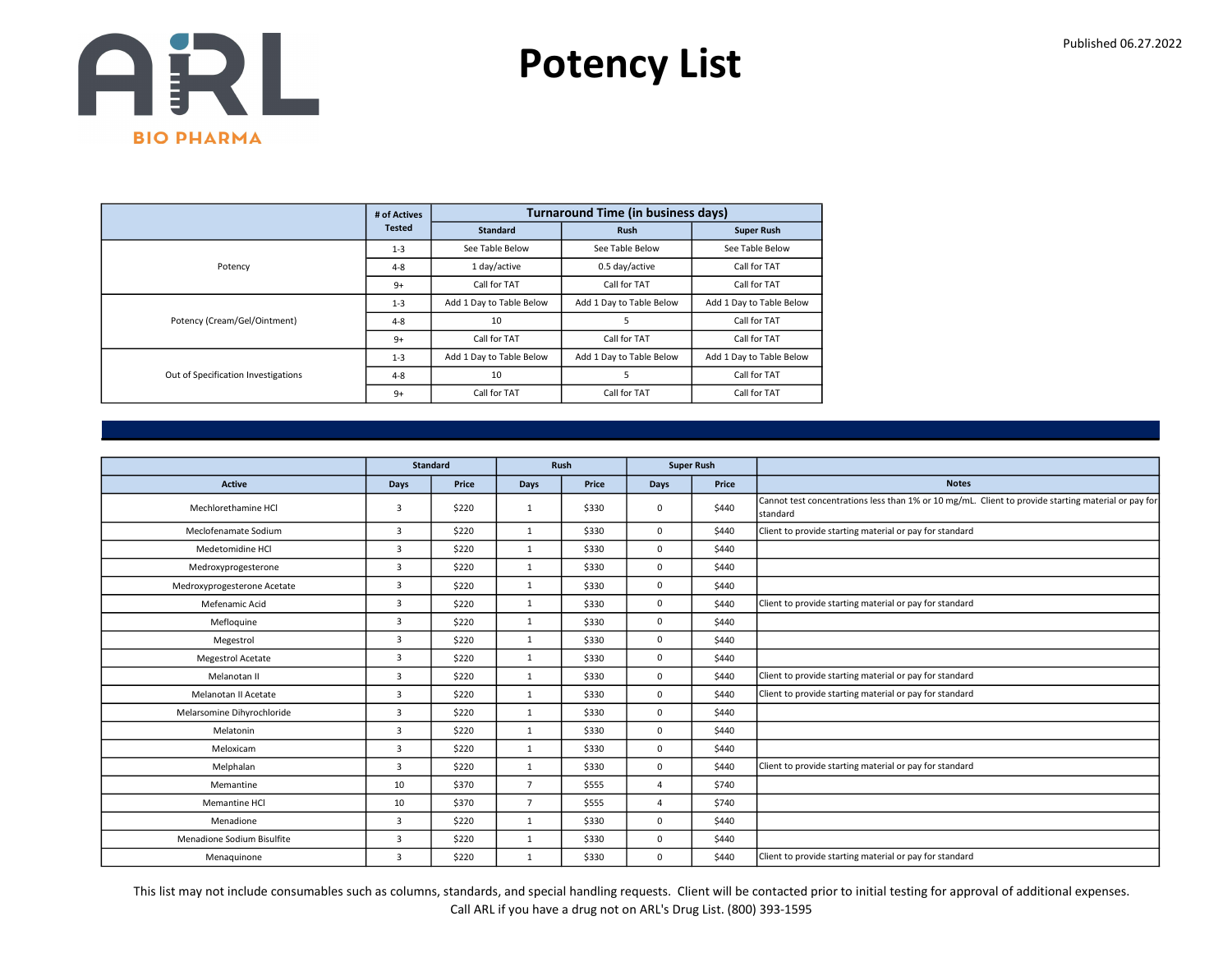

|                                     | # of Actives  |                          | <b>Turnaround Time (in business days)</b> |                          |
|-------------------------------------|---------------|--------------------------|-------------------------------------------|--------------------------|
|                                     | <b>Tested</b> | <b>Standard</b>          | <b>Rush</b>                               | <b>Super Rush</b>        |
|                                     | $1 - 3$       | See Table Below          | See Table Below                           | See Table Below          |
| Potency                             | $4 - 8$       | 1 day/active             | 0.5 day/active                            | Call for TAT             |
|                                     | $9+$          | Call for TAT             | Call for TAT                              | Call for TAT             |
|                                     | $1 - 3$       | Add 1 Day to Table Below | Add 1 Day to Table Below                  | Add 1 Day to Table Below |
| Potency (Cream/Gel/Ointment)        | $4 - 8$       | 10                       | 5                                         | Call for TAT             |
|                                     | $9+$          | Call for TAT             | Call for TAT                              | Call for TAT             |
|                                     | $1 - 3$       | Add 1 Day to Table Below | Add 1 Day to Table Below                  | Add 1 Day to Table Below |
| Out of Specification Investigations | $4 - 8$       | 10                       | 5                                         | Call for TAT             |
|                                     | $9+$          | Call for TAT             | Call for TAT                              | Call for TAT             |

|                        |                | <b>Standard</b> | Rush           |       |                | <b>Super Rush</b> |                                                                                                  |
|------------------------|----------------|-----------------|----------------|-------|----------------|-------------------|--------------------------------------------------------------------------------------------------|
| <b>Active</b>          | <b>Days</b>    | Price           | <b>Days</b>    | Price | Days           | Price             | <b>Notes</b>                                                                                     |
| Menthol                | 10             | \$370           | $\overline{7}$ | \$555 | $\overline{a}$ | \$740             |                                                                                                  |
| Meperidine             | 3              | \$220           | $\mathbf{1}$   | \$330 | 0              | \$440             |                                                                                                  |
| Meperidine HCl         | $\overline{3}$ | \$220           | $\mathbf{1}$   | \$330 | 0              | \$440             |                                                                                                  |
| Mephentermine          | $\overline{3}$ | \$220           | $\mathbf{1}$   | \$330 | 0              | \$440             |                                                                                                  |
| Mepivacaine            | $\overline{3}$ | \$220           | $\mathbf{1}$   | \$330 | 0              | \$440             | Client to provide starting material or pay for standard                                          |
| Mepivacaine HCl        | 3              | \$220           | $\mathbf{1}$   | \$330 | 0              | \$440             | Client to provide starting material or pay for standard                                          |
| Mercaptopurine         | 3              | \$220           | $\mathbf{1}$   | \$330 | 0              | \$440             |                                                                                                  |
| Mercury                | 10             | \$220           | $\overline{7}$ | \$330 | $\Delta$       | \$440             | Cannot test less than 0.1 ug/mL                                                                  |
| Meropenem              | 3              | \$220           | $\mathbf{1}$   | \$330 | 0              | \$440             | Client to provide starting material or pay for standard                                          |
| Mesalamine             | $\overline{3}$ | \$220           | $\mathbf{1}$   | \$330 | 0              | \$440             |                                                                                                  |
| Mesna                  | 3              | \$220           | $\mathbf{1}$   | \$330 | 0              | \$440             | Client to provide starting material or pay for standard                                          |
| Mesterolone            | $\overline{3}$ | \$220           | $\mathbf{1}$   | \$330 | 0              | \$440             |                                                                                                  |
| Metaflumizone          | 3              | \$220           | $\mathbf{1}$   | \$330 | 0              | \$440             | Client to provide starting material or pay for standard                                          |
| Metamizole Sodium      | $\overline{3}$ | \$220           | $\mathbf{1}$   | \$330 | 0              | \$440             |                                                                                                  |
| Metaproterenol         | 3              | \$220           | $\mathbf{1}$   | \$330 | 0              | \$440             |                                                                                                  |
| Metaproterenol Sulfate | $\overline{3}$ | \$220           | $\mathbf{1}$   | \$330 | 0              | \$440             |                                                                                                  |
| Metformin HCl          | $\overline{3}$ | \$220           | $\mathbf{1}$   | \$330 | 0              | \$440             |                                                                                                  |
| Methacholine Chloride  | 3              | \$220           | $\mathbf{1}$   | \$330 | 0              | \$440             | If both ions are to be tested indicate this on the submission form (charges will apply for both) |
| Methadone              | 3              | \$220           | 1              | \$330 | 0              | \$440             |                                                                                                  |
| Methadone HCl          | 3              | \$220           | $\mathbf{1}$   | \$330 | 0              | \$440             |                                                                                                  |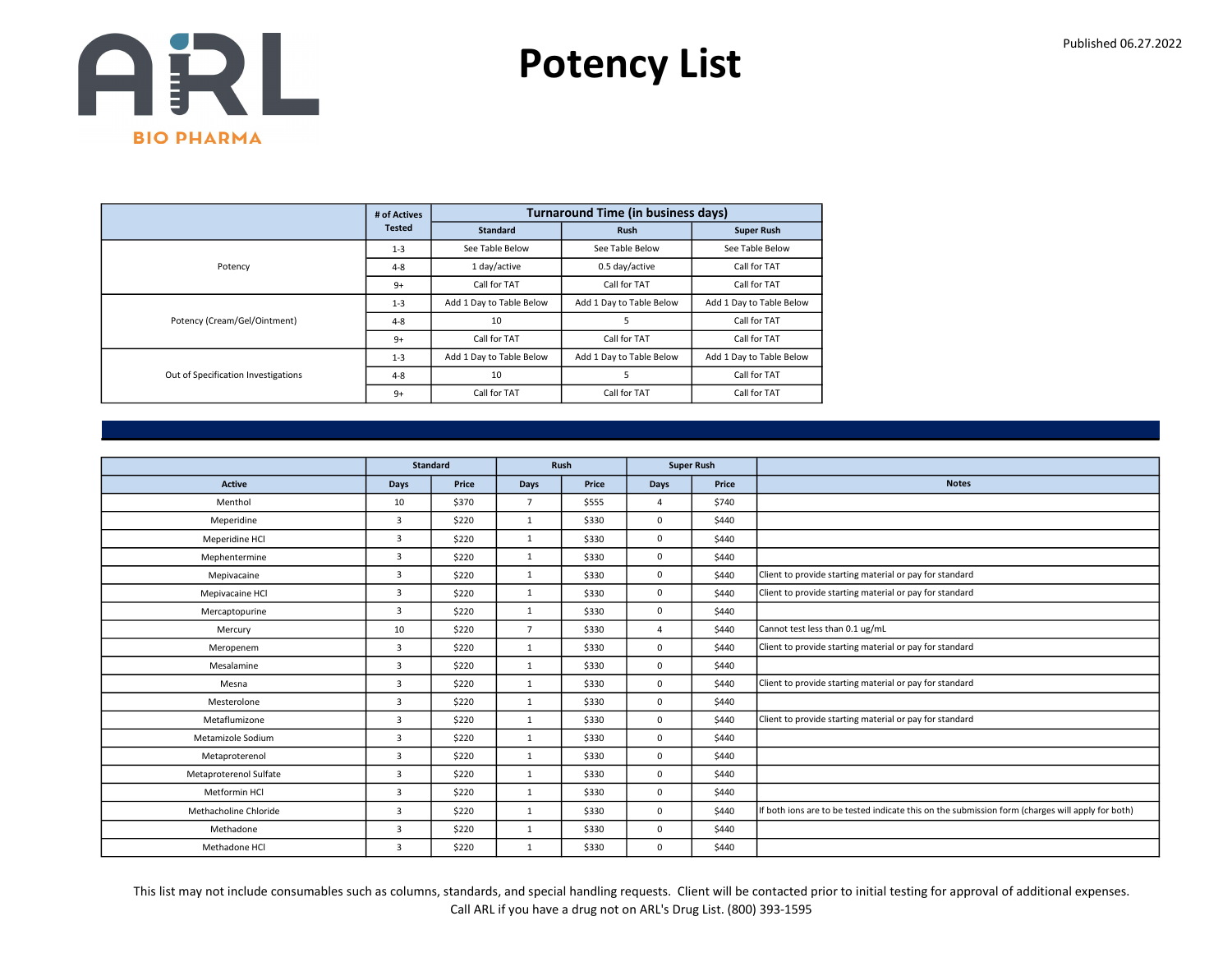

|                                     | # of Actives  |                          | <b>Turnaround Time (in business days)</b> |                          |
|-------------------------------------|---------------|--------------------------|-------------------------------------------|--------------------------|
|                                     | <b>Tested</b> | <b>Standard</b>          | <b>Rush</b>                               | <b>Super Rush</b>        |
|                                     | $1 - 3$       | See Table Below          | See Table Below                           | See Table Below          |
| Potency                             | $4 - 8$       | 1 day/active             | 0.5 day/active                            | Call for TAT             |
|                                     | $9+$          | Call for TAT             | Call for TAT                              | Call for TAT             |
|                                     | $1 - 3$       | Add 1 Day to Table Below | Add 1 Day to Table Below                  | Add 1 Day to Table Below |
| Potency (Cream/Gel/Ointment)        | $4 - 8$       | 10                       | 5                                         | Call for TAT             |
|                                     | $9+$          | Call for TAT             | Call for TAT                              | Call for TAT             |
|                                     | $1 - 3$       | Add 1 Day to Table Below | Add 1 Day to Table Below                  | Add 1 Day to Table Below |
| Out of Specification Investigations | $4 - 8$       | 10                       |                                           | Call for TAT             |
|                                     | $9+$          | Call for TAT             | Call for TAT                              | Call for TAT             |

|                           |                | <b>Standard</b> | Rush           |       |                | <b>Super Rush</b> |                                                         |
|---------------------------|----------------|-----------------|----------------|-------|----------------|-------------------|---------------------------------------------------------|
| <b>Active</b>             | Days           | Price           | Days           | Price | <b>Days</b>    | Price             | <b>Notes</b>                                            |
| Methamphetamine           | 10             | \$270           | $\overline{7}$ | \$405 | $\overline{a}$ | \$540             |                                                         |
| Methandrostenolone        | $\overline{3}$ | \$220           | 1              | \$330 | 0              | \$440             | Client to provide starting material or pay for standard |
| Methanol                  | 10             | \$370           | $\overline{7}$ | \$555 | $\overline{a}$ | \$740             |                                                         |
| Methazolamide             | 3              | \$220           | $\mathbf{1}$   | \$330 | $\Omega$       | \$440             | Client to provide starting material or pay for standard |
| Methenamine Mandelate     | 10             | \$470           | $\overline{7}$ | \$705 | $\overline{4}$ | \$940             | Client to provide starting material or pay for standard |
| Methimazole               | $\overline{3}$ | \$170           | $\mathbf{1}$   | \$255 | $\mathbf 0$    | \$340             |                                                         |
| Methionine                | $\overline{3}$ | \$170           | $\mathbf{1}$   | \$255 | $\mathbf 0$    | \$340             |                                                         |
| Methocarbamol             | $\overline{3}$ | \$220           | $\mathbf{1}$   | \$330 | $\mathbf 0$    | \$440             |                                                         |
| Methohexital              | 3              | \$220           | $\mathbf{1}$   | \$330 | $\mathbf 0$    | \$440             | Client to provide starting material or pay for standard |
| Methohexital Sodium       | $\overline{3}$ | \$220           | 1              | \$330 | $\mathbf 0$    | \$440             | Client to provide starting material or pay for standard |
| Methotrexate              | $\overline{3}$ | \$220           | $\mathbf{1}$   | \$330 | $\mathbf 0$    | \$440             |                                                         |
| Methoxsalen               | $\overline{3}$ | \$220           | 1              | \$330 | $\mathbf 0$    | \$440             |                                                         |
| Methscopolamine Bromide   | 3              | \$220           | $\mathbf{1}$   | \$330 | $\mathbf 0$    | \$440             | Client to provide starting material or pay for standard |
| Methyl aminolevulinate    | $\overline{3}$ | \$320           | $\mathbf{1}$   | \$480 | $\mathbf 0$    | \$640             | Client to provide starting material or pay for standard |
| Methyl methacrylate       | 10             | \$270           | $\overline{7}$ | \$405 | $\overline{4}$ | \$540             |                                                         |
| Methyl Salicylate         | $\overline{3}$ | \$220           | 1              | \$330 | $\mathbf 0$    | \$440             |                                                         |
| Methyl Sulfonyl Methane   | 10             | \$370           | $\overline{7}$ | \$555 | 4              | \$740             |                                                         |
| Methylcobalamin           | 3              | \$170           | $\mathbf{1}$   | \$255 | $\mathbf 0$    | \$340             |                                                         |
| Methylene Blue            | 3              | \$220           | $\mathbf{1}$   | \$330 | $\mathbf 0$    | \$440             |                                                         |
| Methylene Blue Trihydrate | 3              | \$220           | $\mathbf{1}$   | \$330 | 0              | \$440             |                                                         |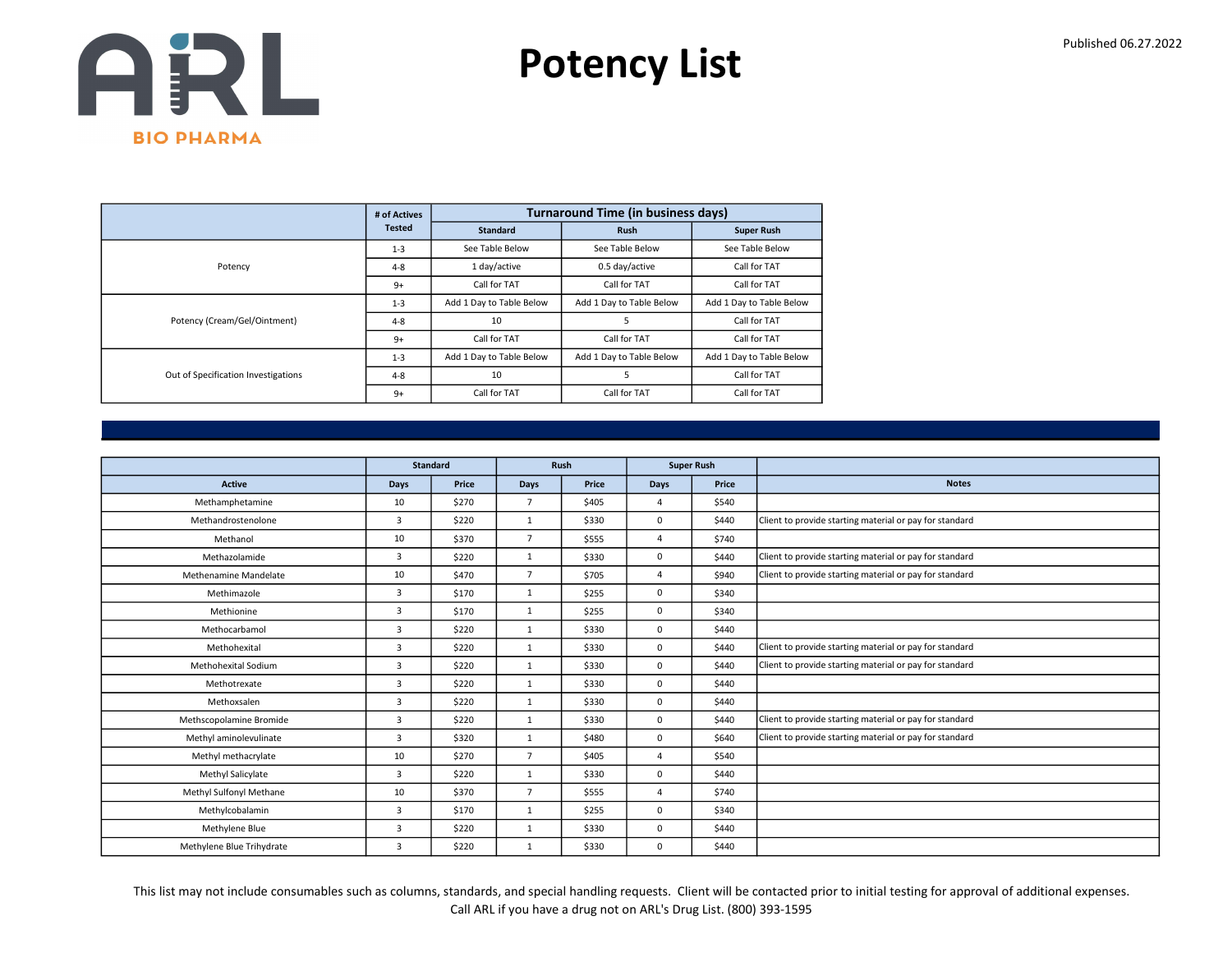

|                                     | # of Actives  |                          | <b>Turnaround Time (in business days)</b> |                          |
|-------------------------------------|---------------|--------------------------|-------------------------------------------|--------------------------|
|                                     | <b>Tested</b> | <b>Standard</b>          | <b>Rush</b>                               | <b>Super Rush</b>        |
|                                     | $1 - 3$       | See Table Below          | See Table Below                           | See Table Below          |
| Potency                             | $4 - 8$       | 1 day/active             | 0.5 day/active                            | Call for TAT             |
|                                     | $9+$          | Call for TAT             | Call for TAT                              | Call for TAT             |
|                                     | $1 - 3$       | Add 1 Day to Table Below | Add 1 Day to Table Below                  | Add 1 Day to Table Below |
| Potency (Cream/Gel/Ointment)        | $4 - 8$       | 10                       | 5                                         | Call for TAT             |
|                                     | $9+$          | Call for TAT             | Call for TAT                              | Call for TAT             |
|                                     | $1 - 3$       | Add 1 Day to Table Below | Add 1 Day to Table Below                  | Add 1 Day to Table Below |
| Out of Specification Investigations | $4 - 8$       | 10                       | 5                                         | Call for TAT             |
|                                     | $9+$          | Call for TAT             | Call for TAT                              | Call for TAT             |

|                                      |                | <b>Standard</b> |                | Rush  | <b>Super Rush</b> |       |                                                                        |
|--------------------------------------|----------------|-----------------|----------------|-------|-------------------|-------|------------------------------------------------------------------------|
| Active                               | Days           | Price           | Days           | Price | Days              | Price | <b>Notes</b>                                                           |
| Methylene Chloride (Dichloromethane) | 10             | \$370           | $\overline{7}$ | \$555 | 4                 | \$740 |                                                                        |
| Methylfolate                         | $\overline{3}$ | \$220           | $\mathbf{1}$   | \$330 | 0                 | \$440 |                                                                        |
| Methylparaben                        | $\overline{3}$ | \$220           | $\mathbf{1}$   | \$330 | 0                 | \$440 |                                                                        |
| Methylphenidate HCl                  | $\overline{3}$ | \$220           | $\mathbf{1}$   | \$330 | $\Omega$          | \$440 | Client to provide starting material or pay for standard                |
| Methylprednisolone                   | $\overline{3}$ | \$220           | $\mathbf{1}$   | \$330 | 0                 | \$440 | Client must indicate if the sample is Acetate or Sodium Succinate form |
| Methylprednisolone Acetate           | $\overline{3}$ | \$220           | $\mathbf{1}$   | \$330 | 0                 | \$440 |                                                                        |
| Methylprednisolone Sodium Succinate  | $\overline{3}$ | \$220           | $\mathbf{1}$   | \$330 | 0                 | \$440 | Client to provide starting material or pay for standard                |
| Methyltestosterone                   | $\overline{3}$ | \$220           | $\mathbf{1}$   | \$330 | 0                 | \$440 | Client to provide starting material or pay for standard                |
| Methysergide                         | 3              | \$220           | $\mathbf{1}$   | \$330 | 0                 | \$440 |                                                                        |
| Metoclopramide                       | $\overline{3}$ | \$220           | $\mathbf{1}$   | \$330 | 0                 | \$440 |                                                                        |
| Metoclopramide HCl                   | $\overline{3}$ | \$220           | $\mathbf{1}$   | \$330 | 0                 | \$440 |                                                                        |
| Metolazone                           | $\overline{3}$ | \$220           | $\mathbf{1}$   | \$330 | 0                 | \$440 | Client to provide starting material or pay for standard                |
| Metoprolol                           | $\overline{3}$ | \$220           | $\mathbf{1}$   | \$330 | 0                 | \$440 |                                                                        |
| <b>Metoprolol Succinate</b>          | 3              | \$220           | $\mathbf{1}$   | \$330 | 0                 | \$440 |                                                                        |
| <b>Metoprolol Tartrate</b>           | 3              | \$220           | $\mathbf{1}$   | \$330 | 0                 | \$440 |                                                                        |
| Metronidazole                        | $\overline{3}$ | \$220           | 1              | \$330 | 0                 | \$440 | Client must indicate if the sample is free base or benzoate form       |
| Metronidazole Benzoate               | $\overline{3}$ | \$220           | $\mathbf{1}$   | \$330 | 0                 | \$440 |                                                                        |
| Metronidazole HCl                    | 3              | \$220           | $\mathbf{1}$   | \$330 | 0                 | \$440 |                                                                        |
| Mexiletine                           | $\overline{3}$ | \$220           | $\mathbf{1}$   | \$330 | 0                 | \$440 |                                                                        |
| Mexiletine HCl                       | 3              | \$220           | $\mathbf{1}$   | \$330 | 0                 | \$440 |                                                                        |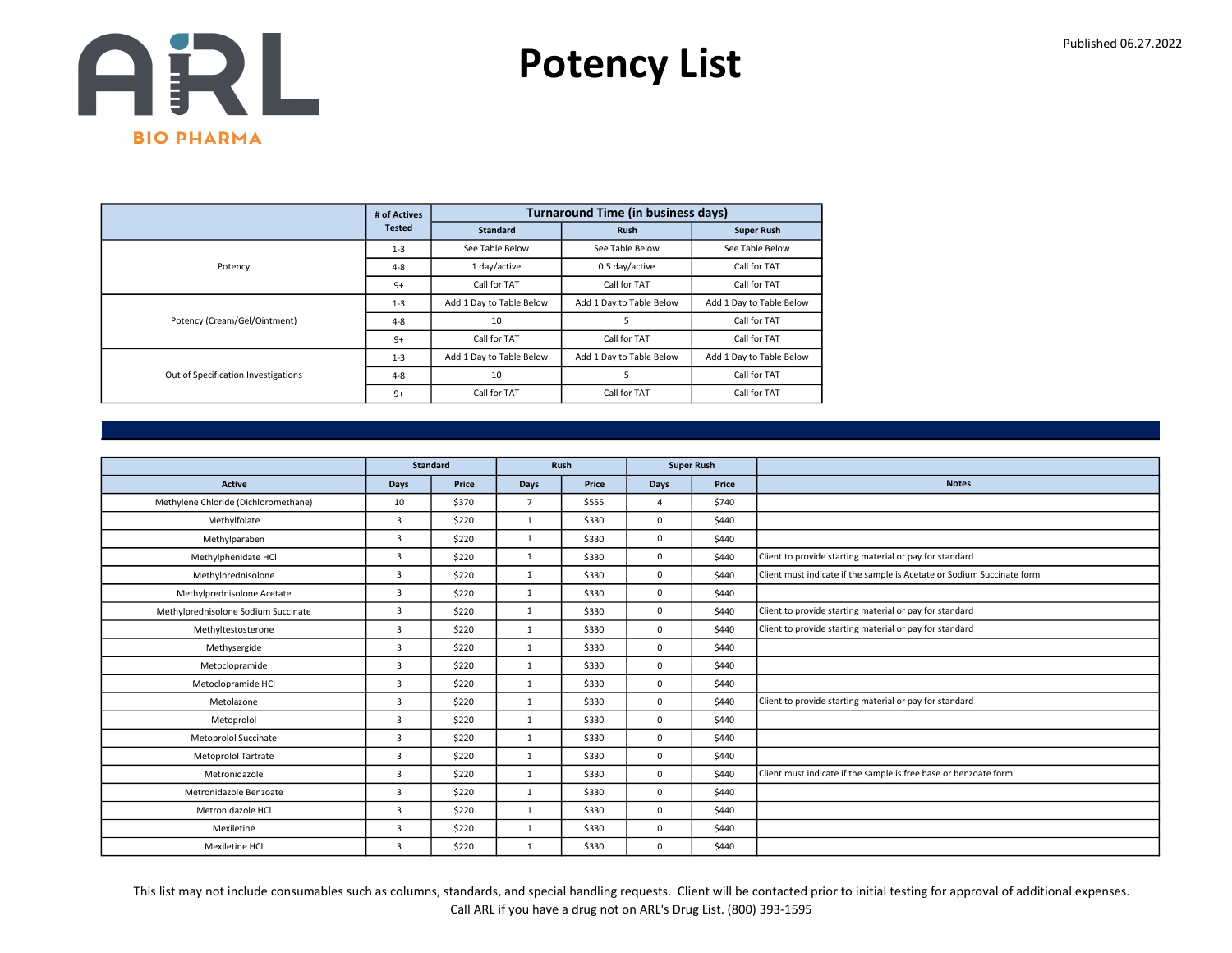

|                                     | # of Actives  |                          | <b>Turnaround Time (in business days)</b> |                          |
|-------------------------------------|---------------|--------------------------|-------------------------------------------|--------------------------|
|                                     | <b>Tested</b> | <b>Standard</b>          | <b>Rush</b>                               | <b>Super Rush</b>        |
|                                     | $1 - 3$       | See Table Below          | See Table Below                           | See Table Below          |
| Potency                             | $4 - 8$       | 1 day/active             | 0.5 day/active                            | Call for TAT             |
|                                     | $9+$          | Call for TAT             | Call for TAT                              | Call for TAT             |
|                                     | $1 - 3$       | Add 1 Day to Table Below | Add 1 Day to Table Below                  | Add 1 Day to Table Below |
| Potency (Cream/Gel/Ointment)        | $4 - 8$       | 10                       | 5                                         | Call for TAT             |
|                                     | $9+$          | Call for TAT             | Call for TAT                              | Call for TAT             |
|                                     | $1 - 3$       | Add 1 Day to Table Below | Add 1 Day to Table Below                  | Add 1 Day to Table Below |
| Out of Specification Investigations | $4 - 8$       | 10                       | 5                                         | Call for TAT             |
|                                     | $9+$          | Call for TAT             | Call for TAT                              | Call for TAT             |

|                    |                | <b>Standard</b> | Rush         |       |             | <b>Super Rush</b> |                                                         |
|--------------------|----------------|-----------------|--------------|-------|-------------|-------------------|---------------------------------------------------------|
| <b>Active</b>      | Days           | Price           | Days         | Price | <b>Days</b> | Price             | <b>Notes</b>                                            |
| Mibolerone         | $\overline{3}$ | \$220           | 1            | \$330 | $\mathbf 0$ | \$440             | Requires client starting material                       |
| Miconazole         | $\overline{3}$ | \$220           | $\mathbf{1}$ | \$330 | $\mathbf 0$ | \$440             |                                                         |
| Miconazole Nitrate | $\overline{3}$ | \$220           | 1            | \$330 | $\mathbf 0$ | \$440             |                                                         |
| Midazolam          | 3              | \$220           | 1            | \$330 | N/A         | N/A               |                                                         |
| Midazolam HCl      | $\overline{3}$ | \$220           | $\mathbf{1}$ | \$330 | N/A         | N/A               |                                                         |
| Midodrine HCl      | $\overline{3}$ | \$220           | $\mathbf{1}$ | \$330 | $\mathbf 0$ | \$440             |                                                         |
| Milnacipran        | $\overline{3}$ | \$220           | 1            | \$330 | $\mathbf 0$ | \$440             |                                                         |
| Milrinone          | $\overline{3}$ | \$220           | $\mathbf{1}$ | \$330 | $\mathbf 0$ | \$440             |                                                         |
| Milrinone Lactate  | 3              | \$220           | $\mathbf{1}$ | \$330 | $\mathbf 0$ | \$440             |                                                         |
| Minocycline        | $\overline{3}$ | \$220           | 1            | \$330 | $\mathbf 0$ | \$440             |                                                         |
| Minoxidil          | 3              | \$220           | $\mathbf{1}$ | \$330 | $\mathbf 0$ | \$440             |                                                         |
| Mirabegron         | $\overline{3}$ | \$270           | 1            | \$405 | $\mathbf 0$ | \$540             | Client to provide starting material or pay for standard |
| Mirtazapine        | 3              | \$220           | $\mathbf{1}$ | \$330 | $\mathbf 0$ | \$440             |                                                         |
| Misoprostol        | $\overline{3}$ | \$220           | $\mathbf{1}$ | \$330 | $\mathbf 0$ | \$440             | Client to provide starting material or pay for standard |
| Mitomycin          | 3              | \$270           | $\mathbf{1}$ | \$405 | $^{\circ}$  | \$540             |                                                         |
| Mitotane           | $\overline{3}$ | \$220           | 1            | \$330 | $\mathbf 0$ | \$440             |                                                         |
| Mitoxantrone       | $\overline{3}$ | \$220           | $\mathbf{1}$ | \$330 | $\mathbf 0$ | \$440             | Client to provide starting material or pay for standard |
| Mitragynine        | 3              | \$220           | $\mathbf{1}$ | \$330 | $\mathbf 0$ | \$440             | Client to provide starting material or pay for standard |
| Moclobemide        | 3              | \$220           | $\mathbf{1}$ | \$330 | $\mathbf 0$ | \$440             |                                                         |
| Modafinil          | 3              | \$220           | $\mathbf{1}$ | \$330 | $\mathbf 0$ | \$440             |                                                         |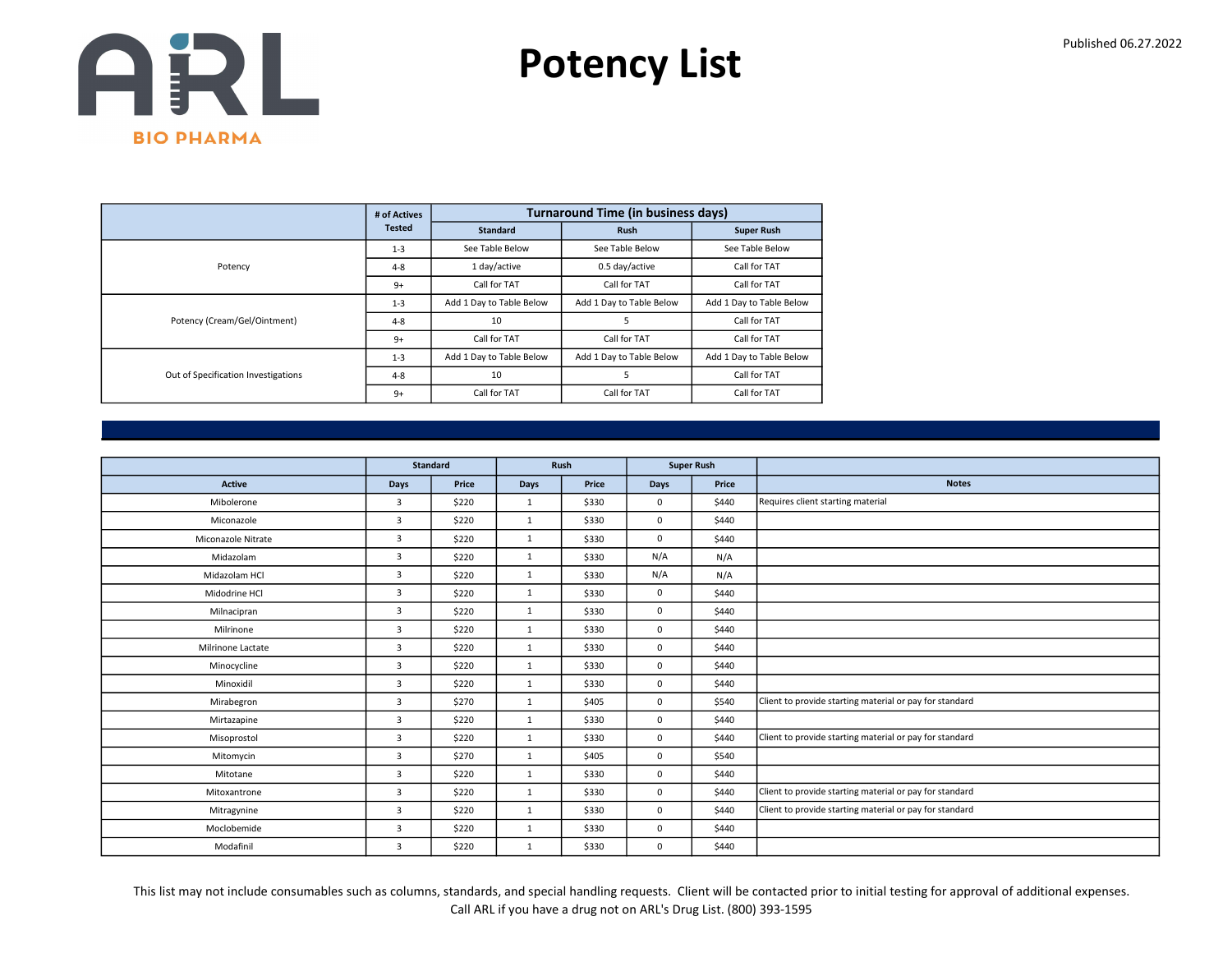

|                                     | # of Actives  |                          | <b>Turnaround Time (in business days)</b> |                          |
|-------------------------------------|---------------|--------------------------|-------------------------------------------|--------------------------|
|                                     | <b>Tested</b> | <b>Standard</b>          | <b>Rush</b>                               | <b>Super Rush</b>        |
|                                     | $1 - 3$       | See Table Below          | See Table Below                           | See Table Below          |
| Potency                             | $4 - 8$       | 1 day/active             | 0.5 day/active                            | Call for TAT             |
|                                     | $9+$          | Call for TAT             | Call for TAT                              | Call for TAT             |
|                                     | $1 - 3$       | Add 1 Day to Table Below | Add 1 Day to Table Below                  | Add 1 Day to Table Below |
| Potency (Cream/Gel/Ointment)        | $4 - 8$       | 10                       | 5                                         | Call for TAT             |
|                                     | $9+$          | Call for TAT             | Call for TAT                              | Call for TAT             |
|                                     | $1 - 3$       | Add 1 Day to Table Below | Add 1 Day to Table Below                  | Add 1 Day to Table Below |
| Out of Specification Investigations | $4 - 8$       | 10                       | 5                                         | Call for TAT             |
|                                     | $9+$          | Call for TAT             | Call for TAT                              | Call for TAT             |

|                                  |                | <b>Standard</b> |                | Rush<br><b>Super Rush</b> |                |         |                                                                                                  |
|----------------------------------|----------------|-----------------|----------------|---------------------------|----------------|---------|--------------------------------------------------------------------------------------------------|
| <b>Active</b>                    | Days           | Price           | Days           | Price                     | <b>Days</b>    | Price   | <b>Notes</b>                                                                                     |
| Molybdenum                       | 10             | \$220           | $\overline{7}$ | \$330                     | $\overline{a}$ | \$440   | Cannot test less than 0.5 ug/mL                                                                  |
| Mometasone Furoate               | 3              | \$220           | $\mathbf{1}$   | \$330                     | $\Omega$       | \$440   |                                                                                                  |
| Monobenzone                      | 3              | \$220           | $\mathbf{1}$   | \$330                     | $\mathbf 0$    | \$440   |                                                                                                  |
| Monosodium Aspartate Monohydrate | $\overline{3}$ | \$220           | 1              | \$330                     | $\mathbf 0$    | \$440   | If both ions are to be tested indicate this on the submission form (charges will apply for both) |
| Monosodium Glutamate Monohydrate | 3              | \$220           | $\mathbf{1}$   | \$330                     | $\mathbf 0$    | \$440   | If both ions are to be tested indicate this on the submission form (charges will apply for both) |
| Montelukast Sodium               | 3              | \$220           | $\mathbf{1}$   | \$330                     | $\mathbf 0$    | \$440   | Client to provide starting material or pay for standard                                          |
| Morphine                         | $\overline{3}$ | \$170           | 1              | \$255                     | $\mathbf 0$    | \$340   |                                                                                                  |
| Morphine Sulfate Pentahydrate    | 3              | \$170           | 1              | \$255                     | $\mathbf 0$    | \$340   |                                                                                                  |
| Morphine Sulfate                 | 3              | \$170           | $\mathbf{1}$   | \$255                     | $\mathbf 0$    | \$340   |                                                                                                  |
| MOTS-c                           | 5              | \$520           | 3              | \$780                     | $\overline{2}$ | \$1,040 | Client to provide starting material or pay for standard                                          |
| MOTS-c Acetate                   | 5              | \$520           | 3              | \$780                     | $\overline{2}$ | \$1,040 | Client to provide starting material or pay for standard                                          |
| Moxifloxacin                     | 3              | \$170           | $\mathbf{1}$   | \$255                     | $\mathbf 0$    | \$340   |                                                                                                  |
| Moxifloxacin HCl                 | 3              | \$170           | 1              | \$255                     | $\Omega$       | \$340   |                                                                                                  |
| MPC-7869                         | 3              | \$220           | $\mathbf{1}$   | \$330                     | $\mathbf 0$    | \$440   | Client to provide starting material or pay for standard                                          |
| Mupirocin                        | 3              | \$220           | 1              | \$330                     | $\mathbf 0$    | \$440   |                                                                                                  |
| Mycamine                         | 3              | \$220           | 1              | \$330                     | $\mathbf 0$    | \$440   | Client to provide starting material or pay for standard                                          |
| Mycophenolate Mofetil            | 3              | \$220           | $\mathbf{1}$   | \$330                     | $\mathbf 0$    | \$440   |                                                                                                  |
| Nabumetone                       | 3              | \$220           | 1              | \$330                     | $\mathbf 0$    | \$440   |                                                                                                  |
| N-Acetyl-Carnosine               | 3              | \$220           | 1              | \$330                     | 0              | \$440   |                                                                                                  |
| N-Acetylcysteine                 | 3              | \$220           | $\mathbf{1}$   | \$330                     | 0              | \$440   |                                                                                                  |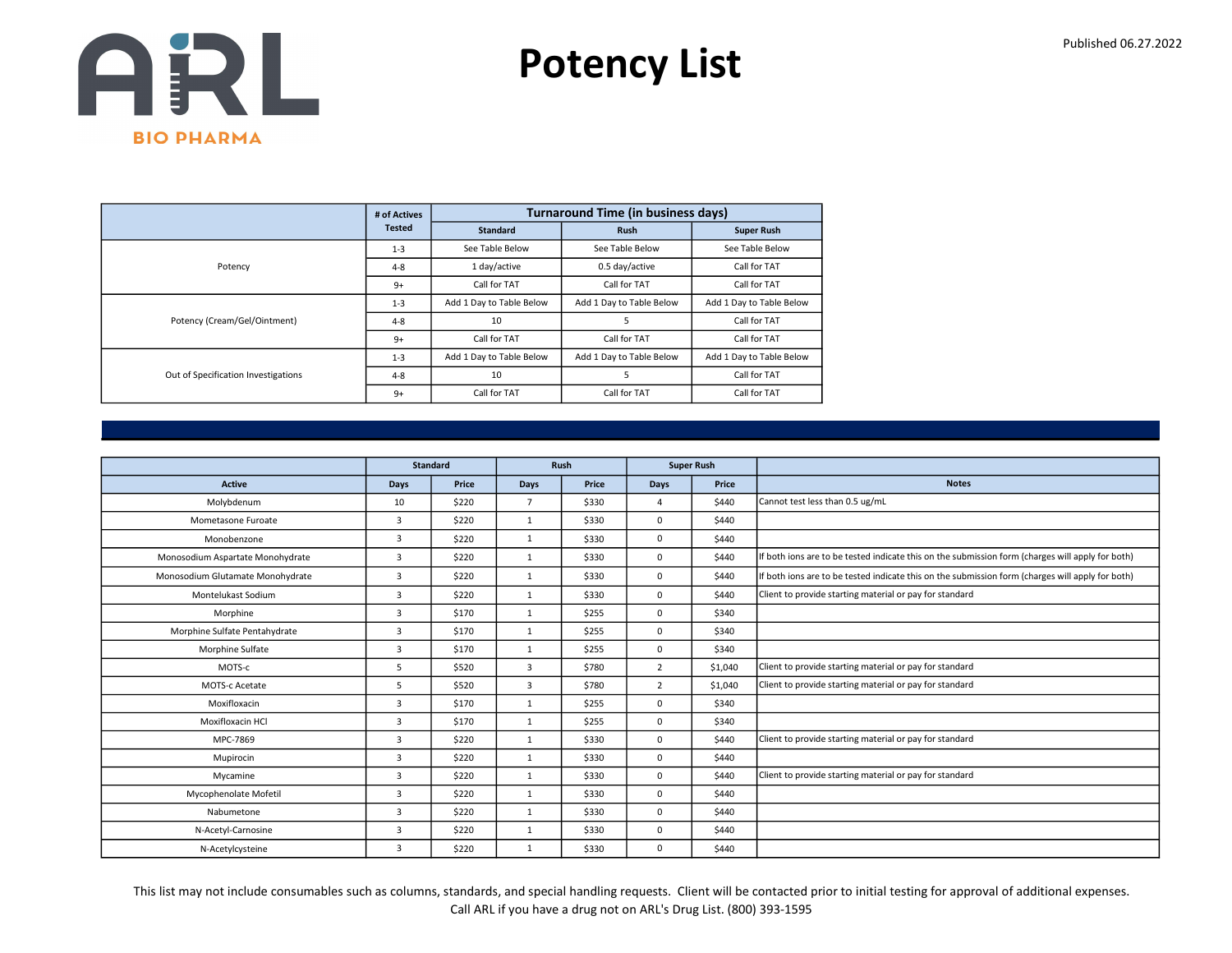

|                                     | # of Actives  |                          | <b>Turnaround Time (in business days)</b> |                          |
|-------------------------------------|---------------|--------------------------|-------------------------------------------|--------------------------|
|                                     | <b>Tested</b> | <b>Standard</b>          | <b>Rush</b>                               | <b>Super Rush</b>        |
|                                     | $1 - 3$       | See Table Below          | See Table Below                           | See Table Below          |
| Potency                             | $4 - 8$       | 1 day/active             | 0.5 day/active                            | Call for TAT             |
|                                     | $9+$          | Call for TAT             | Call for TAT                              | Call for TAT             |
|                                     | $1 - 3$       | Add 1 Day to Table Below | Add 1 Day to Table Below                  | Add 1 Day to Table Below |
| Potency (Cream/Gel/Ointment)        | $4 - 8$       | 10                       | 5                                         | Call for TAT             |
|                                     | $9+$          | Call for TAT             | Call for TAT                              | Call for TAT             |
|                                     | $1 - 3$       | Add 1 Day to Table Below | Add 1 Day to Table Below                  | Add 1 Day to Table Below |
| Out of Specification Investigations | $4 - 8$       | 10                       | 5                                         | Call for TAT             |
|                                     | $9+$          | Call for TAT             | Call for TAT                              | Call for TAT             |

|                        |                | <b>Standard</b> | Rush         |       |             | <b>Super Rush</b> |                                                         |
|------------------------|----------------|-----------------|--------------|-------|-------------|-------------------|---------------------------------------------------------|
| <b>Active</b>          | Days           | Price           | Days         | Price | <b>Days</b> | Price             | <b>Notes</b>                                            |
| N-Acetyl-D-Glucosamine | $\overline{3}$ | \$220           | 1            | \$330 | $\mathbf 0$ | \$440             |                                                         |
| N-Acetyl-L-Cysteine    | $\overline{3}$ | \$220           | 1            | \$330 | $\mathbf 0$ | \$440             |                                                         |
| N-Acetyl-L-Tyrosine    | 3              | \$220           | 1            | \$330 | $\mathbf 0$ | \$440             |                                                         |
| Nadolol                | $\overline{3}$ | \$220           | $\mathbf{1}$ | \$330 | $\Omega$    | \$440             |                                                         |
| Nafcillin              | $\overline{3}$ | \$220           | 1            | \$330 | $\mathbf 0$ | \$440             | Client to provide starting material or pay for standard |
| Nafcillin Sodium       | $\overline{3}$ | \$220           | $\mathbf{1}$ | \$330 | $\mathbf 0$ | \$440             | Client to provide starting material or pay for standard |
| Nalbuphine             | 3              | \$220           | $\mathbf{1}$ | \$330 | $\mathbf 0$ | \$440             |                                                         |
| Nalbuphine HCl         | $\overline{3}$ | \$220           | 1            | \$330 | $\mathbf 0$ | \$440             |                                                         |
| Nalmefene              | 3              | \$220           | $\mathbf{1}$ | \$330 | $\mathbf 0$ | \$440             | Client to provide starting material or pay for standard |
| Nalmefene HCl          | $\overline{3}$ | \$220           | $\mathbf{1}$ | \$330 | $\mathbf 0$ | \$440             | Client to provide starting material or pay for standard |
| Naloxone               | $\overline{3}$ | \$220           | $\mathbf{1}$ | \$330 | $\mathbf 0$ | \$440             |                                                         |
| Naloxone HCl           | 3              | \$220           | 1            | \$330 | $\mathbf 0$ | \$440             |                                                         |
| Naltrexone             | $\overline{3}$ | \$170           | $\mathbf{1}$ | \$255 | $\mathbf 0$ | \$340             |                                                         |
| Naltrexone HCl         | 3              | \$170           | 1            | \$255 | $\mathbf 0$ | \$340             |                                                         |
| Naltrexone Palmitate   | 3              | \$170           | 1            | \$255 | $\mathbf 0$ | \$340             |                                                         |
| Nandrolone             | $\overline{3}$ | \$220           | 1            | \$330 | $\mathbf 0$ | \$440             |                                                         |
| Nandrolone Decanoate   | $\overline{3}$ | \$220           | $\mathbf{1}$ | \$330 | $\mathbf 0$ | \$440             |                                                         |
| Naproxen               | 3              | \$220           | 1            | \$330 | $\mathbf 0$ | \$440             |                                                         |
| Naratriptan            | 3              | \$220           | 1            | \$330 | $\mathbf 0$ | \$440             |                                                         |
| Natamycin              | 3              | \$270           | 1            | \$405 | $\mathbf 0$ | \$540             |                                                         |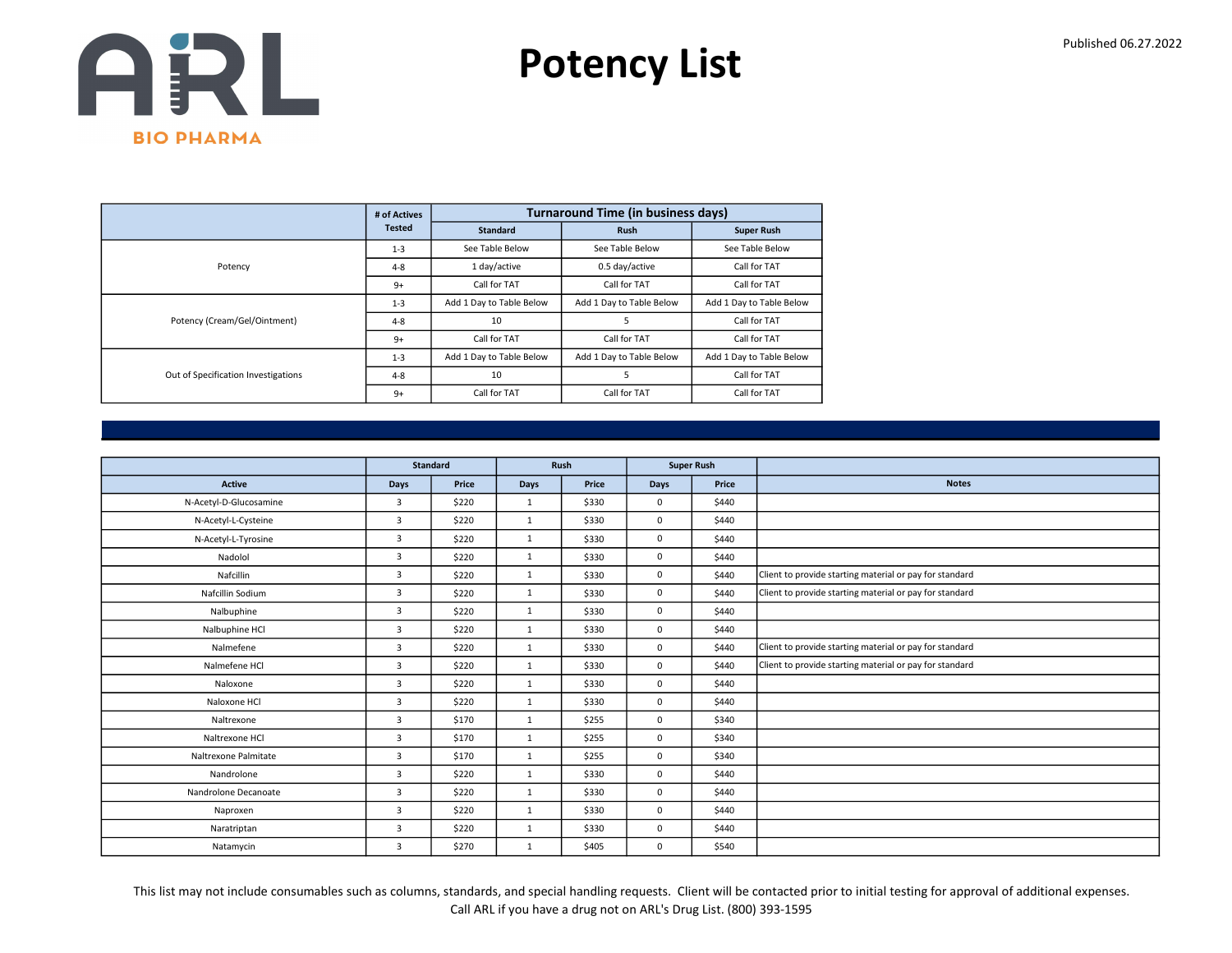

|                                     | # of Actives  |                          | <b>Turnaround Time (in business days)</b> |                          |
|-------------------------------------|---------------|--------------------------|-------------------------------------------|--------------------------|
|                                     | <b>Tested</b> | <b>Standard</b>          | <b>Rush</b>                               | <b>Super Rush</b>        |
|                                     | $1 - 3$       | See Table Below          | See Table Below                           | See Table Below          |
| Potency                             | $4 - 8$       | 1 day/active             | 0.5 day/active                            | Call for TAT             |
|                                     | $9+$          | Call for TAT             | Call for TAT                              | Call for TAT             |
|                                     | $1 - 3$       | Add 1 Day to Table Below | Add 1 Day to Table Below                  | Add 1 Day to Table Below |
| Potency (Cream/Gel/Ointment)        | $4 - 8$       | 10                       | 5                                         | Call for TAT             |
|                                     | $9+$          | Call for TAT             | Call for TAT                              | Call for TAT             |
|                                     | $1 - 3$       | Add 1 Day to Table Below | Add 1 Day to Table Below                  | Add 1 Day to Table Below |
| Out of Specification Investigations | $4 - 8$       | 10                       | 5                                         | Call for TAT             |
|                                     | $9+$          | Call for TAT             | Call for TAT                              | Call for TAT             |

|                                   |                | <b>Standard</b> | Rush           |       |                | <b>Super Rush</b> |                                                         |
|-----------------------------------|----------------|-----------------|----------------|-------|----------------|-------------------|---------------------------------------------------------|
| <b>Active</b>                     | <b>Days</b>    | Price           | Days           | Price | <b>Days</b>    | Price             | <b>Notes</b>                                            |
| N-Butanol                         | 10             | \$370           | $\overline{7}$ | \$555 | $\overline{4}$ | \$740             |                                                         |
| N-Butyl Alcohol                   | 10             | \$370           | $\overline{7}$ | \$555 | $\overline{4}$ | \$740             |                                                         |
| N-Butylscopolammonium Bromide     | 3              | \$220           | 1              | \$330 | $\mathbf 0$    | \$440             |                                                         |
| Nebivolol                         | $\overline{3}$ | \$220           | 1              | \$330 | $\mathbf 0$    | \$440             | Client to provide starting material or pay for standard |
| Nelfinavir Mesylate               | 3              | \$270           | $\mathbf{1}$   | \$405 | $\mathbf 0$    | \$540             | Client to provide starting material or pay for standard |
| Neomycin                          | 3              | \$220           | 1              | \$330 | $\mathbf 0$    | \$440             |                                                         |
| Neomycin Sulfate                  | 3              | \$220           | 1              | \$330 | $\mathbf 0$    | \$440             |                                                         |
| Neostigmine                       | 3              | \$220           | $\mathbf{1}$   | \$330 | $\mathbf 0$    | \$440             |                                                         |
| Neostigmine Methylsulfate         | $\overline{3}$ | \$220           | $\mathbf{1}$   | \$330 | $\mathbf 0$    | \$440             |                                                         |
| Nepafenac                         | $\overline{3}$ | \$220           | 1              | \$330 | $\mathbf 0$    | \$440             |                                                         |
| Niacin                            | $\overline{3}$ | \$220           | $\mathbf{1}$   | \$330 | $\mathbf 0$    | \$440             |                                                         |
| Niacinamide                       | 3              | \$170           | $\mathbf{1}$   | \$255 | $\mathbf 0$    | \$340             |                                                         |
| Nicardipine                       | 3              | \$220           | 1              | \$330 | $\mathbf 0$    | \$440             | Client to provide starting material or pay for standard |
| Nicardipine HCl                   | $\overline{3}$ | \$220           | 1              | \$330 | $\mathbf 0$    | \$440             | Client to provide starting material or pay for standard |
| Niclosamide                       | 3              | \$220           | 1              | \$330 | 0              | \$440             | Client to provide starting material or pay for standard |
| Nicotinamide-2,4,5,6d4            | 3              | \$220           | 1              | \$330 | $\mathbf 0$    | \$440             | Client to provide starting material or pay for standard |
| Nicotinamide Adenine Dinucleotide | $\overline{3}$ | \$170           | $\mathbf{1}$   | \$255 | $\mathbf 0$    | \$340             |                                                         |
| Nicotinamide Mononucleotide       | 3              | \$220           | $\mathbf{1}$   | \$330 | $\mathbf 0$    | \$440             |                                                         |
| Nicotine                          | 3              | \$220           | 1              | \$330 | $\mathbf 0$    | \$440             |                                                         |
| Nicotine Salicylate               | $\overline{3}$ | \$220           | $\mathbf{1}$   | \$330 | $\mathbf 0$    | \$440             |                                                         |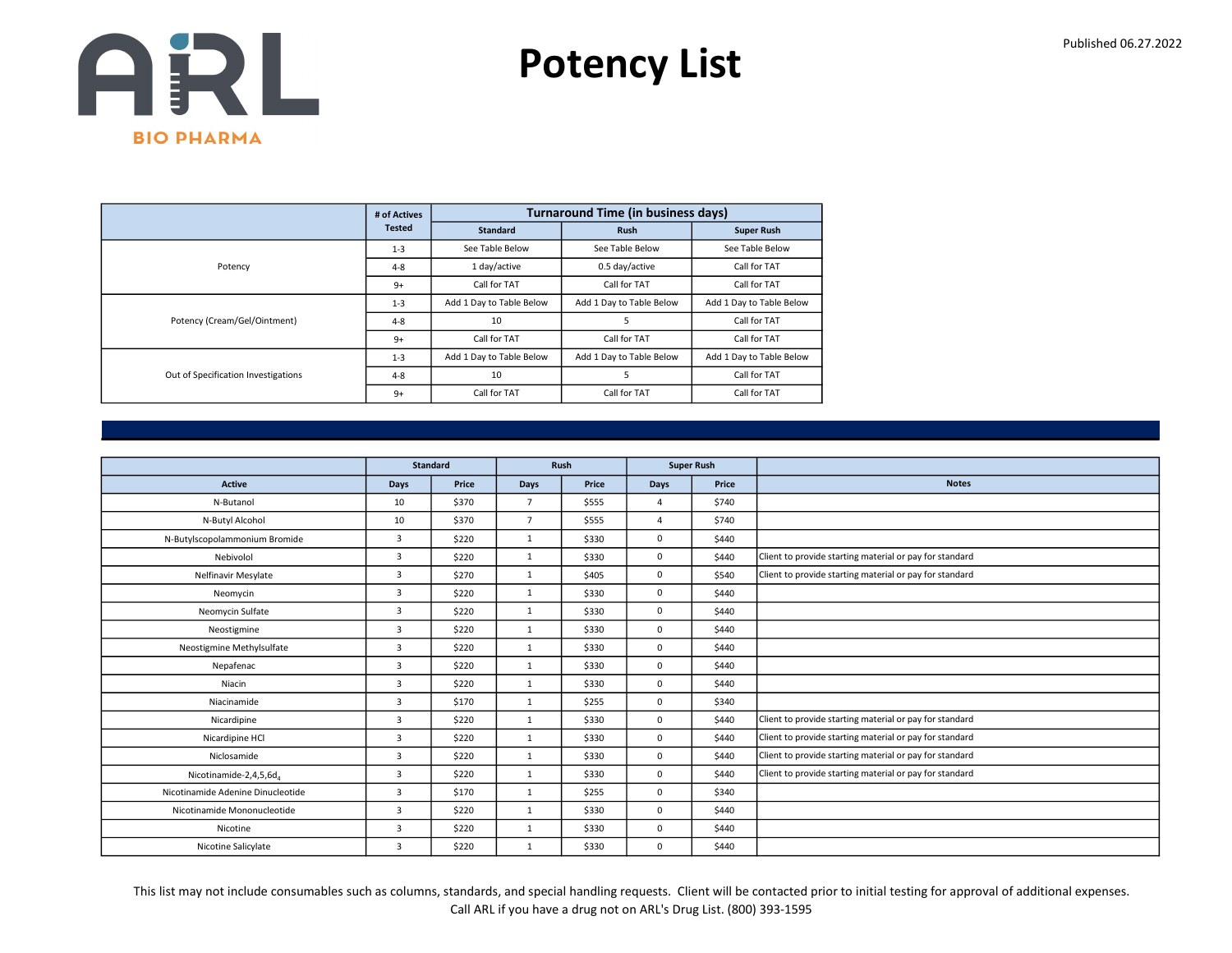

|                                     | # of Actives  |                          | <b>Turnaround Time (in business days)</b> |                          |
|-------------------------------------|---------------|--------------------------|-------------------------------------------|--------------------------|
|                                     | <b>Tested</b> | <b>Standard</b>          | <b>Rush</b>                               | <b>Super Rush</b>        |
|                                     | $1 - 3$       | See Table Below          | See Table Below                           | See Table Below          |
| Potency                             | $4 - 8$       | 1 day/active             | 0.5 day/active                            | Call for TAT             |
|                                     | $9+$          | Call for TAT             | Call for TAT                              | Call for TAT             |
|                                     | $1 - 3$       | Add 1 Day to Table Below | Add 1 Day to Table Below                  | Add 1 Day to Table Below |
| Potency (Cream/Gel/Ointment)        | $4 - 8$       | 10                       | 5                                         | Call for TAT             |
|                                     | $9+$          | Call for TAT             | Call for TAT                              | Call for TAT             |
|                                     | $1 - 3$       | Add 1 Day to Table Below | Add 1 Day to Table Below                  | Add 1 Day to Table Below |
| Out of Specification Investigations | $4 - 8$       | 10                       | 5                                         | Call for TAT             |
|                                     | $9+$          | Call for TAT             | Call for TAT                              | Call for TAT             |

|                           |                | <b>Standard</b> |              | Rush  |      | <b>Super Rush</b> |                                                         |
|---------------------------|----------------|-----------------|--------------|-------|------|-------------------|---------------------------------------------------------|
| <b>Active</b>             | Days           | Price           | Days         | Price | Days | Price             | <b>Notes</b>                                            |
| Nicotinic Acid            | $\overline{3}$ | \$220           | $\mathbf{1}$ | \$330 | 0    | \$440             |                                                         |
| Nifedipine                | $\overline{3}$ | \$220           | $\mathbf{1}$ | \$330 | 0    | \$440             |                                                         |
| Nimodipine                | 3              | \$220           | $\mathbf{1}$ | \$330 | 0    | \$440             |                                                         |
| Nitazoxanide              | $\overline{3}$ | \$220           | $\mathbf{1}$ | \$330 | 0    | \$440             | Client to provide starting material or pay for standard |
| Nitenpyram                | $\overline{3}$ | \$220           | $\mathbf{1}$ | \$330 | 0    | \$440             | Client to provide starting material or pay for standard |
| Nitrofurantoin            | $\overline{3}$ | \$220           | $\mathbf{1}$ | \$330 | 0    | \$440             |                                                         |
| Nitrofurazone             | 3              | \$220           | $\mathbf{1}$ | \$330 | 0    | \$440             |                                                         |
| Nitroglycerin             | $\overline{3}$ | \$220           | $\mathbf{1}$ | \$330 | 0    | \$440             |                                                         |
| Nomifensine               | $\overline{3}$ | \$220           | $\mathbf{1}$ | \$330 | 0    | \$440             | Client to provide starting material or pay for standard |
| Norepinephrine            | $\overline{3}$ | \$170           | $\mathbf{1}$ | \$255 | 0    | \$340             |                                                         |
| Norepinephrine Bitartrate | $\overline{3}$ | \$170           | $\mathbf{1}$ | \$255 | 0    | \$340             |                                                         |
| Norethindrone Acetate     | $\overline{3}$ | \$220           | $\mathbf{1}$ | \$330 | 0    | \$440             |                                                         |
| Norgestimate              | $\overline{3}$ | \$220           | $\mathbf{1}$ | \$330 | 0    | \$440             |                                                         |
| Norgestrel                | $\overline{3}$ | \$220           | $\mathbf{1}$ | \$330 | 0    | \$440             |                                                         |
| Noroxymorphone            | $\overline{3}$ | \$220           | $\mathbf{1}$ | \$330 | 0    | \$440             | Client to provide starting material or pay for standard |
| Nortriptyline             | $\overline{3}$ | \$270           | $\mathbf{1}$ | \$405 | 0    | \$540             |                                                         |
| Nystatin                  | $\overline{3}$ | \$220           | $\mathbf{1}$ | \$330 | 0    | \$440             | Requires client starting material                       |
| Octreotide                | $\overline{3}$ | \$220           | $\mathbf{1}$ | \$330 | 0    | \$440             | Client to provide starting material or pay for standard |
| Octreotide Acetate        | $\overline{3}$ | \$220           | $\mathbf{1}$ | \$330 | 0    | \$440             | Client to provide starting material or pay for standard |
| Ofloxacin                 | $\overline{3}$ | \$220           | $\mathbf{1}$ | \$330 | 0    | \$440             | Client to provide starting material or pay for standard |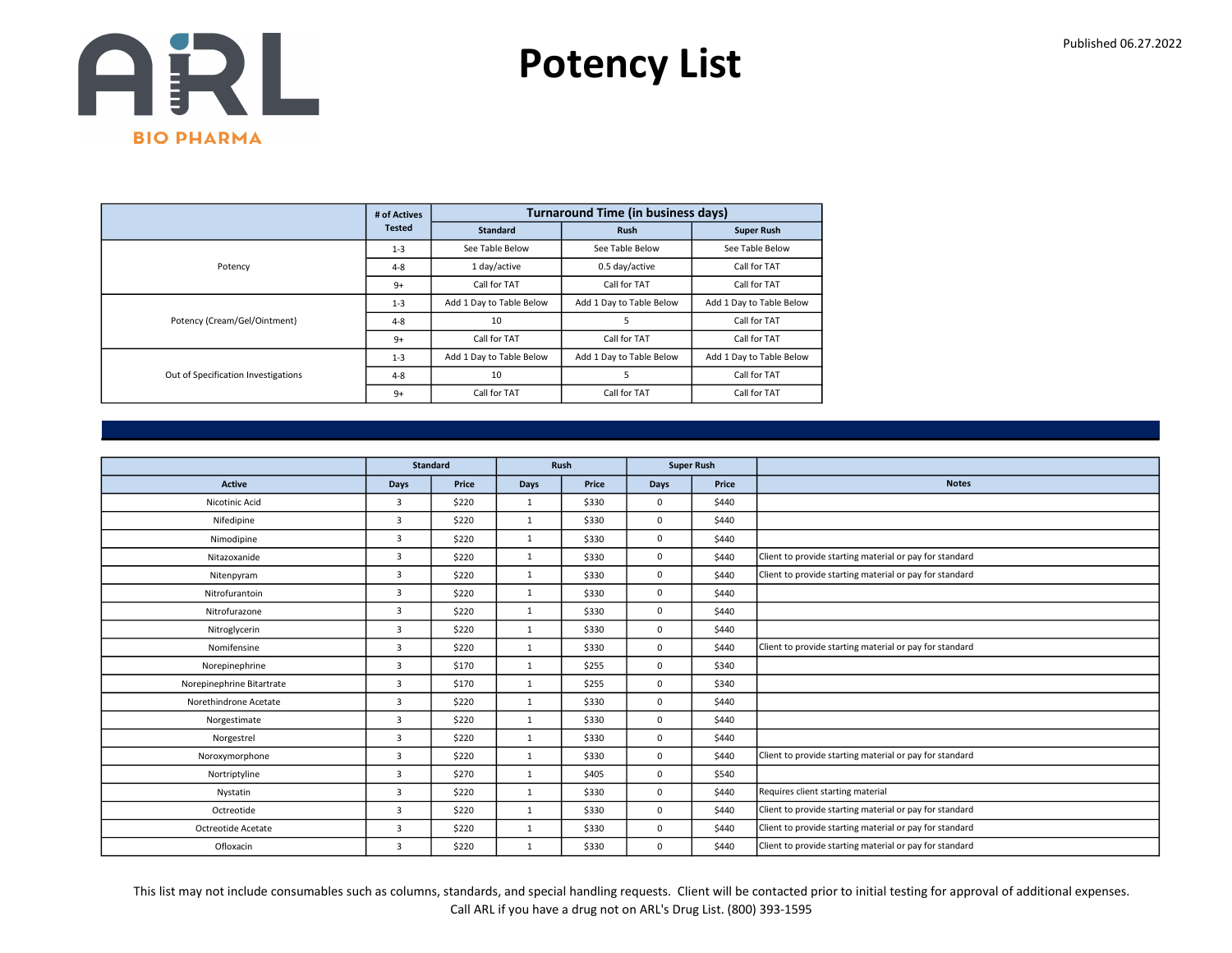

|                                     | # of Actives  |                          | <b>Turnaround Time (in business days)</b> |                          |
|-------------------------------------|---------------|--------------------------|-------------------------------------------|--------------------------|
|                                     | <b>Tested</b> | <b>Standard</b>          | <b>Rush</b>                               | <b>Super Rush</b>        |
|                                     | $1 - 3$       | See Table Below          | See Table Below                           | See Table Below          |
| Potency                             | $4 - 8$       | 1 day/active             | 0.5 day/active                            | Call for TAT             |
|                                     | $9+$          | Call for TAT             | Call for TAT                              | Call for TAT             |
|                                     | $1 - 3$       | Add 1 Day to Table Below | Add 1 Day to Table Below                  | Add 1 Day to Table Below |
| Potency (Cream/Gel/Ointment)        | $4 - 8$       | 10                       | 5                                         | Call for TAT             |
|                                     | $9+$          | Call for TAT             | Call for TAT                              | Call for TAT             |
|                                     | $1 - 3$       | Add 1 Day to Table Below | Add 1 Day to Table Below                  | Add 1 Day to Table Below |
| Out of Specification Investigations | $4 - 8$       | 10                       | 5                                         | Call for TAT             |
|                                     | $9+$          | Call for TAT             | Call for TAT                              | Call for TAT             |

|                       |                | <b>Standard</b> |              | Rush  | <b>Super Rush</b> |       |                                                         |
|-----------------------|----------------|-----------------|--------------|-------|-------------------|-------|---------------------------------------------------------|
| <b>Active</b>         | Days           | Price           | Days         | Price | Days              | Price | <b>Notes</b>                                            |
| Olanzapine            | $\overline{3}$ | \$220           | $\mathbf{1}$ | \$330 | 0                 | \$440 | Client to provide starting material or pay for standard |
| Olaparib              | 3              | \$220           | $\mathbf{1}$ | \$330 | 0                 | \$440 | Client to provide starting material or pay for standard |
| Olmesartan Medoxomil  | $\overline{3}$ | \$220           | $\mathbf{1}$ | \$330 | 0                 | \$440 |                                                         |
| Omeprazole            | $\overline{3}$ | \$220           | $\mathbf{1}$ | \$330 | 0                 | \$440 |                                                         |
| Omeprazole Magnesium  | $\overline{3}$ | \$220           | $\mathbf{1}$ | \$330 | 0                 | \$440 |                                                         |
| Omeprazole Sodium     | $\overline{3}$ | \$220           | $\mathbf{1}$ | \$330 | 0                 | \$440 |                                                         |
| Ondansetron           | $\overline{3}$ | \$220           | $\mathbf{1}$ | \$330 | 0                 | \$440 |                                                         |
| Ondansetron HCl       | $\overline{3}$ | \$220           | $\mathbf{1}$ | \$330 | 0                 | \$440 |                                                         |
| Orbifloxacin          | $\overline{3}$ | \$220           | $\mathbf{1}$ | \$330 | 0                 | \$440 |                                                         |
| Orlistat              | $\overline{3}$ | \$220           | $\mathbf{1}$ | \$330 | 0                 | \$440 |                                                         |
| Ornithine             | 5              | \$370           | 3            | \$555 | $\overline{2}$    | \$740 |                                                         |
| Ornithine Aspartate   | 5              | \$370           | 3            | \$555 | $\overline{2}$    | \$740 |                                                         |
| Ornithine HCl         | 5              | \$370           | 3            | \$555 | $\overline{2}$    | \$740 |                                                         |
| Orphenadrine Citrate  | 3              | \$220           | $\mathbf{1}$ | \$330 | 0                 | \$440 |                                                         |
| Oseltamivir Phosphate | $\overline{3}$ | \$220           | $\mathbf{1}$ | \$330 | 0                 | \$440 |                                                         |
| Ouabain               | $\overline{3}$ | \$220           | $\mathbf{1}$ | \$330 | 0                 | \$440 |                                                         |
| Oxacillin             | $\overline{3}$ | \$220           | $\mathbf{1}$ | \$330 | 0                 | \$440 | Client to provide starting material or pay for standard |
| Oxalate               | $\overline{3}$ | \$220           | $\mathbf{1}$ | \$330 | 0                 | \$440 |                                                         |
| Oxaliplatin           | $\overline{3}$ | \$220           | $\mathbf{1}$ | \$330 | 0                 | \$440 |                                                         |
| Oxandrolone           | 3              | \$220           | $\mathbf{1}$ | \$330 | 0                 | \$440 | Client to provide starting material or pay for standard |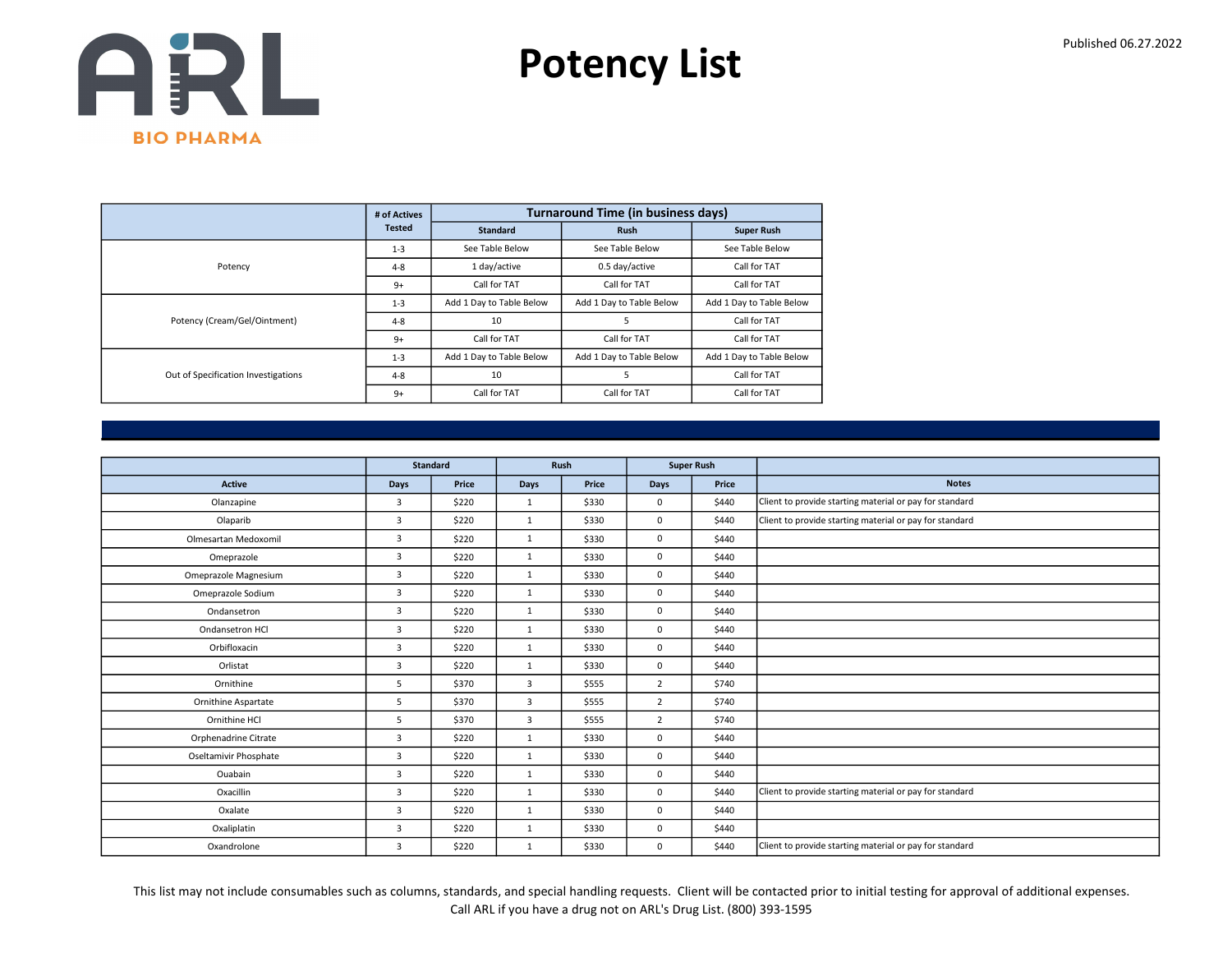

|                                     | # of Actives  |                          | <b>Turnaround Time (in business days)</b> |                          |
|-------------------------------------|---------------|--------------------------|-------------------------------------------|--------------------------|
|                                     | <b>Tested</b> | <b>Standard</b>          | <b>Rush</b>                               | <b>Super Rush</b>        |
|                                     | $1 - 3$       | See Table Below          | See Table Below                           | See Table Below          |
| Potency                             | $4 - 8$       | 1 day/active             | 0.5 day/active                            | Call for TAT             |
|                                     | $9+$          | Call for TAT             | Call for TAT                              | Call for TAT             |
|                                     | $1 - 3$       | Add 1 Day to Table Below | Add 1 Day to Table Below                  | Add 1 Day to Table Below |
| Potency (Cream/Gel/Ointment)        | $4 - 8$       | 10                       | 5                                         | Call for TAT             |
|                                     | $9+$          | Call for TAT             | Call for TAT                              | Call for TAT             |
|                                     | $1 - 3$       | Add 1 Day to Table Below | Add 1 Day to Table Below                  | Add 1 Day to Table Below |
| Out of Specification Investigations | $4 - 8$       | 10                       | 5                                         | Call for TAT             |
|                                     | $9+$          | Call for TAT             | Call for TAT                              | Call for TAT             |

|                       |                | <b>Standard</b> | Rush           |       |                | <b>Super Rush</b> |                                                                                      |
|-----------------------|----------------|-----------------|----------------|-------|----------------|-------------------|--------------------------------------------------------------------------------------|
| <b>Active</b>         | <b>Days</b>    | Price           | Days           | Price | <b>Days</b>    | Price             | <b>Notes</b>                                                                         |
| Oxcarbazepine         | $\overline{3}$ | \$220           | 1              | \$330 | $\mathbf 0$    | \$440             |                                                                                      |
| Oxiconazole Nitrate   | 3              | \$220           | $\mathbf{1}$   | \$330 | $\mathbf 0$    | \$440             |                                                                                      |
| Oxytriptan            | 3              | \$220           | $\mathbf{1}$   | \$330 | $\mathbf 0$    | \$440             |                                                                                      |
| Oxybutynin            | 3              | \$220           | 1              | \$330 | $\mathbf 0$    | \$440             |                                                                                      |
| Oxycodone             | $\overline{3}$ | \$220           | $\mathbf{1}$   | \$330 | $\mathbf 0$    | \$440             |                                                                                      |
| Oxycodone HCl         | 3              | \$220           | $\mathbf{1}$   | \$330 | $\mathbf 0$    | \$440             |                                                                                      |
| Oxymetazoline         | $\overline{3}$ | \$220           | $\mathbf{1}$   | \$330 | $\mathbf 0$    | \$440             | Client to provide starting material or pay for standard                              |
| Oxymetazoline HCl     | $\overline{3}$ | \$220           | $\mathbf{1}$   | \$330 | $\mathbf 0$    | \$440             | Client to provide starting material or pay for standard                              |
| Oxymetholone          | 3              | \$220           | $\mathbf{1}$   | \$330 | 0              | \$440             | Client to provide starting material or pay for standard                              |
| Oxytetracycline HCl   | $\overline{3}$ | \$220           | 1              | \$330 | $\mathbf 0$    | \$440             | Client to provide starting material or pay for standard                              |
| Oxytocin              | 10             | \$370           | $\overline{7}$ | \$555 | $\overline{a}$ | \$740             | This test is for samples with a concentrations of less than 0.08 U/mL                |
| Oxytocin              | 3              | \$220           | $\mathbf{1}$   | \$330 | $\mathbf 0$    | \$440             | This test is for samples with a concentrations of greater than or equal to 0.08 U/mL |
| Palmitic Acid         | 3              | \$220           | 1              | \$330 | $\mathbf 0$    | \$440             |                                                                                      |
| Palmitoylethanolamide | 3              | \$220           | $\mathbf{1}$   | \$330 | $\mathbf 0$    | \$440             |                                                                                      |
| Palonosetron HCl      | 3              | \$220           | $\mathbf{1}$   | \$330 | $\mathbf 0$    | \$440             |                                                                                      |
| Pamidronate           | 3              | \$220           | $\mathbf{1}$   | \$330 | $\mathbf 0$    | \$440             |                                                                                      |
| Pantethine            | 3              | \$220           | $\mathbf{1}$   | \$330 | $\mathbf 0$    | \$440             |                                                                                      |
| Panthenol             | 3              | \$170           | 1              | \$255 | $\mathbf 0$    | \$340             |                                                                                      |
| Pantoprazole          | 3              | \$220           | 1              | \$330 | $\mathbf 0$    | \$440             |                                                                                      |
| Pantoprazole Sodium   | 3              | \$220           | $\mathbf{1}$   | \$330 | 0              | \$440             |                                                                                      |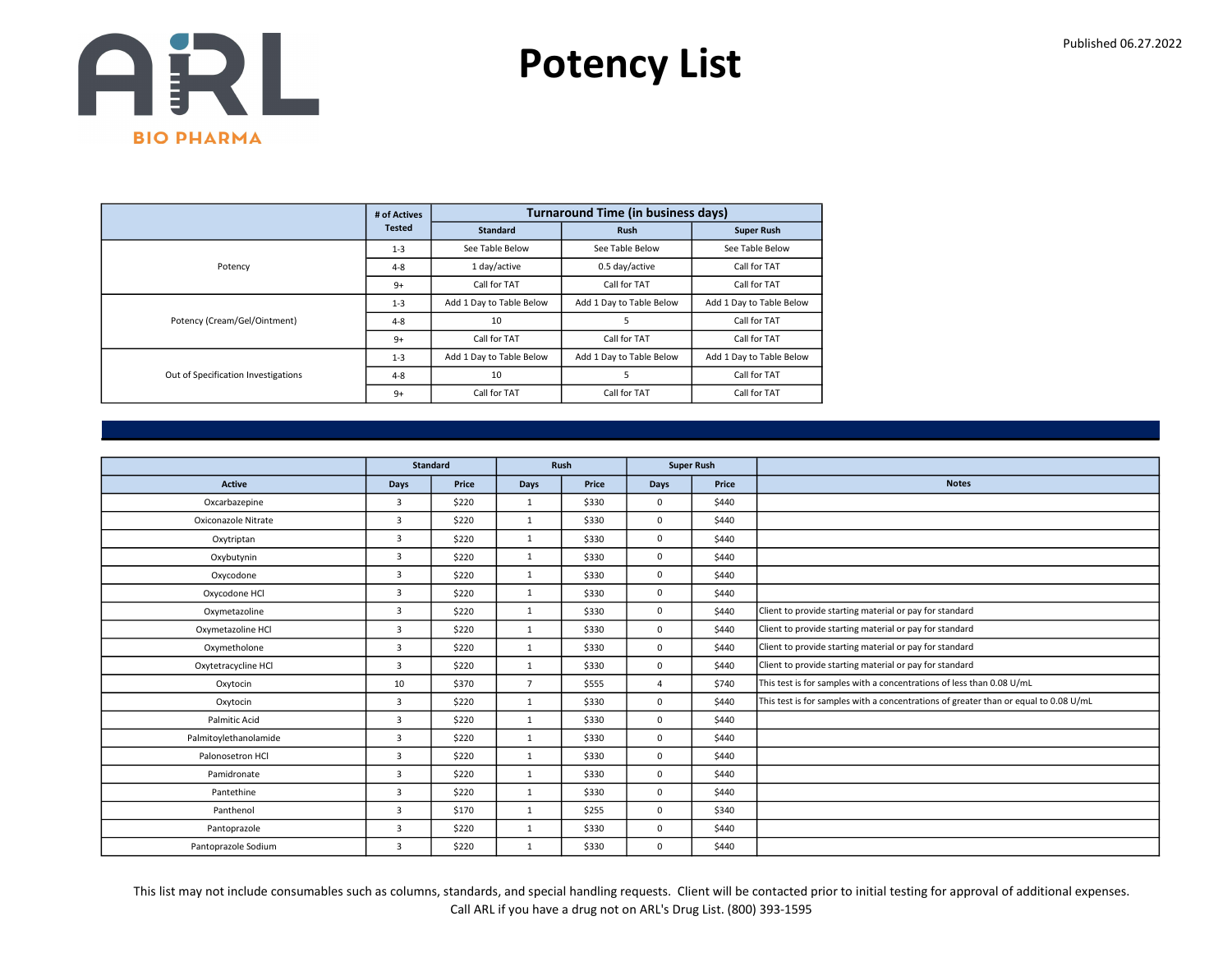

|                                     | # of Actives  |                          | <b>Turnaround Time (in business days)</b> |                          |
|-------------------------------------|---------------|--------------------------|-------------------------------------------|--------------------------|
|                                     | <b>Tested</b> | <b>Standard</b>          | <b>Rush</b>                               | <b>Super Rush</b>        |
|                                     | $1 - 3$       | See Table Below          | See Table Below                           | See Table Below          |
| Potency                             | $4 - 8$       | 1 day/active             | 0.5 day/active                            | Call for TAT             |
|                                     | $9+$          | Call for TAT             | Call for TAT                              | Call for TAT             |
|                                     | $1 - 3$       | Add 1 Day to Table Below | Add 1 Day to Table Below                  | Add 1 Day to Table Below |
| Potency (Cream/Gel/Ointment)        | $4 - 8$       | 10                       | 5                                         | Call for TAT             |
|                                     | $9+$          | Call for TAT             | Call for TAT                              | Call for TAT             |
|                                     | $1 - 3$       | Add 1 Day to Table Below | Add 1 Day to Table Below                  | Add 1 Day to Table Below |
| Out of Specification Investigations | $4 - 8$       | 10                       | 5                                         | Call for TAT             |
|                                     | $9+$          | Call for TAT             | Call for TAT                              | Call for TAT             |

|                             |                | <b>Standard</b> |              | Rush  |             | <b>Super Rush</b> |                                                                                                                      |
|-----------------------------|----------------|-----------------|--------------|-------|-------------|-------------------|----------------------------------------------------------------------------------------------------------------------|
| Active                      | Days           | Price           | Days         | Price | <b>Days</b> | Price             | <b>Notes</b>                                                                                                         |
| Pantothenic Acid            | 3              | \$220           | $\mathbf{1}$ | \$330 | 0           | \$440             |                                                                                                                      |
| Papaverine                  | 3              | \$170           | $\mathbf{1}$ | \$255 | 0           | \$340             |                                                                                                                      |
| Papaverine HCl              | $\overline{3}$ | \$170           | $\mathbf{1}$ | \$255 | 0           | \$340             |                                                                                                                      |
| para-Aminobenzoic Acid      | $\overline{3}$ | \$220           | $\mathbf{1}$ | \$330 | 0           | \$440             | Client to provide starting material or pay for standard                                                              |
| Paromomycin                 | $\overline{3}$ | \$220           | $\mathbf{1}$ | \$330 | 0           | \$440             | Client to provide starting material or pay for standard                                                              |
| Paroxetine HCI              | $\overline{3}$ | \$220           | $\mathbf{1}$ | \$330 | 0           | \$440             | Client to provide starting material or pay for standard                                                              |
| Penicillamine               | $\overline{3}$ | \$220           | $\mathbf{1}$ | \$330 | 0           | \$440             |                                                                                                                      |
| Penicillin                  | $\overline{3}$ | \$220           | $\mathbf{1}$ | \$330 | 0           | \$440             | Client to provide starting material or pay for standard                                                              |
| Penicillin G                | $\overline{3}$ | \$220           | $\mathbf{1}$ | \$330 | 0           | \$440             | Client to provide starting material or pay for standard                                                              |
| Penicillin G Benzathine     | $\overline{3}$ | \$220           | $\mathbf{1}$ | \$330 | 0           | \$440             | Client to provide starting material or pay for standard                                                              |
| Penicillin G Potassium      | 3              | \$220           | $\mathbf{1}$ | \$330 | 0           | \$440             | Client to provide starting material or pay for standard                                                              |
| Pentobarbital               | $\overline{3}$ | \$220           | $\mathbf{1}$ | \$330 | 0           | \$440             | Client to provide starting material or pay for standard                                                              |
| Pentobarbital Sodium        | $\overline{3}$ | \$220           | $\mathbf{1}$ | \$330 | 0           | \$440             | Client to provide starting material or pay for standard                                                              |
| Pentosan Polysulfate Sodium | 3              | \$220           | 1            | \$330 | 0           | \$440             | Client to provide starting material CoA. Client may be required to provide starting material or pay<br>for standard. |
| Pentoxifylline              | $\overline{3}$ | \$220           | 1            | \$330 | 0           | \$440             |                                                                                                                      |
| Pentylenetetrazole          | $\overline{3}$ | \$220           | $\mathbf{1}$ | \$330 | 0           | \$440             |                                                                                                                      |
| Perfluorooctyl Bromide      | $\overline{3}$ | \$270           | $\mathbf{1}$ | \$405 | 0           | \$540             | Client to provide starting material or pay for standard                                                              |
| Pergolide                   | $\overline{3}$ | \$220           | $\mathbf{1}$ | \$330 | 0           | \$440             |                                                                                                                      |
| Pergolide Mesylate          | $\overline{3}$ | \$220           | $\mathbf{1}$ | \$330 | 0           | \$440             |                                                                                                                      |
| Permethrin                  | $\overline{3}$ | \$220           | $\mathbf{1}$ | \$330 | 0           | \$440             |                                                                                                                      |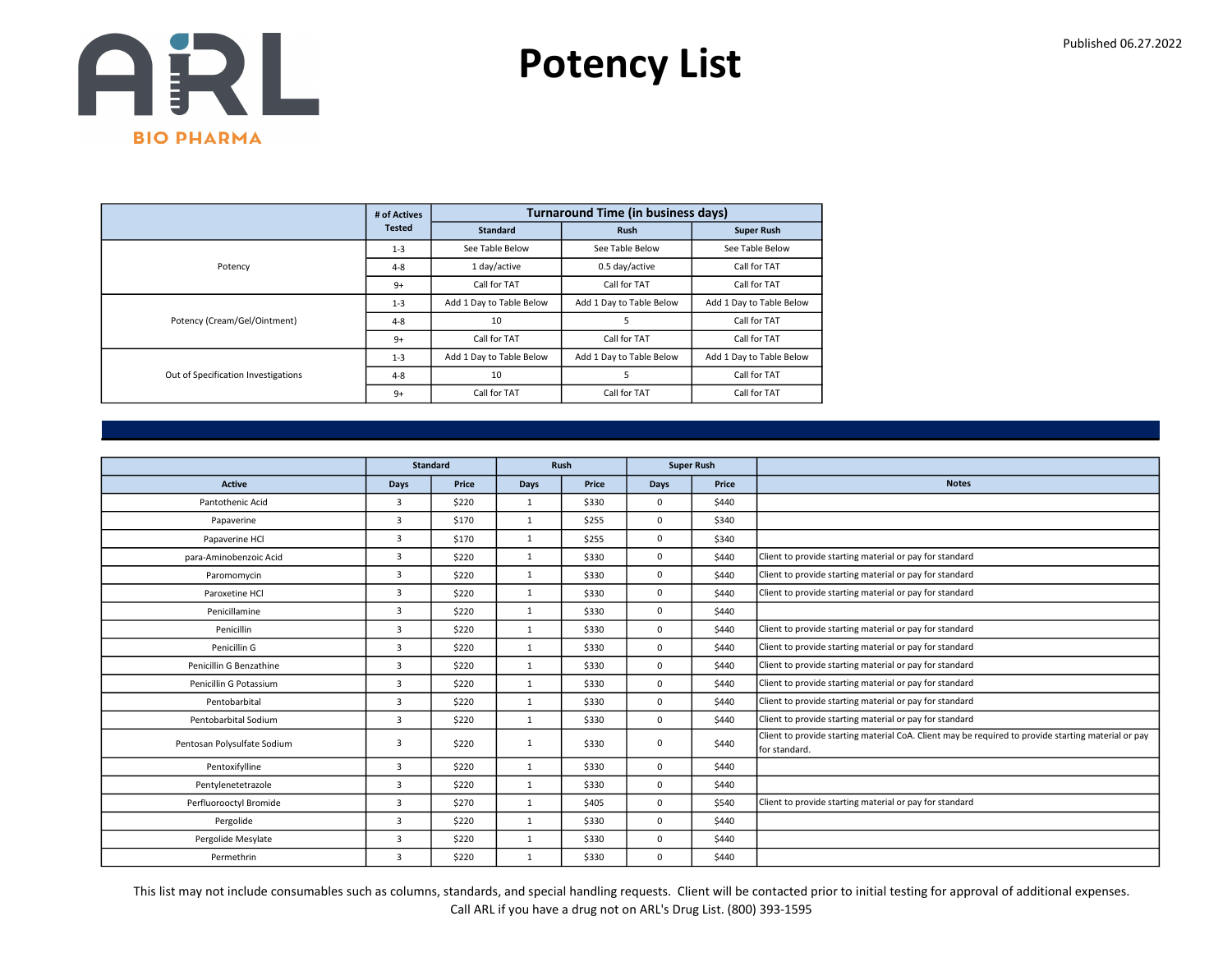

|                                     | # of Actives  |                          | <b>Turnaround Time (in business days)</b> |                          |
|-------------------------------------|---------------|--------------------------|-------------------------------------------|--------------------------|
|                                     | <b>Tested</b> | <b>Standard</b>          | <b>Rush</b>                               | <b>Super Rush</b>        |
|                                     | $1 - 3$       | See Table Below          | See Table Below                           | See Table Below          |
| Potency                             | $4 - 8$       | 1 day/active             | 0.5 day/active                            | Call for TAT             |
|                                     | $9+$          | Call for TAT             | Call for TAT                              | Call for TAT             |
|                                     | $1 - 3$       | Add 1 Day to Table Below | Add 1 Day to Table Below                  | Add 1 Day to Table Below |
| Potency (Cream/Gel/Ointment)        | $4 - 8$       | 10                       | 5                                         | Call for TAT             |
|                                     | $9+$          | Call for TAT             | Call for TAT                              | Call for TAT             |
|                                     | $1 - 3$       | Add 1 Day to Table Below | Add 1 Day to Table Below                  | Add 1 Day to Table Below |
| Out of Specification Investigations | $4 - 8$       | 10                       | 5                                         | Call for TAT             |
|                                     | $9+$          | Call for TAT             | Call for TAT                              | Call for TAT             |

|                            |                | <b>Standard</b> | <b>Super Rush</b><br>Rush |       |             |       |                                                         |
|----------------------------|----------------|-----------------|---------------------------|-------|-------------|-------|---------------------------------------------------------|
|                            |                |                 |                           |       |             |       |                                                         |
| <b>Active</b>              | Days           | Price           | Days                      | Price | <b>Days</b> | Price | <b>Notes</b>                                            |
| PGE <sub>1</sub>           | $\overline{3}$ | \$170           | 1                         | \$255 | $\mathbf 0$ | \$340 | Cannot test concentrations less than 5 mcg/mL.          |
| Phenazone                  | $\overline{3}$ | \$220           | 1                         | \$330 | $\mathbf 0$ | \$440 |                                                         |
| Phenazopyridine            | 3              | \$220           | 1                         | \$330 | $\mathbf 0$ | \$440 |                                                         |
| <b>Pheniramine Maleate</b> | $\overline{3}$ | \$220           | $\mathbf{1}$              | \$330 | $\Omega$    | \$440 |                                                         |
| Phenobarbital              | $\overline{3}$ | \$220           | 1                         | \$330 | $\mathbf 0$ | \$440 |                                                         |
| Phenobarbitone             | $\overline{3}$ | \$220           | $\mathbf{1}$              | \$330 | $\mathbf 0$ | \$440 |                                                         |
| Phenobarbital Sodium       | 3              | \$220           | $\mathbf{1}$              | \$330 | $\mathbf 0$ | \$440 |                                                         |
| Phenol                     | $\overline{3}$ | \$170           | 1                         | \$255 | $\mathbf 0$ | \$340 |                                                         |
| Phenolsulfonic Acid        | 3              | \$220           | $\mathbf{1}$              | \$330 | $\mathbf 0$ | \$440 | Client to provide starting material or pay for standard |
| Phenoxybenzamine           | $\overline{3}$ | \$220           | 1                         | \$330 | $\mathbf 0$ | \$440 |                                                         |
| Phenoxybenzamine HCl       | $\overline{3}$ | \$220           | $\mathbf{1}$              | \$330 | $\mathbf 0$ | \$440 |                                                         |
| Phentermine                | 3              | \$220           | 1                         | \$330 | $\mathbf 0$ | \$440 |                                                         |
| Phentermine HCl            | $\overline{3}$ | \$220           | $\mathbf{1}$              | \$330 | $\mathbf 0$ | \$440 |                                                         |
| Phentolamine               | 3              | \$170           | 1                         | \$255 | $\mathbf 0$ | \$340 |                                                         |
| Phentolamine Mesylate      | 3              | \$170           | 1                         | \$255 | $\mathbf 0$ | \$340 |                                                         |
| Phenylalanine              | $\overline{3}$ | \$220           | 1                         | \$330 | $\mathbf 0$ | \$440 |                                                         |
| Phenylbutazone             | $\overline{3}$ | \$220           | $\mathbf{1}$              | \$330 | $\mathbf 0$ | \$440 |                                                         |
| Phenylephrine              | 3              | \$170           | $\mathbf{1}$              | \$255 | $\mathbf 0$ | \$340 |                                                         |
| Phenylephrine HCl          | 3              | \$170           | 1                         | \$255 | $\mathbf 0$ | \$340 |                                                         |
| Phenylpropanolamine        | 3              | \$220           | 1                         | \$330 | $\mathbf 0$ | \$440 |                                                         |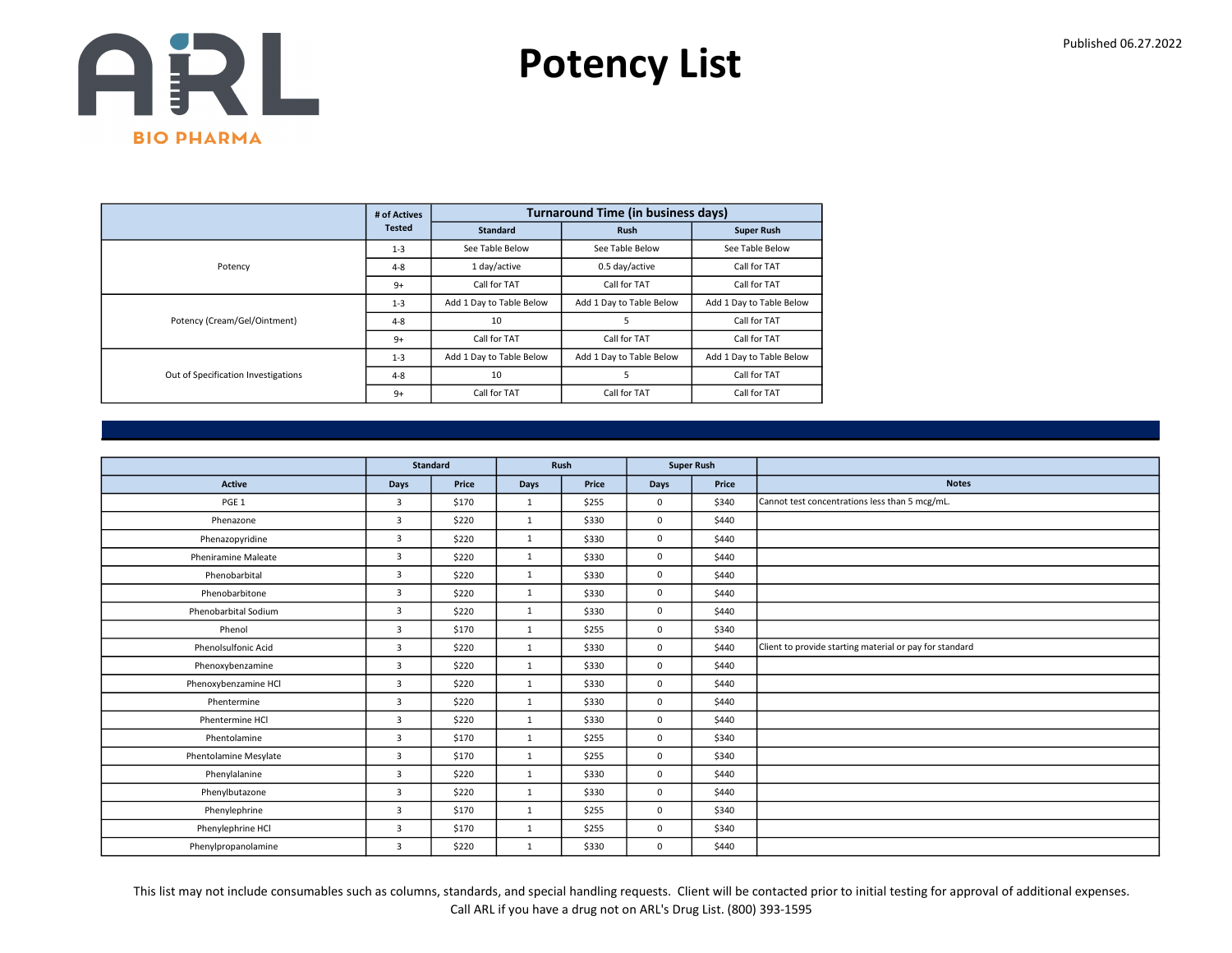

|                                     | # of Actives  |                          | <b>Turnaround Time (in business days)</b> |                          |
|-------------------------------------|---------------|--------------------------|-------------------------------------------|--------------------------|
|                                     | <b>Tested</b> | <b>Standard</b>          | <b>Rush</b>                               | <b>Super Rush</b>        |
|                                     | $1 - 3$       | See Table Below          | See Table Below                           | See Table Below          |
| Potency                             | $4 - 8$       | 1 day/active             | 0.5 day/active                            | Call for TAT             |
|                                     | $9+$          | Call for TAT             | Call for TAT                              | Call for TAT             |
|                                     | $1 - 3$       | Add 1 Day to Table Below | Add 1 Day to Table Below                  | Add 1 Day to Table Below |
| Potency (Cream/Gel/Ointment)        | $4 - 8$       | 10                       | 5                                         | Call for TAT             |
|                                     | $9+$          | Call for TAT             | Call for TAT                              | Call for TAT             |
|                                     | $1 - 3$       | Add 1 Day to Table Below | Add 1 Day to Table Below                  | Add 1 Day to Table Below |
| Out of Specification Investigations | $4 - 8$       | 10                       | 5                                         | Call for TAT             |
|                                     | $9+$          | Call for TAT             | Call for TAT                              | Call for TAT             |

|                                |                | <b>Standard</b> |                | Rush<br><b>Super Rush</b> |             |       |                                                                                 |
|--------------------------------|----------------|-----------------|----------------|---------------------------|-------------|-------|---------------------------------------------------------------------------------|
| <b>Active</b>                  | <b>Days</b>    | Price           | Days           | Price                     | <b>Days</b> | Price | <b>Notes</b>                                                                    |
| Phenylpropanolamine HCl        | $\overline{3}$ | \$220           | $\mathbf{1}$   | \$330                     | $\Omega$    | \$440 |                                                                                 |
| Phenytoin                      | 3              | \$220           | 1              | \$330                     | $\mathbf 0$ | \$440 |                                                                                 |
| Phosphate                      | 3              | \$220           | $\mathbf{1}$   | \$330                     | $\mathbf 0$ | \$440 | Cannot test concentrations less than 2 mcg/mL                                   |
| Phosphatidylcholine            | 5              | \$520           |                |                           |             |       | Call for rush service requests                                                  |
| Phytonadione                   | 3              | \$220           | $\mathbf{1}$   | \$330                     | $\mathbf 0$ | \$440 | Client to provide starting material or pay for standard                         |
| Pilocarpine                    | $\overline{3}$ | \$220           | 1              | \$330                     | $\mathbf 0$ | \$440 |                                                                                 |
| Pilocarpine HCl                | 3              | \$220           | 1              | \$330                     | $\mathbf 0$ | \$440 |                                                                                 |
| Pimecrolimus                   | 3              | \$220           | $\mathbf{1}$   | \$330                     | $\mathbf 0$ | \$440 |                                                                                 |
| Pimobendan                     | $\overline{3}$ | \$170           | $\mathbf{1}$   | \$255                     | $\mathbf 0$ | \$340 |                                                                                 |
| Pioglitazone HCl               | $\overline{3}$ | \$220           | 1              | \$330                     | $\mathbf 0$ | \$440 |                                                                                 |
| Piperacillin                   | $\overline{3}$ | \$270           | $\mathbf{1}$   | \$405                     | $\mathbf 0$ | \$540 |                                                                                 |
| Piracetam                      | 3              | \$220           | $\mathbf{1}$   | \$330                     | $\mathbf 0$ | \$440 |                                                                                 |
| Pirfenidone                    | $\overline{3}$ | \$220           | 1              | \$330                     | $\mathbf 0$ | \$440 |                                                                                 |
| Piroxicam                      | $\overline{3}$ | \$220           | 1              | \$330                     | $\mathbf 0$ | \$440 |                                                                                 |
| Pitavastatin                   | 3              | \$220           | 1              | \$330                     | 0           | \$440 |                                                                                 |
| Polidocanol                    | 3              | \$220           | $\mathbf{1}$   | \$330                     | $\mathbf 0$ | \$440 |                                                                                 |
| Polyhexamethylbiguanide (PHMB) | 3              | \$220           | $\mathbf{1}$   | \$330                     | $\mathbf 0$ | \$440 |                                                                                 |
| Polymyxin                      | 3              | \$220           | $\overline{2}$ | \$330                     | N/A         | N/A   | Requires client starting material. Cannot test concentration less than 1000U/mL |
| Polymyxin B Sulfate            | 3              | \$220           | $\overline{2}$ | \$330                     | N/A         | N/A   | Requires client starting material. Cannot test concentration less than 1000U/mL |
| Ponazuril                      | 3              | \$220           | $\mathbf{1}$   | \$330                     | $\mathbf 0$ | \$440 | Client to provide starting material or pay for standard                         |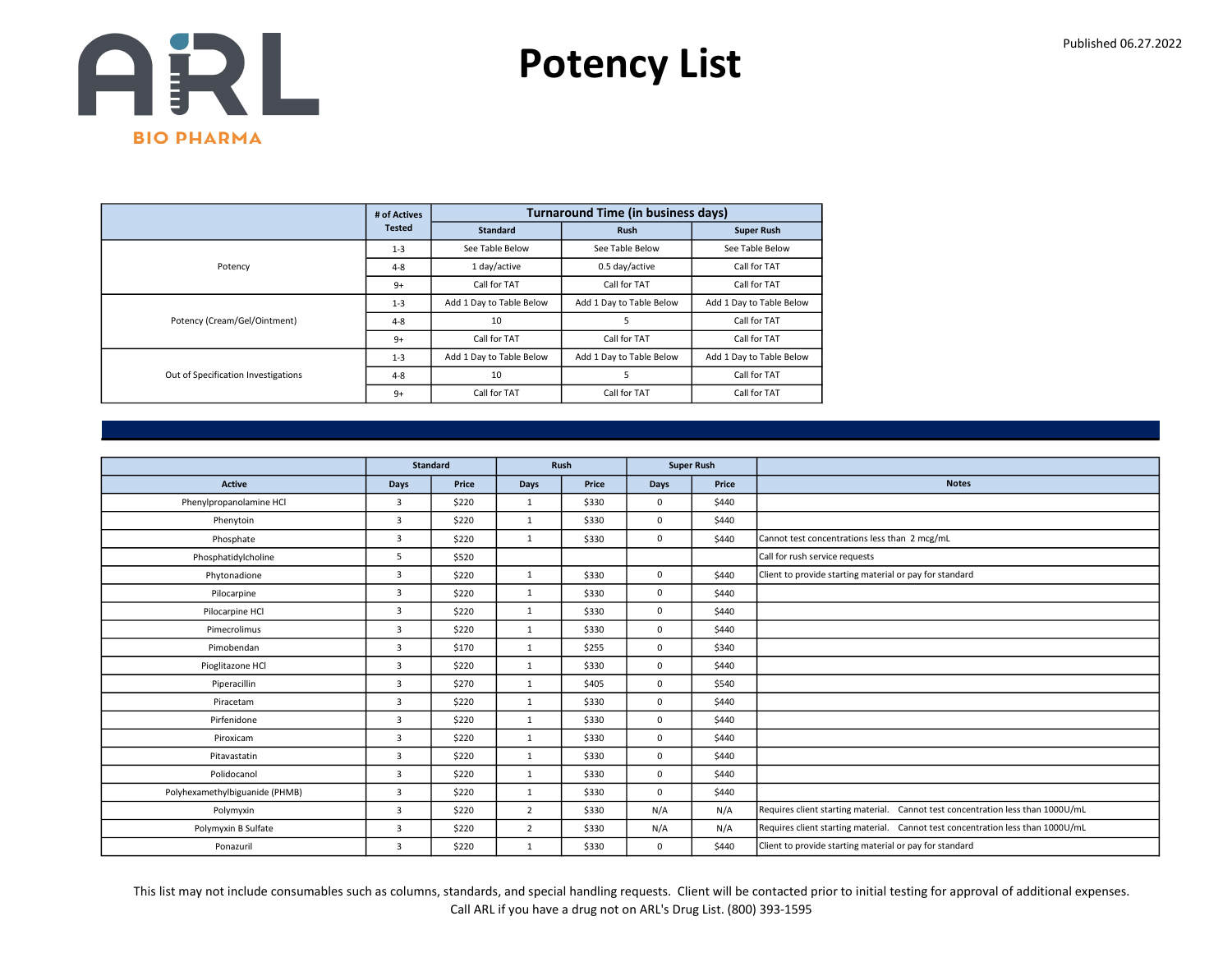

|                                     | # of Actives  |                          | <b>Turnaround Time (in business days)</b> |                          |
|-------------------------------------|---------------|--------------------------|-------------------------------------------|--------------------------|
|                                     | <b>Tested</b> | <b>Standard</b>          | <b>Rush</b>                               | <b>Super Rush</b>        |
|                                     | $1 - 3$       | See Table Below          | See Table Below                           | See Table Below          |
| Potency                             | $4 - 8$       | 1 day/active             | 0.5 day/active                            | Call for TAT             |
|                                     | $9+$          | Call for TAT             | Call for TAT                              | Call for TAT             |
|                                     | $1 - 3$       | Add 1 Day to Table Below | Add 1 Day to Table Below                  | Add 1 Day to Table Below |
| Potency (Cream/Gel/Ointment)        | $4 - 8$       | 10                       | 5                                         | Call for TAT             |
|                                     | $9+$          | Call for TAT             | Call for TAT                              | Call for TAT             |
|                                     | $1 - 3$       | Add 1 Day to Table Below | Add 1 Day to Table Below                  | Add 1 Day to Table Below |
| Out of Specification Investigations | $4 - 8$       | 10                       |                                           | Call for TAT             |
|                                     | $9+$          | Call for TAT             | Call for TAT                              | Call for TAT             |

|                                          |      | <b>Standard</b> |              | Rush  |             | <b>Super Rush</b> |                                                                                                                                                               |
|------------------------------------------|------|-----------------|--------------|-------|-------------|-------------------|---------------------------------------------------------------------------------------------------------------------------------------------------------------|
| <b>Active</b>                            | Days | Price           | <b>Days</b>  | Price | Days        | Price             | <b>Notes</b>                                                                                                                                                  |
| Posaconazole                             | 3    | \$220           | $\mathbf{1}$ | \$330 | $\Omega$    | \$440             | Client to provide starting material or pay for standard                                                                                                       |
| Potassium                                | 3    | \$220           | $\mathbf{1}$ | \$330 | $\Omega$    | \$440             |                                                                                                                                                               |
| Potassium Acetate                        | 3    | \$220           | $\mathbf{1}$ | \$330 | $\Omega$    | \$440             | If both ions are to be tested indicate this on the submission form (charges will apply for both)                                                              |
| Potassium Alum                           | 3    | \$220           | 1            | \$330 | $\mathbf 0$ | \$440             |                                                                                                                                                               |
| Potassium Aluminum Sulfate Dodecahydrate | 3    | \$220           | $\mathbf{1}$ | \$330 | $\Omega$    | \$440             |                                                                                                                                                               |
| Potassium Aspartate                      | 3    | \$220           | $\mathbf{1}$ | \$330 | $\Omega$    | \$440             | If both ions are to be tested indicate this on the submission form (charges will apply for both)                                                              |
| Potassium Bitartrate                     | 3    | \$220           | $\mathbf{1}$ | \$330 | $\Omega$    | \$440             |                                                                                                                                                               |
| Potassium Bromide                        | 3    | \$220           | $\mathbf{1}$ | \$330 | $\mathbf 0$ | \$440             | If both ions are to be tested indicate this on the submission form (charges will apply for both)                                                              |
| Potassium Clavulanate                    | 3    | \$220           | 1            | \$330 | $\mathbf 0$ | \$440             | If both ions are to be tested indicate this on the submission form (charges will apply for both).<br>Client to provide starting material or pay for standard. |
| Potassium Chloride                       | 3    | \$220           | 1            | \$330 | $\mathbf 0$ | \$440             | If both ions are to be tested indicate this on the submission form (charges will apply for both)                                                              |
| Potassium Citrate                        | 3    | \$220           | 1            | \$330 | $\mathbf 0$ | \$440             |                                                                                                                                                               |
| Potassium Gluconate                      | 3    | \$220           | $\mathbf{1}$ | \$330 | $\mathbf 0$ | \$440             |                                                                                                                                                               |
| Potassium Iodide                         | 3    | \$220           | $\mathbf{1}$ | \$330 | $\mathbf 0$ | \$440             |                                                                                                                                                               |
| Potassium Perchlorate                    | 3    | \$220           | $\mathbf{1}$ | \$330 | $\Omega$    | \$440             | If both ions are to be tested indicate this on the submission form (charges will apply for both)                                                              |
| Potassium Phosphates                     | 3    | \$220           | 1            | \$330 | $\Omega$    | \$440             | If both ions are to be tested indicate this on the submission form (charges will apply for both)                                                              |
| Potassium Sulfate                        | 3    | \$220           | $\mathbf{1}$ | \$330 | $\Omega$    | \$440             | If both ions are to be tested indicate this on the submission form (charges will apply for both)                                                              |
| Povidone Iodine                          | 3    | \$220           | 1            | \$330 | $\mathbf 0$ | \$440             |                                                                                                                                                               |
| Pralidoxime Chloride                     | 3    | \$220           | $\mathbf{1}$ | \$330 | $\Omega$    | \$440             |                                                                                                                                                               |
| Pramoxine                                | 3    | \$220           | $\mathbf{1}$ | \$330 | $\mathbf 0$ | \$440             |                                                                                                                                                               |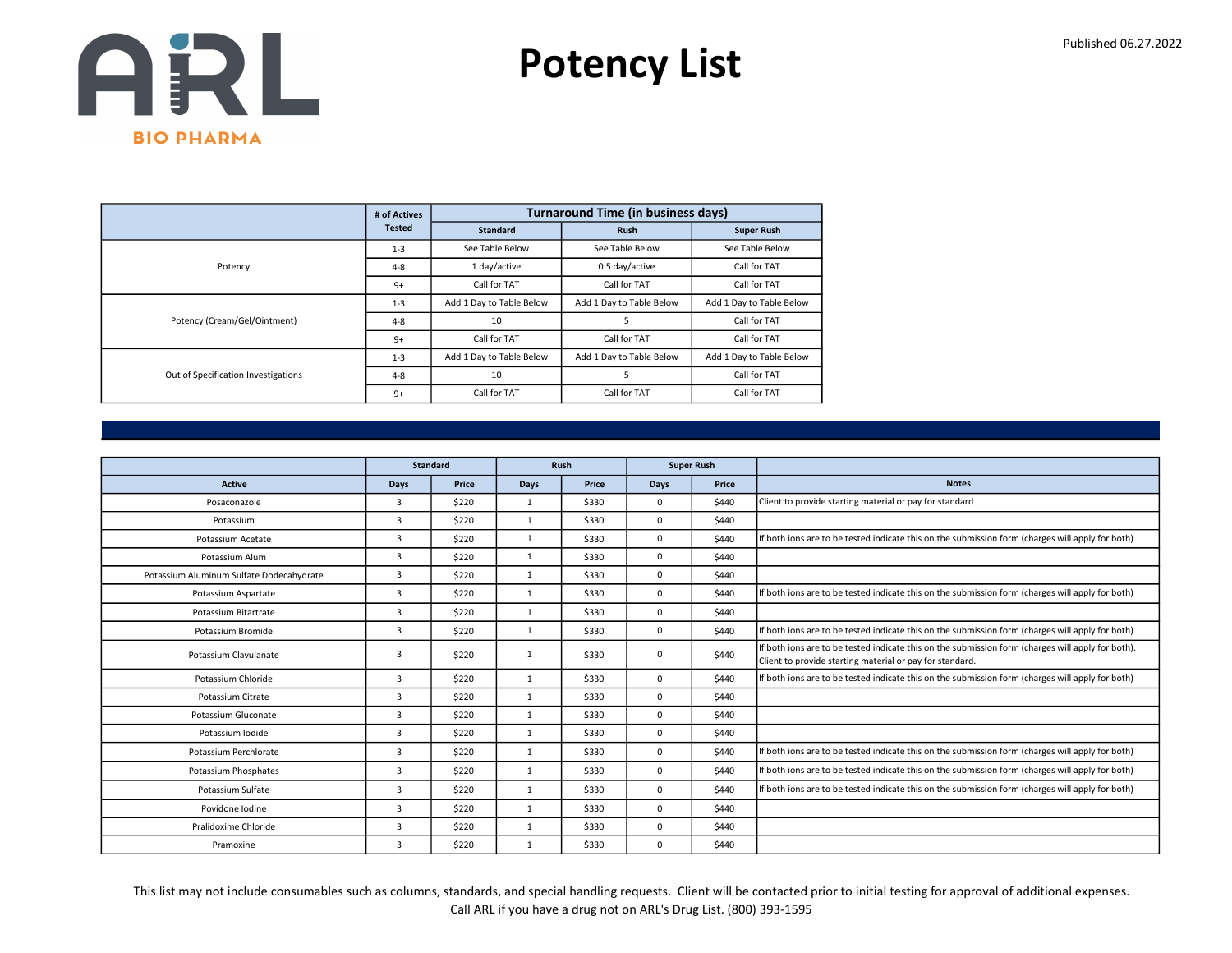

|                                     | # of Actives  |                          | <b>Turnaround Time (in business days)</b> |                          |
|-------------------------------------|---------------|--------------------------|-------------------------------------------|--------------------------|
|                                     | <b>Tested</b> | <b>Standard</b>          | <b>Rush</b>                               | <b>Super Rush</b>        |
|                                     | $1 - 3$       | See Table Below          | See Table Below                           | See Table Below          |
| Potency                             | $4 - 8$       | 1 day/active             | 0.5 day/active                            | Call for TAT             |
|                                     | $9+$          | Call for TAT             | Call for TAT                              | Call for TAT             |
|                                     | $1 - 3$       | Add 1 Day to Table Below | Add 1 Day to Table Below                  | Add 1 Day to Table Below |
| Potency (Cream/Gel/Ointment)        | $4 - 8$       | 10                       | 5                                         | Call for TAT             |
|                                     | $9+$          | Call for TAT             | Call for TAT                              | Call for TAT             |
|                                     | $1 - 3$       | Add 1 Day to Table Below | Add 1 Day to Table Below                  | Add 1 Day to Table Below |
| Out of Specification Investigations | $4 - 8$       | 10                       | 5                                         | Call for TAT             |
|                                     | $9+$          | Call for TAT             | Call for TAT                              | Call for TAT             |

|                               |                | <b>Standard</b> |              | Rush  |             | <b>Super Rush</b> |                                                                                           |
|-------------------------------|----------------|-----------------|--------------|-------|-------------|-------------------|-------------------------------------------------------------------------------------------|
| Active                        | Days           | Price           | Days         | Price | Days        | Price             | <b>Notes</b>                                                                              |
| Pramoxine HCl                 | 3              | \$220           | 1            | \$330 | $^{\circ}$  | \$440             |                                                                                           |
| Pravastatin                   | $\overline{3}$ | \$220           | $\mathbf{1}$ | \$330 | $\mathbf 0$ | \$440             |                                                                                           |
| Pravastatin Sodium            | $\overline{3}$ | \$220           | $\mathbf{1}$ | \$330 | $\mathbf 0$ | \$440             |                                                                                           |
| Praziquantel                  | 3              | \$220           | 1            | \$330 | $\mathbf 0$ | \$440             |                                                                                           |
| Prazosin                      | $\overline{3}$ | \$220           | $\mathbf{1}$ | \$330 | $\mathbf 0$ | \$440             |                                                                                           |
| Prazosin HCl                  | $\overline{3}$ | \$220           | $\mathbf{1}$ | \$330 | $\mathbf 0$ | \$440             |                                                                                           |
| Prednisolone                  | 3              | \$170           | 1            | \$255 | $^{\circ}$  | \$340             | Client must indicate if the sample is Prednisolone free base, acetate or sodium phosphate |
| Prednisolone Acetate          | 3              | \$170           | 1            | \$255 | $\mathbf 0$ | \$340             |                                                                                           |
| Prednisolone Phosphate        | $\overline{3}$ | \$170           | 1            | \$255 | $\mathbf 0$ | \$340             |                                                                                           |
| Prednisolone Sodium Phosphate | $\overline{3}$ | \$170           | 1            | \$255 | $\mathbf 0$ | \$340             |                                                                                           |
| Prednisone                    | 3              | \$220           | $\mathbf{1}$ | \$330 | $\mathbf 0$ | \$440             |                                                                                           |
| Prednisone Phosphate          | 3              | \$220           | 1            | \$330 | $\mathbf 0$ | \$440             |                                                                                           |
| Pregabalin                    | $\overline{3}$ | \$220           | 1            | \$330 | $\mathbf 0$ | \$440             | Client to provide starting material or pay for standard                                   |
| Pregnenolone                  | 3              | \$220           | $\mathbf{1}$ | \$330 | $\mathbf 0$ | \$440             |                                                                                           |
| Prilocaine                    | $\overline{3}$ | \$220           | $\mathbf{1}$ | \$330 | $\mathbf 0$ | \$440             |                                                                                           |
| Prilocaine HCl                | $\overline{3}$ | \$220           | 1            | \$330 | $\mathbf 0$ | \$440             |                                                                                           |
| Primidone                     | $\overline{3}$ | \$220           | $\mathbf{1}$ | \$330 | $\mathbf 0$ | \$440             |                                                                                           |
| Probenecid                    | 3              | \$220           | $\mathbf{1}$ | \$330 | $\mathbf 0$ | \$440             |                                                                                           |
| Probucol                      | 3              | \$220           | $\mathbf{1}$ | \$330 | $\mathbf 0$ | \$440             |                                                                                           |
| Procainamide HCl              | $\overline{3}$ | \$220           | 1            | \$330 | $\mathbf 0$ | \$440             |                                                                                           |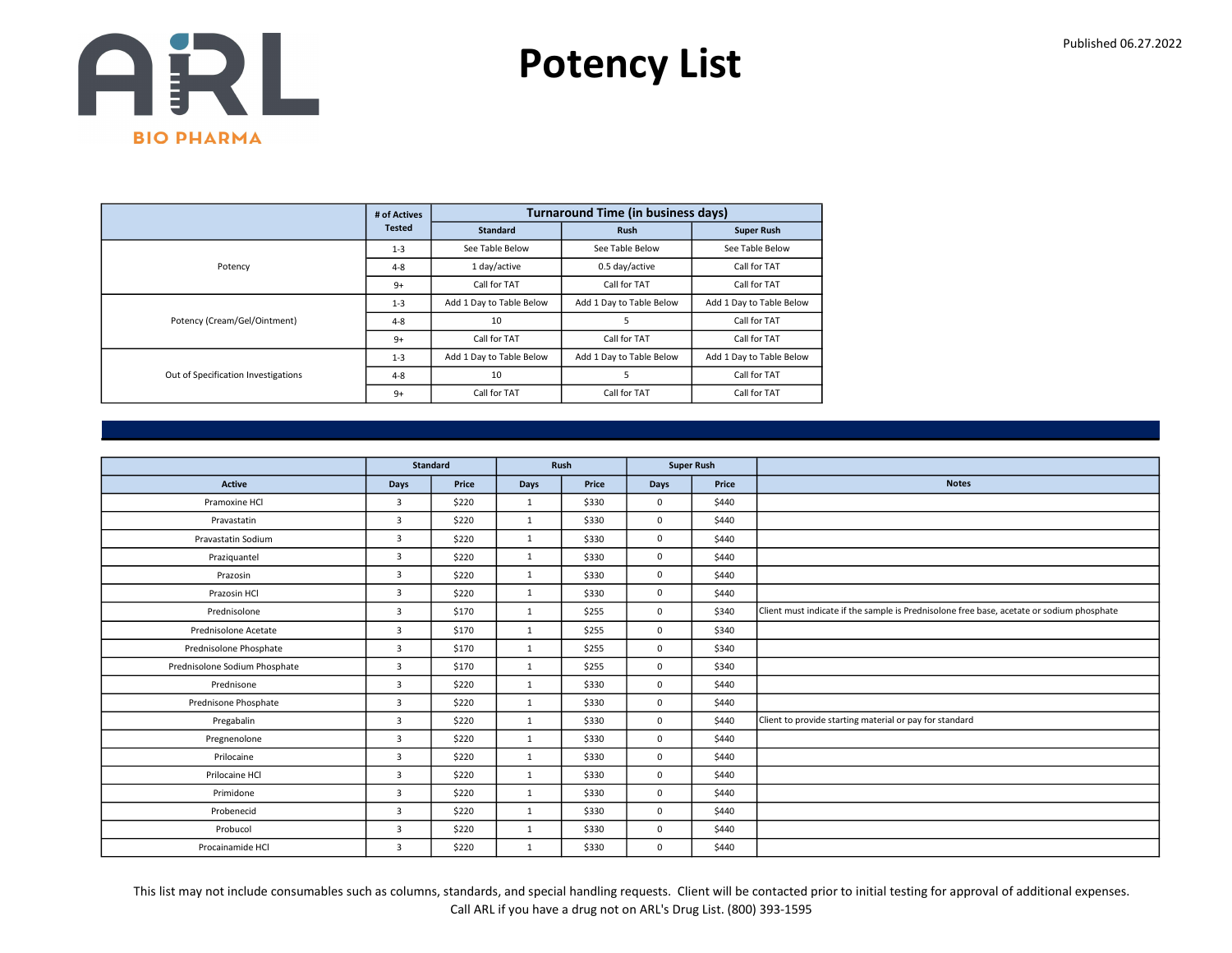

|                                     | # of Actives  |                          | <b>Turnaround Time (in business days)</b> |                          |
|-------------------------------------|---------------|--------------------------|-------------------------------------------|--------------------------|
|                                     | <b>Tested</b> | <b>Standard</b>          | <b>Rush</b>                               | <b>Super Rush</b>        |
|                                     | $1 - 3$       | See Table Below          | See Table Below                           | See Table Below          |
| Potency                             | $4 - 8$       | 1 day/active             | 0.5 day/active                            | Call for TAT             |
|                                     | $9+$          | Call for TAT             | Call for TAT                              | Call for TAT             |
|                                     | $1 - 3$       | Add 1 Day to Table Below | Add 1 Day to Table Below                  | Add 1 Day to Table Below |
| Potency (Cream/Gel/Ointment)        | $4 - 8$       | 10                       | 5                                         | Call for TAT             |
|                                     | $9+$          | Call for TAT             | Call for TAT                              | Call for TAT             |
|                                     | $1 - 3$       | Add 1 Day to Table Below | Add 1 Day to Table Below                  | Add 1 Day to Table Below |
| Out of Specification Investigations | $4 - 8$       | 10                       | 5                                         | Call for TAT             |
|                                     | $9+$          | Call for TAT             | Call for TAT                              | Call for TAT             |

|                            |                | <b>Standard</b> |                | Rush  |                | <b>Super Rush</b> |                                                         |
|----------------------------|----------------|-----------------|----------------|-------|----------------|-------------------|---------------------------------------------------------|
| <b>Active</b>              | Days           | Price           | Days           | Price | Days           | Price             | <b>Notes</b>                                            |
| Procaine                   | 3              | \$220           | $\mathbf{1}$   | \$330 | $\mathbf 0$    | \$440             |                                                         |
| Procaine HCl               | $\overline{3}$ | \$220           | 1              | \$330 | $\mathbf{0}$   | \$440             |                                                         |
| Procarbazine HCI           | 10             | \$220           | $\overline{7}$ | \$330 | $\overline{a}$ | \$440             |                                                         |
| Prochlorperazine           | 3              | \$220           | $\mathbf{1}$   | \$330 | $\mathbf 0$    | \$440             |                                                         |
| Prochlorperazine Edisylate | $\overline{3}$ | \$220           | 1              | \$330 | $\mathbf 0$    | \$440             |                                                         |
| Prochlorperazine Maleate   | 3              | \$220           | $\mathbf{1}$   | \$330 | $\mathbf 0$    | \$440             |                                                         |
| Progesterone               | 3              | \$170           | $\mathbf{1}$   | \$255 | $\Omega$       | \$340             |                                                         |
| Proline                    | 5              | \$370           | 3              | \$555 | $\overline{2}$ | \$740             |                                                         |
| Promethazine               | 3              | \$220           | 1              | \$330 | $\mathbf 0$    | \$440             |                                                         |
| Promethazine HCl           | $\overline{3}$ | \$220           | 1              | \$330 | $\mathbf 0$    | \$440             |                                                         |
| Propafenone                | 3              | \$220           | 1              | \$330 | $\mathbf 0$    | \$440             |                                                         |
| Propantheline Bromide      | $\overline{3}$ | \$220           | 1              | \$330 | $\mathbf 0$    | \$440             | Client to provide starting material or pay for standard |
| Proparacaine               | $\overline{3}$ | \$220           | 1              | \$330 | $\mathbf 0$    | \$440             |                                                         |
| Proparacaine HCl           | 3              | \$220           | $\mathbf{1}$   | \$330 | $\mathbf 0$    | \$440             |                                                         |
| Propofol                   | $\overline{3}$ | \$220           | $\mathbf{1}$   | \$330 | $\mathbf 0$    | \$440             | Client to provide starting material or pay for standard |
| Propranolol HCl            | $\overline{3}$ | \$220           | $\mathbf{1}$   | \$330 | $\mathbf 0$    | \$440             | Client to provide starting material or pay for standard |
| Propylene Glycol           | 10             | \$370           | $\overline{7}$ | \$555 | $\overline{a}$ | \$740             |                                                         |
| Propylparaben              | $\overline{3}$ | \$220           | $\mathbf{1}$   | \$330 | $\mathbf 0$    | \$440             |                                                         |
| Propylthiouracil           | $\overline{3}$ | \$220           | 1              | \$330 | $\mathbf 0$    | \$440             |                                                         |
| Prostaglandin              | 3              | \$170           | $\mathbf{1}$   | \$255 | $\mathbf 0$    | \$340             | Cannot test concentrations less than 5 mcg/mL.          |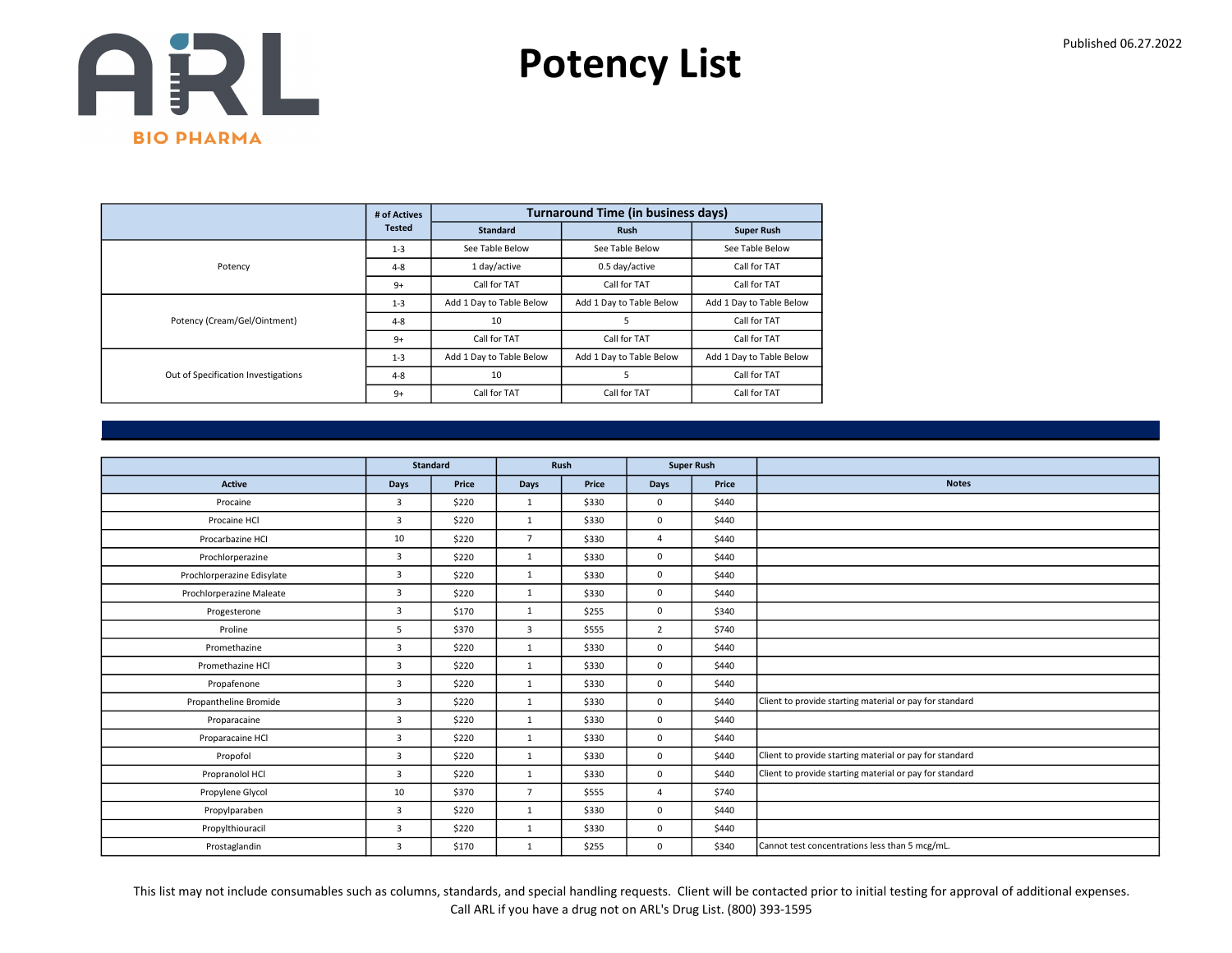

|                                     | # of Actives  |                          | <b>Turnaround Time (in business days)</b> |                          |
|-------------------------------------|---------------|--------------------------|-------------------------------------------|--------------------------|
|                                     | <b>Tested</b> | <b>Standard</b>          | <b>Rush</b>                               | <b>Super Rush</b>        |
|                                     | $1 - 3$       | See Table Below          | See Table Below                           | See Table Below          |
| Potency                             | $4 - 8$       | 1 day/active             | 0.5 day/active                            | Call for TAT             |
|                                     | $9+$          | Call for TAT             | Call for TAT                              | Call for TAT             |
|                                     | $1 - 3$       | Add 1 Day to Table Below | Add 1 Day to Table Below                  | Add 1 Day to Table Below |
| Potency (Cream/Gel/Ointment)        | $4 - 8$       | 10                       | 5                                         | Call for TAT             |
|                                     | $9+$          | Call for TAT             | Call for TAT                              | Call for TAT             |
|                                     | $1 - 3$       | Add 1 Day to Table Below | Add 1 Day to Table Below                  | Add 1 Day to Table Below |
| Out of Specification Investigations | $4 - 8$       | 10                       | 5                                         | Call for TAT             |
|                                     | $9+$          | Call for TAT             | Call for TAT                              | Call for TAT             |

|                           |                | <b>Standard</b> |              | Rush  |             | <b>Super Rush</b> |                                                                                                               |
|---------------------------|----------------|-----------------|--------------|-------|-------------|-------------------|---------------------------------------------------------------------------------------------------------------|
| <b>Active</b>             | Days           | Price           | <b>Days</b>  | Price | <b>Days</b> | Price             | <b>Notes</b>                                                                                                  |
| Protamine Zinc Insulin    | $\overline{3}$ | \$220           | 1            | \$330 | 0           | \$440             | Client must indicate the source/type of insulin. Client to provide starting material or pay for<br>Istandard. |
| Protirelin                | $\overline{3}$ | \$220           | 1            | \$330 | 0           | \$440             | Client to provide starting material or pay for standard                                                       |
| Pseudoephedrine           | $\overline{3}$ | \$220           | $\mathbf{1}$ | \$330 | 0           | \$440             |                                                                                                               |
| Pseudoephedrine HCI       | $\overline{3}$ | \$220           | $\mathbf{1}$ | \$330 | 0           | \$440             |                                                                                                               |
| <b>Pyrantel Pamoate</b>   | $\overline{3}$ | \$220           | $\mathbf{1}$ | \$330 | 0           | \$440             |                                                                                                               |
| Pyrazinamide              | $\overline{3}$ | \$220           | $\mathbf{1}$ | \$330 | 0           | \$440             |                                                                                                               |
| Pyridostigmine Bromide    | $\overline{3}$ | \$220           | $\mathbf{1}$ | \$330 | 0           | \$440             | Client to provide starting material or pay for standard                                                       |
| Pyridoxal-5-Phosphate     | $\overline{3}$ | \$220           | $\mathbf{1}$ | \$330 | 0           | \$440             |                                                                                                               |
| Pyridoxine                | $\overline{3}$ | \$170           | $\mathbf{1}$ | \$255 | 0           | \$340             |                                                                                                               |
| Pyridoxine HCl            | $\overline{3}$ | \$170           | $\mathbf{1}$ | \$255 | 0           | \$340             |                                                                                                               |
| <b>Pyrilamine Maleate</b> | $\overline{3}$ | \$220           | $\mathbf{1}$ | \$330 | 0           | \$440             |                                                                                                               |
| Pyrimethamine             | $\overline{3}$ | \$220           | $\mathbf{1}$ | \$330 | 0           | \$440             |                                                                                                               |
| PZI Insulin               | $\overline{3}$ | \$220           | $\mathbf{1}$ | \$330 | 0           | \$440             | Client must indicate the source/type of insulin. Client to provide starting material or pay for<br>standard.  |
| Quercetin                 | $\overline{3}$ | \$270           | $\mathbf{1}$ | \$405 | 0           | \$540             | Client must indicate if the sample is quercetin or quercetin chalcone                                         |
| Quercetin Dihydrate       | $\overline{3}$ | \$270           | $\mathbf{1}$ | \$405 | 0           | \$540             | Client must indicate if the sample is quercetin or quercetin chalcone                                         |
| Quercetin Chalcone        | $\overline{3}$ | \$270           | $\mathbf{1}$ | \$405 | 0           | \$540             |                                                                                                               |
| Quetiapine                | $\overline{3}$ | \$220           | $\mathbf{1}$ | \$330 | 0           | \$440             |                                                                                                               |
| Quetiapine Fumarate       | $\overline{3}$ | \$220           | $\mathbf{1}$ | \$330 | 0           | \$440             |                                                                                                               |
| Quinacrine                | $\overline{3}$ | \$220           | $\mathbf{1}$ | \$330 | 0           | \$440             |                                                                                                               |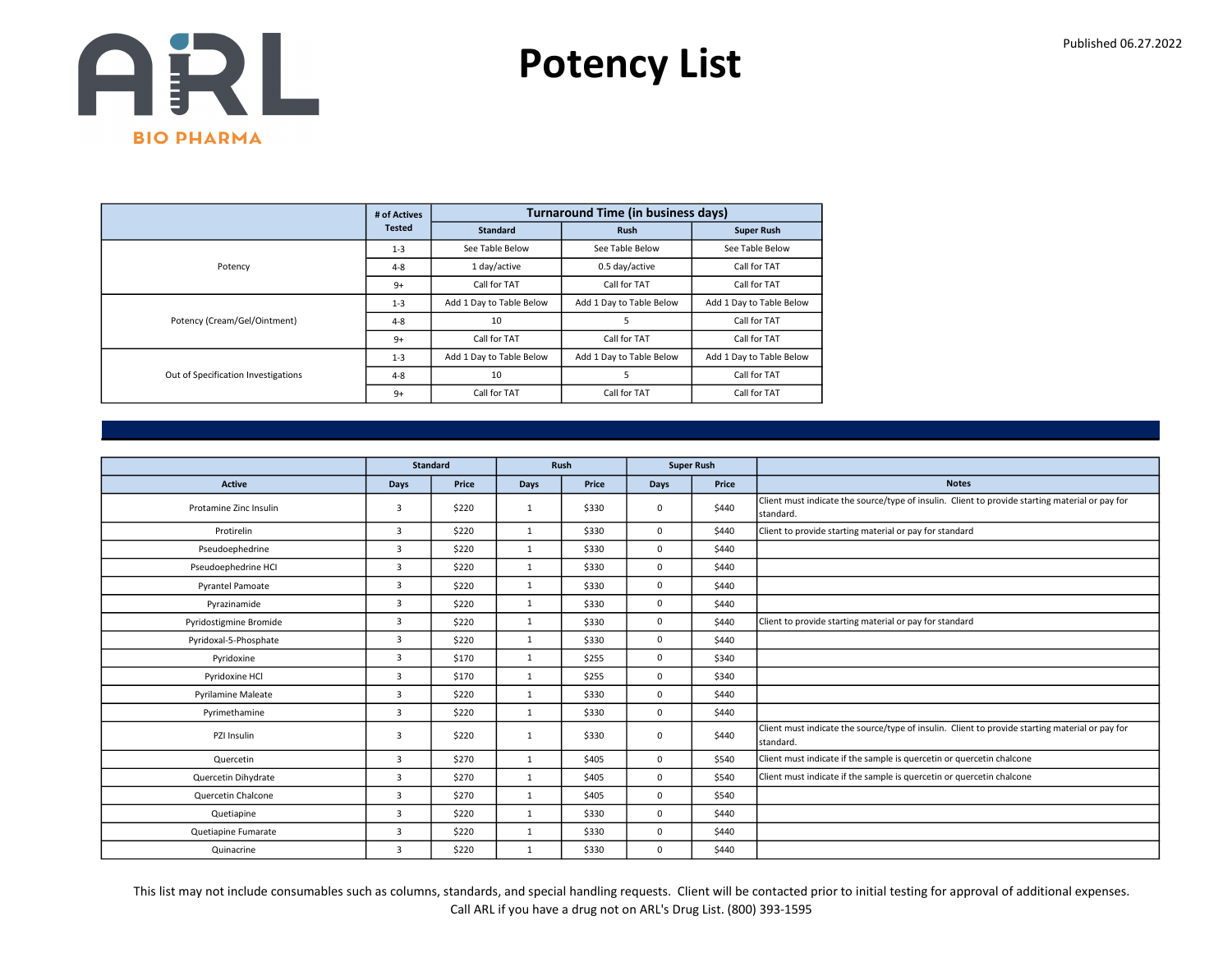

|                                     | # of Actives  |                          | <b>Turnaround Time (in business days)</b> |                          |
|-------------------------------------|---------------|--------------------------|-------------------------------------------|--------------------------|
|                                     | <b>Tested</b> | <b>Standard</b>          | <b>Rush</b>                               | <b>Super Rush</b>        |
|                                     | $1 - 3$       | See Table Below          | See Table Below                           | See Table Below          |
| Potency                             | $4 - 8$       | 1 day/active             | 0.5 day/active                            | Call for TAT             |
|                                     | $9+$          | Call for TAT             | Call for TAT                              | Call for TAT             |
|                                     | $1 - 3$       | Add 1 Day to Table Below | Add 1 Day to Table Below                  | Add 1 Day to Table Below |
| Potency (Cream/Gel/Ointment)        | $4 - 8$       | 10                       | 5                                         | Call for TAT             |
|                                     | $9+$          | Call for TAT             | Call for TAT                              | Call for TAT             |
|                                     | $1 - 3$       | Add 1 Day to Table Below | Add 1 Day to Table Below                  | Add 1 Day to Table Below |
| Out of Specification Investigations | $4 - 8$       | 10                       | 5                                         | Call for TAT             |
|                                     | $9+$          | Call for TAT             | Call for TAT                              | Call for TAT             |

|                             | <b>Standard</b><br>Rush<br><b>Super Rush</b> |       |              |       |             |       |                                                         |
|-----------------------------|----------------------------------------------|-------|--------------|-------|-------------|-------|---------------------------------------------------------|
|                             |                                              |       |              |       |             |       |                                                         |
| <b>Active</b>               | Days                                         | Price | Days         | Price | <b>Days</b> | Price | <b>Notes</b>                                            |
| Quinacrine Dihydrochloride  | 3                                            | \$220 | 1            | \$330 | $\mathbf 0$ | \$440 |                                                         |
| Quinacrine HCl              | $\overline{3}$                               | \$220 | 1            | \$330 | 0           | \$440 |                                                         |
| Quinidine                   | 3                                            | \$220 | $\mathbf{1}$ | \$330 | $\mathbf 0$ | \$440 |                                                         |
| Quinidine Sulfate           | $\overline{3}$                               | \$220 | $\mathbf{1}$ | \$330 | $\Omega$    | \$440 |                                                         |
| Quinidine Sulfate Dihydrate | 3                                            | \$220 | 1            | \$330 | $\mathbf 0$ | \$440 |                                                         |
| Quinine                     | 3                                            | \$220 | 1            | \$330 | $\mathbf 0$ | \$440 |                                                         |
| Quinine HCl                 | $\overline{3}$                               | \$220 | 1            | \$330 | $\mathbf 0$ | \$440 |                                                         |
| Quinine Sulfate Dihydrate   | 3                                            | \$220 | $\mathbf{1}$ | \$330 | $\mathbf 0$ | \$440 |                                                         |
| Rabeprazole Sodium          | 3                                            | \$320 | $\mathbf{1}$ | \$480 | $\mathbf 0$ | \$640 |                                                         |
| Raltegravir                 | $\overline{3}$                               | \$220 | 1            | \$330 | $\mathbf 0$ | \$440 | Client to provide starting material or pay for standard |
| Ramipril                    | $\overline{3}$                               | \$220 | 1            | \$330 | $\mathbf 0$ | \$440 |                                                         |
| Ranitidine                  | 3                                            | \$220 | 1            | \$330 | $\mathbf 0$ | \$440 |                                                         |
| Ranitidine HCl              | 3                                            | \$220 | 1            | \$330 | $\mathbf 0$ | \$440 |                                                         |
| Ranolazine                  | 3                                            | \$220 | $\mathbf{1}$ | \$330 | $\mathbf 0$ | \$440 | Client to provide starting material or pay for standard |
| Rapamycin                   | 3                                            | \$220 | $\mathbf{1}$ | \$330 | $\mathbf 0$ | \$440 |                                                         |
| Rasagiline                  | $\overline{3}$                               | \$220 | 1            | \$330 | $\mathbf 0$ | \$440 |                                                         |
| Rasagiline Mesylate         | $\overline{3}$                               | \$220 | $\mathbf{1}$ | \$330 | $\mathbf 0$ | \$440 |                                                         |
| Reglan                      | $\overline{3}$                               | \$220 | 1            | \$330 | $\mathbf 0$ | \$440 |                                                         |
| Remdesivir                  | 3                                            | \$220 | 1            | \$330 | $\mathbf 0$ | \$440 | Client to provide starting material or pay for standard |
| Remifentanil                | 3                                            | \$220 | 1            | \$330 | $\mathbf 0$ | \$440 | Client to provide starting material or pay for standard |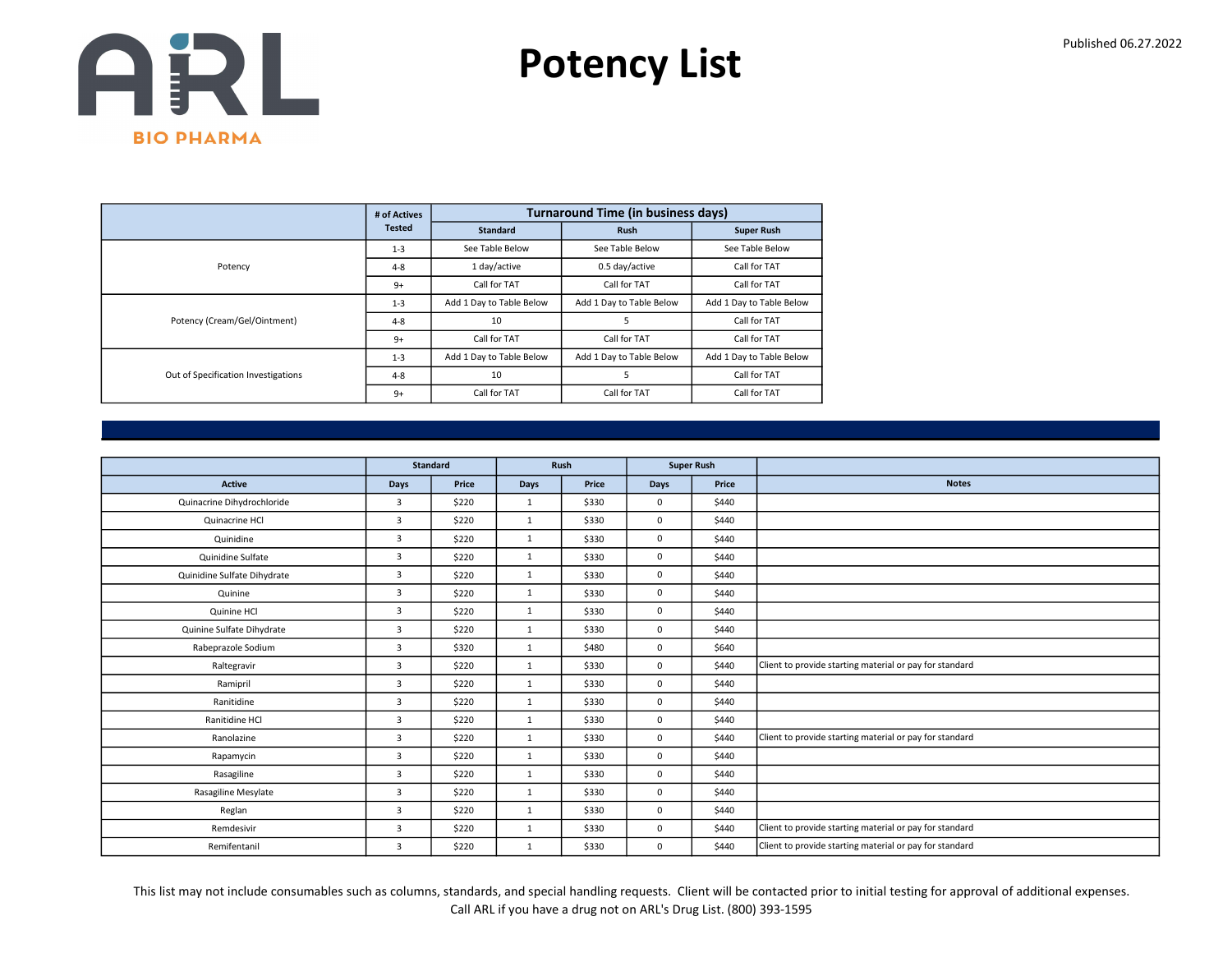

|                                     | # of Actives  |                          | <b>Turnaround Time (in business days)</b> |                          |
|-------------------------------------|---------------|--------------------------|-------------------------------------------|--------------------------|
|                                     | <b>Tested</b> | <b>Standard</b>          | <b>Rush</b>                               | <b>Super Rush</b>        |
|                                     | $1 - 3$       | See Table Below          | See Table Below                           | See Table Below          |
| Potency                             | $4 - 8$       | 1 day/active             | 0.5 day/active                            | Call for TAT             |
|                                     | $9+$          | Call for TAT             | Call for TAT                              | Call for TAT             |
|                                     | $1 - 3$       | Add 1 Day to Table Below | Add 1 Day to Table Below                  | Add 1 Day to Table Below |
| Potency (Cream/Gel/Ointment)        | $4 - 8$       | 10                       | 5                                         | Call for TAT             |
|                                     | $9+$          | Call for TAT             | Call for TAT                              | Call for TAT             |
|                                     | $1 - 3$       | Add 1 Day to Table Below | Add 1 Day to Table Below                  | Add 1 Day to Table Below |
| Out of Specification Investigations | $4 - 8$       | 10                       | 5                                         | Call for TAT             |
|                                     | $9+$          | Call for TAT             | Call for TAT                              | Call for TAT             |

|                                         |                | <b>Standard</b> |              | Rush  |             | <b>Super Rush</b> |                                                                                                                                           |
|-----------------------------------------|----------------|-----------------|--------------|-------|-------------|-------------------|-------------------------------------------------------------------------------------------------------------------------------------------|
| Active                                  | Days           | Price           | Days         | Price | <b>Days</b> | Price             | <b>Notes</b>                                                                                                                              |
| Remifentanil HCl                        | $\overline{3}$ | \$220           | 1            | \$330 | $\mathbf 0$ | \$440             | Client to provide starting material or pay for standard                                                                                   |
| Remodulin                               | 3              | \$220           | $\mathbf{1}$ | \$330 | $\mathbf 0$ | \$440             | Client to provide starting material or pay for standard                                                                                   |
| Repaglinide                             | 3              | \$220           | $\mathbf{1}$ | \$330 | $\Omega$    | \$440             |                                                                                                                                           |
| Reserpine                               | 3              | \$220           | $\mathbf{1}$ | \$330 | $\mathbf 0$ | \$440             |                                                                                                                                           |
| Resorcinol                              | 3              | \$220           | $\mathbf{1}$ | \$330 | 0           | \$440             |                                                                                                                                           |
| Resveratrol                             | $\overline{3}$ | \$220           | 1            | \$330 | $\mathbf 0$ | \$440             |                                                                                                                                           |
| Retinoic Acid                           | 3              | \$220           | $\mathbf{1}$ | \$330 | $\mathbf 0$ | \$440             |                                                                                                                                           |
| Retinol                                 | $\overline{3}$ | \$220           | $\mathbf{1}$ | \$330 | $\mathbf 0$ | \$440             | Client must indicate if the sample is Palmitate, Tretinoin, Isotretinoin, etc. Client to provide<br>starting material or pay for standard |
| Ribavirin                               | 3              | \$220           | $\mathbf{1}$ | \$330 | 0           | \$440             |                                                                                                                                           |
| Riboflavin                              | 3              | \$220           | $\mathbf{1}$ | \$330 | $\mathbf 0$ | \$440             | Client must indicate if the sample is riboflavin or riboflavin-5-phosphate                                                                |
| Riboflavin-5-Phosphate                  | $\overline{3}$ | \$220           | $\mathbf{1}$ | \$330 | $\mathbf 0$ | \$440             |                                                                                                                                           |
| Riboflavin-5-Phosphate Sodium (B2)      | $\overline{3}$ | \$220           | $\mathbf{1}$ | \$330 | $\mathbf 0$ | \$440             |                                                                                                                                           |
| Riboflavin-5-Phosphate Sodium Dihydrate | $\overline{3}$ | \$220           | 1            | \$330 | $\mathbf 0$ | \$440             |                                                                                                                                           |
| Ribose (D)                              | 3              | \$220           | $\mathbf{1}$ | \$330 | $\mathbf 0$ | \$440             |                                                                                                                                           |
| Rifabutin                               | $\overline{3}$ | \$220           | $\mathbf{1}$ | \$330 | $\mathbf 0$ | \$440             | Client to provide starting material or pay for standard                                                                                   |
| Rifampicin                              | 3              | \$220           | 1            | \$330 | $\mathbf 0$ | \$440             |                                                                                                                                           |
| Rifampin                                | 3              | \$220           | $\mathbf{1}$ | \$330 | $\mathbf 0$ | \$440             |                                                                                                                                           |
| Rifaximin                               | $\overline{3}$ | \$220           | $\mathbf{1}$ | \$330 | $\mathbf 0$ | \$440             | Client to provide starting material or pay for standard                                                                                   |
| Retinaldehyde                           | $\overline{3}$ | \$220           | 1            | \$330 | $\mathbf 0$ | \$440             |                                                                                                                                           |
| Rimonabant                              | 3              | \$220           | $\mathbf{1}$ | \$330 | 0           | \$440             |                                                                                                                                           |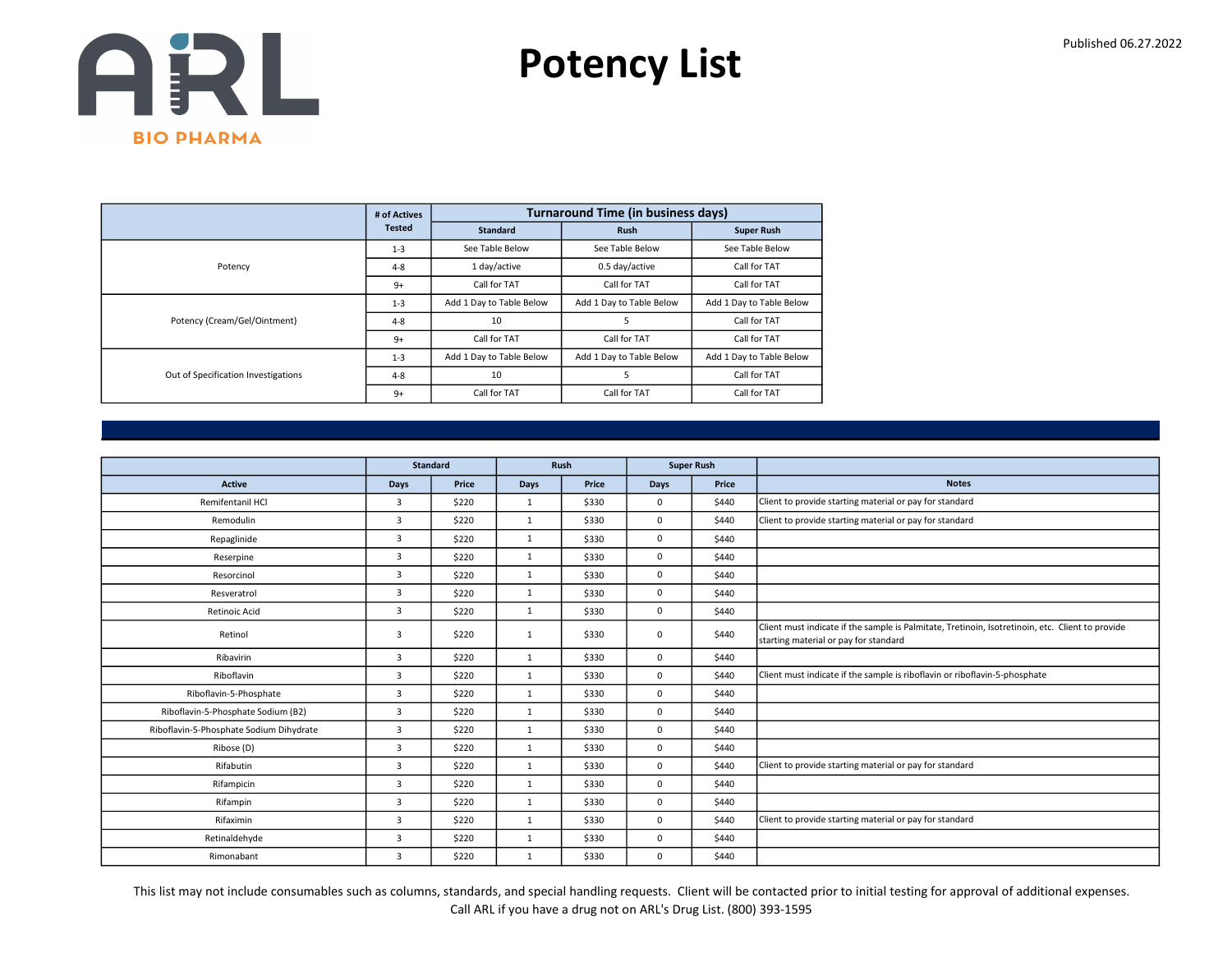

|                                     | # of Actives  |                          | <b>Turnaround Time (in business days)</b> |                          |
|-------------------------------------|---------------|--------------------------|-------------------------------------------|--------------------------|
|                                     | <b>Tested</b> | <b>Standard</b>          | <b>Rush</b>                               | <b>Super Rush</b>        |
|                                     | $1 - 3$       | See Table Below          | See Table Below                           | See Table Below          |
| Potency                             | $4 - 8$       | 1 day/active             | 0.5 day/active                            | Call for TAT             |
|                                     | $9+$          | Call for TAT             | Call for TAT                              | Call for TAT             |
|                                     | $1 - 3$       | Add 1 Day to Table Below | Add 1 Day to Table Below                  | Add 1 Day to Table Below |
| Potency (Cream/Gel/Ointment)        | $4 - 8$       | 10                       | 5                                         | Call for TAT             |
|                                     | $9+$          | Call for TAT             | Call for TAT                              | Call for TAT             |
|                                     | $1 - 3$       | Add 1 Day to Table Below | Add 1 Day to Table Below                  | Add 1 Day to Table Below |
| Out of Specification Investigations | $4 - 8$       | 10                       | 5                                         | Call for TAT             |
|                                     | $9+$          | Call for TAT             | Call for TAT                              | Call for TAT             |

|                             |                | <b>Standard</b> | Rush         |       |      | <b>Super Rush</b> |                                                         |
|-----------------------------|----------------|-----------------|--------------|-------|------|-------------------|---------------------------------------------------------|
| <b>Active</b>               | <b>Days</b>    | Price           | <b>Days</b>  | Price | Days | Price             | <b>Notes</b>                                            |
| Risedronate                 | $\overline{3}$ | \$220           | 1            | \$330 | 0    | \$440             |                                                         |
| Risperidone                 | $\overline{3}$ | \$220           | $\mathbf{1}$ | \$330 | 0    | \$440             | Client to provide starting material or pay for standard |
| Ritonavir                   | 3              | \$220           | $\mathbf{1}$ | \$330 | 0    | \$440             | Client to provide starting material or pay for standard |
| Rituximab                   | $\overline{3}$ | \$220           | $\mathbf{1}$ | \$330 | 0    | \$440             |                                                         |
| Rivaroxaban                 | $\overline{3}$ | \$220           | $\mathbf{1}$ | \$330 | 0    | \$440             | Client to provide starting material or pay for standard |
| Rivastigmine                | $\overline{3}$ | \$220           | $\mathbf{1}$ | \$330 | 0    | \$440             |                                                         |
| Rizatriptan                 | $\overline{3}$ | \$220           | $\mathbf{1}$ | \$330 | 0    | \$440             |                                                         |
| Rocuronium Bromide          | 3              | \$220           | $\mathbf{1}$ | \$330 | 0    | \$440             | Cannot test concentrations less than 40 mcg/mL.         |
| Rofecoxib                   | $\overline{3}$ | \$220           | $\mathbf{1}$ | \$330 | 0    | \$440             |                                                         |
| Roflumilast                 | $\overline{3}$ | \$220           | 1            | \$330 | 0    | \$440             |                                                         |
| Romifidine                  | 3              | \$220           | $\mathbf{1}$ | \$330 | 0    | \$440             | Client to provide starting material or pay for standard |
| Romifidine HCl              | 3              | \$220           | $\mathbf{1}$ | \$330 | 0    | \$440             | Client to provide starting material or pay for standard |
| Ronidazole                  | $\overline{3}$ | \$220           | 1            | \$330 | 0    | \$440             |                                                         |
| Ropinirole                  | $\overline{3}$ | \$220           | $\mathbf{1}$ | \$330 | 0    | \$440             |                                                         |
| Ropivacaine HCl             | $\overline{3}$ | \$220           | $\mathbf{1}$ | \$330 | 0    | \$440             |                                                         |
| Ropivacaine HCl monohydrate | $\overline{3}$ | \$220           | $\mathbf{1}$ | \$330 | 0    | \$440             |                                                         |
| Rosuvastatin                | $\overline{3}$ | \$220           | $\mathbf{1}$ | \$330 | 0    | \$440             | Client to provide starting material or pay for standard |
| Rutin                       | 3              | \$220           | $\mathbf{1}$ | \$330 | 0    | \$440             |                                                         |
| S-Adenosylmethionine        | $\overline{3}$ | \$220           | 1            | \$330 | 0    | \$440             | Client to provide starting material or pay for standard |
| Salbutamol                  | 3              | \$220           | $\mathbf{1}$ | \$330 | 0    | \$440             |                                                         |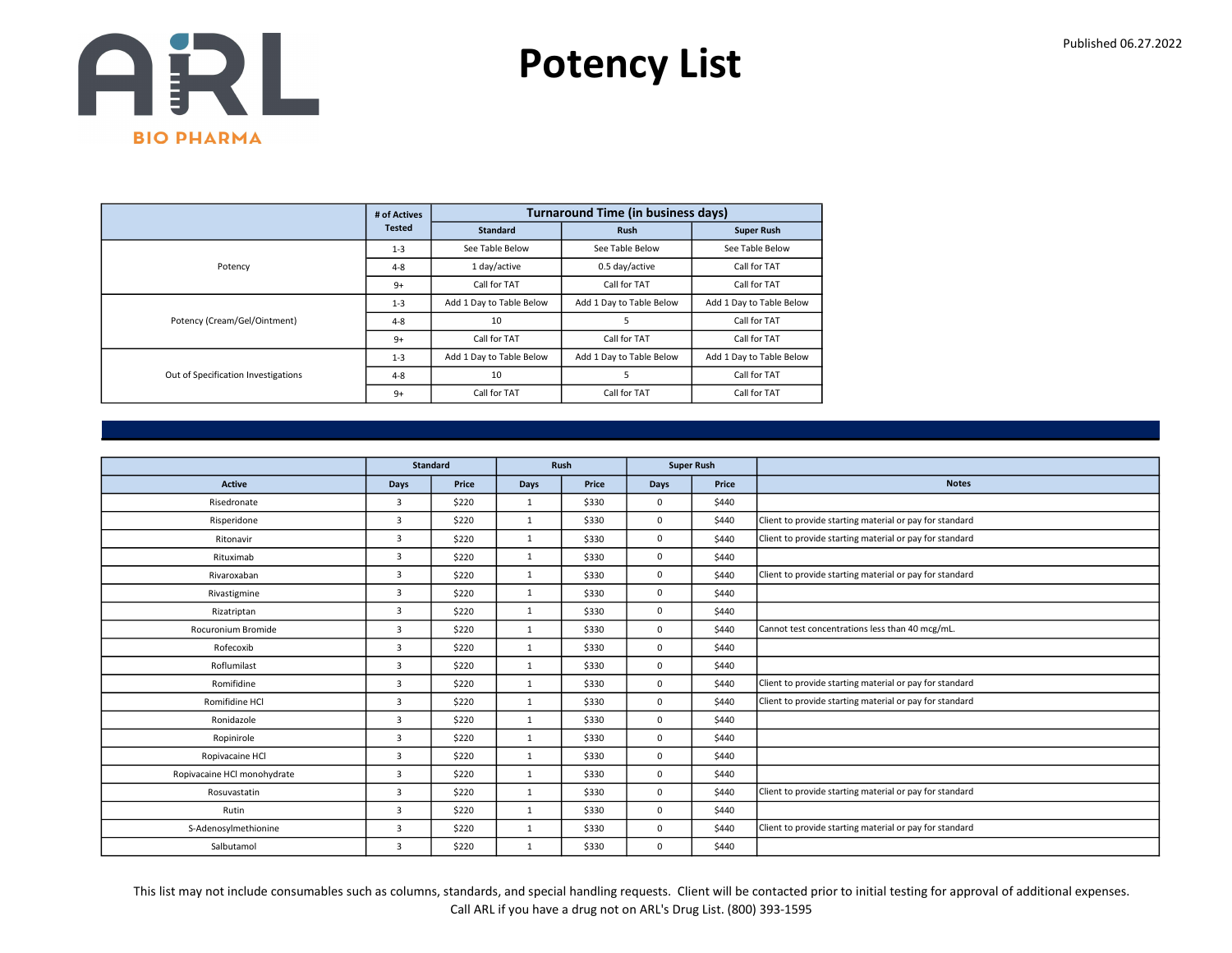

|                                     | # of Actives  |                          | <b>Turnaround Time (in business days)</b> |                          |
|-------------------------------------|---------------|--------------------------|-------------------------------------------|--------------------------|
|                                     | <b>Tested</b> | <b>Standard</b>          | <b>Rush</b>                               | <b>Super Rush</b>        |
|                                     | $1 - 3$       | See Table Below          | See Table Below                           | See Table Below          |
| Potency                             | $4 - 8$       | 1 day/active             | 0.5 day/active                            | Call for TAT             |
|                                     | $9+$          | Call for TAT             | Call for TAT                              | Call for TAT             |
|                                     | $1 - 3$       | Add 1 Day to Table Below | Add 1 Day to Table Below                  | Add 1 Day to Table Below |
| Potency (Cream/Gel/Ointment)        | $4 - 8$       | 10                       | 5                                         | Call for TAT             |
|                                     | $9+$          | Call for TAT             | Call for TAT                              | Call for TAT             |
|                                     | $1 - 3$       | Add 1 Day to Table Below | Add 1 Day to Table Below                  | Add 1 Day to Table Below |
| Out of Specification Investigations | $4 - 8$       | 10                       | 5                                         | Call for TAT             |
|                                     | $9+$          | Call for TAT             | Call for TAT                              | Call for TAT             |

|                            |                | <b>Standard</b> |                | Rush     | <b>Super Rush</b> |          |                                                         |
|----------------------------|----------------|-----------------|----------------|----------|-------------------|----------|---------------------------------------------------------|
| <b>Active</b>              | <b>Days</b>    | Price           | Days           | Price    | Days              | Price    | <b>Notes</b>                                            |
| Salicylic Acid             | 3              | \$220           | $\mathbf{1}$   | \$330    | $\mathbf 0$       | \$440    |                                                         |
| Saline                     | See Note       | See Note        | See Note       | See Note | See Note          | See Note | See Sodium Chloride                                     |
| Sanguinarine               | See Note       | See Note        | See Note       | See Note | See Note          | See Note | Outsourced to vendor lab. Please call for pricing.      |
| Scopolamine                | 3              | \$220           | $\mathbf{1}$   | \$330    | $\mathbf 0$       | \$440    |                                                         |
| Scopolamine HBr            | $\overline{3}$ | \$220           | 1              | \$330    | $\mathbf 0$       | \$440    |                                                         |
| Scopolamine Methyl Nitrate | 3              | \$220           | $\mathbf{1}$   | \$330    | $\mathbf 0$       | \$440    |                                                         |
| Selank Acetate             | $\overline{3}$ | \$220           | $\mathbf{1}$   | \$330    | $\mathbf 0$       | \$440    | Client to provide starting material or pay for standard |
| Selegiline                 | 3              | \$220           | $\mathbf{1}$   | \$330    | $^{\circ}$        | \$440    |                                                         |
| Selegiline Citrate         | 3              | \$220           | $\mathbf{1}$   | \$330    | $^{\circ}$        | \$440    |                                                         |
| Selegiline HCl             | 3              | \$220           | $\mathbf{1}$   | \$330    | 0                 | \$440    |                                                         |
| Selenium                   | 10             | \$220           | $\overline{7}$ | \$330    | 4                 | \$440    | Cannot test less than 0.5 ug/mL                         |
| Semaglutide                | 5              | \$220           | 3              | \$330    | $\overline{2}$    | \$440    | Client to provide starting material                     |
| Semaglutide Acetate        | 5              | \$220           | 3              | \$330    | $\overline{2}$    | \$440    | Client to provide starting material                     |
| Semaglutide Sodium         | 5              | \$220           | 3              | \$330    | $\overline{2}$    | \$440    | Client to provide starting material                     |
| Semax                      | 3              | \$220           | $\mathbf{1}$   | \$330    | $\mathbf 0$       | \$440    | Client to provide starting material or pay for standard |
| Semax Acetate              | $\overline{3}$ | \$220           | 1              | \$330    | $\mathbf 0$       | \$440    | Client to provide starting material or pay for standard |
| Serine                     | 5              | \$370           | 3              | \$555    | $\overline{2}$    | \$740    |                                                         |
| Seroquel                   | 3              | \$220           | $\mathbf{1}$   | \$330    | $\mathbf 0$       | \$440    |                                                         |
| Serotonin HCl              | 3              | \$220           | $\mathbf{1}$   | \$330    | $^{\circ}$        | \$440    |                                                         |
| Sertraline HCl             | 3              | \$220           | $\mathbf{1}$   | \$330    | $\mathbf 0$       | \$440    |                                                         |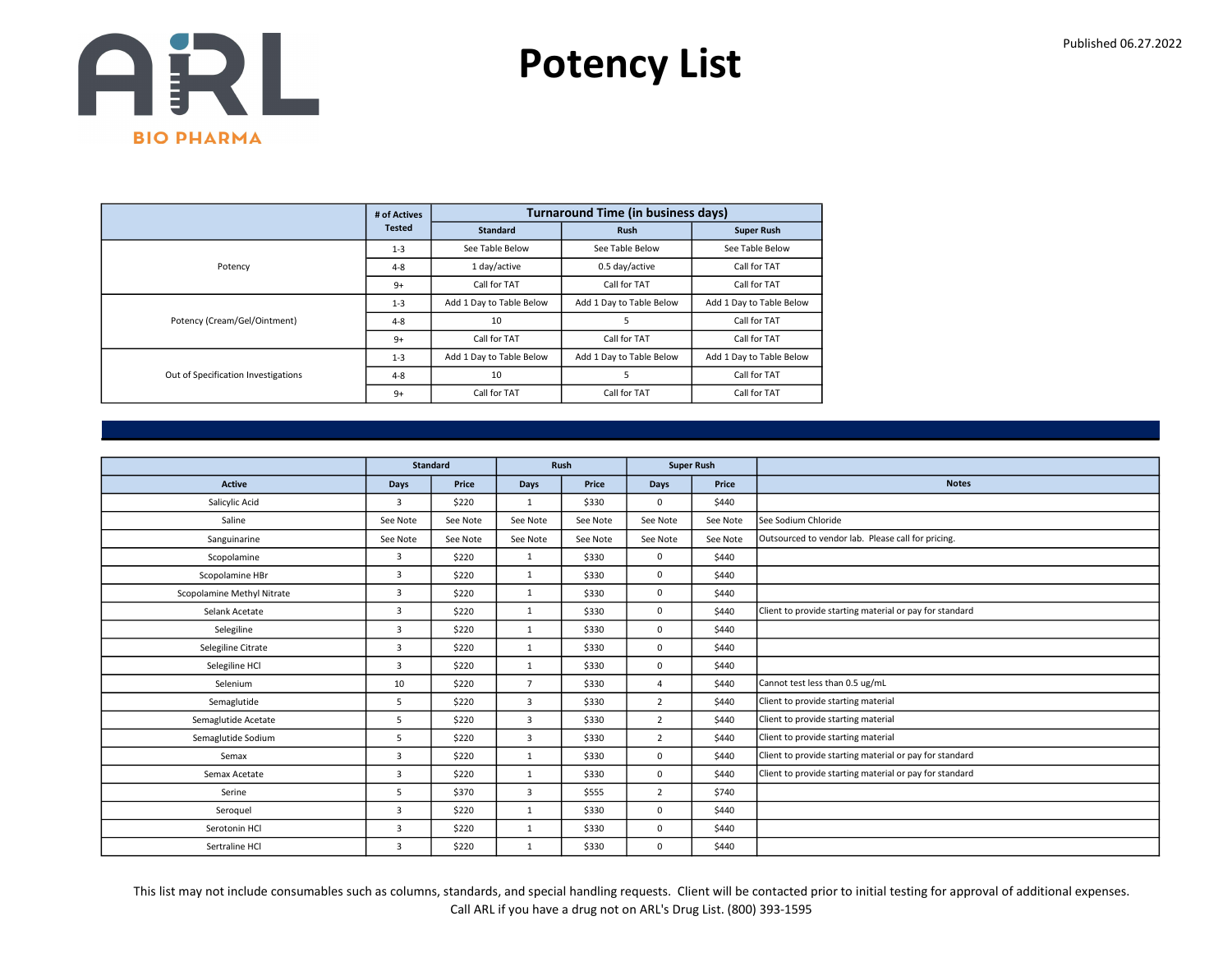

|                                     | # of Actives  |                          | <b>Turnaround Time (in business days)</b> |                          |
|-------------------------------------|---------------|--------------------------|-------------------------------------------|--------------------------|
|                                     | <b>Tested</b> | <b>Standard</b>          | <b>Rush</b>                               | <b>Super Rush</b>        |
|                                     | $1 - 3$       | See Table Below          | See Table Below                           | See Table Below          |
| Potency                             | $4 - 8$       | 1 day/active             | 0.5 day/active                            | Call for TAT             |
|                                     | $9+$          | Call for TAT             | Call for TAT                              | Call for TAT             |
|                                     | $1 - 3$       | Add 1 Day to Table Below | Add 1 Day to Table Below                  | Add 1 Day to Table Below |
| Potency (Cream/Gel/Ointment)        | $4 - 8$       | 10                       | 5                                         | Call for TAT             |
|                                     | $9+$          | Call for TAT             | Call for TAT                              | Call for TAT             |
|                                     | $1 - 3$       | Add 1 Day to Table Below | Add 1 Day to Table Below                  | Add 1 Day to Table Below |
| Out of Specification Investigations | $4 - 8$       | 10                       | 5                                         | Call for TAT             |
|                                     | $9+$          | Call for TAT             | Call for TAT                              | Call for TAT             |

|                              |                | <b>Standard</b> | Rush           |       |                | <b>Super Rush</b> |                                                                 |
|------------------------------|----------------|-----------------|----------------|-------|----------------|-------------------|-----------------------------------------------------------------|
| Active                       | Days           | Price           | Days           | Price | <b>Days</b>    | Price             | <b>Notes</b>                                                    |
| Sildenafil                   | $\overline{3}$ | \$170           | 1              | \$255 | $\Omega$       | \$340             |                                                                 |
| Sildenafil Citrate           | 3              | \$170           | $\mathbf{1}$   | \$255 | $\mathbf 0$    | \$340             |                                                                 |
| Silodosin                    | $\overline{3}$ | \$220           | 1              | \$330 | $\mathbf 0$    | \$440             |                                                                 |
| Silver                       | 10             | \$220           | $\overline{7}$ | \$330 | $\overline{4}$ | \$440             | Cannot test less than 0.5 ug/mL                                 |
| Silver Nitrate               | 10             | \$220           | $\overline{7}$ | \$330 | $\overline{4}$ | \$440             | Solutions only                                                  |
| Silver Sulfadiazine          | $\overline{3}$ | \$220           | 1              | \$330 | $\mathbf 0$    | \$440             | Client to provide starting material or pay for standard         |
| Simvastatin                  | $\overline{3}$ | \$220           | 1              | \$330 | $\mathbf 0$    | \$440             | Client to provide starting material or pay for standard         |
| Sincalide                    | $\overline{3}$ | \$220           | $\mathbf{1}$   | \$330 | $\mathbf 0$    | \$440             |                                                                 |
| Sirolimus                    | 3              | \$220           | 1              | \$330 | $\mathbf 0$    | \$440             |                                                                 |
| Sitagliptin Phosphate        | $\overline{3}$ | \$220           | 1              | \$330 | $\mathbf 0$    | \$440             |                                                                 |
| Sodium                       | 3              | \$220           | $\mathbf{1}$   | \$330 | $\mathbf 0$    | \$440             |                                                                 |
| Sermorelin                   | 3              | \$220           | 1              | \$330 | $\mathbf 0$    | \$440             | Client to provide starting material. Cannot test in troche form |
| Sermorelin Acetate           | $\overline{3}$ | \$220           | $\mathbf{1}$   | \$330 | $\mathbf 0$    | \$440             | Client to provide starting material. Cannot test in troche form |
| Sertraline                   | $\overline{3}$ | \$220           | 1              | \$330 | $\mathbf 0$    | \$440             |                                                                 |
| Silibinin                    | $\overline{3}$ | \$320           | $\mathbf{1}$   | \$480 | $\mathbf 0$    | \$640             |                                                                 |
| Silybin                      | 3              | \$320           | $\mathbf{1}$   | \$480 | $\mathbf 0$    | \$640             |                                                                 |
| Sodium Acetate               | 3              | \$220           | $\mathbf{1}$   | \$330 | $\mathbf 0$    | \$440             |                                                                 |
| Sodium Acetate Trihydrate    | 3              | \$220           | $\mathbf{1}$   | \$330 | $\mathbf 0$    | \$440             |                                                                 |
| Sodium Ascorbate             | 3              | \$170           | $\mathbf{1}$   | \$255 | $\mathbf 0$    | \$340             |                                                                 |
| Sodium Aspartate Monohydrate | $\overline{3}$ | \$220           | $\mathbf{1}$   | \$330 | $\mathbf 0$    | \$440             |                                                                 |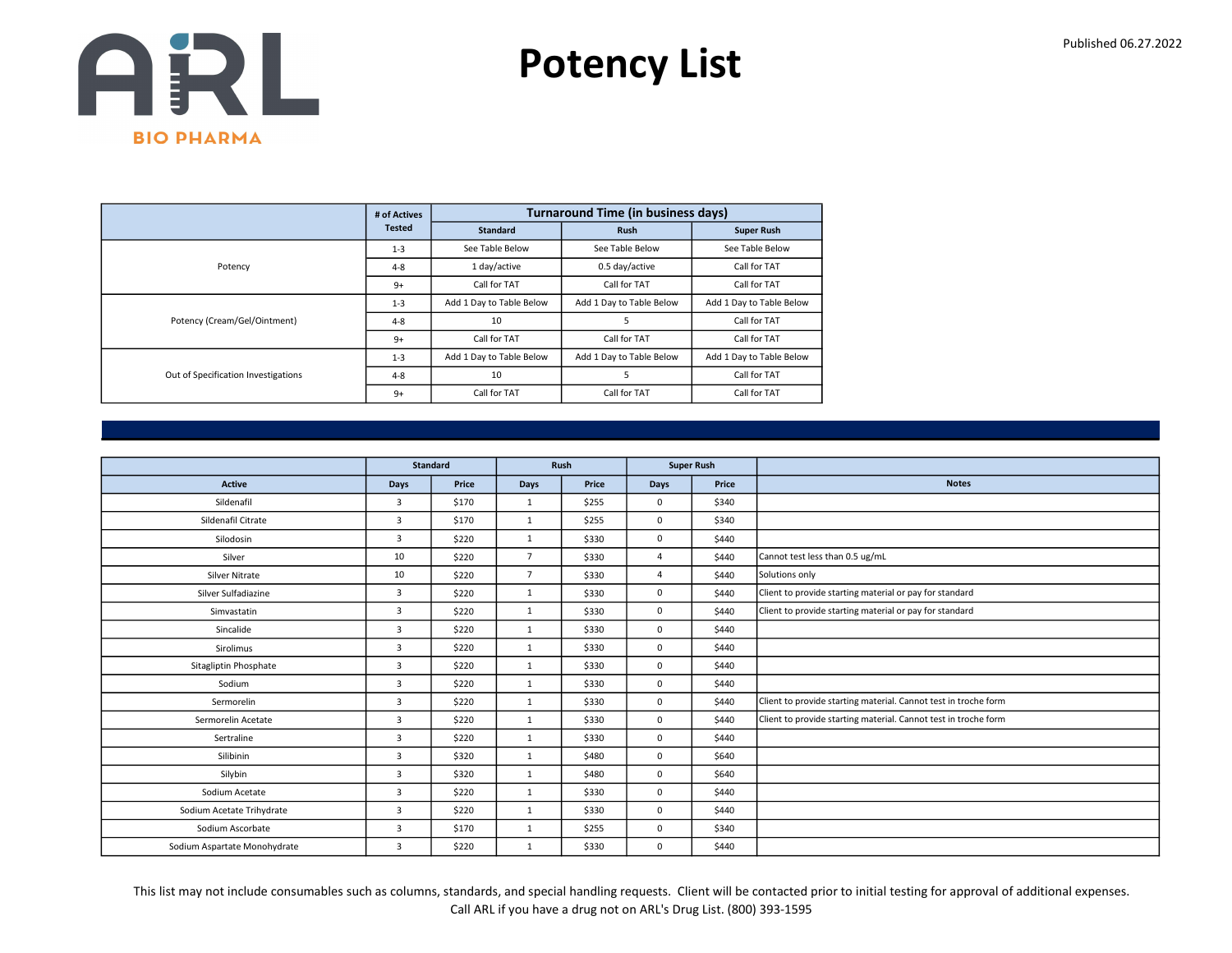

|                                     | # of Actives  |                          | <b>Turnaround Time (in business days)</b> |                          |
|-------------------------------------|---------------|--------------------------|-------------------------------------------|--------------------------|
|                                     | <b>Tested</b> | <b>Standard</b>          | <b>Rush</b>                               | <b>Super Rush</b>        |
|                                     | $1 - 3$       | See Table Below          | See Table Below                           | See Table Below          |
| Potency                             | $4 - 8$       | 1 day/active             | 0.5 day/active                            | Call for TAT             |
|                                     | $9+$          | Call for TAT             | Call for TAT                              | Call for TAT             |
|                                     | $1 - 3$       | Add 1 Day to Table Below | Add 1 Day to Table Below                  | Add 1 Day to Table Below |
| Potency (Cream/Gel/Ointment)        | $4 - 8$       | 10                       | 5                                         | Call for TAT             |
|                                     | $9+$          | Call for TAT             | Call for TAT                              | Call for TAT             |
|                                     | $1 - 3$       | Add 1 Day to Table Below | Add 1 Day to Table Below                  | Add 1 Day to Table Below |
| Out of Specification Investigations | $4 - 8$       | 10                       | 5                                         | Call for TAT             |
|                                     | $9+$          | Call for TAT             | Call for TAT                              | Call for TAT             |

|                          |      | <b>Standard</b> | Rush           |       |                | <b>Super Rush</b> |                                                                                                                                                                                                          |
|--------------------------|------|-----------------|----------------|-------|----------------|-------------------|----------------------------------------------------------------------------------------------------------------------------------------------------------------------------------------------------------|
| <b>Active</b>            | Days | Price           | <b>Days</b>    | Price | Days           | Price             | <b>Notes</b>                                                                                                                                                                                             |
| Sodium Benzoate          | 3    | \$220           | $\mathbf{1}$   | \$330 | $^{\circ}$     | \$440             |                                                                                                                                                                                                          |
| Sodium Bicarbonate       | 3    | \$220           | $\mathbf{1}$   | \$330 | $\mathbf 0$    | \$440             | The sodium bicarbonate content is calculated from the sodium IC test                                                                                                                                     |
| Sodium Bicarbonate       | 5    | \$220           | 3              | \$330 | $\overline{2}$ | \$440             | The sodium bicarbonate content is based upon the titration of the bicarbonate ion. Please submit a<br>minimum of 5 mL for the test. This is the default test method unless IC is specifically requested. |
| Sodium Bromide           | 3    | \$220           | $\mathbf{1}$   | \$330 | $\Omega$       | \$440             |                                                                                                                                                                                                          |
| Sodium Butyrate          | 3    | \$220           | $\mathbf{1}$   | \$330 | $\mathbf 0$    | \$440             |                                                                                                                                                                                                          |
| Sodium Chloride          | 3    | \$220           | $\mathbf{1}$   | \$330 | $\mathbf 0$    | \$440             | If both ions are to be tested indicate this on the submission form (charges will apply for both)                                                                                                         |
| Sodium Citrate           | 3    | \$220           | $\mathbf{1}$   | \$330 | $\mathbf 0$    | \$440             |                                                                                                                                                                                                          |
| Sodium Citrate Dihydrate | 3    | \$220           | $\mathbf{1}$   | \$330 | $\Omega$       | \$440             |                                                                                                                                                                                                          |
| Sodium Deoxycholate      | 5    | \$370           | $\overline{3}$ | \$555 | $\overline{2}$ | \$740             |                                                                                                                                                                                                          |
| Sodium Dichloroacetate   | 3    | \$220           | $\mathbf{1}$   | \$330 | $\mathbf 0$    | \$440             | If both ions are to be tested indicate this on the submission form (charges will apply for both)                                                                                                         |
| Sodium Fluoride          | 3    | \$220           | 1              | \$330 | $\mathbf 0$    | \$440             | If both ions are to be tested indicate this on the submission form (charges will apply for both)                                                                                                         |
| Sodium Gluconate         | 3    | \$220           | $\mathbf{1}$   | \$330 | $\mathbf 0$    | \$440             |                                                                                                                                                                                                          |
| Sodium Hydroxide         | 10   | \$220           | $\overline{7}$ | \$330 | $\overline{a}$ | \$440             | For solutions containing NaOH only                                                                                                                                                                       |
| Sodium Hypochlorite      | 10   | \$220           | $\overline{7}$ | \$330 | $\overline{4}$ | \$440             |                                                                                                                                                                                                          |
| Sodium Iodide            | 3    | \$220           | $\mathbf{1}$   | \$330 | $\Omega$       | \$440             |                                                                                                                                                                                                          |
| Sodium Lactate           | 3    | \$220           | 1              | \$330 | $\mathbf 0$    | \$440             |                                                                                                                                                                                                          |
| Sodium Lipoate           | 3    | \$220           | $\mathbf{1}$   | \$330 | $\mathbf 0$    | \$440             |                                                                                                                                                                                                          |
| Sodium Nitrate           | 3    | \$220           | $\mathbf{1}$   | \$330 | $\Omega$       | \$440             | If both ions are to be tested indicate this on the submission form (charges will apply for both)                                                                                                         |
| Sodium Nitrite           | 3    | \$220           | $\mathbf{1}$   | \$330 | $\mathbf 0$    | \$440             | If both ions are to be tested indicate this on the submission form (charges will apply for both)                                                                                                         |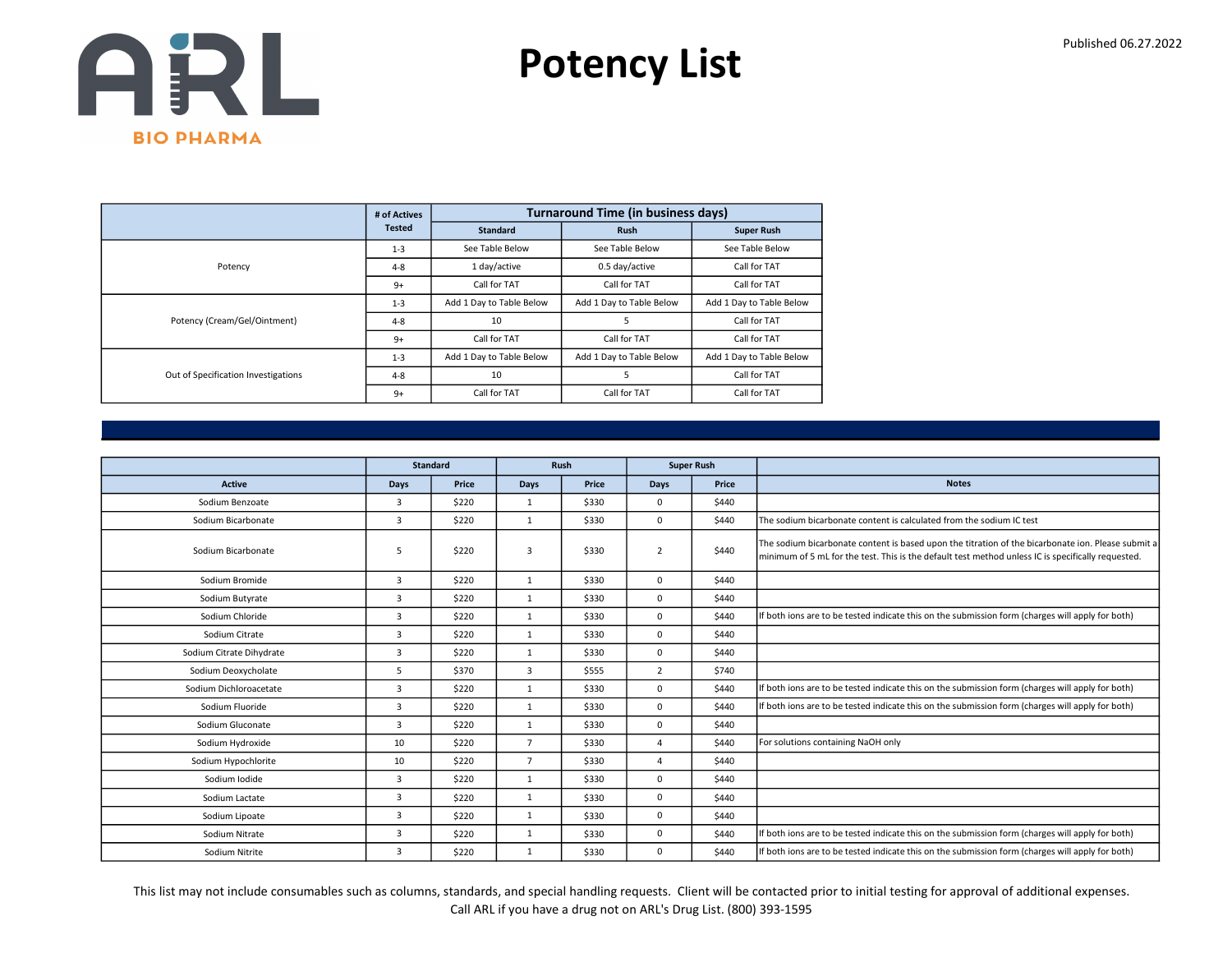

|                                     | # of Actives  |                          | <b>Turnaround Time (in business days)</b> |                          |
|-------------------------------------|---------------|--------------------------|-------------------------------------------|--------------------------|
|                                     | <b>Tested</b> | <b>Standard</b>          | <b>Rush</b>                               | <b>Super Rush</b>        |
|                                     | $1 - 3$       | See Table Below          | See Table Below                           | See Table Below          |
| Potency                             | $4 - 8$       | 1 day/active             | 0.5 day/active                            | Call for TAT             |
|                                     | $9+$          | Call for TAT             | Call for TAT                              | Call for TAT             |
|                                     | $1 - 3$       | Add 1 Day to Table Below | Add 1 Day to Table Below                  | Add 1 Day to Table Below |
| Potency (Cream/Gel/Ointment)        | $4 - 8$       | 10                       | 5                                         | Call for TAT             |
|                                     | $9+$          | Call for TAT             | Call for TAT                              | Call for TAT             |
|                                     | $1 - 3$       | Add 1 Day to Table Below | Add 1 Day to Table Below                  | Add 1 Day to Table Below |
| Out of Specification Investigations | $4 - 8$       | 10                       | 5                                         | Call for TAT             |
|                                     | $9+$          | Call for TAT             | Call for TAT                              | Call for TAT             |

|                                         |                         | <b>Standard</b> |              | <b>Rush</b> |             | <b>Super Rush</b> |                                                                                                  |
|-----------------------------------------|-------------------------|-----------------|--------------|-------------|-------------|-------------------|--------------------------------------------------------------------------------------------------|
| <b>Active</b>                           | <b>Days</b>             | Price           | <b>Days</b>  | Price       | Days        | Price             | <b>Notes</b>                                                                                     |
| Sodium Nitroprusside Dihydrate          | 3                       | \$220           | 1            | \$330       | $\mathbf 0$ | \$440             |                                                                                                  |
| Sodium Pentobarbital                    | 3                       | \$220           | $\mathbf{1}$ | \$330       | $\Omega$    | \$440             |                                                                                                  |
| Sodium Phenylbutyrate                   | $\overline{\mathbf{3}}$ | \$220           | $\mathbf{1}$ | \$330       | $\mathbf 0$ | \$440             |                                                                                                  |
| Sodium Phosphates                       | 3                       | \$220           | 1            | \$330       | $\mathbf 0$ | \$440             | If both ions are to be tested indicate this on the submission form (charges will apply for both) |
| Sodium Propionate                       | 3                       | \$220           | $\mathbf{1}$ | \$330       | $\mathbf 0$ | \$440             |                                                                                                  |
| Sodium Salicylate                       | 3                       | \$220           | $\mathbf{1}$ | \$330       | $\mathbf 0$ | \$440             |                                                                                                  |
| Sodium Selenite                         | See Note                | See Note        | See Note     | See Note    | See Note    | See Note          | Will be tested as Selenium                                                                       |
| Sodium Succinate                        | 3                       | \$220           | $\mathbf{1}$ | \$330       | $\mathbf 0$ | \$440             |                                                                                                  |
| Sodium Thiosulfate                      | 3                       | \$220           | $\mathbf{1}$ | \$330       | $\mathbf 0$ | \$440             | If both ions are to be tested indicate this on the submission form (charges will apply for both) |
| Sodium Thiosulfate Pentahydrate         | 3                       | \$220           | 1            | \$330       | $\mathbf 0$ | \$440             | If both ions are to be tested indicate this on the submission form (charges will apply for both) |
| Sodium-L-Ascorbyl-2-Phosphate Dihydrate | 3                       | \$220           | $\mathbf{1}$ | \$330       | $\mathbf 0$ | \$440             |                                                                                                  |
| Sodium 3-hydroxybutyrate                | 3                       | \$220           | $\mathbf{1}$ | \$330       | $\mathbf 0$ | \$440             |                                                                                                  |
| Solifenacin Succinate                   | 3                       | \$220           | 1            | \$330       | $\mathbf 0$ | \$440             |                                                                                                  |
| Sorafenib                               | 3                       | \$220           | $\mathbf{1}$ | \$330       | $\mathbf 0$ | \$440             | Client to provide starting material or pay for standard                                          |
| Sorbitol                                | 3                       | \$220           | $\mathbf{1}$ | \$330       | $\mathbf 0$ | \$440             |                                                                                                  |
| Sotalol                                 | 3                       | \$220           | $\mathbf{1}$ | \$330       | $\mathbf 0$ | \$440             | Client to provide starting material or pay for standard                                          |
| Sotalol HCl                             | 3                       | \$220           | $\mathbf{1}$ | \$330       | $\Omega$    | \$440             | Client to provide starting material or pay for standard                                          |
| Spinosad                                | 3                       | \$220           | $\mathbf{1}$ | \$330       | $\mathbf 0$ | \$440             |                                                                                                  |
| Spiramycin                              | 3                       | \$270           | 1            | \$405       | $\mathbf 0$ | \$540             |                                                                                                  |
| Spironolactone                          | 3                       | \$220           | $\mathbf{1}$ | \$330       | 0           | \$440             |                                                                                                  |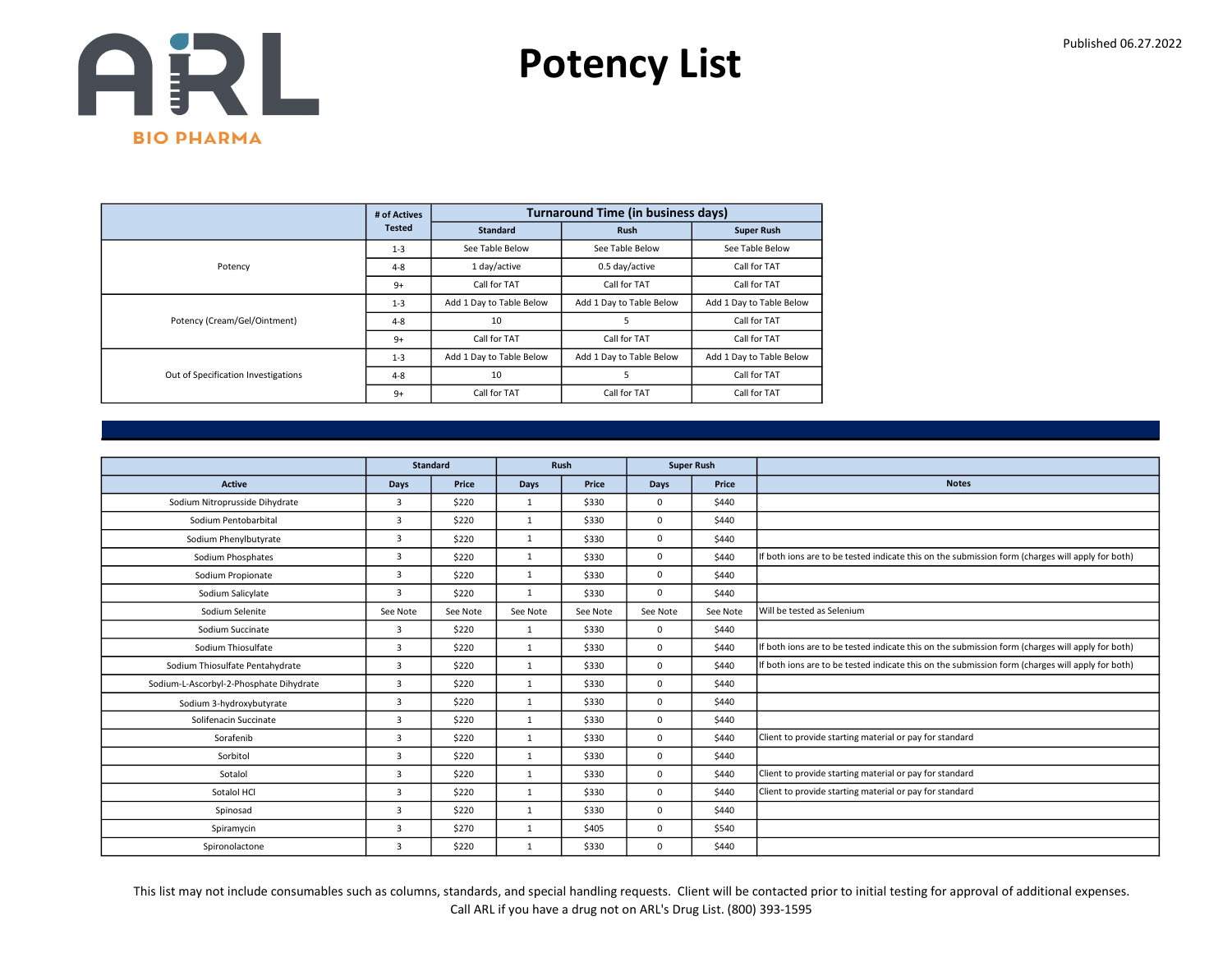

|                                     | # of Actives  |                          | <b>Turnaround Time (in business days)</b> |                          |
|-------------------------------------|---------------|--------------------------|-------------------------------------------|--------------------------|
|                                     | <b>Tested</b> | Standard                 | <b>Rush</b>                               | <b>Super Rush</b>        |
|                                     | $1 - 3$       | See Table Below          | See Table Below                           | See Table Below          |
| Potency                             | $4 - 8$       | 1 day/active             | 0.5 day/active                            | Call for TAT             |
|                                     | $9+$          | Call for TAT             | Call for TAT                              | Call for TAT             |
|                                     | $1 - 3$       | Add 1 Day to Table Below | Add 1 Day to Table Below                  | Add 1 Day to Table Below |
| Potency (Cream/Gel/Ointment)        | $4 - 8$       | 10                       | 5                                         | Call for TAT             |
|                                     | $9+$          | Call for TAT             | Call for TAT                              | Call for TAT             |
|                                     | $1 - 3$       | Add 1 Day to Table Below | Add 1 Day to Table Below                  | Add 1 Day to Table Below |
| Out of Specification Investigations | $4 - 8$       | 10                       | 5                                         | Call for TAT             |
|                                     | $9+$          | Call for TAT             | Call for TAT                              | Call for TAT             |

|                           |                | <b>Standard</b> |              | Rush  | <b>Super Rush</b> |       |                                                         |
|---------------------------|----------------|-----------------|--------------|-------|-------------------|-------|---------------------------------------------------------|
|                           |                |                 |              |       |                   |       |                                                         |
| <b>Active</b>             | Days           | Price           | Days         | Price | Days              | Price | <b>Notes</b>                                            |
| Squaric Acid Dibutylester | $\overline{3}$ | \$220           | 1            | \$330 | 0                 | \$440 |                                                         |
| SS-31 Acetate             | $\overline{3}$ | \$220           | $\mathbf{1}$ | \$330 | 0                 | \$440 | Client to provide starting material or pay for standard |
| Stanozolol                | $\overline{3}$ | \$220           | $\mathbf{1}$ | \$330 | 0                 | \$440 |                                                         |
| Streptomycin              | $\overline{3}$ | \$220           | $\mathbf{1}$ | \$330 | $\Omega$          | \$440 | Client to provide starting material or pay for standard |
| Streptomycin Sulfate      | 3              | \$220           | $\mathbf{1}$ | \$330 | 0                 | \$440 | Client to provide starting material or pay for standard |
| Succinylcholine Chloride  | $\overline{3}$ | \$220           | $\mathbf{1}$ | \$330 | 0                 | \$440 |                                                         |
| Sucrose                   | $\overline{3}$ | \$220           | $\mathbf{1}$ | \$330 | 0                 | \$440 |                                                         |
| Sufentanil                | $\overline{3}$ | \$220           | $\mathbf{1}$ | \$330 | 0                 | \$440 |                                                         |
| Sufentanil Citrate        | 3              | \$220           | $\mathbf{1}$ | \$330 | 0                 | \$440 |                                                         |
| Sugammadex                | 5              | \$220           | 3            | \$330 | $\overline{2}$    | \$440 | Client to provide starting material or pay for standard |
| Sulbactam Sodium          | $\overline{3}$ | \$220           | $\mathbf{1}$ | \$330 | 0                 | \$440 |                                                         |
| Sulfacetamide Sodium      | $\overline{3}$ | \$220           | $\mathbf{1}$ | \$330 | 0                 | \$440 |                                                         |
| Sulfadiazine              | $\overline{3}$ | \$220           | $\mathbf{1}$ | \$330 | 0                 | \$440 |                                                         |
| Sulfadiazine Sodium       | 3              | \$220           | $\mathbf{1}$ | \$330 | 0                 | \$440 |                                                         |
| Sulfadimethoxine          | 3              | \$220           | $\mathbf{1}$ | \$330 | 0                 | \$440 | Client to provide starting material or pay for standard |
| Sulfamethoxazole          | $\overline{3}$ | \$220           | 1            | \$330 | 0                 | \$440 |                                                         |
| Sulfanilamide             | $\overline{3}$ | \$220           | $\mathbf{1}$ | \$330 | 0                 | \$440 |                                                         |
| Sulfasalazine             | 3              | \$220           | $\mathbf{1}$ | \$330 | 0                 | \$440 |                                                         |
| Succinylcholine           | 3              | \$220           | $\mathbf{1}$ | \$330 | 0                 | \$440 |                                                         |
| Sulfate                   | 3              | \$220           | $\mathbf{1}$ | \$330 | 0                 | \$440 |                                                         |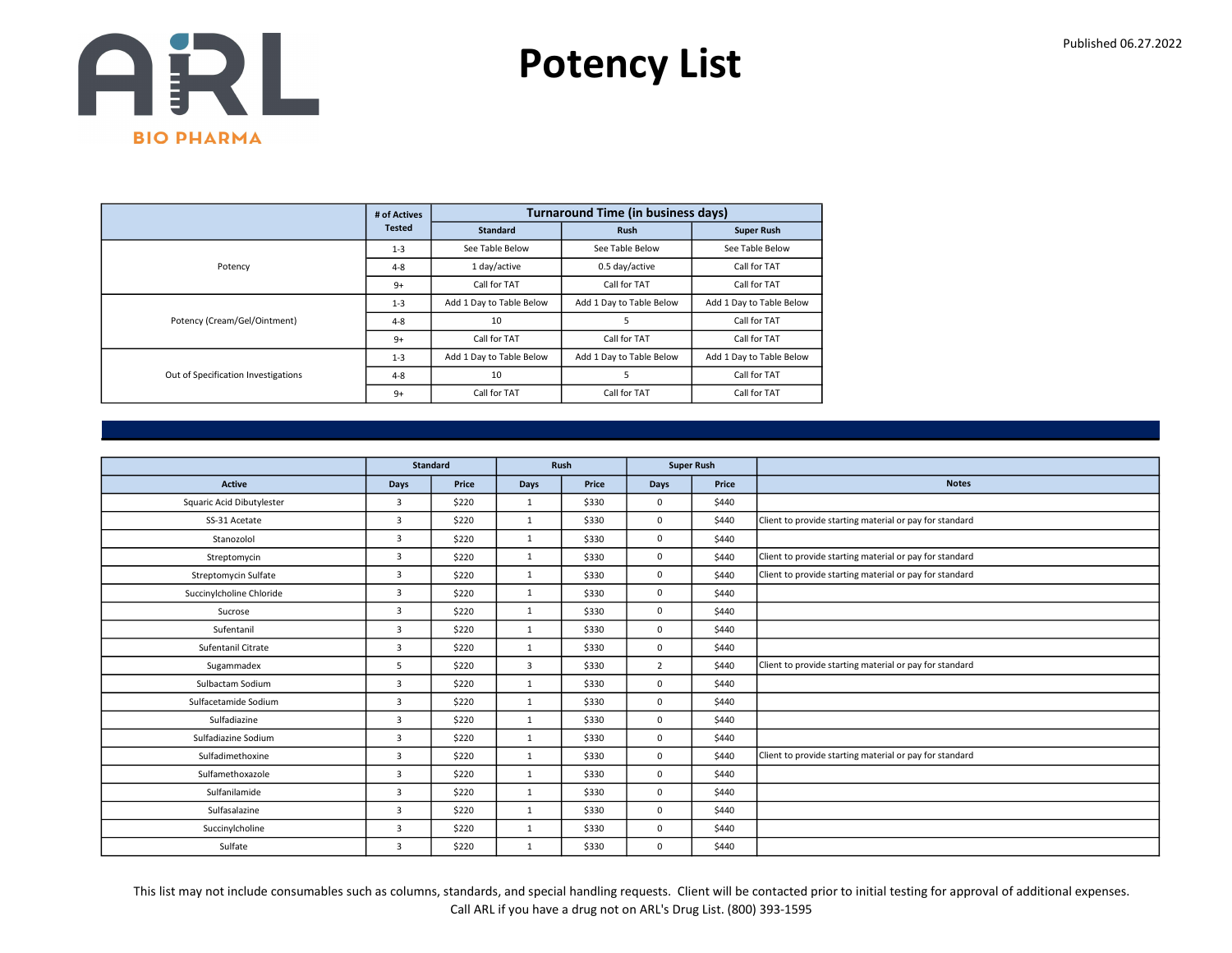

|                                     | # of Actives  |                          | <b>Turnaround Time (in business days)</b> |                          |
|-------------------------------------|---------------|--------------------------|-------------------------------------------|--------------------------|
|                                     | <b>Tested</b> | <b>Standard</b>          | <b>Rush</b>                               | <b>Super Rush</b>        |
|                                     | $1 - 3$       | See Table Below          | See Table Below                           | See Table Below          |
| Potency                             | $4 - 8$       | 1 day/active             | 0.5 day/active                            | Call for TAT             |
|                                     | $9+$          | Call for TAT             | Call for TAT                              | Call for TAT             |
|                                     | $1 - 3$       | Add 1 Day to Table Below | Add 1 Day to Table Below                  | Add 1 Day to Table Below |
| Potency (Cream/Gel/Ointment)        | $4 - 8$       | 10                       | 5                                         | Call for TAT             |
|                                     | $9+$          | Call for TAT             | Call for TAT                              | Call for TAT             |
|                                     | $1 - 3$       | Add 1 Day to Table Below | Add 1 Day to Table Below                  | Add 1 Day to Table Below |
| Out of Specification Investigations | $4 - 8$       | 10                       | 5                                         | Call for TAT             |
|                                     | $9+$          | Call for TAT             | Call for TAT                              | Call for TAT             |

|                          |                | <b>Standard</b> |                | Rush  |                | <b>Super Rush</b> |                                                         |
|--------------------------|----------------|-----------------|----------------|-------|----------------|-------------------|---------------------------------------------------------|
| <b>Active</b>            | Days           | Price           | Days           | Price | Days           | Price             | <b>Notes</b>                                            |
| Sulfur                   | $\overline{3}$ | \$220           | 1              | \$330 | $\mathbf 0$    | \$440             |                                                         |
| Sulindac                 | 3              | \$220           | $\mathbf{1}$   | \$330 | $\mathbf 0$    | \$440             |                                                         |
| Sulphan Blue             | $\overline{3}$ | \$220           | $\mathbf{1}$   | \$330 | $\mathbf 0$    | \$440             | Requires client starting material                       |
| Sulpiride                | 3              | \$220           | $\mathbf{1}$   | \$330 | $\mathbf 0$    | \$440             |                                                         |
| Sumatriptan Succinate    | $\overline{3}$ | \$220           | $\mathbf{1}$   | \$330 | $\mathsf 0$    | \$440             |                                                         |
| Super Blue               | 10             | \$370           | $\overline{7}$ | \$555 | $\overline{4}$ | \$740             |                                                         |
| Synthroid                | 3              | \$220           | $\mathbf{1}$   | \$330 | $\mathbf 0$    | \$440             |                                                         |
| Tacrolimus               | $\overline{3}$ | \$220           | $\mathbf{1}$   | \$330 | $\mathbf 0$    | \$440             |                                                         |
| Tadalafil                | 3              | \$170           | $\mathbf{1}$   | \$255 | 0              | \$340             |                                                         |
| Talizer                  | $\overline{3}$ | \$220           | $\mathbf{1}$   | \$330 | $\mathbf 0$    | \$440             |                                                         |
| Tamiflu                  | 3              | \$220           | $\mathbf{1}$   | \$330 | $\mathbf 0$    | \$440             |                                                         |
| Tamoxifen                | 3              | \$220           | $\mathbf{1}$   | \$330 | 0              | \$440             |                                                         |
| <b>Tamoxifen Citrate</b> | $\overline{3}$ | \$220           | $\mathbf{1}$   | \$330 | $\mathbf 0$    | \$440             |                                                         |
| Tamsulosin HCl           | 3              | \$220           | $\mathbf{1}$   | \$330 | $\mathbf 0$    | \$440             | Client to provide starting material or pay for standard |
| <b>Tartaric Acid</b>     | $\overline{3}$ | \$220           | $\mathbf{1}$   | \$330 | $\mathbf 0$    | \$440             | Client to provide starting material or pay for standard |
| Taurine                  | 5              | \$370           | 3              | \$555 | $\overline{2}$ | \$740             |                                                         |
| Tazarotene               | 3              | \$220           | $\mathbf{1}$   | \$330 | $\mathbf 0$    | \$440             | Client to provide starting material or pay for standard |
| Tazobactam               | 3              | \$270           | $\mathbf{1}$   | \$405 | $\mathbf 0$    | \$540             |                                                         |
| TB500 Acetate            | 3              | \$220           | $\mathbf{1}$   | \$330 | $\mathbf 0$    | \$440             | Client to provide starting material or pay for standard |
| <b>Tegaserod Maleate</b> | 3              | \$220           | 1              | \$330 | $\mathbf 0$    | \$440             | Client to provide starting material or pay for standard |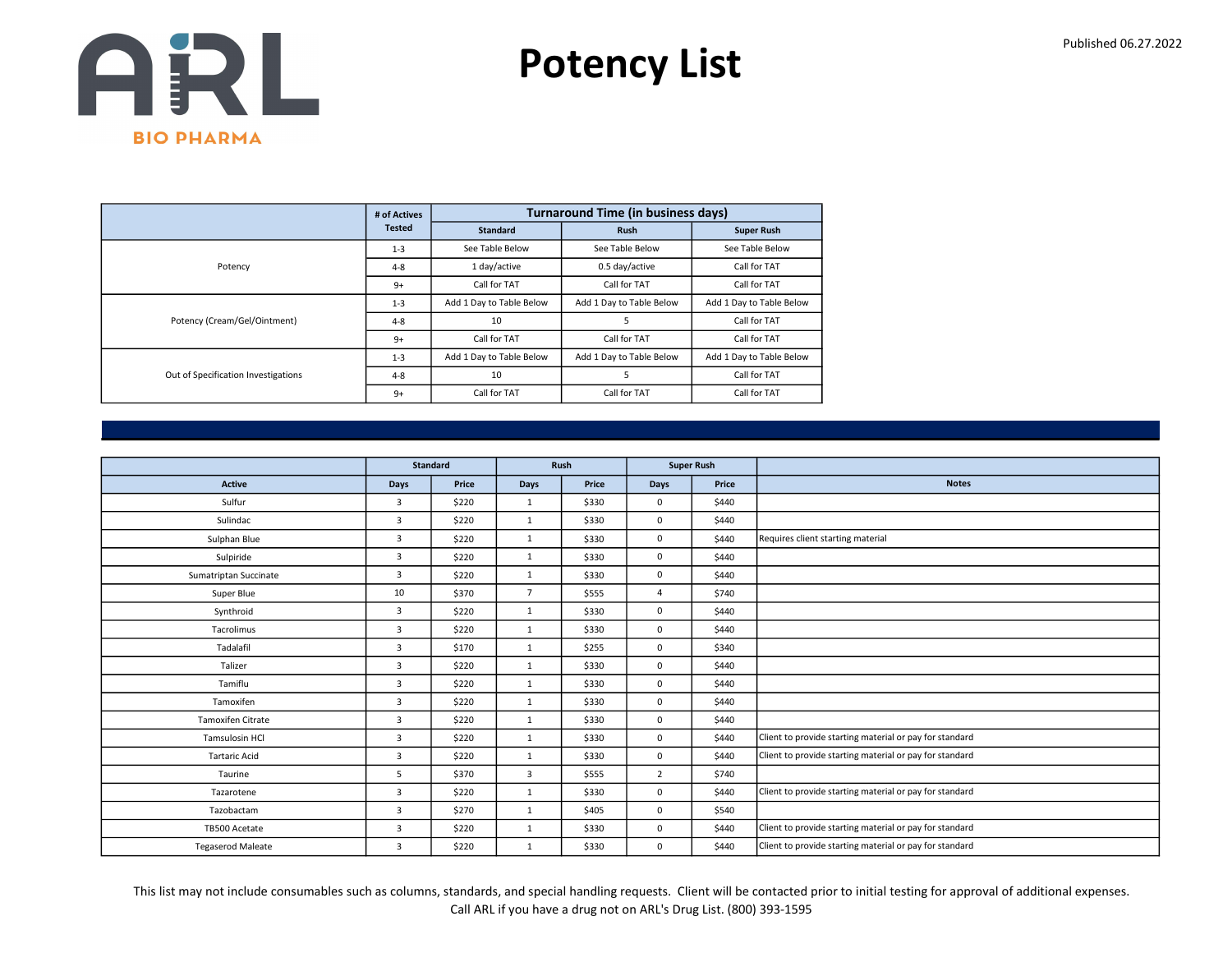

|                                     | # of Actives  |                          | <b>Turnaround Time (in business days)</b> |                          |
|-------------------------------------|---------------|--------------------------|-------------------------------------------|--------------------------|
|                                     | <b>Tested</b> | <b>Standard</b>          | <b>Rush</b>                               | <b>Super Rush</b>        |
|                                     | $1 - 3$       | See Table Below          | See Table Below                           | See Table Below          |
| Potency                             | $4 - 8$       | 1 day/active             | 0.5 day/active                            | Call for TAT             |
|                                     | $9+$          | Call for TAT             | Call for TAT                              | Call for TAT             |
|                                     | $1 - 3$       | Add 1 Day to Table Below | Add 1 Day to Table Below                  | Add 1 Day to Table Below |
| Potency (Cream/Gel/Ointment)        | $4 - 8$       | 10                       | 5                                         | Call for TAT             |
|                                     | $9+$          | Call for TAT             | Call for TAT                              | Call for TAT             |
|                                     | $1 - 3$       | Add 1 Day to Table Below | Add 1 Day to Table Below                  | Add 1 Day to Table Below |
| Out of Specification Investigations | $4 - 8$       | 10                       |                                           | Call for TAT             |
|                                     | $9+$          | Call for TAT             | Call for TAT                              | Call for TAT             |

|                               |                         | <b>Standard</b> |              | Rush  |          | <b>Super Rush</b> |                                                         |
|-------------------------------|-------------------------|-----------------|--------------|-------|----------|-------------------|---------------------------------------------------------|
| <b>Active</b>                 | <b>Days</b>             | Price           | Days         | Price | Days     | Price             | <b>Notes</b>                                            |
| Telmisartan                   | $\overline{3}$          | \$220           | $\mathbf{1}$ | \$330 | 0        | \$440             | Client to provide starting material or pay for standard |
| Temazepam                     | $\overline{3}$          | \$220           | 1            | \$330 | 0        | \$440             | Client to provide starting material or pay for standard |
| Temozolomide                  | 3                       | \$220           | $\mathbf{1}$ | \$330 | 0        | \$440             |                                                         |
| Tenofovir                     | $\overline{3}$          | \$220           | $\mathbf{1}$ | \$330 | $\Omega$ | \$440             | Client to provide starting material or pay for standard |
| Terbinafine                   | 3                       | \$220           | $\mathbf{1}$ | \$330 | 0        | \$440             |                                                         |
| Terbinafine HCI               | 3                       | \$220           | $\mathbf{1}$ | \$330 | 0        | \$440             |                                                         |
| Terbutaline                   | $\overline{3}$          | \$220           | $\mathbf{1}$ | \$330 | 0        | \$440             |                                                         |
| Teriparatide                  | $\overline{\mathbf{3}}$ | \$320           | $\mathbf{1}$ | \$480 | 0        | \$640             | Client to provide starting material or pay for standard |
| Terbutaline Sulfate           | 3                       | \$220           | $\mathbf{1}$ | \$330 | 0        | \$440             |                                                         |
| <b>Tesamorelin Acetate</b>    | $\overline{3}$          | \$220           | $\mathbf{1}$ | \$330 | 0        | \$440             | Client to provide starting material or pay for standard |
| Testosterone                  | $\overline{3}$          | \$170           | $\mathbf{1}$ | \$255 | 0        | \$340             |                                                         |
| <b>Testosterone Cypionate</b> | $\overline{3}$          | \$170           | $\mathbf{1}$ | \$255 | 0        | \$340             |                                                         |
| <b>Testosterone Decanoate</b> | $\overline{3}$          | \$220           | $\mathbf{1}$ | \$330 | 0        | \$440             |                                                         |
| <b>Testosterone Enanthate</b> | $\overline{3}$          | \$220           | $\mathbf{1}$ | \$330 | 0        | \$440             |                                                         |
| Testosterone Isocaproate      | $\overline{\mathbf{3}}$ | \$220           | $\mathbf{1}$ | \$330 | 0        | \$440             | Client to provide starting material or pay for standard |
| Testosterone Phenylpropionate | $\overline{3}$          | \$220           | 1            | \$330 | 0        | \$440             | Client to provide starting material or pay for standard |
| Testosterone Propionate       | $\overline{3}$          | \$220           | $\mathbf{1}$ | \$330 | 0        | \$440             |                                                         |
| Tetracaine                    | 3                       | \$220           | $\mathbf{1}$ | \$330 | 0        | \$440             |                                                         |
| Tetracaine HCl                | $\overline{3}$          | \$220           | $\mathbf{1}$ | \$330 | 0        | \$440             |                                                         |
| Tetracycline                  | 3                       | \$220           | $\mathbf{1}$ | \$330 | 0        | \$440             |                                                         |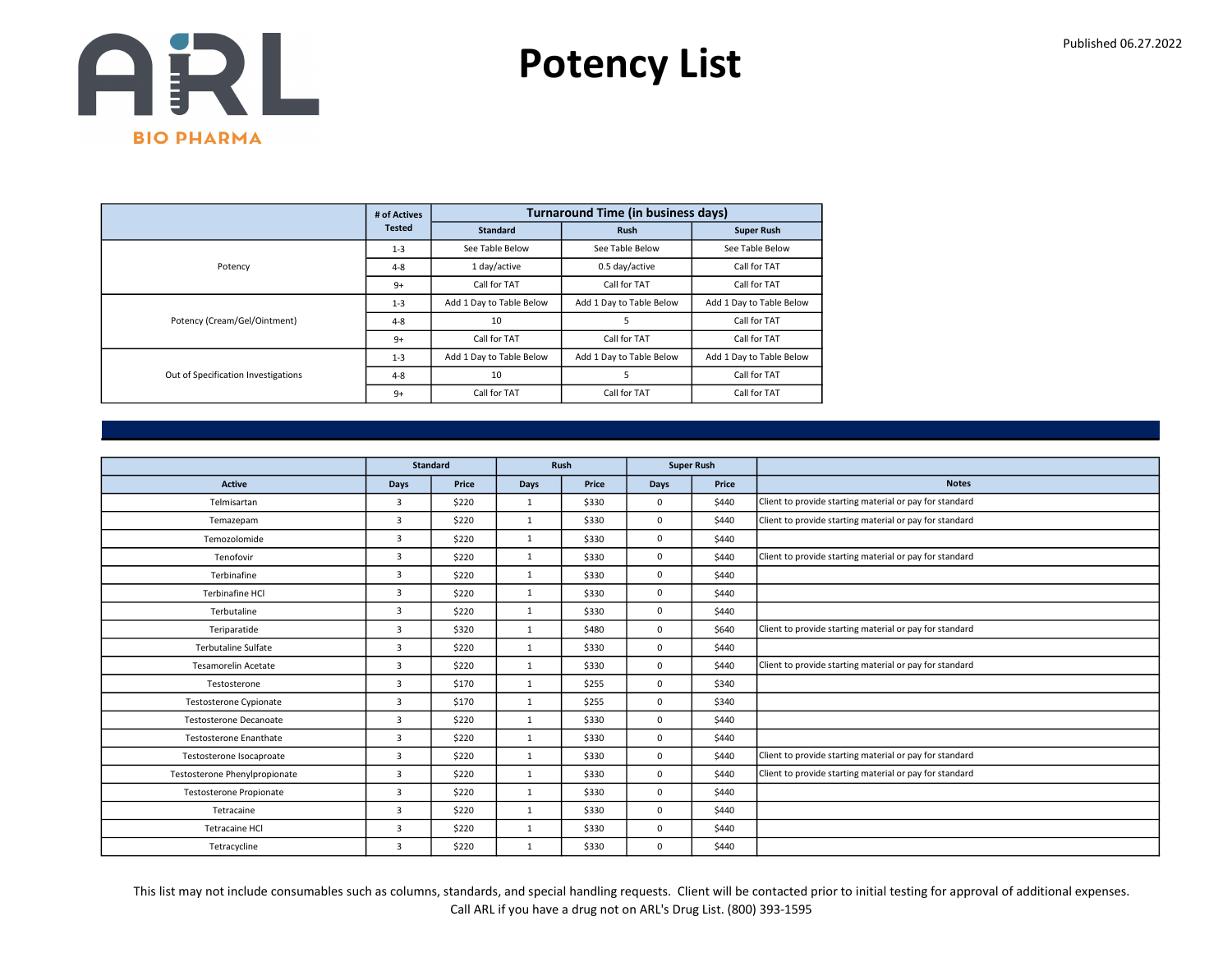

|                                     | # of Actives  |                          | <b>Turnaround Time (in business days)</b> |                          |
|-------------------------------------|---------------|--------------------------|-------------------------------------------|--------------------------|
|                                     | <b>Tested</b> | <b>Standard</b>          | <b>Rush</b>                               | <b>Super Rush</b>        |
|                                     | $1 - 3$       | See Table Below          | See Table Below                           | See Table Below          |
| Potency                             | $4 - 8$       | 1 day/active             | 0.5 day/active                            | Call for TAT             |
|                                     | $9+$          | Call for TAT             | Call for TAT                              | Call for TAT             |
|                                     | $1 - 3$       | Add 1 Day to Table Below | Add 1 Day to Table Below                  | Add 1 Day to Table Below |
| Potency (Cream/Gel/Ointment)        | $4 - 8$       | 10                       | 5                                         | Call for TAT             |
|                                     | $9+$          | Call for TAT             | Call for TAT                              | Call for TAT             |
|                                     | $1 - 3$       | Add 1 Day to Table Below | Add 1 Day to Table Below                  | Add 1 Day to Table Below |
| Out of Specification Investigations | $4 - 8$       | 10                       | 5                                         | Call for TAT             |
|                                     | $9+$          | Call for TAT             | Call for TAT                              | Call for TAT             |

|                             |                | <b>Standard</b> | Rush<br><b>Super Rush</b> |       |                |       |                                                                                                                                      |
|-----------------------------|----------------|-----------------|---------------------------|-------|----------------|-------|--------------------------------------------------------------------------------------------------------------------------------------|
|                             |                |                 |                           |       |                |       |                                                                                                                                      |
| Active                      | Days           | Price           | <b>Days</b>               | Price | Days           | Price | <b>Notes</b>                                                                                                                         |
| Tetracycline HCl            | $\overline{3}$ | \$220           | 1                         | \$330 | 0              | \$440 |                                                                                                                                      |
| Tetrahexyldecyl Ascorbate   | $\overline{3}$ | \$220           | $\mathbf{1}$              | \$330 | 0              | \$440 | Client to provide starting material or pay for standard                                                                              |
| Tetrahydrocannabinol (THC)  | 5              | \$315           | 3                         | \$473 | $\overline{2}$ | \$630 | This test determines if THC content is above or below 0.3% in CBD products. Contact ARL if more<br>specific requirements are needed. |
| Tetrahydrozoline            | $\overline{3}$ | \$220           | $\mathbf{1}$              | \$330 | 0              | \$440 |                                                                                                                                      |
| Tetrahydrozoline HCl        | 3              | \$220           | $\mathbf{1}$              | \$330 | 0              | \$440 |                                                                                                                                      |
| Thalidomide                 | $\overline{3}$ | \$220           | $\mathbf{1}$              | \$330 | 0              | \$440 |                                                                                                                                      |
| Theanine                    | $\overline{3}$ | \$320           | $\mathbf{1}$              | \$480 | 0              | \$640 |                                                                                                                                      |
| Theophylline                | 3              | \$220           | $\mathbf{1}$              | \$330 | 0              | \$440 |                                                                                                                                      |
| Thiabendazole               | $\overline{3}$ | \$220           | $\mathbf{1}$              | \$330 | 0              | \$440 |                                                                                                                                      |
| <b>Thiafentanil Oxalate</b> | $\overline{3}$ | \$220           | $\mathbf{1}$              | \$330 | 0              | \$440 |                                                                                                                                      |
| Thiamine                    | $\overline{3}$ | \$170           | $\mathbf{1}$              | \$255 | 0              | \$340 |                                                                                                                                      |
| Thiamine HCl                | $\overline{3}$ | \$170           | 1                         | \$255 | 0              | \$340 |                                                                                                                                      |
| Thioguanine                 | 3              | \$220           | $\mathbf{1}$              | \$330 | 0              | \$440 | Client to provide starting material or pay for standard                                                                              |
| <b>Thiopental Sodium</b>    | $\overline{3}$ | \$220           | $\mathbf{1}$              | \$330 | 0              | \$440 |                                                                                                                                      |
| Threonine                   | 5              | \$370           | 3                         | \$555 | $\overline{2}$ | \$740 |                                                                                                                                      |
| Thymol                      | 3              | \$220           | $\mathbf{1}$              | \$330 | 0              | \$440 |                                                                                                                                      |
| Thymogen                    | $\overline{3}$ | \$220           | $\mathbf{1}$              | \$330 | 0              | \$440 | Client to provide starting material or pay for standard                                                                              |
| Thymogen Acetate            | $\overline{3}$ | \$220           | $\mathbf{1}$              | \$330 | 0              | \$440 | Client to provide starting material or pay for standard                                                                              |
| Thymosin Alpha-1            | 3              | \$220           | $\mathbf{1}$              | \$330 | 0              | \$440 | Client to provide starting material or pay for standard                                                                              |
| Thymosin Alpha-1 Acetate    | $\overline{3}$ | \$220           | $\mathbf{1}$              | \$330 | 0              | \$440 | Client to provide starting material or pay for standard                                                                              |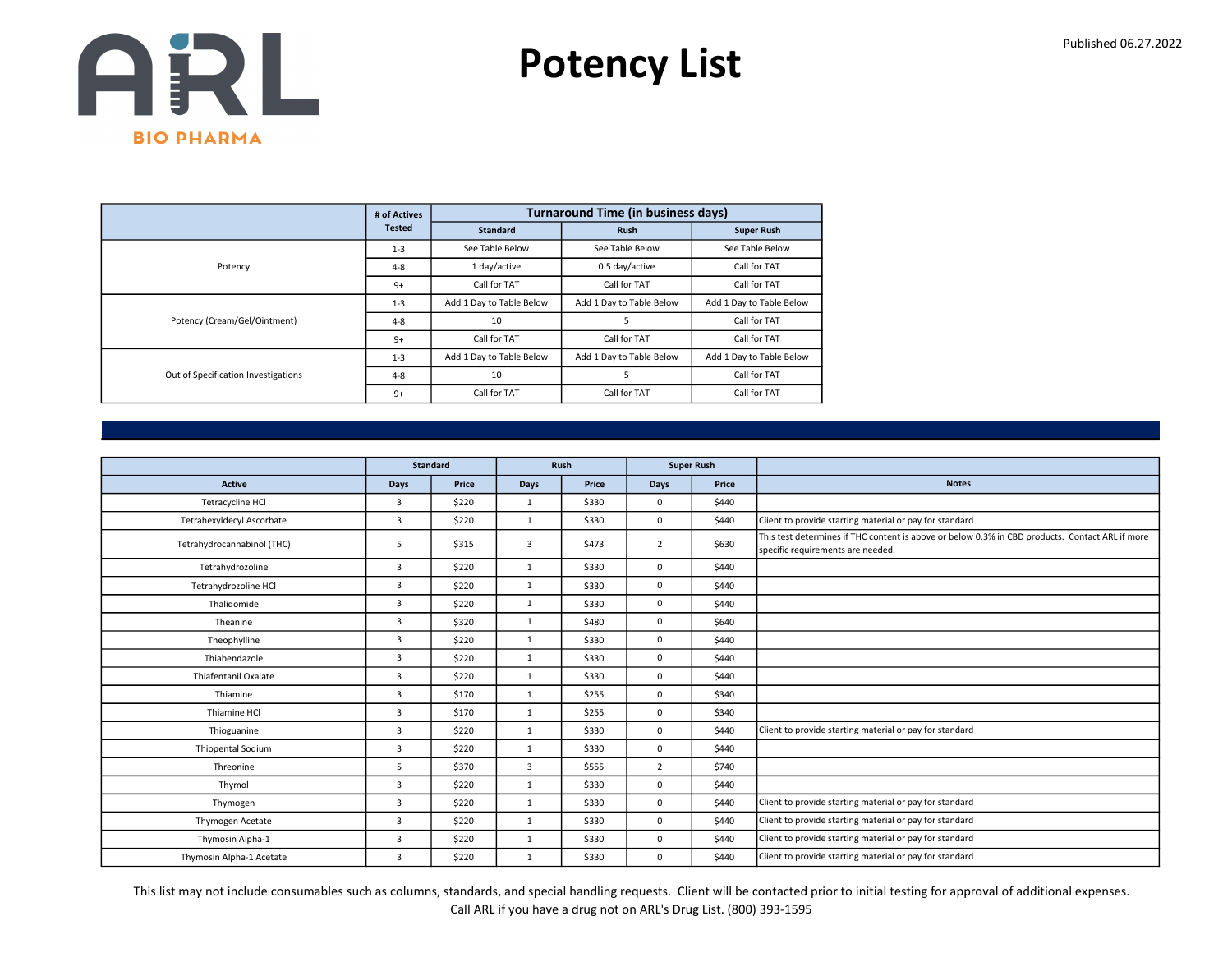

|                                     | # of Actives  |                          | <b>Turnaround Time (in business days)</b> |                          |
|-------------------------------------|---------------|--------------------------|-------------------------------------------|--------------------------|
|                                     | <b>Tested</b> | <b>Standard</b>          | <b>Rush</b>                               | <b>Super Rush</b>        |
|                                     | $1 - 3$       | See Table Below          | See Table Below                           | See Table Below          |
| Potency                             | $4 - 8$       | 1 day/active             | 0.5 day/active                            | Call for TAT             |
|                                     | $9+$          | Call for TAT             | Call for TAT                              | Call for TAT             |
|                                     | $1 - 3$       | Add 1 Day to Table Below | Add 1 Day to Table Below                  | Add 1 Day to Table Below |
| Potency (Cream/Gel/Ointment)        | $4 - 8$       | 10                       | 5                                         | Call for TAT             |
|                                     | $9+$          | Call for TAT             | Call for TAT                              | Call for TAT             |
|                                     | $1 - 3$       | Add 1 Day to Table Below | Add 1 Day to Table Below                  | Add 1 Day to Table Below |
| Out of Specification Investigations | $4 - 8$       | 10                       | 5                                         | Call for TAT             |
|                                     | $9+$          | Call for TAT             | Call for TAT                              | Call for TAT             |

|                                             |                | <b>Standard</b> |                | Rush  |             | <b>Super Rush</b> |                                                                 |
|---------------------------------------------|----------------|-----------------|----------------|-------|-------------|-------------------|-----------------------------------------------------------------|
| <b>Active</b>                               | <b>Days</b>    | Price           | <b>Days</b>    | Price | Days        | Price             | <b>Notes</b>                                                    |
| Thymosin Beta-4                             | $\overline{3}$ | \$220           | $\mathbf{1}$   | \$330 | 0           | \$440             | Client to provide starting material or pay for standard         |
| Thymosin Beta-4 Acetate                     | 3              | \$220           | 1              | \$330 | 0           | \$440             | Client to provide starting material or pay for standard         |
| Thymosin Beta-4 Fragmented (non-acetylated) | $\overline{3}$ | \$220           | 1              | \$330 | 0           | \$440             | Client to provide starting material                             |
| Thymulin Acetate                            | $\overline{3}$ | \$220           | $\mathbf{1}$   | \$330 | 0           | \$440             | Client to provide starting material or pay for standard         |
| Thyroid (Porcine)                           | 5              | \$630           | $\overline{3}$ | \$945 | N/A         | N/A               | If thyroid is synthetic see levothyroxine or liothyronine. Rush |
| Thyronine                                   | $\overline{3}$ | \$220           | 1              | \$330 | 0           | \$440             | Cannot test capsules less than 5 mcg                            |
| Thyroxine (T4)                              | $\overline{3}$ | \$220           | $\mathbf{1}$   | \$330 | $\mathbf 0$ | \$440             | Cannot test time released products                              |
| Thyroxine Sodium (T4)                       | $\overline{3}$ | \$220           | $\mathbf{1}$   | \$330 | 0           | \$440             | Cannot test time released products                              |
| Ticagrelor                                  | $\overline{3}$ | \$220           | $\mathbf{1}$   | \$330 | 0           | \$440             |                                                                 |
| Ticarcillin                                 | 3              | \$220           | $\mathbf{1}$   | \$330 | 0           | \$440             | Client to provide starting material or pay for standard         |
| <b>Ticarcillin Disodium</b>                 | $\overline{3}$ | \$220           | 1              | \$330 | 0           | \$440             | Client to provide starting material or pay for standard         |
| <b>Ticarcillin Sodium</b>                   | $\overline{3}$ | \$220           | $\mathbf{1}$   | \$330 | 0           | \$440             | Client to provide starting material or pay for standard         |
| Tigecycline                                 | 3              | \$220           | $\mathbf{1}$   | \$330 | 0           | \$440             | Client to provide starting material or pay for standard         |
| <b>Tilarginine Acetate</b>                  | $\overline{3}$ | \$370           | 1              | \$555 | 0           | \$740             | Client to provide starting material or pay for standard         |
| Timolol                                     | 3              | \$220           | $\mathbf{1}$   | \$330 | 0           | \$440             |                                                                 |
| <b>Timolol Maleate</b>                      | $\overline{3}$ | \$220           | 1              | \$330 | 0           | \$440             |                                                                 |
| Tinidazole                                  | $\overline{3}$ | \$220           | 1              | \$330 | 0           | \$440             | Client to provide starting material or pay for standard         |
| Tiopronin                                   | 3              | \$220           | $\mathbf{1}$   | \$330 | 0           | \$440             | Client to provide starting material or pay for standard         |
| <b>Tiotropium Bromide</b>                   | $\overline{3}$ | \$220           | $\mathbf{1}$   | \$330 | 0           | \$440             |                                                                 |
| Tizanidine                                  | 3              | \$220           | 1              | \$330 | 0           | \$440             |                                                                 |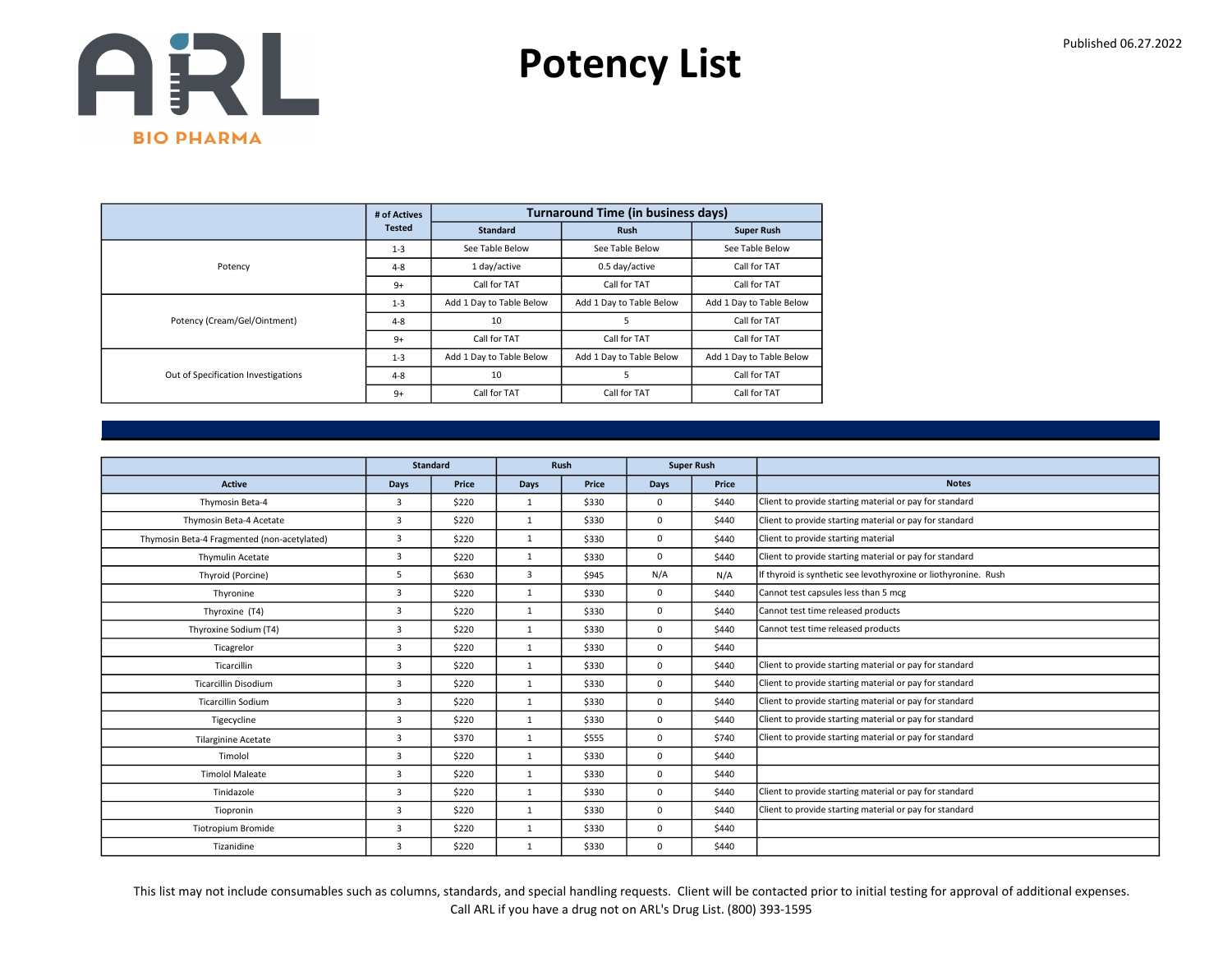

|                                     | # of Actives  |                          | <b>Turnaround Time (in business days)</b> |                          |
|-------------------------------------|---------------|--------------------------|-------------------------------------------|--------------------------|
|                                     | <b>Tested</b> | <b>Standard</b>          | <b>Rush</b>                               | <b>Super Rush</b>        |
|                                     | $1 - 3$       | See Table Below          | See Table Below                           | See Table Below          |
| Potency                             | $4 - 8$       | 1 day/active             | 0.5 day/active                            | Call for TAT             |
|                                     | $9+$          | Call for TAT             | Call for TAT                              | Call for TAT             |
|                                     | $1 - 3$       | Add 1 Day to Table Below | Add 1 Day to Table Below                  | Add 1 Day to Table Below |
| Potency (Cream/Gel/Ointment)        | $4 - 8$       | 10                       | 5                                         | Call for TAT             |
|                                     | $9+$          | Call for TAT             | Call for TAT                              | Call for TAT             |
|                                     | $1 - 3$       | Add 1 Day to Table Below | Add 1 Day to Table Below                  | Add 1 Day to Table Below |
| Out of Specification Investigations | $4 - 8$       | 10                       | 5                                         | Call for TAT             |
|                                     | $9+$          | Call for TAT             | Call for TAT                              | Call for TAT             |

|                            |                | <b>Standard</b> |              | Rush  |                | <b>Super Rush</b> |                                                         |
|----------------------------|----------------|-----------------|--------------|-------|----------------|-------------------|---------------------------------------------------------|
| Active                     | Days           | Price           | Days         | Price | Days           | Price             | <b>Notes</b>                                            |
| <b>Tizanidine HCI</b>      | $\overline{3}$ | \$220           | 1            | \$330 | 0              | \$440             |                                                         |
| Tobramycin                 | $\overline{3}$ | \$220           | $\mathbf{1}$ | \$330 | 0              | \$440             |                                                         |
| Tobramycin Sulfate         | $\overline{3}$ | \$220           | $\mathbf{1}$ | \$330 | 0              | \$440             |                                                         |
| Toceranib                  | $\overline{3}$ | \$220           | $\mathbf{1}$ | \$330 | 0              | \$440             | Client to provide starting material or pay for standard |
| <b>Toceranib Phosphate</b> | $\overline{3}$ | \$220           | $\mathbf{1}$ | \$330 | 0              | \$440             | Client to provide starting material or pay for standard |
| <b>Toluidine Blue</b>      | $\overline{3}$ | \$220           | $\mathbf{1}$ | \$330 | 0              | \$440             |                                                         |
| Topiramate                 | $\overline{3}$ | \$220           | $\mathbf{1}$ | \$330 | 0              | \$440             |                                                         |
| Topotecan HCl              | $\overline{3}$ | \$220           | $\mathbf{1}$ | \$330 | 0              | \$440             |                                                         |
| Torsemide                  | 3              | \$220           | $\mathbf{1}$ | \$330 | 0              | \$440             |                                                         |
| Tramadol                   | $\overline{3}$ | \$220           | 1            | \$330 | 0              | \$440             |                                                         |
| <b>Tramadol HCI</b>        | $\overline{3}$ | \$220           | $\mathbf{1}$ | \$330 | 0              | \$440             |                                                         |
| Trametinib                 | $\overline{3}$ | \$220           | $\mathbf{1}$ | \$330 | 0              | \$440             | Client to provide starting material or pay for standard |
| <b>Tranexamic Acid</b>     | $\overline{3}$ | \$220           | $\mathbf{1}$ | \$330 | 0              | \$440             |                                                         |
| Tranilast                  | $\overline{3}$ | \$220           | $\mathbf{1}$ | \$330 | 0              | \$440             | Client to provide starting material or pay for standard |
| Travoprost                 | $\overline{3}$ | \$220           | $\mathbf{1}$ | \$330 | 0              | \$440             |                                                         |
| Trazodone                  | $\overline{3}$ | \$220           | $\mathbf{1}$ | \$330 | 0              | \$440             |                                                         |
| Trazodone HCl              | $\overline{3}$ | \$220           | $\mathbf{1}$ | \$330 | 0              | \$440             |                                                         |
| Trenbolone                 | $\overline{3}$ | \$220           | $\mathbf{1}$ | \$330 | 0              | \$440             | Client to provide starting material or pay for standard |
| <b>Trenbolone Acetate</b>  | 3              | \$220           | 1            | \$330 | 0              | \$440             | Client to provide starting material or pay for standard |
| Trientine                  | 5              | \$370           | 3            | \$555 | $\overline{2}$ | \$740             |                                                         |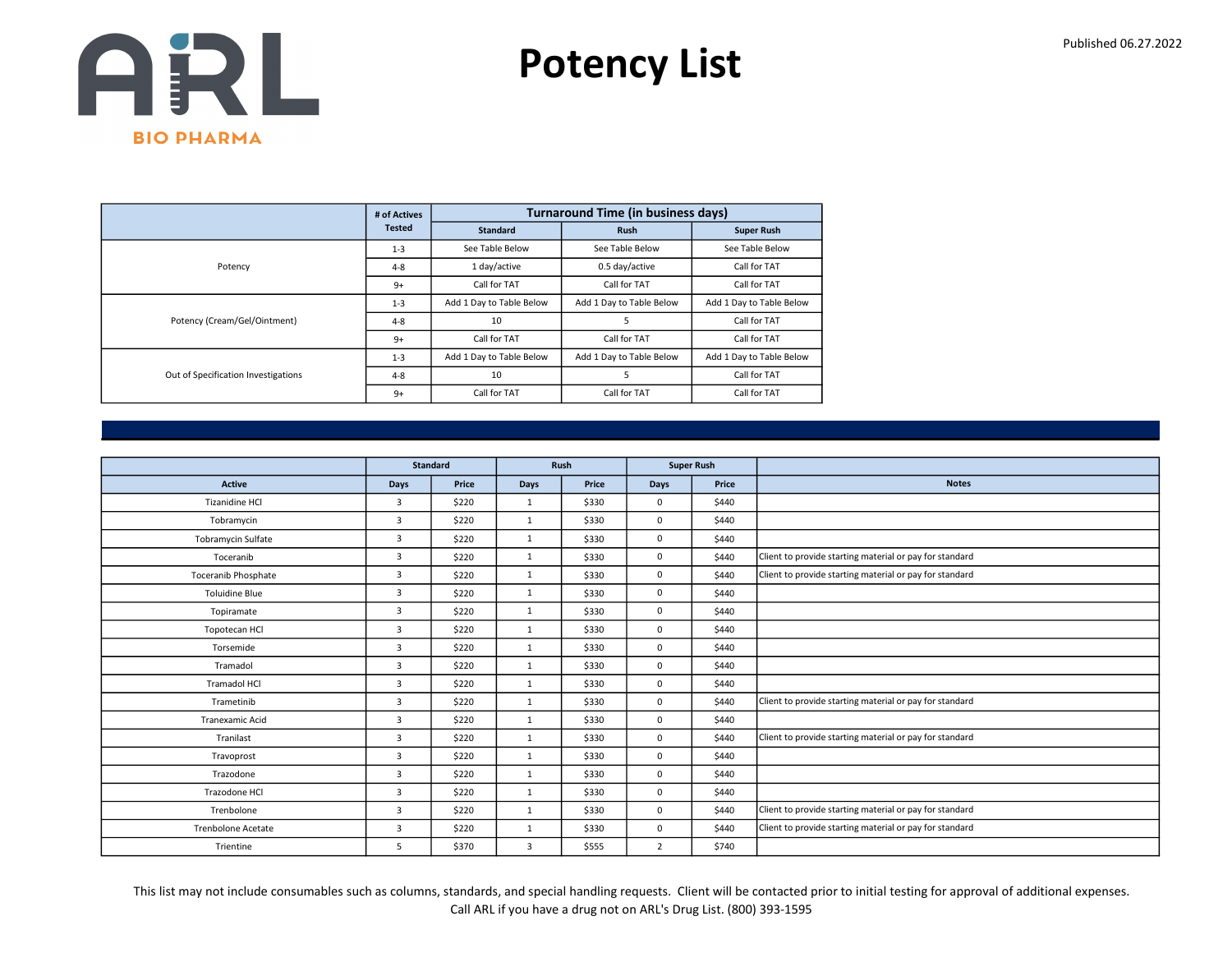

|                                     | # of Actives  |                          | <b>Turnaround Time (in business days)</b> |                          |
|-------------------------------------|---------------|--------------------------|-------------------------------------------|--------------------------|
|                                     | <b>Tested</b> | <b>Standard</b>          | <b>Rush</b>                               | <b>Super Rush</b>        |
|                                     | $1 - 3$       | See Table Below          | See Table Below                           | See Table Below          |
| Potency                             | $4 - 8$       | 1 day/active             | 0.5 day/active                            | Call for TAT             |
|                                     | $9+$          | Call for TAT             | Call for TAT                              | Call for TAT             |
|                                     | $1 - 3$       | Add 1 Day to Table Below | Add 1 Day to Table Below                  | Add 1 Day to Table Below |
| Potency (Cream/Gel/Ointment)        | $4 - 8$       | 10                       | 5                                         | Call for TAT             |
|                                     | $9+$          | Call for TAT             | Call for TAT                              | Call for TAT             |
|                                     | $1 - 3$       | Add 1 Day to Table Below | Add 1 Day to Table Below                  | Add 1 Day to Table Below |
| Out of Specification Investigations | $4 - 8$       | 10                       | 5                                         | Call for TAT             |
|                                     | $9+$          | Call for TAT             | Call for TAT                              | Call for TAT             |

|                              |                | <b>Standard</b> |              | Rush  |                | <b>Super Rush</b> |                                                                                     |
|------------------------------|----------------|-----------------|--------------|-------|----------------|-------------------|-------------------------------------------------------------------------------------|
| <b>Active</b>                | <b>Days</b>    | Price           | Days         | Price | Days           | Price             | <b>Notes</b>                                                                        |
| Trientine HCl                | 5              | \$370           | 3            | \$555 | $\overline{2}$ | \$740             |                                                                                     |
| Tofacitinib                  | 3              | \$220           | $\mathbf{1}$ | \$330 | 0              | \$440             | Client to provide starting material or pay for standard                             |
| Tolazoline                   | $\overline{3}$ | \$220           | $\mathbf{1}$ | \$330 | 0              | \$440             |                                                                                     |
| <b>Tolazoline HCI</b>        | 3              | \$220           | 1            | \$330 | 0              | \$440             |                                                                                     |
| <b>Tolterodine Tartrate</b>  | $\overline{3}$ | \$220           | $\mathbf{1}$ | \$330 | 0              | \$440             |                                                                                     |
| Toltrazuril                  | 3              | \$220           | $\mathbf{1}$ | \$330 | 0              | \$440             |                                                                                     |
| Treprostinil                 | 3              | \$220           | 1            | \$330 | 0              | \$440             | Client to provide starting material or pay for standard                             |
| Tretinoin                    | 5              | \$370           | 3            | \$555 | $\overline{2}$ | \$740             | This test is for creams/ointments below 0.01% or solutions below 0.001%             |
| Tretinoin                    | 3              | \$220           | $\mathbf{1}$ | \$330 | 0              | \$440             | This test is for creams/ointments at or above 0.01% or solutions at or above 0.001% |
| Triamcinolone                | $\overline{3}$ | \$220           | 1            | \$330 | 0              | \$440             | Client must indicate if sample is acetonide, diacetate or hexacetonide form         |
| Triamcinolone Acetonide      | 3              | \$220           | $\mathbf{1}$ | \$330 | 0              | \$440             |                                                                                     |
| Trichloroacetic acid         | 3              | \$220           | 1            | \$330 | 0              | \$440             |                                                                                     |
| Trifluridine                 | 3              | \$220           | 1            | \$330 | 0              | \$440             |                                                                                     |
| Trihexyphenidyl HCl          | $\overline{3}$ | \$220           | $\mathbf{1}$ | \$330 | 0              | \$440             |                                                                                     |
| Triiodo-L-Thyronine          | 3              | \$220           | $\mathbf{1}$ | \$330 | 0              | \$440             |                                                                                     |
| Triiodo-L-Thyronine Sodium   | $\overline{3}$ | \$220           | 1            | \$330 | 0              | \$440             |                                                                                     |
| Triiodothyronine (T3)        | $\overline{3}$ | \$220           | 1            | \$330 | 0              | \$440             | Cannot test capsules less than 5 mcg                                                |
| Trileptal                    | 3              | \$220           | $\mathbf{1}$ | \$330 | 0              | \$440             |                                                                                     |
| Trilostane                   | 3              | \$220           | $\mathbf{1}$ | \$330 | $\Omega$       | \$440             |                                                                                     |
| <b>Trimeprazine Tartrate</b> | 3              | \$220           | $\mathbf{1}$ | \$330 | 0              | \$440             | Client to provide starting material or pay for standard                             |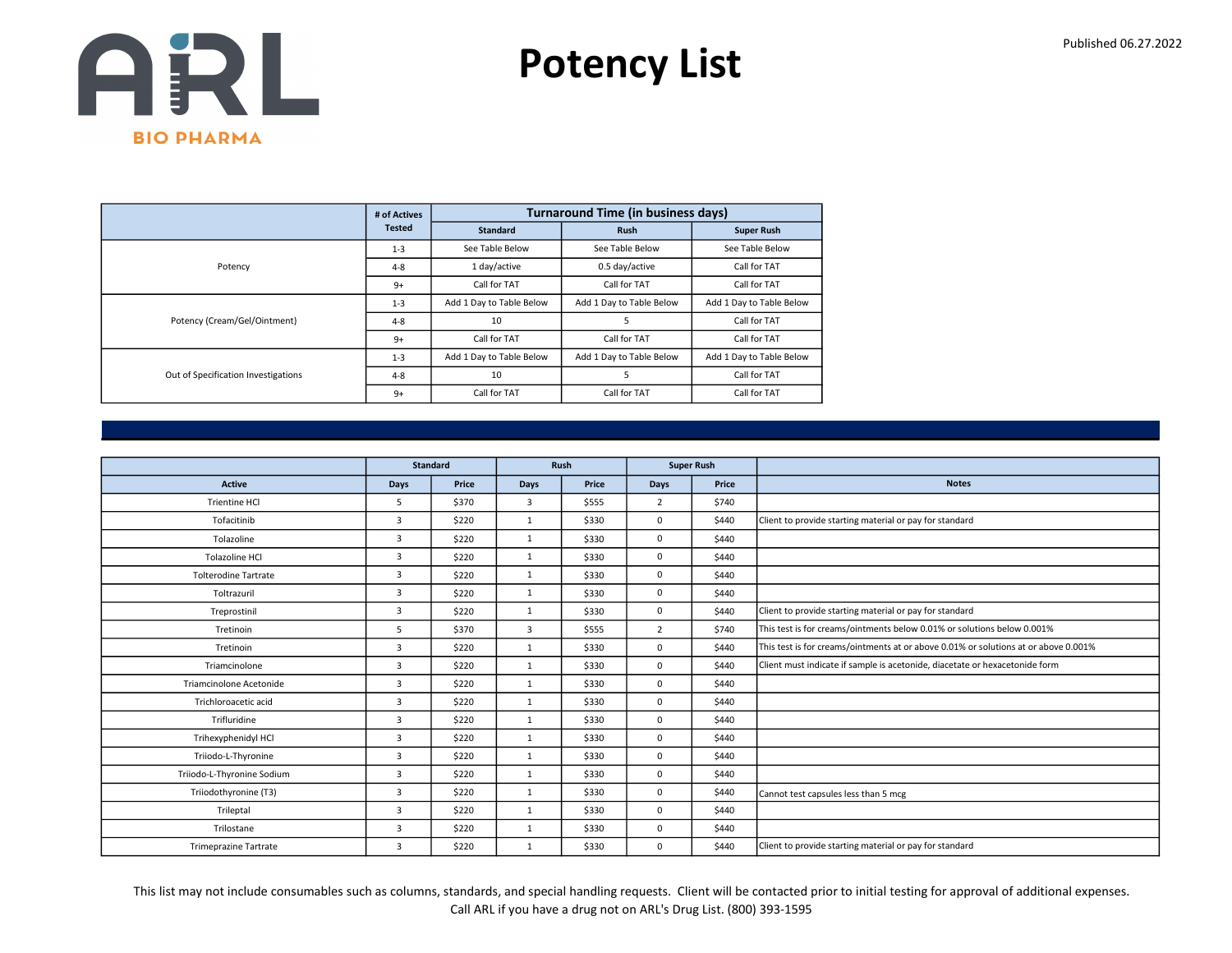

|                                     | # of Actives  |                          | <b>Turnaround Time (in business days)</b> |                          |
|-------------------------------------|---------------|--------------------------|-------------------------------------------|--------------------------|
|                                     | <b>Tested</b> | <b>Standard</b>          | <b>Rush</b>                               | <b>Super Rush</b>        |
|                                     | $1 - 3$       | See Table Below          | See Table Below                           | See Table Below          |
| Potency                             | $4 - 8$       | 1 day/active             | 0.5 day/active                            | Call for TAT             |
|                                     | $9+$          | Call for TAT             | Call for TAT                              | Call for TAT             |
|                                     | $1 - 3$       | Add 1 Day to Table Below | Add 1 Day to Table Below                  | Add 1 Day to Table Below |
| Potency (Cream/Gel/Ointment)        | $4 - 8$       | 10                       | 5                                         | Call for TAT             |
|                                     | $9+$          | Call for TAT             | Call for TAT                              | Call for TAT             |
|                                     | $1 - 3$       | Add 1 Day to Table Below | Add 1 Day to Table Below                  | Add 1 Day to Table Below |
| Out of Specification Investigations | $4 - 8$       | 10                       | 5                                         | Call for TAT             |
|                                     | $9+$          | Call for TAT             | Call for TAT                              | Call for TAT             |

|                             |                | Standard | Rush           |       | <b>Super Rush</b> |       |                                   |
|-----------------------------|----------------|----------|----------------|-------|-------------------|-------|-----------------------------------|
| <b>Active</b>               | Days           | Price    | Days           | Price | Days              | Price | <b>Notes</b>                      |
| Trimethobenzamide HCl       | $\overline{3}$ | \$220    | $\mathbf{1}$   | \$330 | $\mathbf 0$       | \$440 |                                   |
| Trimethoprim                | $\overline{3}$ | \$220    | 1              | \$330 | $\mathbf 0$       | \$440 |                                   |
| Tripelennamine              | 3              | \$220    | $\mathbf{1}$   | \$330 | $\mathbf 0$       | \$440 |                                   |
| Tripelennamine HCl          | $\overline{3}$ | \$220    | 1              | \$330 | $\mathbf 0$       | \$440 |                                   |
| Triptorelin                 | $\overline{3}$ | \$220    | $\mathbf{1}$   | \$330 | $\mathbf 0$       | \$440 |                                   |
| <b>Trolamine Salicylate</b> | 3              | \$220    | $\mathbf{1}$   | \$330 | $\mathbf 0$       | \$440 |                                   |
| Tromethamine                | 10             | \$270    | $\overline{7}$ | \$405 | $\overline{4}$    | \$540 |                                   |
| Tropicamide                 | 3              | \$170    | $\mathbf{1}$   | \$255 | $\mathbf 0$       | \$340 |                                   |
| Tropolone                   | $\overline{3}$ | \$220    | $\mathbf{1}$   | \$330 | $\mathbf 0$       | \$440 |                                   |
| Triamcinolone Diacetate     | $\overline{3}$ | \$220    | $\mathbf{1}$   | \$330 | $\mathbf 0$       | \$440 |                                   |
| Triamcinolone Hexacetonide  | 3              | \$220    | $\mathbf{1}$   | \$330 | $\mathbf 0$       | \$440 |                                   |
| Triamterene                 | $\overline{3}$ | \$220    | $\mathbf{1}$   | \$330 | $\mathbf 0$       | \$440 |                                   |
| Triazolam                   | $\overline{3}$ | \$220    | $\mathbf{1}$   | \$330 | $\mathbf 0$       | \$440 |                                   |
| Trichlormethiazide          | $\overline{3}$ | \$220    | $\mathbf{1}$   | \$330 | $\mathbf 0$       | \$440 |                                   |
| Trypan Blue                 | 3              | \$220    | $\mathbf{1}$   | \$330 | $\mathbf 0$       | \$440 | Requires client starting material |
| Tryptophan (L)              | 3              | \$220    | $\mathbf{1}$   | \$330 | $\mathbf 0$       | \$440 |                                   |
| Tulathromycin               | 3              | \$220    | $\mathbf{1}$   | \$330 | 0                 | \$440 |                                   |
| Tylosin                     | 3              | \$220    | $\mathbf{1}$   | \$330 | 0                 | \$440 |                                   |
| <b>Tylosin Tartrate</b>     | 3              | \$220    | $\mathbf{1}$   | \$330 | 0                 | \$440 |                                   |
| Tyramine                    | $\overline{3}$ | \$220    | $\mathbf{1}$   | \$330 | 0                 | \$440 |                                   |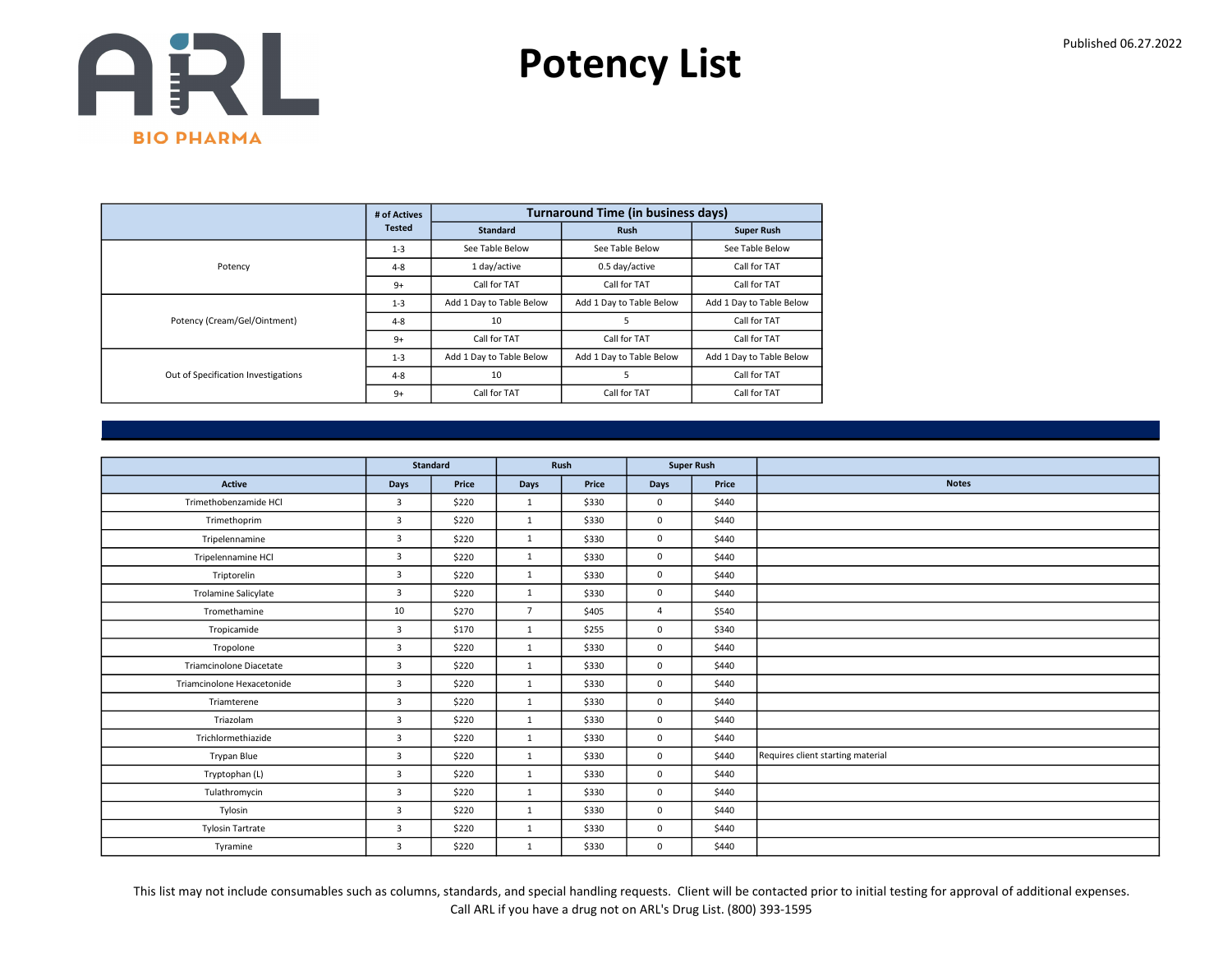

|                                     | # of Actives  |                          | <b>Turnaround Time (in business days)</b> |                          |
|-------------------------------------|---------------|--------------------------|-------------------------------------------|--------------------------|
|                                     | <b>Tested</b> | <b>Standard</b>          | <b>Rush</b>                               | <b>Super Rush</b>        |
|                                     | $1 - 3$       | See Table Below          | See Table Below                           | See Table Below          |
| Potency                             | $4 - 8$       | 1 day/active             | 0.5 day/active                            | Call for TAT             |
|                                     | $9+$          | Call for TAT             | Call for TAT                              | Call for TAT             |
|                                     | $1 - 3$       | Add 1 Day to Table Below | Add 1 Day to Table Below                  | Add 1 Day to Table Below |
| Potency (Cream/Gel/Ointment)        | $4 - 8$       | 10                       | 5                                         | Call for TAT             |
|                                     | $9+$          | Call for TAT             | Call for TAT                              | Call for TAT             |
|                                     | $1 - 3$       | Add 1 Day to Table Below | Add 1 Day to Table Below                  | Add 1 Day to Table Below |
| Out of Specification Investigations | $4 - 8$       | 10                       | 5                                         | Call for TAT             |
|                                     | $9+$          | Call for TAT             | Call for TAT                              | Call for TAT             |

|                                  |                | <b>Standard</b> |                | Rush  | <b>Super Rush</b> |       |                                                                                                                    |
|----------------------------------|----------------|-----------------|----------------|-------|-------------------|-------|--------------------------------------------------------------------------------------------------------------------|
| <b>Active</b>                    | <b>Days</b>    | Price           | Days           | Price | Days              | Price | <b>Notes</b>                                                                                                       |
| Tyrosine                         | 3              | \$220           | $\mathbf{1}$   | \$330 | $\mathbf{0}$      | \$440 | Detection may be a problem if mixed with other amino acids. Please contact ARL prior to<br>submitting your sample. |
| Ubidecarenone                    | $\overline{3}$ | \$220           | $\mathbf{1}$   | \$330 | $\mathbf 0$       | \$440 |                                                                                                                    |
| Urea                             | $\overline{3}$ | \$220           | $\mathbf{1}$   | \$330 | $\mathbf 0$       | \$440 |                                                                                                                    |
| Urea HCl                         | $\overline{3}$ | \$220           | $\mathbf{1}$   | \$330 | $\mathbf 0$       | \$440 |                                                                                                                    |
| Uridine                          | $\overline{3}$ | \$220           | $\mathbf{1}$   | \$330 | $\mathbf 0$       | \$440 |                                                                                                                    |
| Uridine-5-Monophosphate          | $\overline{3}$ | \$220           | $\mathbf{1}$   | \$330 | $\mathbf 0$       | \$440 |                                                                                                                    |
| Uridine-5-Triphosphate Trisodium | $\overline{3}$ | \$220           | 1              | \$330 | $\mathbf 0$       | \$440 |                                                                                                                    |
| Ursodeoxycholic Acid             | $\overline{3}$ | \$320           | $\mathbf{1}$   | \$480 | $\mathbf 0$       | \$640 |                                                                                                                    |
| Ursodiol                         | $\overline{3}$ | \$170           | 1              | \$255 | $\mathbf 0$       | \$340 |                                                                                                                    |
| Vaborbactam                      | 3              | \$220           | $\mathbf{1}$   | \$330 | $\mathbf 0$       | \$440 | Client to provide starting material or pay for standard                                                            |
| Valacyclovir HCl                 | $\overline{3}$ | \$220           | $\mathbf{1}$   | \$330 | $\mathbf 0$       | \$440 |                                                                                                                    |
| Valdecoxib                       | $\overline{3}$ | \$220           | $\mathbf{1}$   | \$330 | $\mathbf 0$       | \$440 |                                                                                                                    |
| Valganciclovir                   | $\overline{3}$ | \$220           | $\mathbf{1}$   | \$330 | $\mathbf 0$       | \$440 |                                                                                                                    |
| Valine                           | 5              | \$370           | 3              | \$555 | $\overline{2}$    | \$740 |                                                                                                                    |
| Valproate                        | $\overline{3}$ | \$220           | $\mathbf{1}$   | \$330 | $\mathbf 0$       | \$440 |                                                                                                                    |
| Valproate Sodium                 | $\overline{3}$ | \$220           | $\mathbf{1}$   | \$330 | $\mathbf 0$       | \$440 |                                                                                                                    |
| Valproic Acid                    | $\overline{3}$ | \$220           | 1              | \$330 | $\mathbf 0$       | \$440 |                                                                                                                    |
| Valsartan                        | $\overline{3}$ | \$220           | $\mathbf{1}$   | \$330 | $\mathbf 0$       | \$440 | Client to provide starting material or pay for standard                                                            |
| Vanadyl Sulfate Hydrate          | 10             | \$220           | $\overline{7}$ | \$330 | $\overline{4}$    | \$440 | Cannot test less than 1.8 ug/mL                                                                                    |
| Vancomycin                       | $\overline{3}$ | \$220           | $\mathbf{1}$   | \$330 | $\mathbf 0$       | \$440 |                                                                                                                    |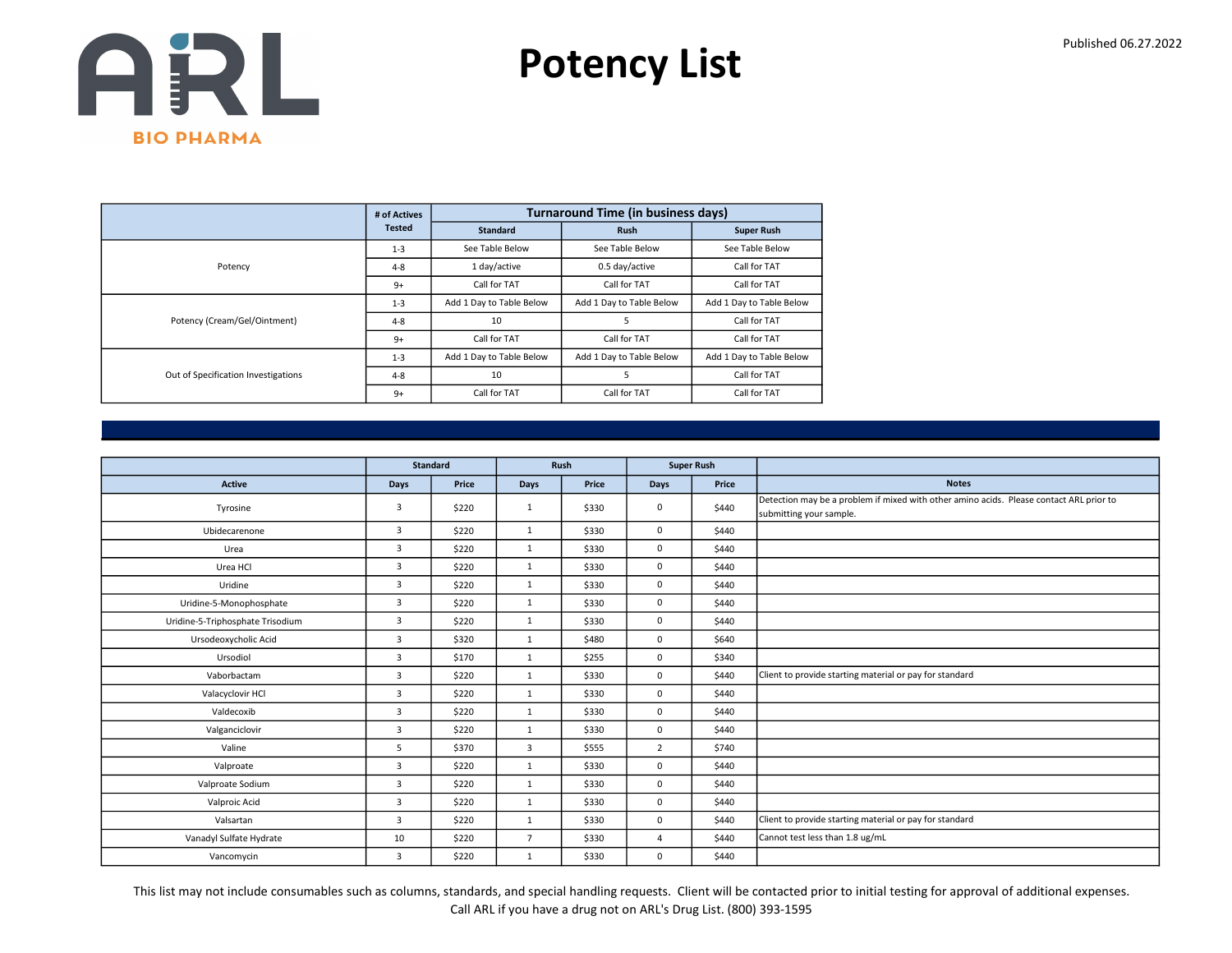

|                                     | # of Actives  |                          | <b>Turnaround Time (in business days)</b> |                          |
|-------------------------------------|---------------|--------------------------|-------------------------------------------|--------------------------|
|                                     | <b>Tested</b> | <b>Standard</b>          | <b>Rush</b>                               | <b>Super Rush</b>        |
|                                     | $1 - 3$       | See Table Below          | See Table Below                           | See Table Below          |
| Potency                             | $4 - 8$       | 1 day/active             | 0.5 day/active                            | Call for TAT             |
|                                     | $9+$          | Call for TAT             | Call for TAT                              | Call for TAT             |
|                                     | $1 - 3$       | Add 1 Day to Table Below | Add 1 Day to Table Below                  | Add 1 Day to Table Below |
| Potency (Cream/Gel/Ointment)        | $4 - 8$       | 10                       | 5                                         | Call for TAT             |
|                                     | $9+$          | Call for TAT             | Call for TAT                              | Call for TAT             |
|                                     | $1 - 3$       | Add 1 Day to Table Below | Add 1 Day to Table Below                  | Add 1 Day to Table Below |
| Out of Specification Investigations | $4 - 8$       | 10                       | 5                                         | Call for TAT             |
|                                     | $9+$          | Call for TAT             | Call for TAT                              | Call for TAT             |

|                               |                | <b>Standard</b> |              | Rush  | <b>Super Rush</b> |       |                                                                                           |
|-------------------------------|----------------|-----------------|--------------|-------|-------------------|-------|-------------------------------------------------------------------------------------------|
| Active                        | Days           | Price           | Days         | Price | Days              | Price | <b>Notes</b>                                                                              |
| Vancomycin HCl                | 3              | \$220           | $\mathbf{1}$ | \$330 | 0                 | \$440 |                                                                                           |
| Vardenafil                    | 3              | \$220           | $\mathbf{1}$ | \$330 | 0                 | \$440 | Client to provide starting material or pay for standard                                   |
| Vardenafil HCl                | $\overline{3}$ | \$220           | $\mathbf{1}$ | \$330 | 0                 | \$440 | Client to provide starting material or pay for standard                                   |
| Vasoactive Intestinal Peptide | 3              | \$220           | $\mathbf{1}$ | \$330 | 0                 | \$440 | Client to provide starting material or pay for standard                                   |
| Vasopressin                   | $\overline{3}$ | \$220           | $\mathbf{1}$ | \$330 | 0                 | \$440 | Cannot test concentrations lower than 0.06U/mL.                                           |
| Vecuronium                    | $\overline{3}$ | \$220           | $\mathbf{1}$ | \$330 | $\Omega$          | \$440 | Client to provide starting material or pay for standard                                   |
| Vecuronium Bromide            | $\overline{3}$ | \$220           | $\mathbf{1}$ | \$330 | 0                 | \$440 | Client to provide starting material or pay for standard                                   |
| Venlafaxine HCl               | $\overline{3}$ | \$220           | $\mathbf{1}$ | \$330 | 0                 | \$440 | Client to provide starting material or pay for standard                                   |
| Verapamil                     | 3              | \$220           | $\mathbf{1}$ | \$330 | 0                 | \$440 |                                                                                           |
| Verapamil HCl                 | $\overline{3}$ | \$220           | 1            | \$330 | 0                 | \$440 |                                                                                           |
| Viagra                        | 3              | \$220           | 1            | \$330 | 0                 | \$440 |                                                                                           |
| Vidarabine                    | $\overline{3}$ | \$220           | $\mathbf{1}$ | \$330 | 0                 | \$440 |                                                                                           |
| Vincristine Sulfate           | 3              | \$220           | $\mathbf{1}$ | \$330 | 0                 | \$440 |                                                                                           |
| Viread                        | $\overline{3}$ | \$220           | $\mathbf{1}$ | \$330 | 0                 | \$440 |                                                                                           |
| Vitamin A                     | $\overline{3}$ | \$220           | $\mathbf{1}$ | \$330 | 0                 | \$440 | Client must indicate if the sample is retinol or retinoic acid                            |
| Vitamin A Acetate             | $\overline{3}$ | \$220           | $\mathbf{1}$ | \$330 | 0                 | \$440 | Client to provide starting material or pay for standard                                   |
| Vitamin A Palmitate           | 3              | \$220           | $\mathbf{1}$ | \$330 | 0                 | \$440 |                                                                                           |
| Vitamin B12                   | 3              | \$220           | $\mathbf{1}$ | \$330 | 0                 | \$440 | Client must indicate if the sample is hydroxycobalamin, methylcobalmain or cyanocobalamin |
| Vitamin B2                    | 3              | \$220           | $\mathbf{1}$ | \$330 | 0                 | \$440 | Client must indicate if the sample is riboflavin or riboflavin-5-phosphate                |
| Vitamin B6                    | 3              | \$220           | $\mathbf{1}$ | \$330 | 0                 | \$440 |                                                                                           |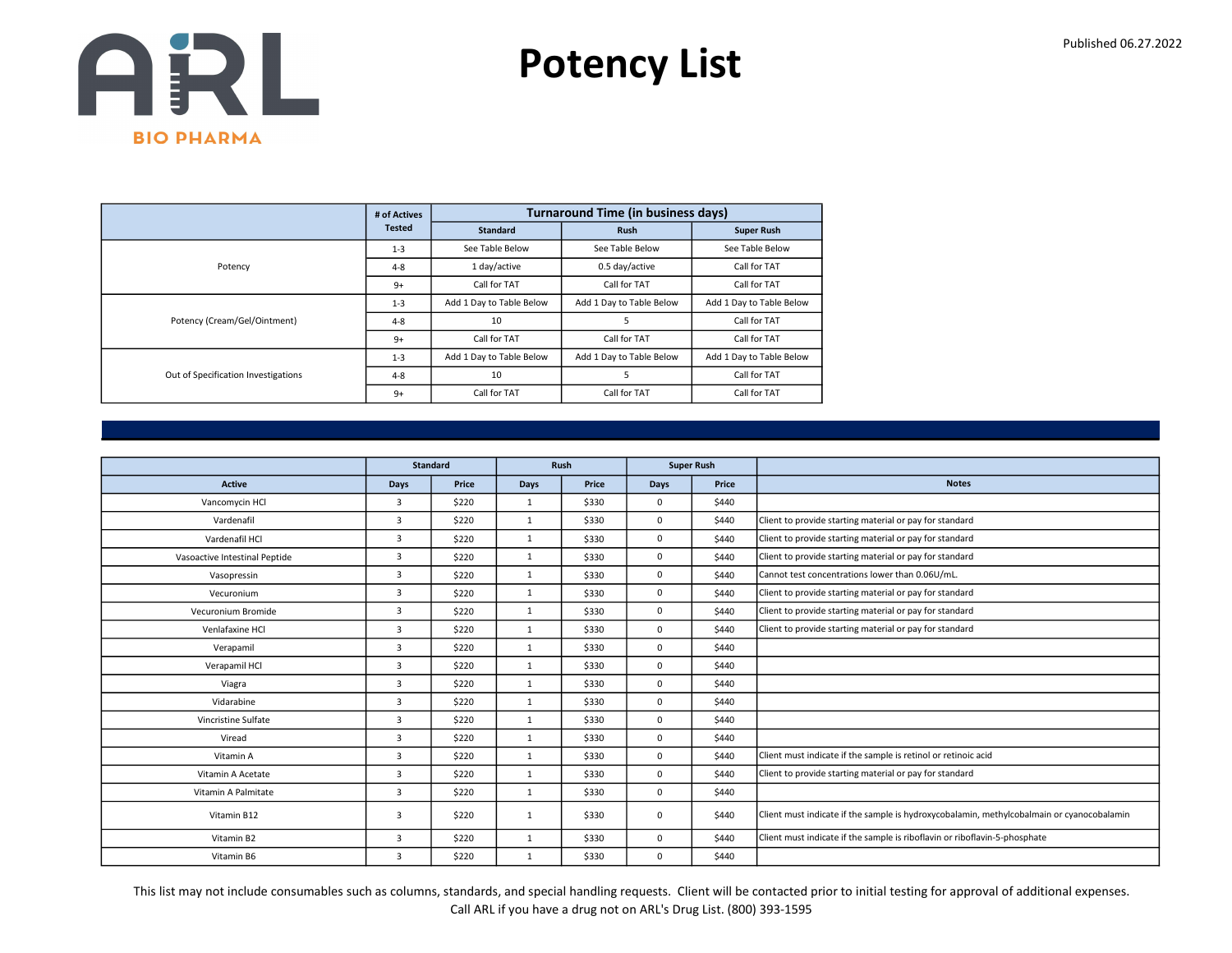

|                                     | # of Actives  |                          | <b>Turnaround Time (in business days)</b> |                          |
|-------------------------------------|---------------|--------------------------|-------------------------------------------|--------------------------|
|                                     | <b>Tested</b> | <b>Standard</b>          | <b>Rush</b>                               | <b>Super Rush</b>        |
|                                     | $1 - 3$       | See Table Below          | See Table Below                           | See Table Below          |
| Potency                             | $4 - 8$       | 1 day/active             | 0.5 day/active                            | Call for TAT             |
|                                     | $9+$          | Call for TAT             | Call for TAT                              | Call for TAT             |
|                                     | $1 - 3$       | Add 1 Day to Table Below | Add 1 Day to Table Below                  | Add 1 Day to Table Below |
| Potency (Cream/Gel/Ointment)        | $4 - 8$       | 10                       | 5                                         | Call for TAT             |
|                                     | $9+$          | Call for TAT             | Call for TAT                              | Call for TAT             |
|                                     | $1 - 3$       | Add 1 Day to Table Below | Add 1 Day to Table Below                  | Add 1 Day to Table Below |
| Out of Specification Investigations | $4 - 8$       | 10                       | 5                                         | Call for TAT             |
|                                     | $9+$          | Call for TAT             | Call for TAT                              | Call for TAT             |

|                     | <b>Standard</b> |          |                | Rush     | <b>Super Rush</b> |          |                                                                                                                  |
|---------------------|-----------------|----------|----------------|----------|-------------------|----------|------------------------------------------------------------------------------------------------------------------|
| Active              | <b>Days</b>     | Price    | Days           | Price    | <b>Days</b>       | Price    | <b>Notes</b>                                                                                                     |
| Vitamin C           | 3               | \$220    | 1              | \$330    | $\mathbf 0$       | \$440    |                                                                                                                  |
| Vitamin D           | $\overline{3}$  | \$220    | 1              | \$330    | 0                 | \$440    | Client must indicate if the sample is D2 (ergocalciferol) or D3 (cholecalciferol)                                |
| Vitamin D2          | 3               | \$220    | $\mathbf{1}$   | \$330    | $\mathbf 0$       | \$440    |                                                                                                                  |
| Vitamin D3          | 3               | \$220    | 1              | \$330    | $\mathbf 0$       | \$440    |                                                                                                                  |
| Vitamin E           | See Note        | See Note | See Note       | See Note | See Note          | See Note | Client must specify the form of vitamin E that is in the sample (Acetate or Succinate).                          |
| Vitamin E Acetate   | $\overline{3}$  | \$220    | 1              | \$330    | $\mathbf 0$       | \$440    |                                                                                                                  |
| Vitamin E Succinate | 10              | \$370    | $\overline{7}$ | \$555    | $\overline{4}$    | \$740    |                                                                                                                  |
| Voriconazole        | 3               | \$220    | 1              | \$330    | $\mathsf 0$       | \$440    |                                                                                                                  |
| Warfarin            | 3               | \$220    | 1              | \$330    | $\mathbf 0$       | \$440    |                                                                                                                  |
| Warfarin Sodium     | $\overline{3}$  | \$220    | 1              | \$330    | $\mathbf 0$       | \$440    |                                                                                                                  |
| Xylazine            | 3               | \$220    | 1              | \$330    | $\mathbf 0$       | \$440    |                                                                                                                  |
| Xylazine HCl        | 3               | \$220    | 1              | \$330    | $\mathbf 0$       | \$440    |                                                                                                                  |
| Xylitol             | 3               | \$220    | 1              | \$330    | $\mathbf 0$       | \$440    |                                                                                                                  |
| Xylocaine           | 3               | \$220    | 1              | \$330    | $\mathbf 0$       | \$440    |                                                                                                                  |
| Yohimbine           | $\overline{3}$  | \$220    | $\mathbf{1}$   | \$330    | $\mathbf 0$       | \$440    |                                                                                                                  |
| Yohimbine HCl       | $\overline{3}$  | \$220    | 1              | \$330    | $\mathsf 0$       | \$440    |                                                                                                                  |
| Zavesca             | 3               | \$220    | $\mathbf{1}$   | \$330    | $\mathbf 0$       | \$440    |                                                                                                                  |
| Ziconotide          | 3               | \$220    | $\mathbf{1}$   | \$330    | $\mathbf 0$       | \$440    | Client to provide starting material or pay for standard. Call if sample concentration is less than 100<br>mcg/mL |
| Zidovudine          | $\overline{3}$  | \$220    | 1              | \$330    | $\mathbf 0$       | \$440    |                                                                                                                  |
| Zilpaterol          | 3               | \$220    | $\mathbf{1}$   | \$330    | $\mathbf 0$       | \$440    |                                                                                                                  |